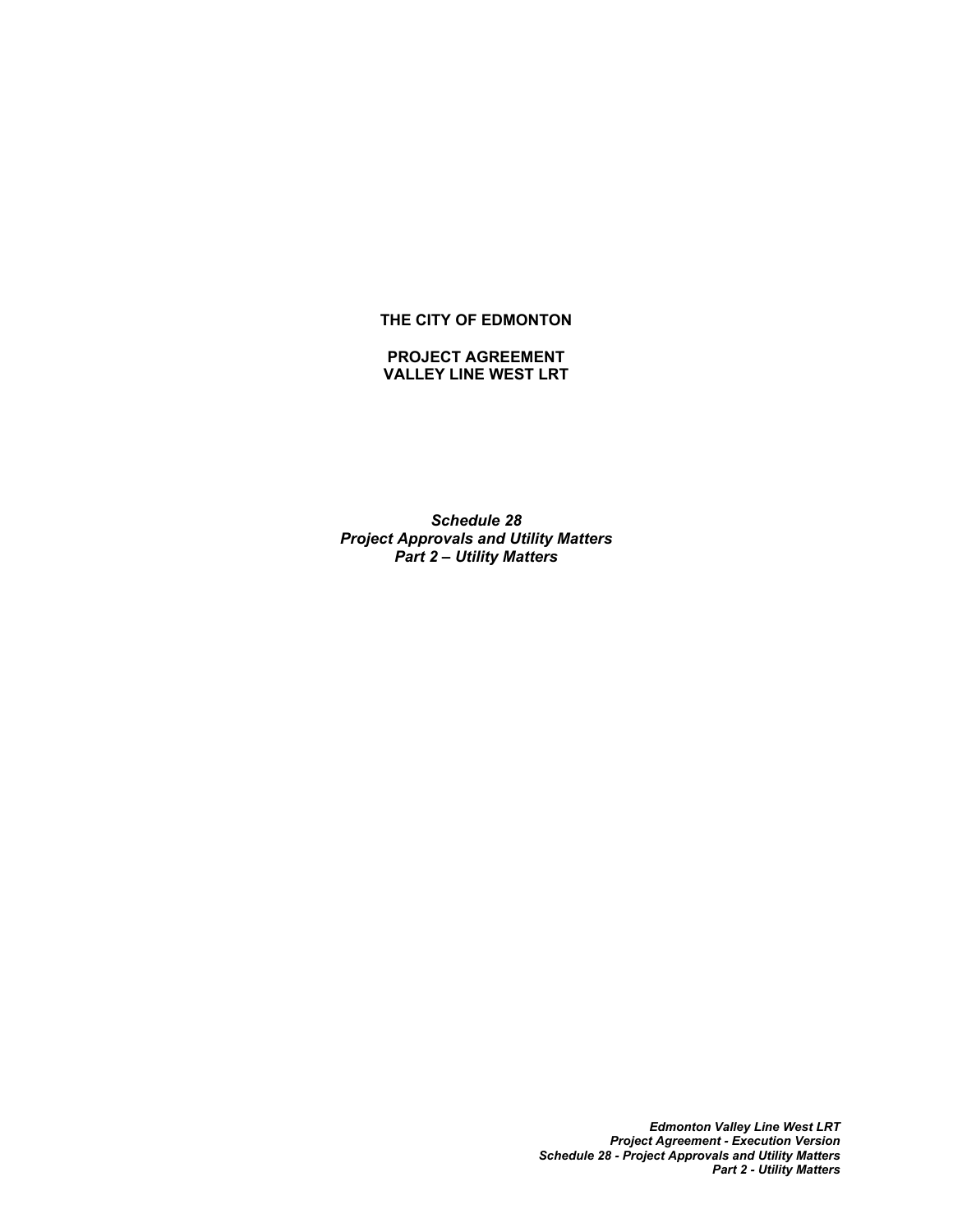| 1. |      |                                                                       |  |  |
|----|------|-----------------------------------------------------------------------|--|--|
|    | 1.1  |                                                                       |  |  |
| 2. |      |                                                                       |  |  |
|    | 2.1  |                                                                       |  |  |
|    | 2.2  |                                                                       |  |  |
|    | 2.3  |                                                                       |  |  |
|    | 2.4  |                                                                       |  |  |
|    | 2.5  |                                                                       |  |  |
|    | 2.6  |                                                                       |  |  |
|    | 2.7  |                                                                       |  |  |
|    | 2.8  |                                                                       |  |  |
|    | 2.9  |                                                                       |  |  |
|    | 2.10 |                                                                       |  |  |
|    | 2.11 |                                                                       |  |  |
|    | 2.12 |                                                                       |  |  |
|    | 2.13 |                                                                       |  |  |
|    | 2.14 |                                                                       |  |  |
|    |      |                                                                       |  |  |
| 3. |      |                                                                       |  |  |
|    | 3.1  |                                                                       |  |  |
|    | 3.2  |                                                                       |  |  |
|    |      |                                                                       |  |  |
| 4. |      |                                                                       |  |  |
| 5. |      |                                                                       |  |  |
| 6. |      |                                                                       |  |  |
|    | 6.1  |                                                                       |  |  |
|    | 6.2  |                                                                       |  |  |
|    | 6.3  |                                                                       |  |  |
|    | 6.4  |                                                                       |  |  |
|    | 6.5  |                                                                       |  |  |
|    |      |                                                                       |  |  |
| 7. |      |                                                                       |  |  |
|    | 7.1  |                                                                       |  |  |
|    | 7.2  |                                                                       |  |  |
|    |      |                                                                       |  |  |
| 8. |      |                                                                       |  |  |
|    | 8.1  |                                                                       |  |  |
|    | 8.2  |                                                                       |  |  |
|    | 8.3  |                                                                       |  |  |
|    |      | APPENDIX 28-2A City Utility Work Completed Prior To Effective Date 39 |  |  |
|    |      |                                                                       |  |  |
|    |      |                                                                       |  |  |
|    |      |                                                                       |  |  |

# **TABLE OF CONTENTS**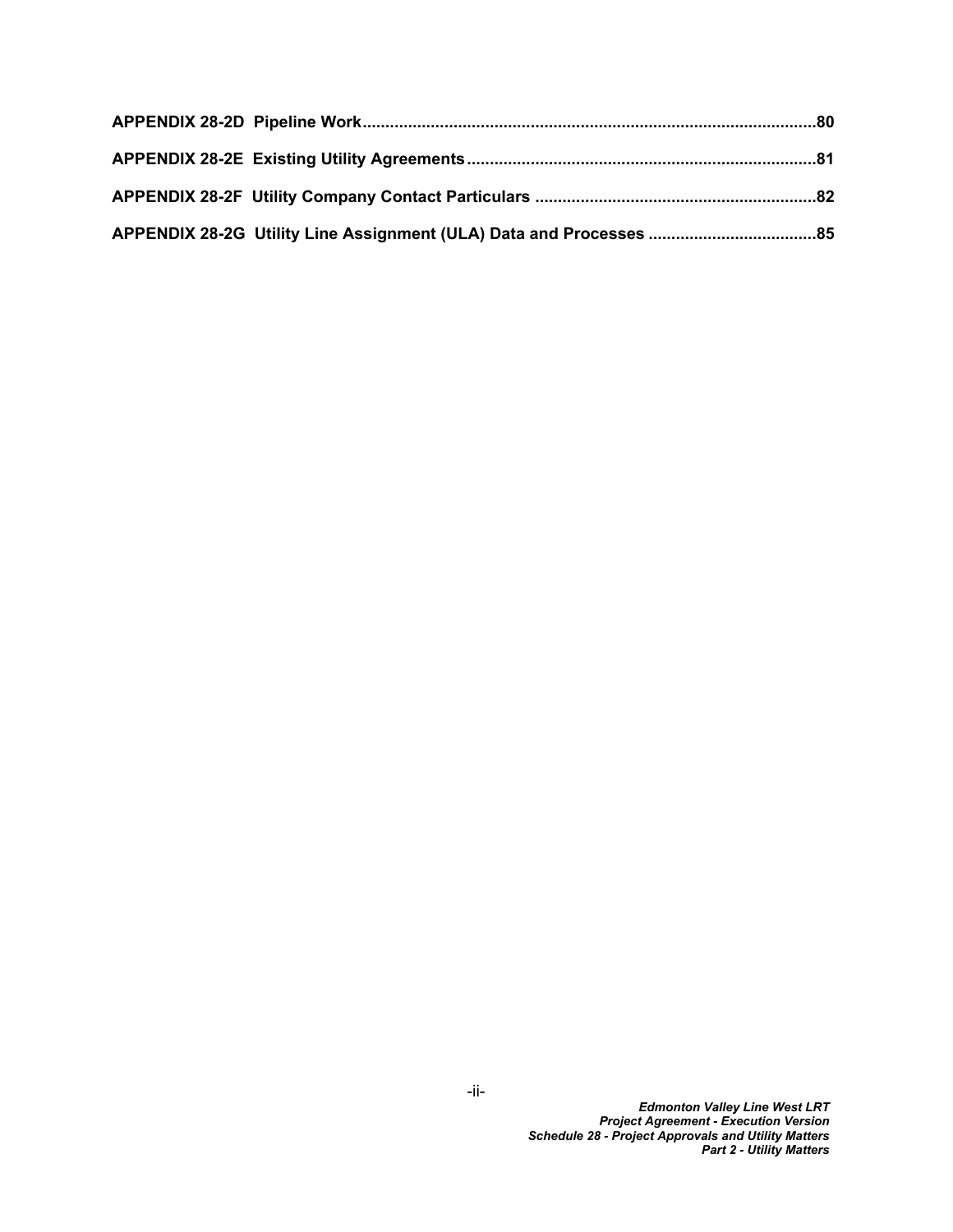#### **SCHEDULE 28 PROJECT APPROVALS AND UTILITY MATTERS PART 2 – UTILITY MATTERS**

#### <span id="page-3-0"></span>**1. GENERAL**

#### <span id="page-3-1"></span>**1.1 Definitions**

In this Part 2 - Utility Matters of this Schedule, capitalized terms have the meanings given in Schedule 1 *[Definitions and Interpretation]* and the following capitalized terms have the following meanings:

- 1.1.1 "**Assumed Incomplete City Utility Work**" means Incomplete City Utility Work that has become the responsibility of Project Co pursuant to Section [2.12](#page-20-2) *[Incomplete City Utility Work]* of this Schedule.
- 1.1.2 "**Betterment**" means work performed by a Utility Company for its benefit in relation to the Utility Infrastructure that is incremental to the scope of work reasonably necessary to permit Project Co to carry out the Project Work but does not include any Utility Work performed to conform with the Utility Company or City specifications or standards.
- 1.1.3 "**City Support Statements**" has the meaning given in Section [2.8](#page-17-0) *[City Support Statements]* of this Schedule.
- 1.1.4 "**City Utility Work**" means all Utility Work activities or undertakings described in Appendix 28-2A *[City Utility Work Completed Prior To Effective Date]* and Appendix 28-2B *[Incomplete City Utility Work]*, but excluding Assumed Incomplete City Utility Work.
- 1.1.5 "**Deferred Utility Work**" means all Utility Work activities or undertakings described in Appendix 28-2C [*Deferred Utility Work*].
- 1.1.6 "**Eligible Utilities Costs**" means amounts invoiced to Project Co directly by a Utility Company pursuant to carrying out Utility Works, including in respect of the following:
	- (a) by EPCOR D&T for Utility Complex electrical servicing costs;
	- (b) Utility Service Connections; and
	- (c) Permitted Relocations;

but excludes "**Ineligible Utilities Costs**".

- 1.1.7 "**Excess Eligible Utilities Costs**" has the meaning given in Section [4.1.2](#page-23-2) *[Utility Costs]*.
- 1.1.8 "**Excess Utilities Costs Reports**" has the meaning given in Section [4.1.3](#page-23-3) *[Utility Costs]*.
- 1.1.9 "**Excess Utilities Costs Ruling**" has the meaning given in Section [4.1.4](#page-23-4) *[Utility Costs]*.
- 1.1.10 "**Excess Utilities Costs Ruling Request**" has the meaning given in Section [4.1.4](#page-23-4) *[Utility Costs]*.
- 1.1.11 "**Existing Utility Agreements**" means the Utility Agreements listed and described in Appendix 28-2E *[Existing Utility Agreements]*.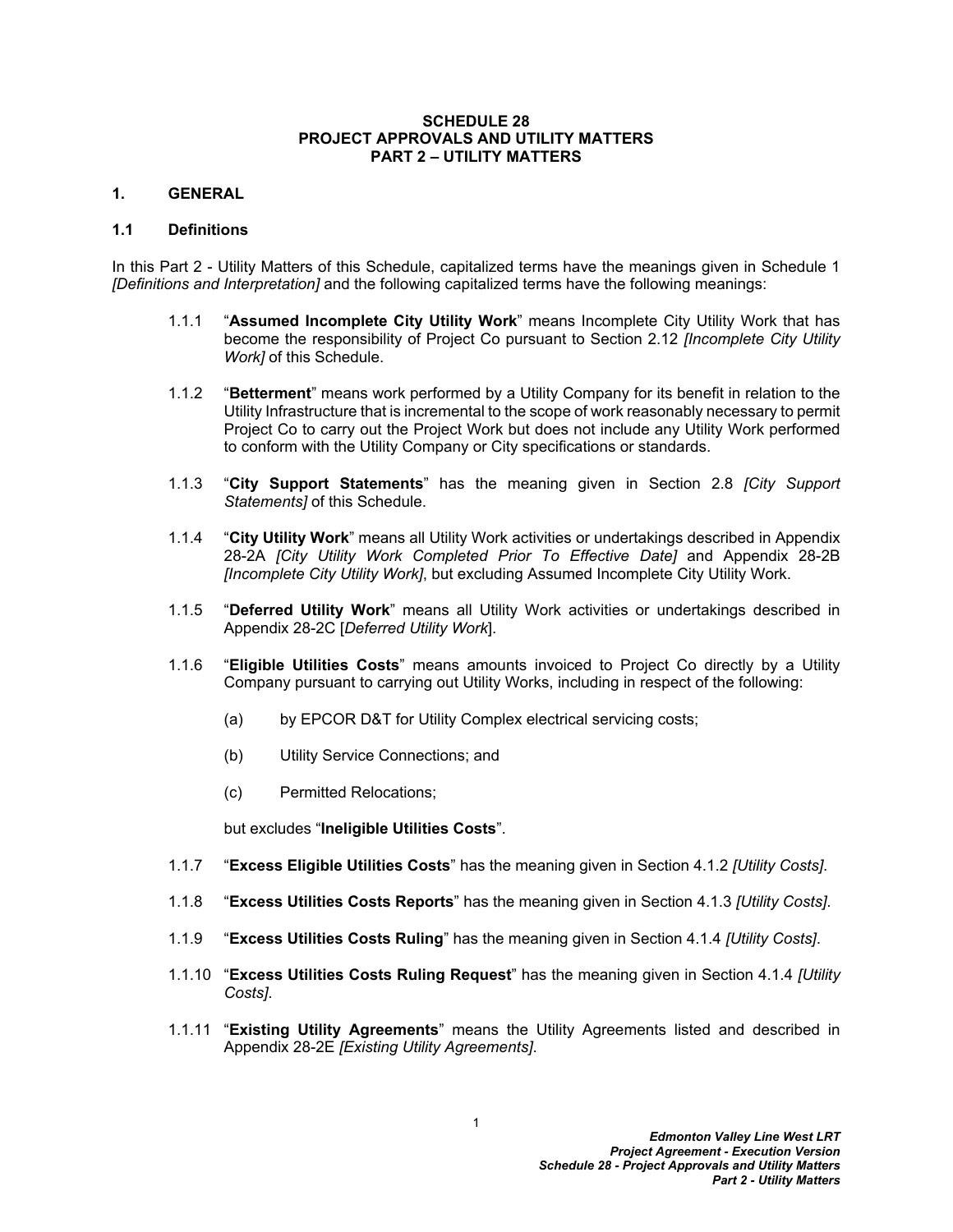- 1.1.12 "**Existing Utility Service Connections**" means existing Utility Service Connections to Adjoining Lands;
- 1.1.13 "**Franchise Agreements**" means those Existing Utility Agreements identified as "**Franchise Agreements**" in Appendix 28-2E *[Existing Utility Agreements]* to this Schedule.
- 1.1.14 "**Future Utility Work**" means Utility Work:
	- (a) occurring after Construction Completion; or
	- (b) which (i) was not disclosed or known to Project Co prior to the Financial Submission Date; and (ii) is not required to accommodate the Design, Construction, or operation of the Infrastructure.
- 1.1.15 "**GeoEdmonton**" means the City's spatial data system, created and managed using geographic information system technology.
- 1.1.16 "**Incomplete City Utility Work**" means all City Utility Work activities or undertakings described in Appendix 28-2B *[Incomplete City Utility Work]*.
- 1.1.17 "**Initial Eligible Utilities Costs**" means Eligible Utilities Costs up to and including the amount of
- <span id="page-4-6"></span><span id="page-4-5"></span><span id="page-4-4"></span><span id="page-4-3"></span><span id="page-4-2"></span><span id="page-4-1"></span><span id="page-4-0"></span>1.1.18 "**Ineligible Utilities Costs**" means costs and/or expense incurred by Project Co for Utility Work in respect of the following:
	- (a) the Utility Work Relief Events set out in Sections  $11.1(d)(i)$ , (ii) and (iii) of this Agreement;
	- (b) relocation of City Utility Work, Assumed Incomplete City Utility Work, Utility Infrastructure Left-in-Place, other than Permitted Relocations;
	- (c) any subsequent relocation of Deferred Utility Work;
	- (d) Utility Infrastructure Not To be Relocated;
	- (e) managing, supervising (including supervising others) and undertaking Project Co Utility Work;
	- (f) acceleration costs or other increased costs incurred by Utility Companies for Project Co Utility Work resulting from any Project Co request to change the Utility Design and/or Utility construction schedule prepared by the Utility Company in accordance with the Existing Utility Agreements.
	- (g) temporary and drainage Utility Service Connections
	- (h) Utility consumption expenses;
	- (i) Betterment; and
	- (j) professional fees and expenses.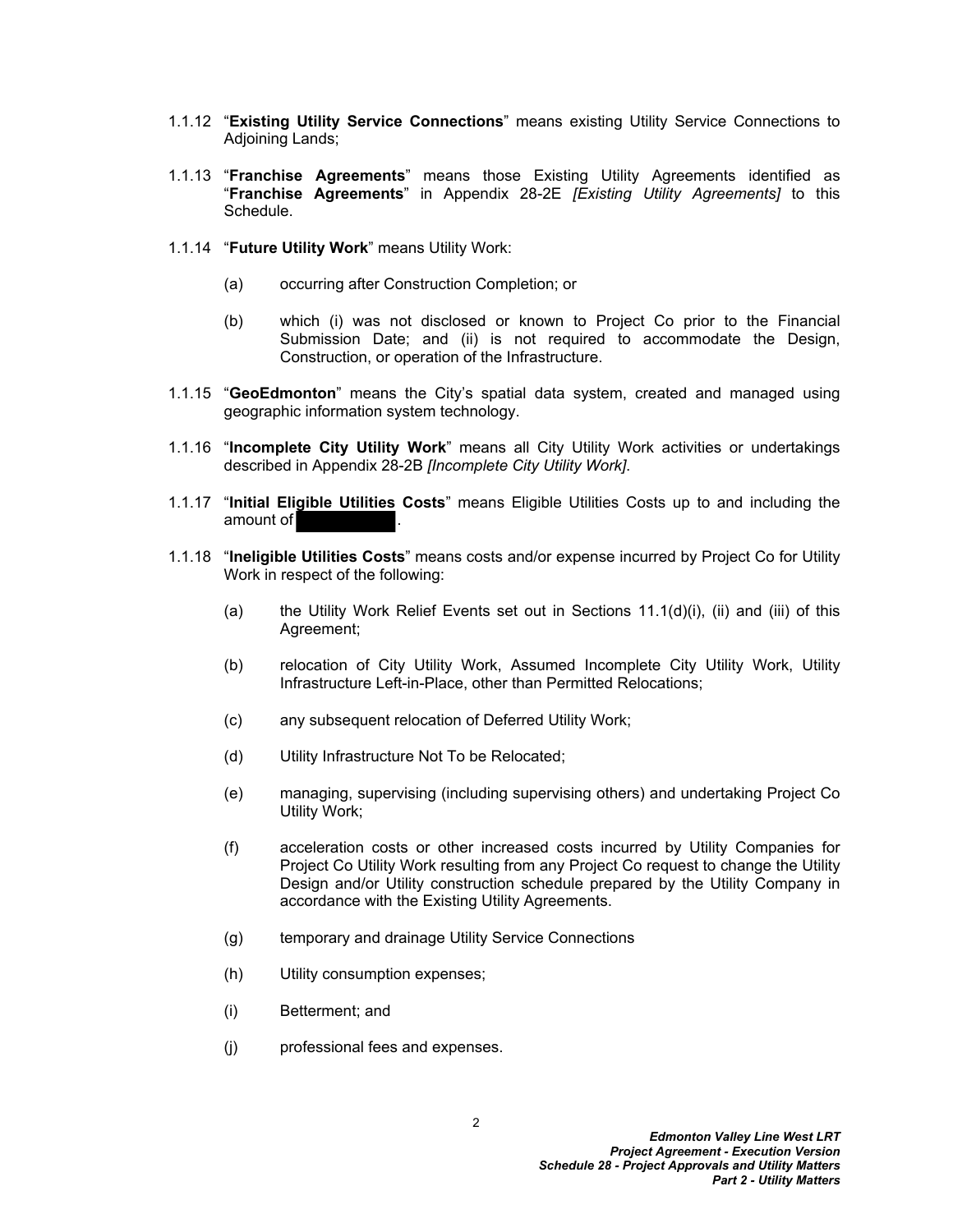- 1.1.19 "**Maximum Excess Eligible Utilities Costs Amount**" means an amount equal to .
- 1.1.20 "**New Utility Service Connections**" means new Utility Service Connections to the Infrastructure;
- 1.1.21 "**Permitted Relocations**" means relocation of, or relating to, City Utility Work, Assumed Incomplete City Utility Work and Utility Infrastructure Left-in-Place to the extent Project Co demonstrates to the City's reasonable satisfaction that, notwithstanding implementation of Utility Best Practices, such City Utility Work, Assumed Incomplete City Utility Work and Utility Infrastructure Left-in-Place is not able to be accommodated vis-à-vis the Project Work and must be relocated;
- 1.1.22 "**Pipeline Company**" means those owners and operators of Pipeline Infrastructure within or adjacent to the City Lands, including:
	- ATCO Pipelines;
	- Keyera Corporation;
	- Legal Oil and Gas (administrated through Alberta Energy Regulator (AER) and the Orphan Well Association) (abandoned infrastructure);
	- TransMountain Pipelines;
	- Pembina Pipeline Corp; and
	- Plains Midstream Canada.
- 1.1.23 "**Pipeline Agreement**" has the meaning given in Section [2.5.4](#page-15-0) *[Pipeline Agreements]* provided that, for clarity, "**Pipeline Agreements**" includes, without limitation, proximity and encroachment agreements, pipeline crossing agreements and temporary permits.
- 1.1.24 "**Pipeline Infrastructure**" means privately, publicly or cooperatively owned lines, facilities or systems for transmitting or distributing gas, oil and petroleum products, or other similar commodity or substance which serve the public directly or indirectly, including underground and surface facilities, as well as facilities on a shared basis and all related infrastructure.
- 1.1.25 "**Pipeline Interface Protocols**" has the meaning given in Section [2.2](#page-8-0) *[Utility Best Practices]* of this Schedule.
- 1.1.26 "**Pipeline Work**" means all Project Co Utility Work in respect of or relating to Pipeline Infrastructure including, without limitation, the Utility Work or undertakings described in Appendix 28-2D *[Pipeline Work]*.
- 1.1.27 "**Pre-ULA Process**" means the process developed and administered by Project Co in advance of, and to facilitate, the ULA Process. The Pre-ULA Process shall be consistent with the pre-ULA process recommended in Appendix 28-2G *[Utility Line Assignment (ULA) Data and Processes]* to this Schedule and, for certainty, shall include the following:
	- (a) collection of draft Utility Design submissions from Utility Companies or Project Co, as the case may be;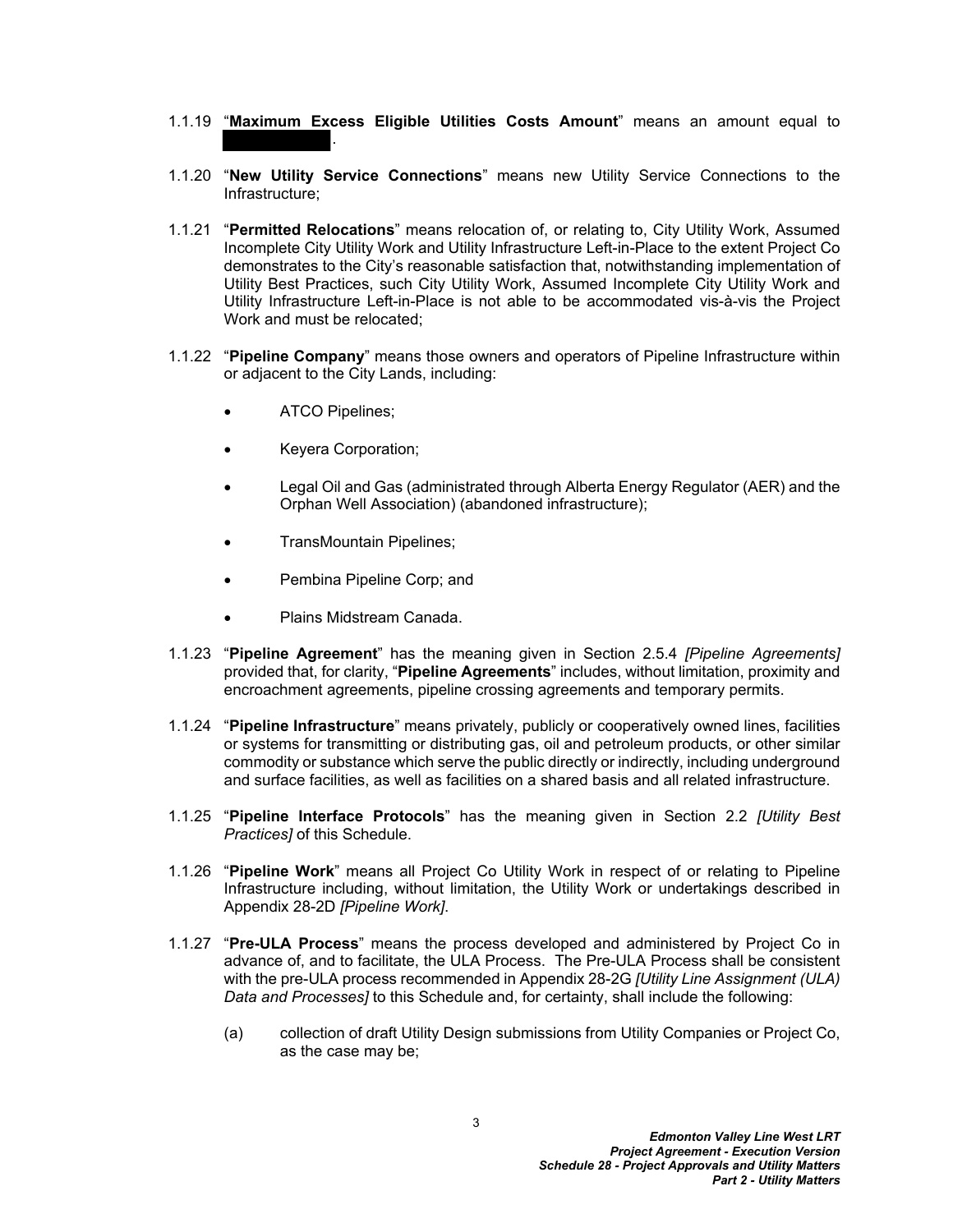- (b) distribution of draft Utility Design submissions to Project Co designers and Utility Company designers for review and comment, for the purpose of minimizing or eliminating conflicts arising during the ULA Process;
- (c) collection, collation and distribution to relevant parties of review comments; and
- (d) coordination of adjustments to submitted Design of the Infrastructure or Utility Design to address review comments and advance such designs for ULA Process submission. The Pre-ULA Process shall mirror the ULA system, including, but not limited to distribution of designs to all interested parties for solicitation of evaluation and feedback, as well as compliance with drawing standards.
- 1.1.28 "**Project Co Utility Work**" means, collectively, all Deferred Utility Work, any Assumed Incomplete City Utility Work and any other Utility Work that is required to accommodate the Design or Construction of the Infrastructure, including New Utility Service Connections required to operate the Project.
- 1.1.29 "**Public Utility Agreement**" means a Utility Agreement with a Public Utility Company.
- 1.1.30 "**Public Utility Company**" means those owners and operators of Public Utility Infrastructure within or adjacent to the City Lands, including:
	- ATCO Gas;
	- Bell;
	- Zayo;
	- Rogers Communications;
	- Shaw;
	- TELUS;
	- EPCOR Distribution and Transmission; and
	- EPCOR Water Services Inc.
- 1.1.31 "**Public Utility Infrastructure**" means privately, publicly or cooperatively owned lines, facilities or systems for transmitting or distributing electricity, data, communications, sewage, water or other similar commodity or substance which serve the public directly or indirectly, including underground, surface and overhead facilities as well as facilities which use common poles, ducts or conduits on a shared basis, and all related infrastructure including, as applicable, Utility Service Connections.
- 1.1.32 "**Request for Excess Eligible Utilities Costs Payment**" has the meaning set out in Section [4.1.7](#page-24-0) of this Schedule.
- 1.1.33 "**Rights of Way Consent and Access Agreement**" means each of the Existing Utility Agreements identified as "Rights of Way Consent and Access Agreements" or "Municipal Access Agreement" in Appendix 28-2E *[Existing Utility Agreements]* to this Schedule.
- 1.1.34 "**ULA Process**" has the meaning set out in Section [6.1.5](#page-25-3) of this Schedule.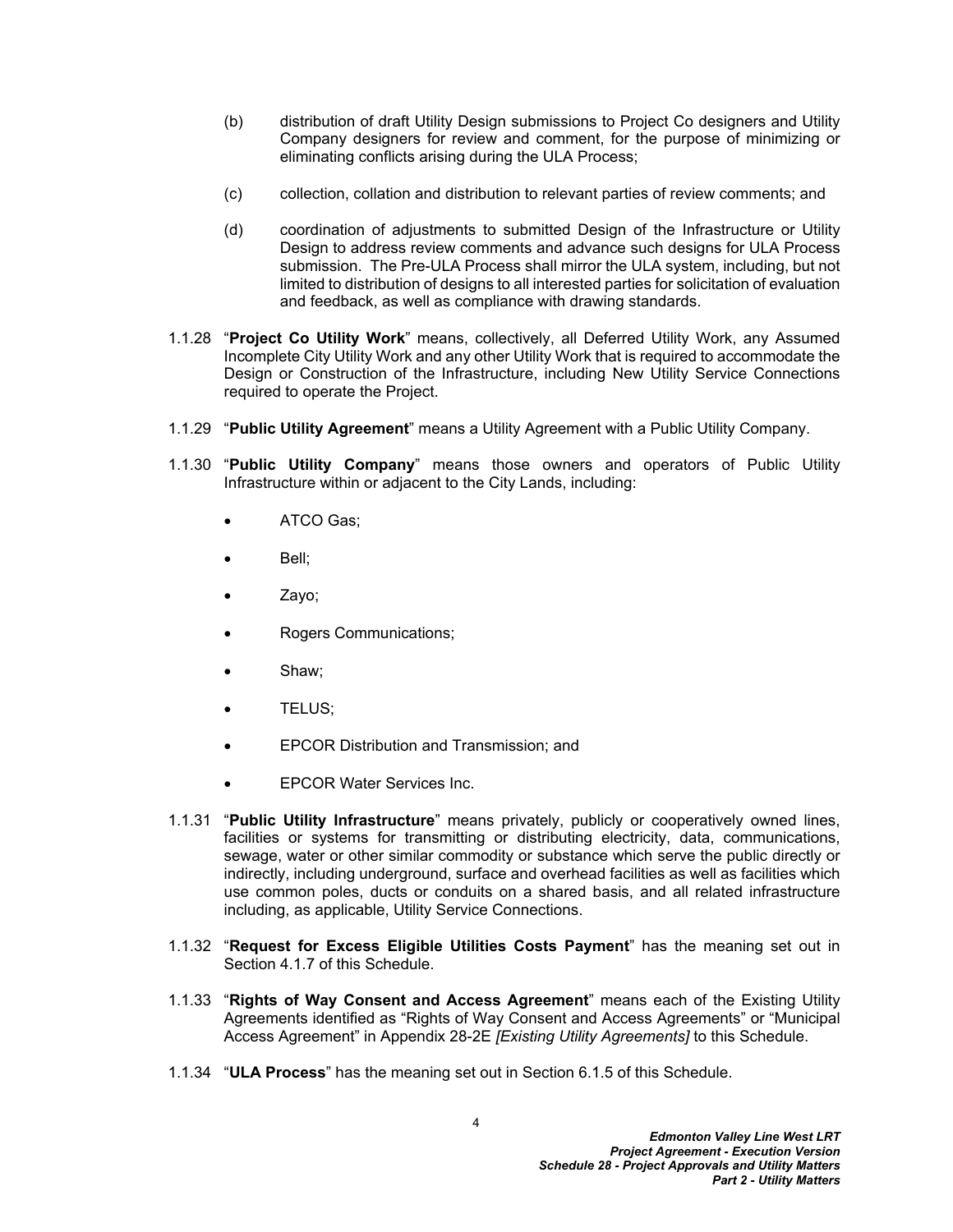- 1.1.35 "**Utility Agreement**" means any written agreement entered into by the City or Project Co with a Utility Company in respect of Utility Work, including without limitation, Pipeline Agreements.
- 1.1.36 "**Utility Best Practices**" has the meaning given in Section [2.2](#page-8-0) *[Utility Best Practices]* of this Schedule.
- 1.1.37 "**Utility Company**" means a Public Utility Company or a Pipeline Company.
- 1.1.38 "**Utility Conflicts**" has the meaning given in Section [6.2](#page-26-0) *[Utility Conflicts]*.
- 1.1.39 "**Utility Coordination**" means coordination of Utility Work pursuant to the Utility Coordination Plan.
- 1.1.40 "**Utility Coordination Plan**" has the meaning given in Section [2.4](#page-12-0) *[Utility Coordination Plan]* of this Schedule.
- 1.1.41 "**Utility Design**" means design of Utility Infrastructure, specifically.
- 1.1.42 "**Utility Infrastructure**" means Pipeline Infrastructure and Public Utility Infrastructure, as applicable, provided that, for certainty, Utility Infrastructure may not be limited to infrastructure on or within the Lands.
- 1.1.43 "**Utility Infrastructure Left in Place**" has the meaning given in Section [6.4](#page-26-2) *[Utility Infrastructure Left in Place].*
- 1.1.44 "**Utility Infrastructure Not To Be Relocated**" has the meaning given in Section [6.5](#page-29-0) *[Utility Infrastructure Not To Be Relocated].*
- 1.1.45 "**Utility Report**" has the meaning given in Section [2.7](#page-16-1) *[Utility Work Reporting]* of this Schedule.
- 1.1.46 "**Utility Service Connections**" means the Utility Infrastructure required, whether within or outside of the Lands, to connect a customer to Utility services;
- 1.1.47 "**Utility Work Relief Event**" means an event, condition or circumstance described in Section 11.1.1(d) of this Agreement.
- 1.1.48 "**Utility Work**" means all work activities or undertakings being carried out or to be performed in, on, under, over or otherwise in connection with the existence, before or after the Effective Date, of Utility Infrastructure.

For clarification, references in this Part 2 of Schedule 28 *[Project Approvals and Utility Matters]* to *"this Schedule"* shall be deemed to mean this Part 2 only and not the whole of Schedule 28.

#### <span id="page-7-0"></span>**2. PROJECT CO RESPONSIBILITIES**

### <span id="page-7-1"></span>**2.1 General**

Subject to and in accordance with the terms of this Schedule and other applicable terms of the Agreement, Project Co shall be responsible for and shall assume all of the obligations, tasks, and risks related to the Project Co Utility Work.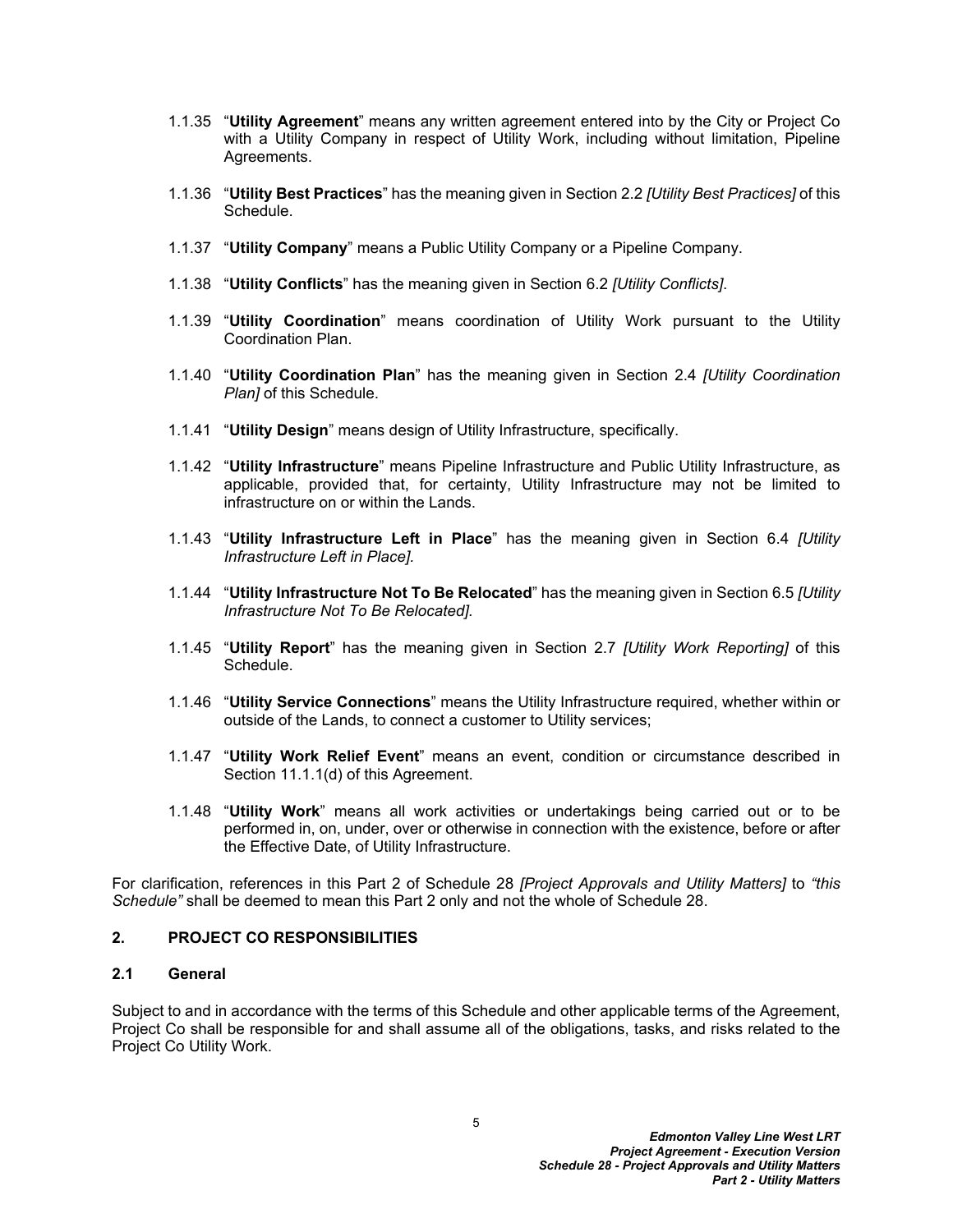#### <span id="page-8-0"></span>**2.2 Utility Best Practices**

Without limiting any other provisions of this Agreement, Project Co shall perform the Project Co Utility Work in accordance with Good Industry Practice, including, without limitation, the following practices and standards and in compliance with the following obligations as applicable to this Project (collectively, "**Utility Best Practices**"):

- 2.2.1 using standards, practices, methods and procedures to a good commercial standard, conforming to Applicable Law;
- 2.2.2 proactively meeting and otherwise communicating regularly with all applicable Utility Companies, Governmental Authorities, and the City to investigate, forecast, anticipate, assess, coordinate, manage, minimize, and mitigate the impact of all Utility Work, including but not limited to City Utility Work and Project Co Utility Work, on the Project Work;
- 2.2.3 providing proactive, diligent, and prudent project management oversight of all Utility Work, including active coordination of Project Co Utility Work with the other Project Work and the City Utility Work;
- 2.2.4 undertaking and engaging in the Pre-ULA Process to collect draft submissions of Utility Design and Design relating to Infrastructure and obtaining and sharing feedback prior to engaging in the ULA Process;
- 2.2.5 reviewing, listing, and commenting upon ULA applications from Utility Companies that relate to Utilities in proximity to the Lands to identify any Utility Conflicts and to facilitate coordination of Utility Conflict mitigations so as to ensure that any Utility Conflicts arising from these Utilities do not adversely impact the Project;
- 2.2.6 identifying locations for which there is inadequate Utility Design information, undertaking the necessary diligence to identify any Utility Conflicts and, if applicable, designing and constructing Utility Conflict mitigations;
- 2.2.7 identifying and addressing Utility Conflict mitigations that could involve work outside the Lands;
- 2.2.8 developing, providing to the City and relevant Utility Companies, and updating, as necessary, a comprehensive standard separation criteria table identifying the separation criteria provided by each Utility Company;
- 2.2.9 developing, providing to the City and relevant Utility Companies, and updating, as necessary, a listing of Utility Company approved variances to standard separation criteria associated with each Utility Design location;
- 2.2.10 developing and maintaining a comprehensive and current listing of Utility Conflicts that will be provided to the City and the applicable Utility Companies and revising the list of potential impacts and updating the concept Utility Design mitigation, where applicable;
- 2.2.11 For each Utility Conflict:
	- (a) developing a concept Utility Design and including in the concept Utility Design a recommended horizontal and vertical realignment of the Utility Infrastructure which will successfully mitigate the Utility Conflict;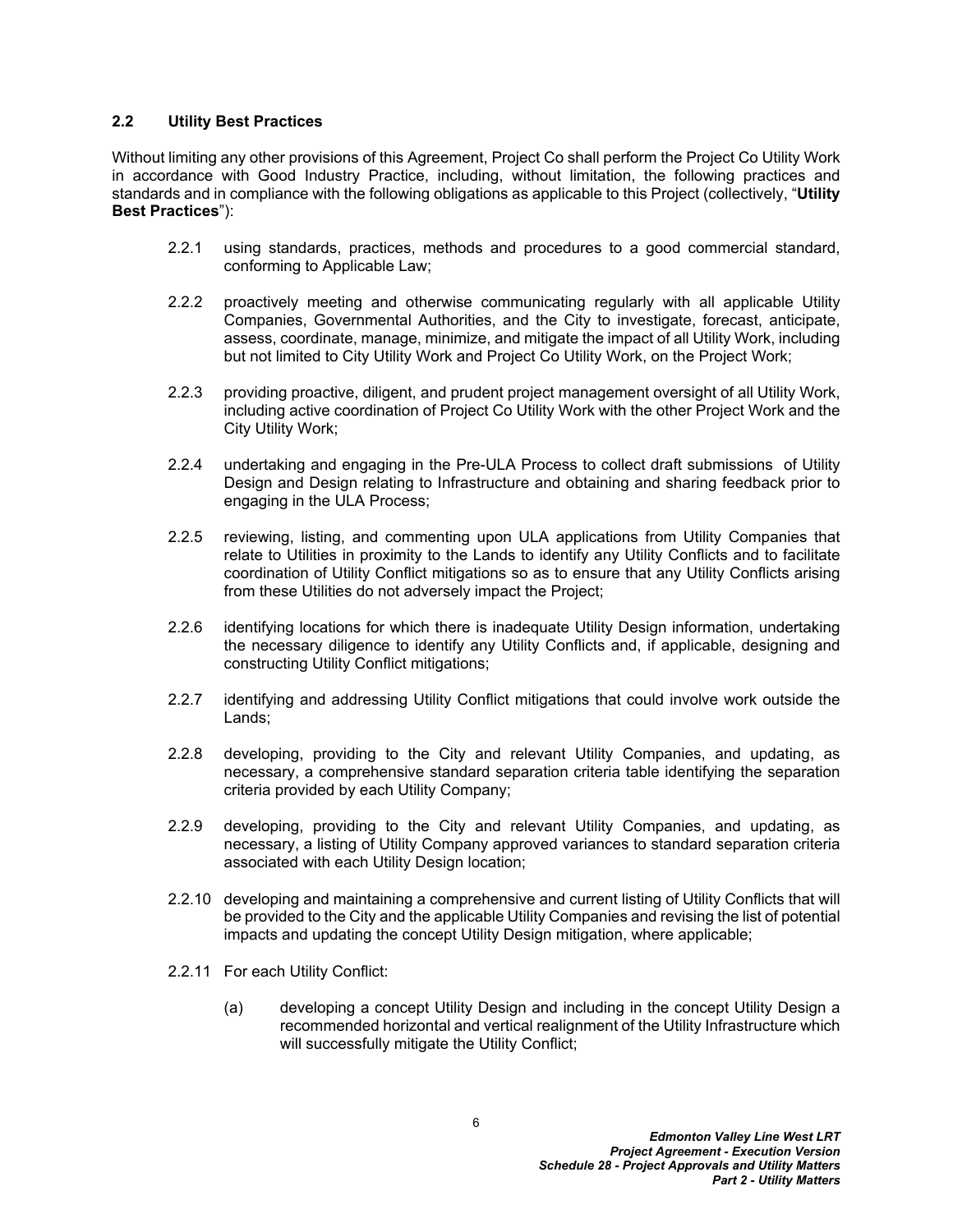- (b) providing comprehensive revised Utility Design and/or Project Co Infrastructure Design and related updates to the City and the applicable Utility Company in a timely fashion; and
- (c) confirming with each Utility Company the format of information acceptable to the Utility Company and supplying information in the identified format.
- 2.2.12 for each Utility Conflict, developing and maintaining a Utility Conflict mitigation schedule that will contain the estimated duration of Utility Design, construction and associated tasks for completion of the Utility Conflict mitigation, including in relation to applicable cabling, terminations or abandonments of Utility Infrastructure. This schedule shall be developed, updated and provided to the City and applicable Utility Companies on a monthly basis;
- 2.2.13 designing Infrastructure to meet separation requirements or other applicable design parameters so as to avoid Utility Conflicts with existing or recently relocated Utility Infrastructure or, where this is not possible, pursuing, in conjunction with the relevant Utility Company, the development and execution of a cost-efficient Utility Design that mitigates the relevant Utility Conflict;
- 2.2.14 where it is not possible to meet standard separation requirements, requesting variances from standard separation requirements from the applicable Utility Companies, any applicable Governmental Authority or the City, and obtaining confirmation of non-objection by way of a formal variance request document, circulated to each of the City and relevant Utility Companies;
- 2.2.15 distributing on a monthly basis to each Utility Company and the City, Project Work CAD base files and design drawings relevant to Utility Work, in a form and through delivery methods acceptable to the relevant entity acting reasonably;
- 2.2.16 complying with all Utility Company requirements, policies and guidelines, including guidelines and specifications provided by the Utility Companies;
- 2.2.17 utilizing experienced, qualified and trained Project Co Persons having credentials consistent with reputable consultants or contractors specializing in the relevant type of Utility Work;
- 2.2.18 diligently and proactively organizing all meetings, communications, exchanges of information and ensuring timely submission of Utility Conflict identifications, mitigation designs, drawings, construction schedules and plans among Project Co, Project Co Persons, Utility Companies, the City, City Persons, Governmental Authorities and other relevant Persons to facilitate the orderly, cost effective, and timely completion of all Project Co Utility Work in a manner that mitigates potential delays to the Project and the Project Work, and the Infrastructure;
- 2.2.19 diligently coordinating, accommodating and supporting the Utility Companies and the City in the completion of any Incomplete City Utility Work;
- 2.2.20 supporting, coordinating and accommodating Utility Companies in their performance of Utility Work in accordance with the terms of this Agreement;
- 2.2.21 complying with the Accepted Utility Coordination Plan;
- 2.2.22 providing timely information to Stakeholders regarding Design and Construction, and other activities as is necessary for the effective and efficient performance of the Project Co Utility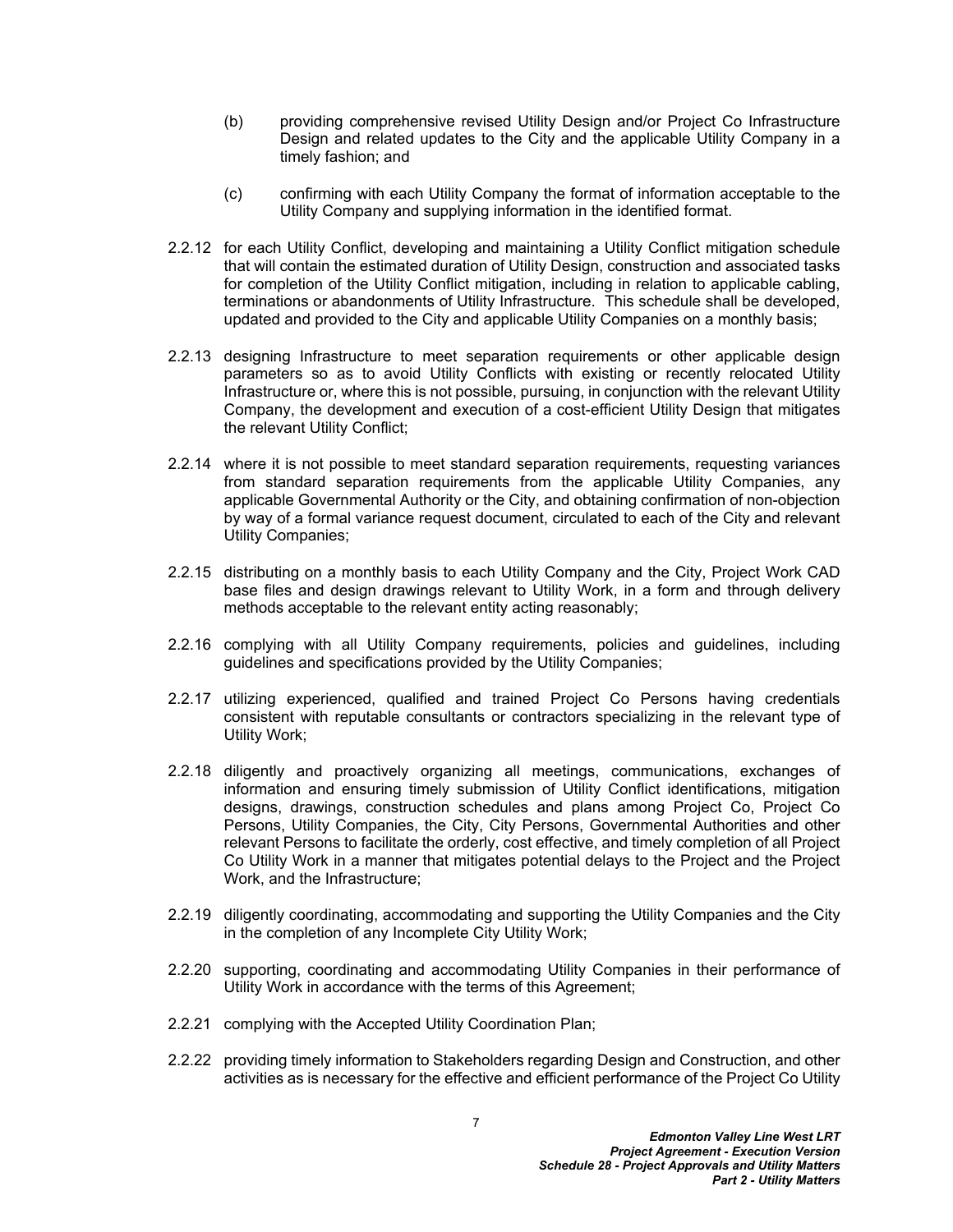Work and other Project Work, including identifying and disclosing to relevant Stakeholders in a timely manner:

- (a) the Utility Infrastructure that is expected to be affected by the Project Work;
- (b) the Project Work that is expected to be affected by the Utility Infrastructure;
- (c) the **E**xisting Utility Service Connections that require retention and augmentation to maintain customer services in operation during and following Construction Completion;
- (d) the New Utility Service Connections and the support required for the performance of the Project Work; and
- 2.2.23 providing timely responses to enquiries and requests from Utility Companies, including requests for review and comment on Utility Design and performance of field reviews;
- 2.2.24 taking reasonable steps to avoid, and to mitigate the impact of, disputes in relation to Utility Work as between Project Co and the City or a Utility Company or between the City and a Utility Company;
- 2.2.25 accommodating requests from the City and Utility Companies for adjustments to scheduled Project Work activities as reasonably required to permit the effective, coordinated and efficient performance of the Utility Work and the Project Work;
- 2.2.26 consistent with the Accepted Utility Coordination Plan, sequencing the Project Co Utility Work to facilitate a progressive flow of relevant Design Data and other Submittals to the City and the Utility Companies in order to permit sufficient time for review and response, taking into account: (i) any agreed review and response times; (ii) the volume and complexity of the Submittals; and (iii) and the resources available to the City and the applicable Utility Companies to consider such Submittals;
- 2.2.27 in good faith, having regard to the best interests of the Project, diligently and proactively arranging, negotiating and entering into all approvals, arrangements, understandings, guidelines and agreements which may be contractual and legally binding or noncontractual and non-binding (but confirmed in writing by the relevant Utility Company or the City) in order to supplement the Utility Agreements where reasonably possible and anticipated to be helpful;
- 2.2.28 complying with the applicable terms of the Existing Utility Agreements, the Pipeline Agreements and the terms of all other Utility Agreements, in each case, in accordance with this Schedule;
- 2.2.29 regularly consulting with relevant Governmental Authorities, industry associations and the Utility Companies regarding new developments and updated practices in relevant jurisdictions in relation to adopted codes, standards, conditions, protocols, and related practices applicable to work plans and activities similar to the Project Co Utility Work;
- 2.2.30 through diligent and proactive investigations and enquiries throughout the Design phase, consistent with Standard Due Diligence and subsurface utility engineering investigation methodologies, including but not limited to enhanced locating techniques (e.g. Sonde, CCTV, scanning, ground penetrating radar), exposure and surveying of Utility Infrastructure, identifying existing Utility Infrastructure locations and improving the reliability of such locations for Utility Conflict mitigation design development to improve the utility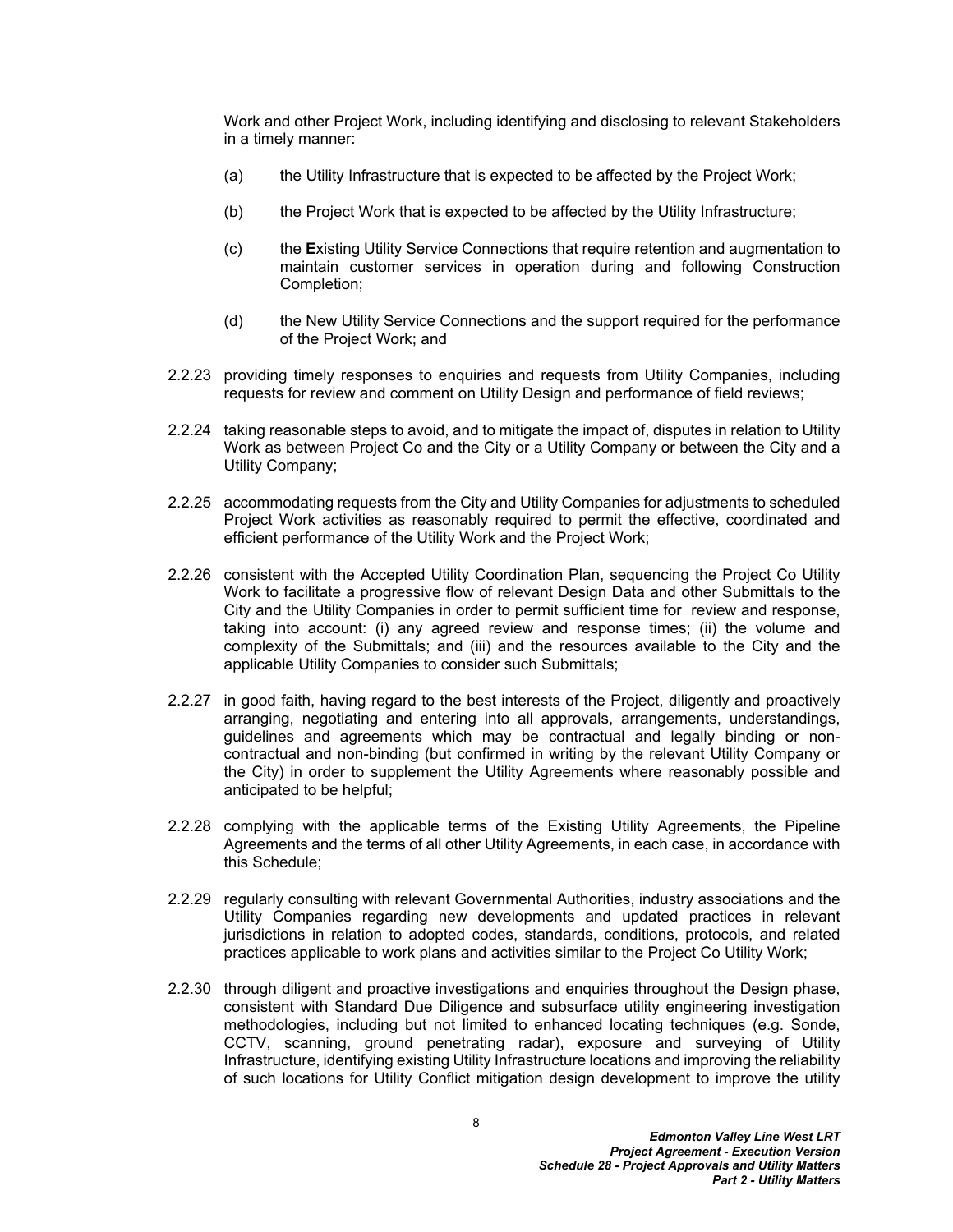quality level to minimize the need for field alterations and produce a more efficient, informed Infrastructure Design. Utilities location information compiled by Project Co shall be provided to all relevant Utility Companies and the City on a timely basis;

- 2.2.31 ongoing review, updating and providing to the City and Utility Companies all relevant information and data relating to the Utility Work and Utility Design and the Design of the Infrastructure, including performing additional investigations over and above the Disclosed Data as Project Co may consider appropriate in order to accurately understand and quantify Utility Conflicts and plan and implement Utility Conflict mitigations to the extent possible during the Design phase;
- 2.2.32 determining and developing, in consultation with the appropriate parties and consistent with the intent of the ULA Process, the lowest cost mitigation methodology; and
- 2.2.33 mitigation of adverse impacts to the Project and to the City of events, conditions or circumstances that form the basis of a Utility Work Relief Event, using reasonable commercial efforts to avoid adversely affecting, impairing or compromising the recourse rights or remedies of the City as against any Utility Company or any other Person.

#### <span id="page-11-0"></span>**2.3 Interpretation of Utility Best Practices**

If there is a Dispute between the Parties regarding the meaning or application of Utility Best Practices in or to any particular circumstance or situation, the determination of what it means shall be made having regard to the following factors, which shall be applied in the priority set out below. For clarity, if a factor having higher priority applies, the factors having lower priority shall not be applied in that circumstance.

- 2.3.1 the applicable requirements and standards of this Agreement,
- 2.3.2 the applicable terms, requirements and standards of the Utility Agreements, as the same may be qualified by City Support Statements;
- 2.3.3 the practices and standards applied by the City prior to Commercial Close in respect of the City Utility Work which was made known to, or was capable of being made known to, Project Co had it made reasonable enquiry of the City and the Utility Companies prior to Financial Submission Date;
- 2.3.4 the practices and standards of the City and its consultants and/or contractors in respect of other capital projects similar in size and scope in which Utility Work is required to be performed where the applicable Utility Company was also involved, based on the disclosed practices of the Utility Company in material filed in the Data Room prior to the Financial Submission Date;
- 2.3.5 the practices and standards of the City and its consultants and/or contractors in respect of other capital projects of similar size and scope to the Utility Work to be performed where the applicable Utility Company is also involved, based on Utility Infrastructure location investigations performed by Project Co during the Design phase in order to inform the Design and Construction;
- 2.3.6 the practices and standards customarily followed or applied by other consultants and/or contractors on other similar capital projects not involving the City when working with the applicable Utility Company in respect of similar work activities in similar situations; and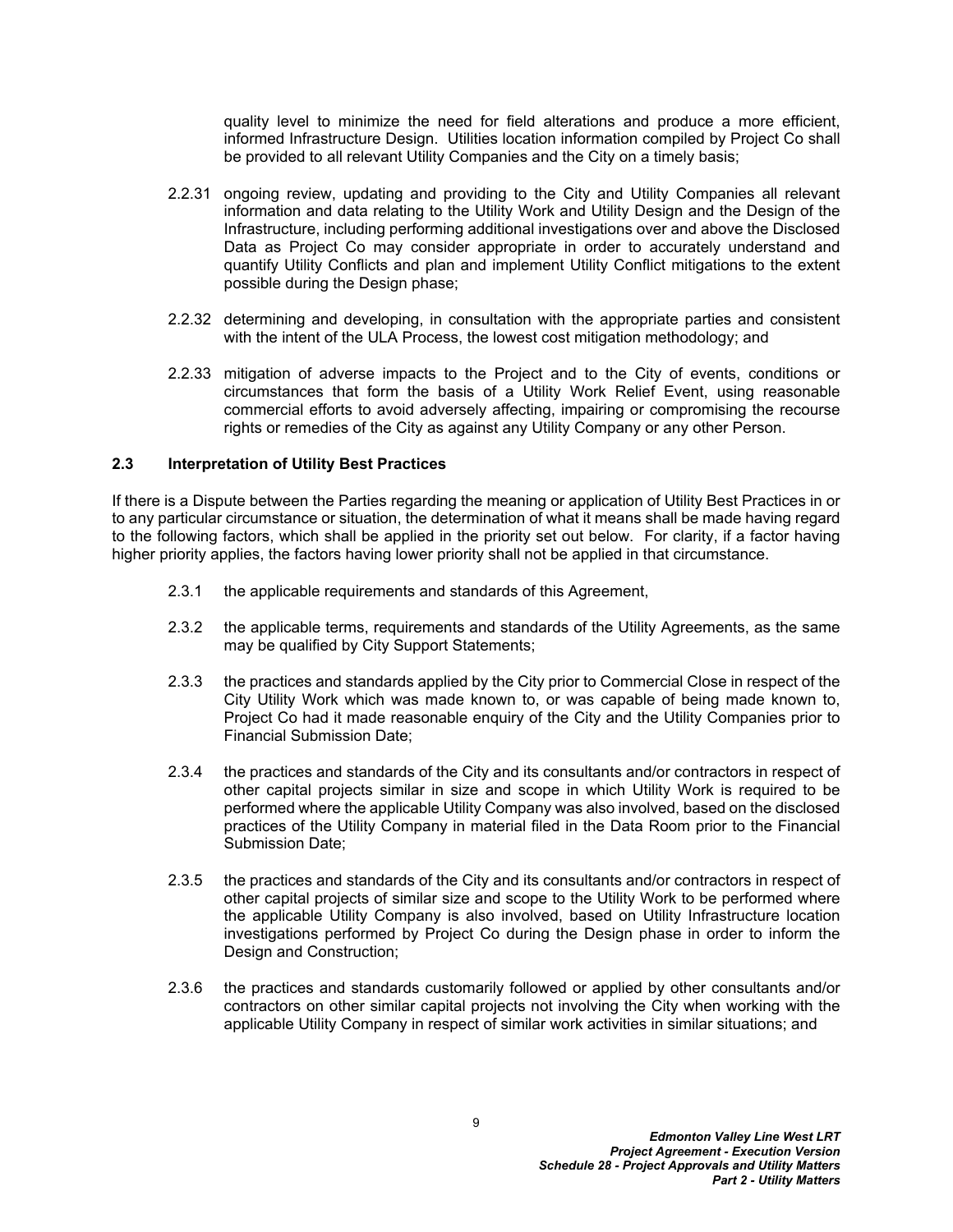2.3.7 the practices and standards of other consultants, contractors and Utility Companies, or Pipeline Companies in respect of capital projects in Alberta or elsewhere in Canada in similar circumstances.

#### <span id="page-12-0"></span>**2.4 Utility Coordination Plan**

Not more than 90 days after the Effective Date, Project Co shall prepare and submit an initial Utility Coordination Plan to the City (the "**Utility Coordination Plan**") that looks forward for the next 270 days. Project Co shall further prepare and submit an updated Utility Coordination Plan not later than 180 days following the Effective Date, reflecting the full Term of the Project. One month prior to the date that Project Co assumes any obligations in respect of Assumed Incomplete City Utility Work, Project Co shall prepare and submit an updated Utility Coordination Plan, which shall address the Incomplete City Utility Work for which Project Co shall assume responsibility. Thereafter, annually or upon request of the City, Project Co shall update the current Utility Coordination Plan, highlighting any changes to the Plan from the last Plan submitted. The Utility Coordination Plan shall be consistent with the version included in the Proposal Extracts and shall:

- 2.4.1 describe all anticipated Utility Conflicts and their respective mitigations and the planned scheduling and sequencing of the Project Work, identifying any Utility Work deferred subsequent to Construction Completion;
- 2.4.2 describe the Project Co Utility Work coordination role and responsibilities, required for each phase of the Design and Construction, including
	- (a) an organizational chart identifying, within Project Co and its Subcontractors, each individual position to which the tasks of internal Utility Coordination, Utility Design and construction are assigned; and
	- (b) identification of the methods to be used to ensure Utility Design and Design relating to Infrastructure are fully reviewed internally and externally pursuant to the Pre-ULA Process, highlighting the methods of collection and sharing of feedback; including a description of the information to be communicated, and frequency of communications; and a description of the proposed decision matrix to be used to resolve issues that arise, differentiating, where necessary, in relation to the phase of the work in which the issue would arise;
- 2.4.3 describe the external coordination processes, including listing of information to be shared with Utility Companies, frequency of distribution of information, planned design circulation processing times for reviewing, commenting on, summarizing and exchanging Project Co collated information with the Utility Companies and the City for normal-course coordination purposes, pre-ULA design submissions and ULA submissions, including a description of the process by which compliance with Applicable Law, Utility Best Practices, this Agreement and the requirements of any Utility Agreements and the ULA Process (Appendix 28-2G *[Utility Line Assignment (ULA) Data and Processes]*) will be achieved;
- 2.4.4 include a narrative describing the existing Utility Infrastructure survey, plans for the acquisition of additional surveys during each phase of the Utility Works, as well as as-built survey information to be gathered for Utility Work; indicate for each survey item whether the Utility Company or Project Co will be responsible for acquisition of that survey information and whether that information will be shared;
- 2.4.5 describe in detail the Utility Work risks that are known or expected to be encountered by Project Co in the successful mitigation of Utility Conflicts (whether known or unknown), and for each risk describe the planned mitigation measures for that risk;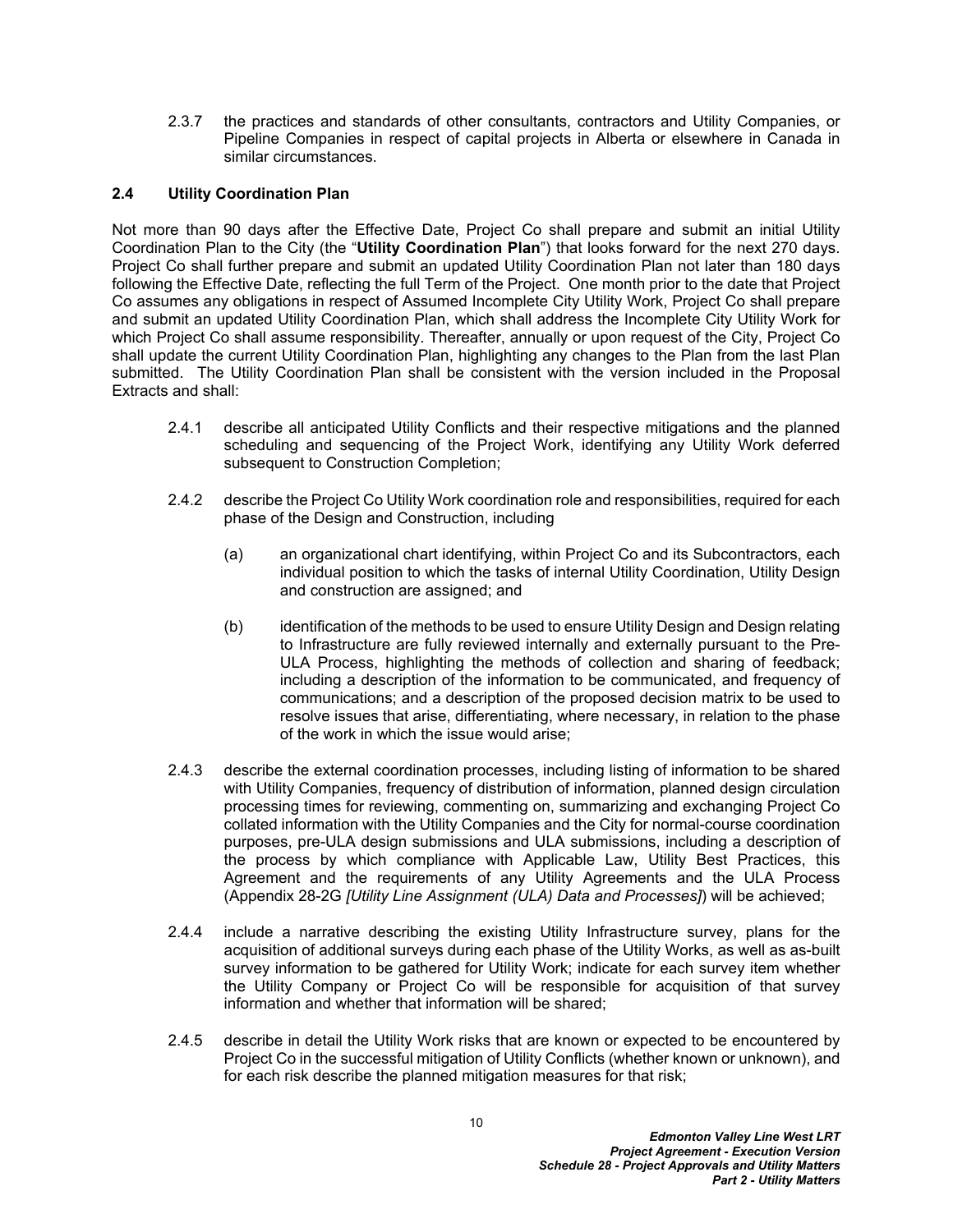- 2.4.6 describe the Utility Work protection measures to be employed for each temporary or permanent crossing including, but not limited to, commenting upon advance notification, agreement acquisition and Utility Company participation in inspections; in particular, identify whether these measures have been reviewed and confirmed by the respective Utility Company or are to be determined solely by Project Co;
- 2.4.7 describe how Utility Companies' access to their Utility Infrastructure will be maintained, including details of any risks relating to such access and the associated mitigation strategies to be employed to mitigate those risks;
- 2.4.8 describe for each individual Utility Conflict, the planned pre-design field investigation to be performed by Project Co or by the relevant Utility Company with reference to the target quality level of information to be obtained by way of an aerial and subsurface utility engineering investigation;
- 2.4.9 describe the approach for identifying and maintaining Existing Utility Service Connections and modifying and reinstating such connections into permanent locations in order to maintain existing Utility services to properties, residences, businesses and Utility customers that are impacted by the Project Work;
- 2.4.10 include a mark-up of the reference design Utility Infrastructure drawings included in the Disclosed Data, identifying any additional contemplated variances, Utility Conflicts or planned Utility Conflict mitigations in the Project Co Utility Work;
- 2.4.11 include for Design and Construction purposes, a comprehensive list of horizontal and vertical clearance values (preferred separation value and absolute minimum separation value where possible) for Utility Infrastructure forming part of Project Co Utility Work versus:
	- (a) other Public Utility Infrastructure to be installed or existing;
	- (b) other Pipeline Infrastructure to be installed or existing; and
	- (c) Non-Utility Infrastructure (including but not limited to trees, catenary poles, catch basins, vaults, foundations and power cubicles) to be installed or existing;
- 2.4.12 include any estimates or agreed confirmations or indications of schedule or cost commitments made prior to Financial Close, and, where applicable, the Construction Period, by a Utility Company in respect of its deliverables for Utility Work; include as appendices copies of written confirmations, assurances, or forecasts from the Utility Companies attributed in general terms or, where appropriate, specific to a particular item;
- 2.4.13 describe the general sequencing to be followed for Project Work by area and time; include a description of priority areas or individual priority Utility Conflict items for initial Utility Conflict mitigation efforts, and describe why they are a priority; describe the Project Work that must be performed to lessen or eliminate the potential adverse impact of the Utility Conflicts;
- 2.4.14 include in the full term Utility Coordination Plan a description of how timelines or work requirements have changed since the initial Utility Coordination Plan and the Baseline Construction Schedule; and
- 2.4.15 to the extent relevant and necessary, include Project Co's assumptions regarding Utility Company compliance with the terms of specific Utility Agreements and the expected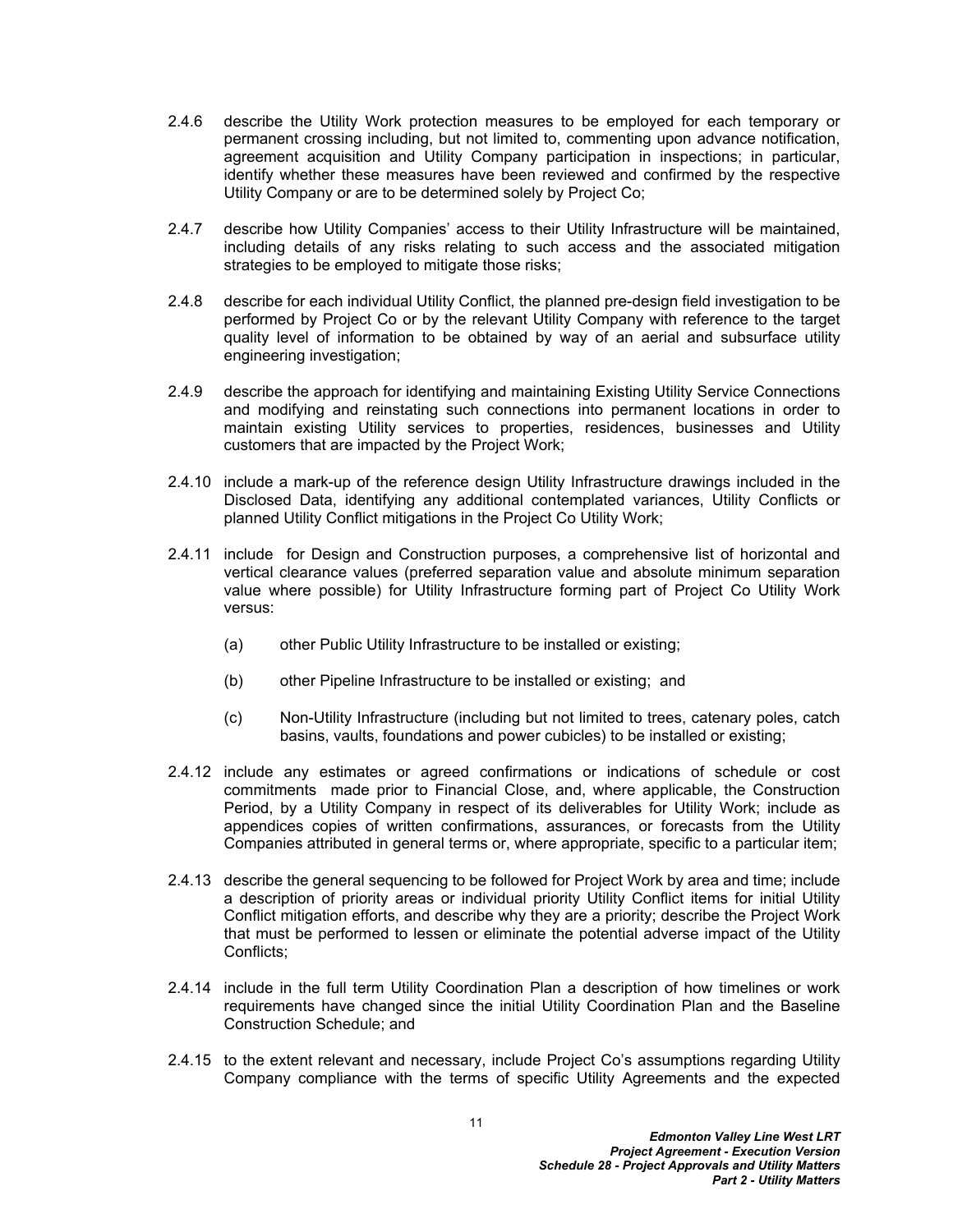enforcement of these terms by the City, together with confirmation of the expected corresponding support activities from the City as set out in a City Support Statement.

### <span id="page-14-0"></span>**2.5 Public Utilities Interface Procedures**

#### 2.5.1 *Public Utilities Interface Procedures*

Project Co shall use commercially reasonable efforts, and apply Utility Best Practices in endeavouring, to confirm in writing the Utility interface procedures with each Public Utility Company as soon as reasonably and practically possible, having regard to the Utility Coordination Plan and Construction Schedule and the Public Utility Company in question. The intended purpose of confirming the procedures in writing is to supplement the Existing Utility Agreements with Project-specific procedures that create a clear mutual understanding of Project Co and Public Utility Company interface processes, procedures, notification and reaction durations, application procedures, communication methodologies, to successfully and suitably communicate together for coordinated planning, scheduling, completion and commissioning of Utility Work. For certainty, whether or not the Utility interface procedures are binding on Project Co and/or Utility Company, Utility interface procedures shall not amend, or be deemed to amend, applicable Existing Utility Agreements.

#### 2.5.2 *Public Utilities Interface Process*

Project Co shall, in consultation with the applicable Public Utility Company, determine for each Public Utility Company work package or program whether a Utility interface procedure would be helpful in managing and mitigating the risk of potential delays or misunderstood work requirements or processes and, in connection therewith, shall:

- (a) deliver a copy of compiled interface procedures to the City and periodically confer with the City Representative, or designate, regarding the proposed key terms and principles of the Utility interface procedures;
- (b) except as may be clarified or confirmed by the City in an applicable City Support Statement, ensure that all Utility interface procedures are consistent with, do not conflict with, and are supplemental to, the Existing Utility Agreements;
- (c) where agreed by the respective Public Utility Company, update and modify the Utility interface procedures to respond to changing circumstances or conditions relating to the Utility Work and the other Project Work; and
- (d) duly perform and carry out the obligations of Project Co pursuant to any Utility interface procedures.

#### 2.5.3 *Public Utility Interface Content*

Each Public Utilities interface procedure should, to the extent reasonably possible and applicable, and having regard to the scope and nature of the Utility Work in question, describe some or all of:

- (a) the communications procedures to be followed for successful communication of information regarding the Utility Work;
- (b) the advance coordination procedures to be mutually established:
	- (i) for identification of new Utility Conflicts and the minimum lead time required by the applicable Public Utility Company to initiate a response;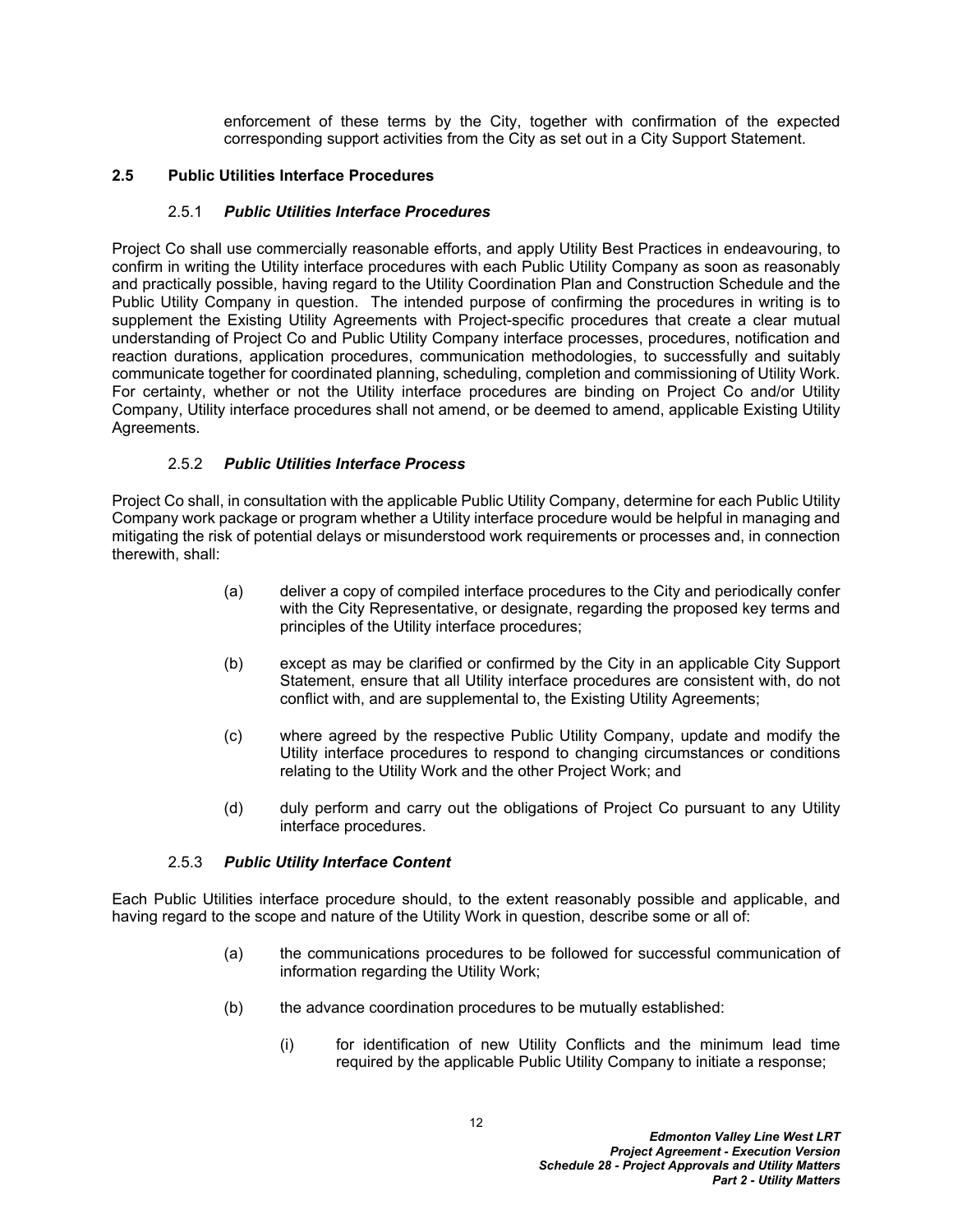- (ii) to quantify the minimum information requirements for successful development of a Utility Conflict mitigation;
- (iii) to determine where Utility Work requires connection to any existing Public Utility Infrastructure; and
- (iv) to implement measures required to accommodate any Project Work impacts on service recipients and Public Utility Companies;
- (c) the requirements for sharing of Utility Work base plans, drawings, sketches, profiles, specifications, and other documents required to facilitate review of proposed Utility Work and incorporation of revisions from review;
- (d) the procedures, timing and coordination requirements for Public Utility Company pre-notification, monitoring, inspections and sign-offs;
- (e) the requirements for preparation of final Construction plans, profiles, specifications, and other documents that must be reviewed and accepted by the Public Utility Company;
- (f) protocols and expected or targeted timing, including key milestones for the performance of all Utility Work to be performed by the Public Utility Company;
- (g) requirements for advance notification of the applicable Public Utility Company prior to undertaking Utility Work or other Project Work in proximity to its Utility Infrastructure or property to enable Public Utility Company supervisory staff to perform the required inspections and pre-arrange and coordinate any required adjustment to the Public Utility Infrastructure in a manner that is satisfactory to all stakeholders including, where applicable, compensation payable by Project Co to the Public Utility Company for its work;
- (h) handover procedures for all Public Utility Infrastructure;
- (i) advance notification of Construction phasing to the relevant Public Utility Company, Governmental Authorities and other interested parties;
- (j) access rights for the Public Utility Company to access the Lands for the purposes of the performance of the Utility Work, including the inspection of Project Co Utility Work; and
- (k) notification and request for assistance in clarifying any unknown Utilities that are discovered.

#### <span id="page-15-0"></span>2.5.4 *Pipeline Agreements*

The City shall be responsible to arrange, negotiate and enter into contractually binding agreements or amendments to existing agreements with each Pipeline Company in respect of the Pipeline Work (each a "**Pipeline Agreement**"), in each case, within 12 months of the date that Project Co delivers the Final Design for the Project Work associated with the Pipeline Infrastructure, as well as any additional information that may be required by each Pipeline Company associated with the Final Design, including equipment loading, temporary load mitigation, support designs, stray current mitigation, geotechnical information and vibration studies. Project Co shall, in a timely manner, cooperate with and assist the City, at the City's request, in negotiating and finalizing the proposed Pipeline Agreements, including for purposes of developing schedules for the Pipeline Work.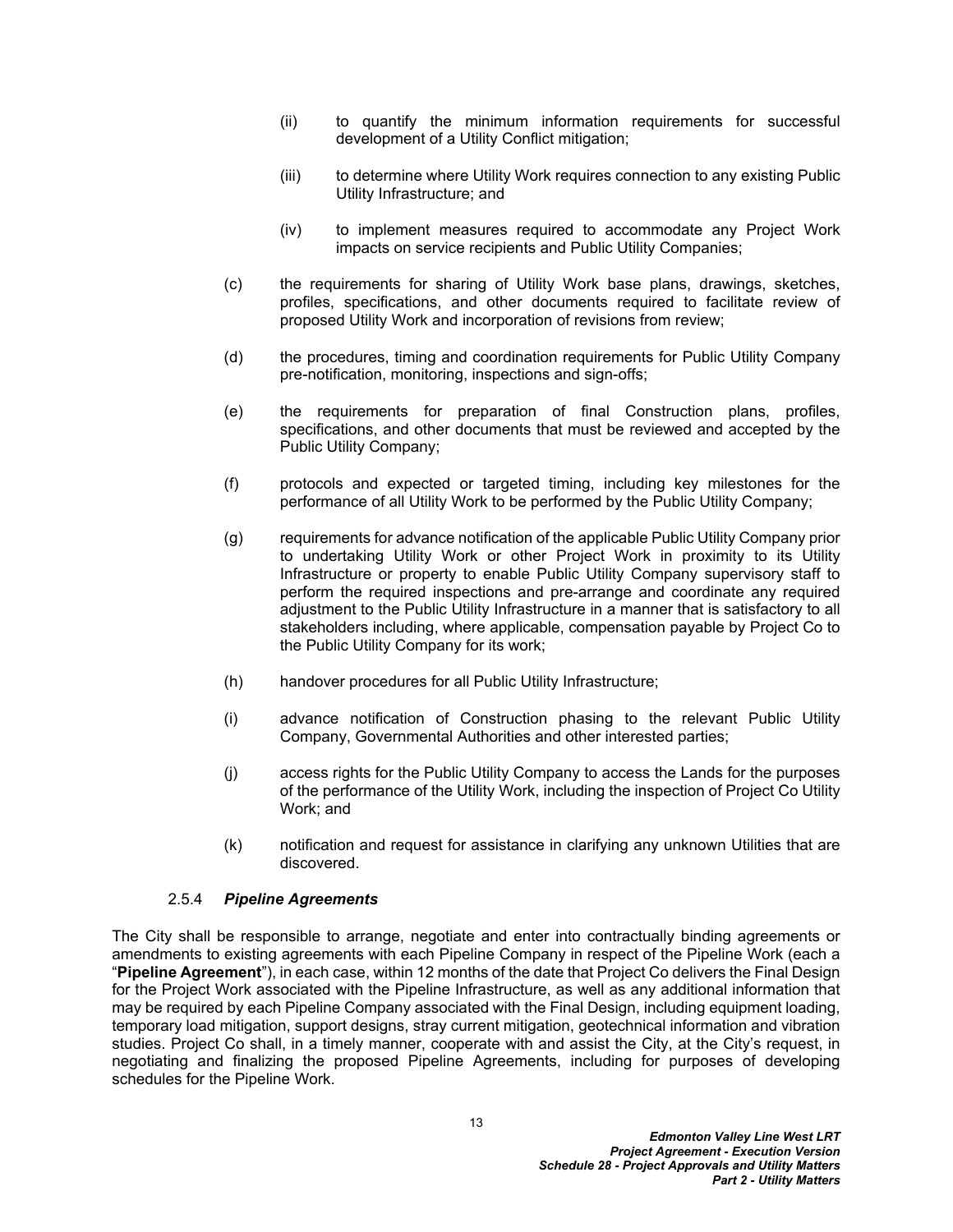#### <span id="page-16-0"></span>**2.6 Public Utility Agreements**

Project Co shall duly perform and carry out on behalf of the City all of the City's obligations under the Public Utility Agreements in respect of the Project Co Utility Work, except that Project Co shall not have any obligation to:

- 2.6.1 collect on behalf of the City any amount, including any cost contributions, to be paid by a person to the City under a Public Utility Agreement (and all such amounts will be payable to and for the credit of the City and not Project Co);
- 2.6.2 remit on behalf of the City any amount, including any cost contributions, to be paid by the City under a Public Utility Agreement; or
- 2.6.3 perform, follow, or abide by those specific sections or provisions of a particular Public Utility Agreement which the City confirms pursuant to a City Support Statement are not relevant or applicable to particular Project Co Utility Work activities.

### <span id="page-16-1"></span>**2.7 Utility Work Reporting**

Not less than monthly, Project Co shall prepare and submit a report on the development of and compliance by the Utility Companies and Project Co with the procedures, terms, and conditions of the Utility interface procedures and Utility Agreements as they relate to the Project, Utility Work, or Project Work for the period since the previous report, including:

- 2.7.1 an overview status report of all Utility Work performed during that period;
- 2.7.2 a summary overview of records being maintained and key activities occurring in relation to the oversight and administration of the Utility interface procedures and Utility Agreements;
- 2.7.3 a record of the steps taken by Project Co to investigate, assess, mitigate and manage all Project Co Utility Work, including identified issues or adverse impacts associated with the Utility Work that could give rise to or have given rise to a Relief Event, including a Utility Work Relief Event;
- 2.7.4 a record of the steps taken by Project Co to coordinate the Project Work, including the Project Co Utility Work, with other Utility Work, including City Utility Work;
- 2.7.5 Project Co Utility Work cost variances from the Utility Coordination Plan;
- 2.7.6 relevant City Support Statement listings, if any;
- 2.7.7 relevant Design variance log, if any;
- 2.7.8 description of newly identified Utility Conflicts and/or Future Utility Work;
- 2.7.9 an updated Construction Schedule summarizing the status of all Project Co Utility Work completed and planned for completion; and
- 2.7.10 other material developments relating to Utility Work matters,

(each, a "**Utility Report**")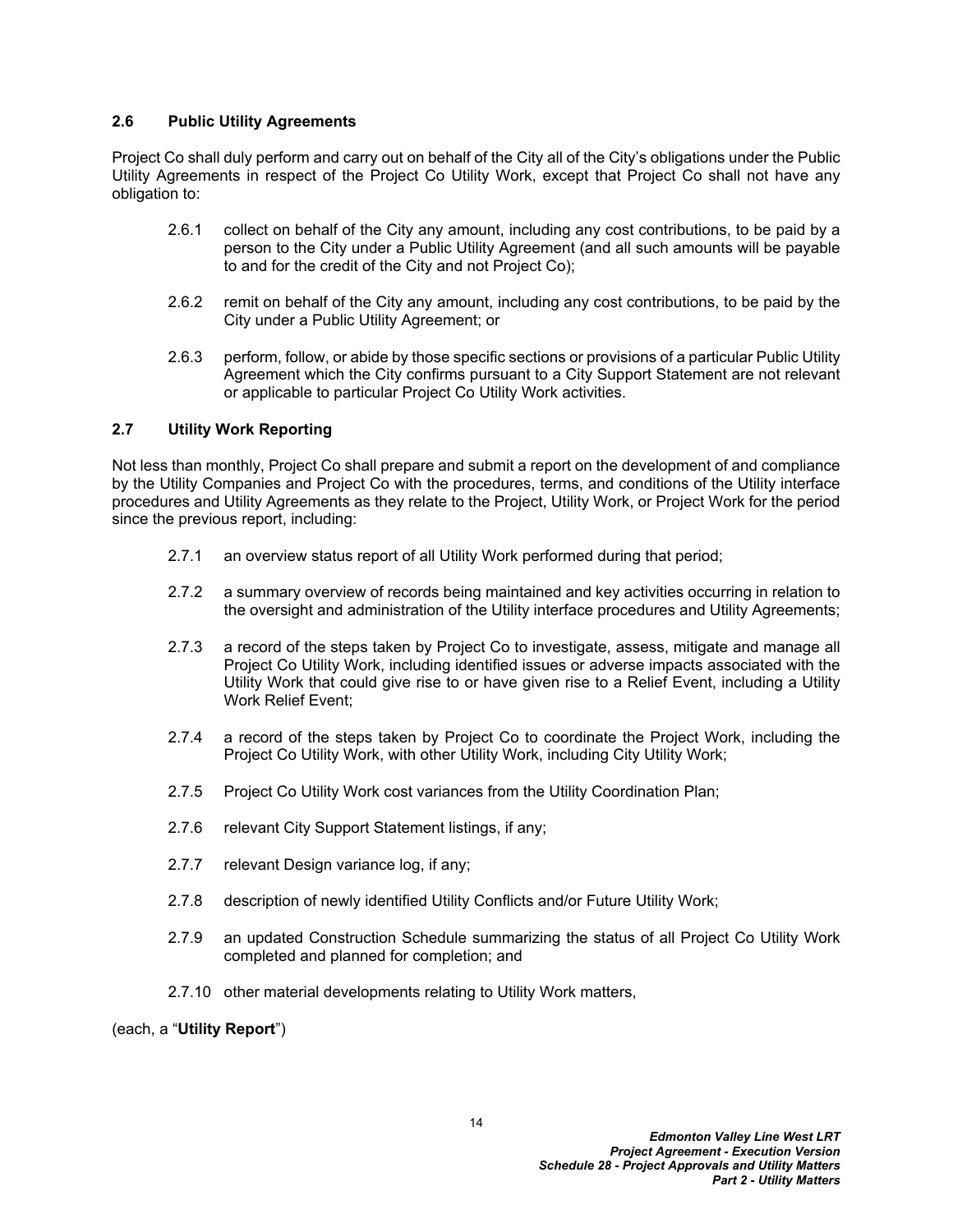The scope and level of detail of each Utility Report shall be commensurate with the scope and complexity of new developments to be covered in each Utility Report, having regard to timing and scheduling considerations and the stages of the Utility Work in relation to the Utility Coordination Plan.

## <span id="page-17-0"></span>**2.8 City Support Statements**

### 2.8.1 *General*

The Parties acknowledge that, whereas the Utility Agreements are of general application to a broad range of different projects and that certain terms of certain Utility Agreements may not necessarily be relevant to or capable of being applied to certain aspects or components of the Project Co Utility Work, Project Co may, in accordance with the protocol set out in this Section [2.8](#page-17-0) *[City Support Statements]* of this Schedule, obtain clarification from the City from time to time regarding the need or appropriateness of Project Co applying and adhering to specific terms of applicable Utility Agreements for certain specific work activities.

### 2.8.2 *Preparation of Statements*

Project Co may provide the City with a statement of the specific steps, actions, or activities that Project Co reasonably requests the City to perform or undertake in support of Project Co fulfilling its Project Co Utility Work obligations, including any dates by which the steps, actions or activities must be performed (each, a "**City Support Statement**"). The steps, actions, or activities described in a City Support Statement must be consistent with the scope of City responsibilities described in Section [3.1](#page-21-3) *[City Responsibilities]* of this Schedule. In the City Support Statement, Project Co shall detail, by relevant date, the specific notifications, steps, actions or activities it has already undertaken prior to preparation of the statement.

To the extent Project Co may ascertain or be aware that it may be a relevant factor or consideration, Project Co may include in a City Support Statement a request that the City confirm and clarify: (i) the relevancy and application or non-application of certain terms of certain Utility Agreements to specific Utility Work activities; or (ii) possible recourse rights or remedies the City may have in the circumstances of a Relief Event that may have to be preserved or relied upon in some manner.

Concurrently with each Utility Report, Project Co shall provide the City with a listing of City Support Statement requests made of the City, including a brief description of the item as well as an indication of the status of the request.

# 2.8.3 *City Review*

Upon receipt of a City Support Statement request, the City shall consider the steps, actions or activities already completed by Project Co and those requested of the City by Project Co and will either:

- (a) accept the City Support Statement; or
- <span id="page-17-1"></span>(b) reject the City Support Statement, in whole or in part and provide a substitute list of steps, actions or activities or a substitute schedule for performance of the steps, actions or activities, which are intended to achieve the equivalent outcome in the circumstances.

### 2.8.4 *City Acceptance*

Where the City accepts a City Support Statement or provides a substitute list of steps, actions or activities which Project Co acknowledges as appropriate (which list will become the City Support Statement), the City will use reasonable commercial efforts to carry out the specified steps, actions or activities that are applicable to the City within the applicable timeframe set out in the City Support Statement.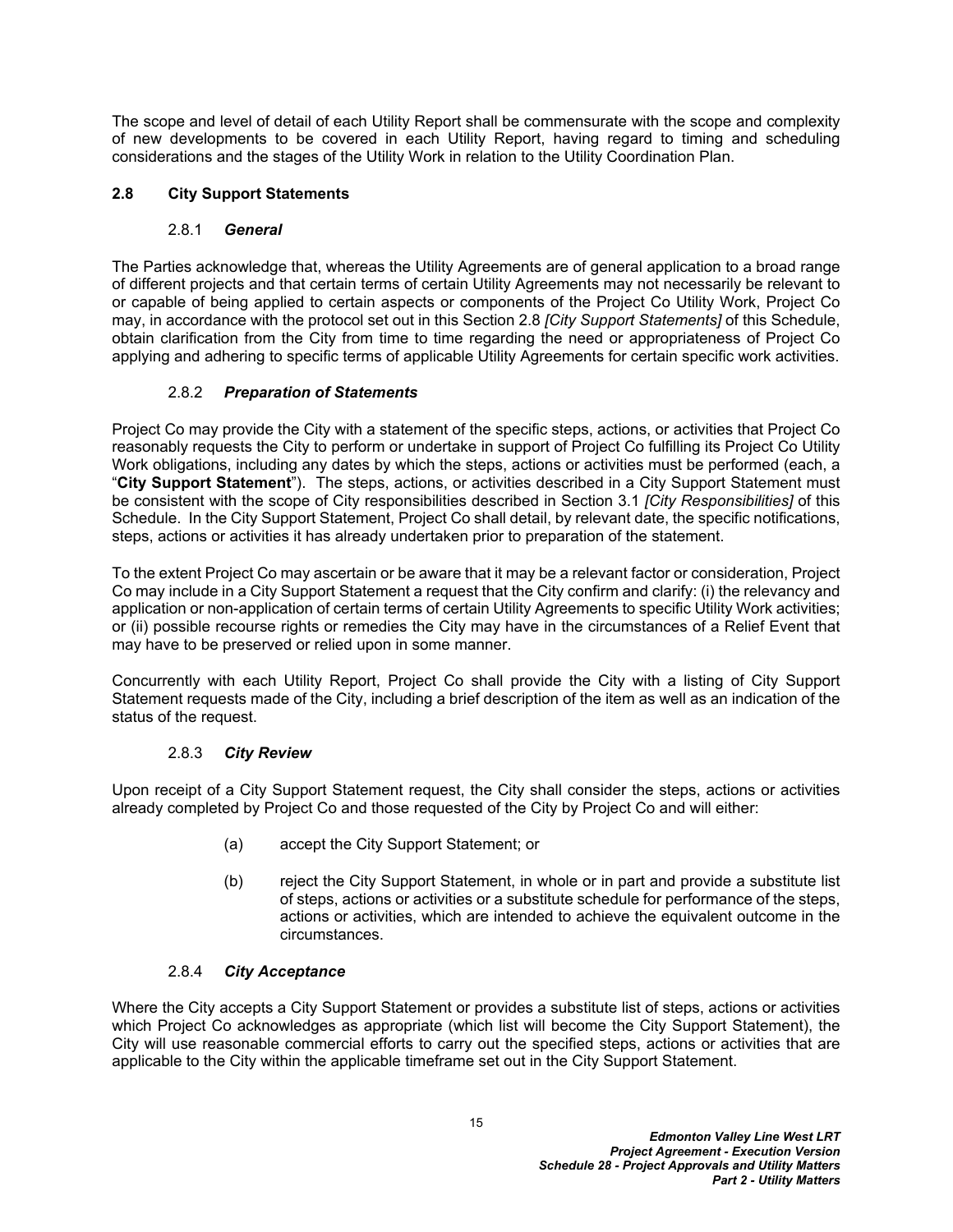#### 2.8.5 *Disputes*

If the City rejects a City Support Statement and Project Co does not accept the City's proposed substituted steps or schedule: (i) either Party may treat this as a Dispute and refer the matter to the Dispute Resolution Procedure; (ii) Project Co may still request the City to proceed with the substituted steps or schedule and such request will be without prejudice to Project Co's rights in the Dispute; and (iii) the City's performance of these proposed substituted steps or schedule shall be without prejudice to its rights in the Dispute.





### <span id="page-18-0"></span>**2.9 Additional Project Co Responsibilities**

Without limiting, and in addition to, the other provisions of this Schedule, Project Co shall use reasonable commercial efforts consistent with Utility Best Practices and subject to the terms of this Agreement to:

- 2.9.1 carry out all necessary inquiries and investigations of the City and of the Utility Companies to ascertain Utility Company standards, requirements, policies and guidelines and any other special requirements, procedures, limitations, or constraints which may apply to the applicable Project Co Utility Work;
- 2.9.2 support the City in respect of any Incomplete City Utility Work until such Utility Work becomes Assumed Incomplete Utility Work pursuant to Section [2.12](#page-20-2) *[Project Co Assumption of Incomplete City Utility Work]* of this Schedule;
- 2.9.3 store, maintain, update and share monthly separate CAD base files of Utility Work that graphically represent:
	- (a) concept Utility mitigation planned alignment designs;
	- (b) preliminary, detailed, and for Construction Utility mitigation designs;
	- (c) line work and symbology compliant with the relevant quality level of the information presented; and
	- (d) as-built and existing cadastral base file, correctly identifying the current operational status of the Utility Infrastructure as known to Project Co;
- 2.9.4 store, maintain, update and provide on a quarterly basis to the City and Utility Companies the graphic inventory of all Infrastructure in, on, under, or adjacent to the Lands constructed by or in possession of Project Co or otherwise known to Project Co as is able to be imposed on the associated cadastral base maps in the GeoEdmonton system, in a format compatible with the applicable Utility Company software and with the City cadastral drawing standards;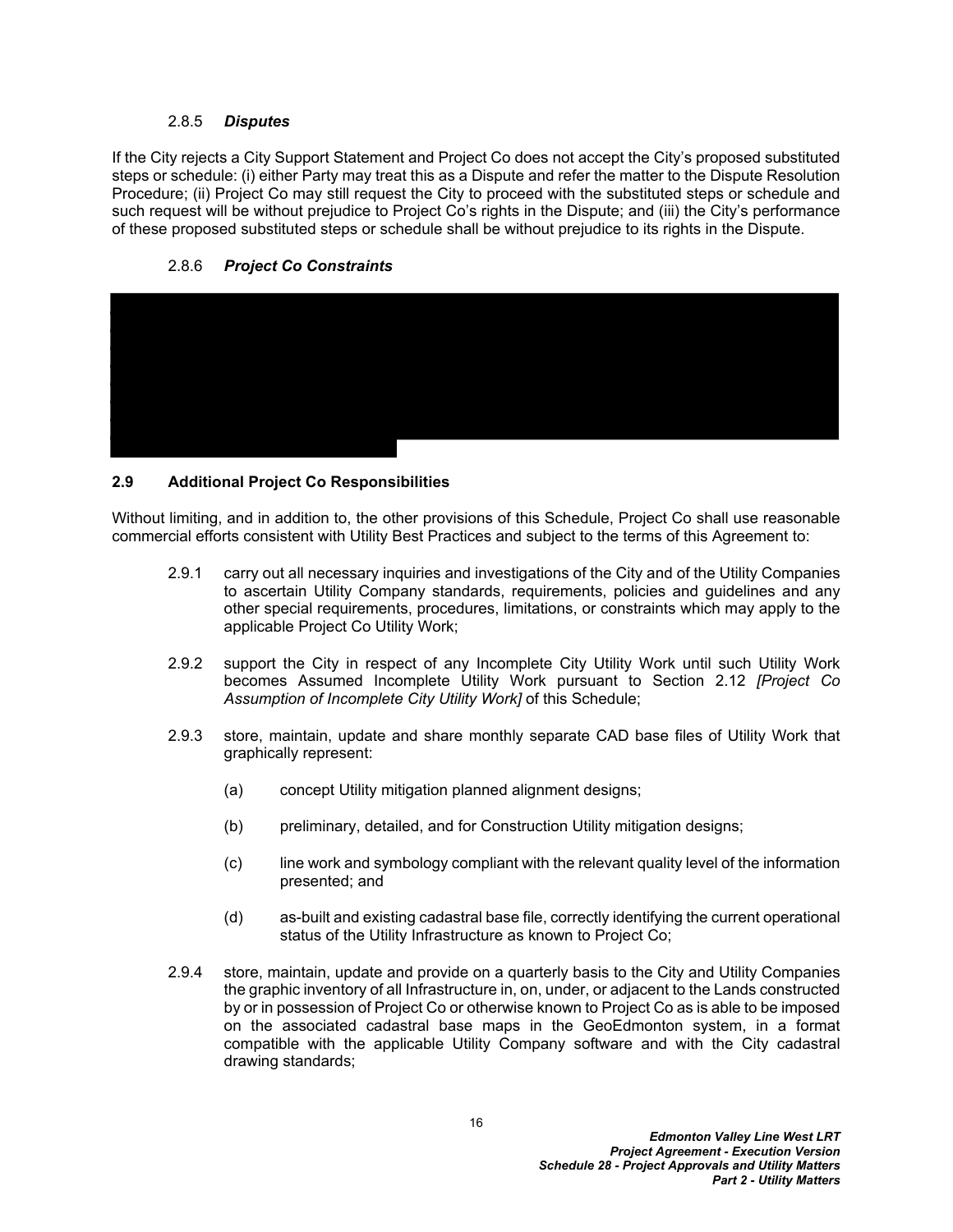- 2.9.5 coordinate with, and provide access to, Utility Companies to enable them to access their Utility Infrastructure on, in, under or adjacent to the Lands for the purposes of continued operations, installations, maintenance, repairs, or other purposes throughout the Construction Period;
- 2.9.6 permit Utility Company inspectors to access the Utility Infrastructure on, in, under or adjacent to the Lands as requested by the Utility Company, acting reasonably, including where the performance of the Project Work, including the Project Co Utility Work, necessitates an inspection;
- 2.9.7 permit Utility Companies to monitor Project Work in proximity to their Utility Infrastructure as such Utility Companies may deem necessary;
- 2.9.8 pay any applicable fees or costs to the Utility Company for any inspection or monitoring of Project Work by a Utility Company;
- 2.9.9 obtain all necessary consents, approvals, permits and authorizations from the appropriate Utility Company(ies) prior to performing any Project Co Utility Work or having any Project Co Utility Work performed;
- 2.9.10 comply with City processes for accessing municipal rights of way, as described in Appendix 28-2G *[Utility Line Assignment (ULA) Data and Processes]*;
- 2.9.11 comply with legal processes for accessing private lands if such access is required;
- 2.9.12 compile all drawings from any Utility Company and other available information relevant to the applicable Project Co Utility Work, including any additional information necessary for Utility Design, Design or Construction and update the as-built utility drawings no later than two months following completion of relevant Project Co Utility Work so as to maintain up to date as-built Utility drawings; and
- 2.9.13 perform the Project Co Utility Work in compliance with this Agreement, including Utility Best Practices, the specific Utility Work requirements set out in Section [6](#page-25-1) *[Utility Work Requirements]* of this Schedule.
- 2.9.14 develop the following design drawing types:
	- (a) Pre-ULA and ULA drawings. To be developed for conflict mitigation pre-ULA and ULA design circulations and submissions. See Appendix 28-2G *[Utility Line Assignment (ULA) Data and Processes]* section A.1.1.D for drawing requirements;
	- (b) Design submission packages. Utility drawings for inclusion in design submission packages along with roadways and drainage shall contain details in compliance with City of Edmonton detailed design U type drawings;
	- (c) Utility and project coordination drawings. Similar to existing and proposed utility drawing sets supplied in the Data Room, Project Co shall develop and share consolidated utility drawings based upon utility base files. These shall include a separate existing Utility Infrastructure drawing set, a concept drawing set containing Project Co's concept design mitigation plans, and a detailed design drawing set containing a composite of in-process designs as well as an as-built drawing set; and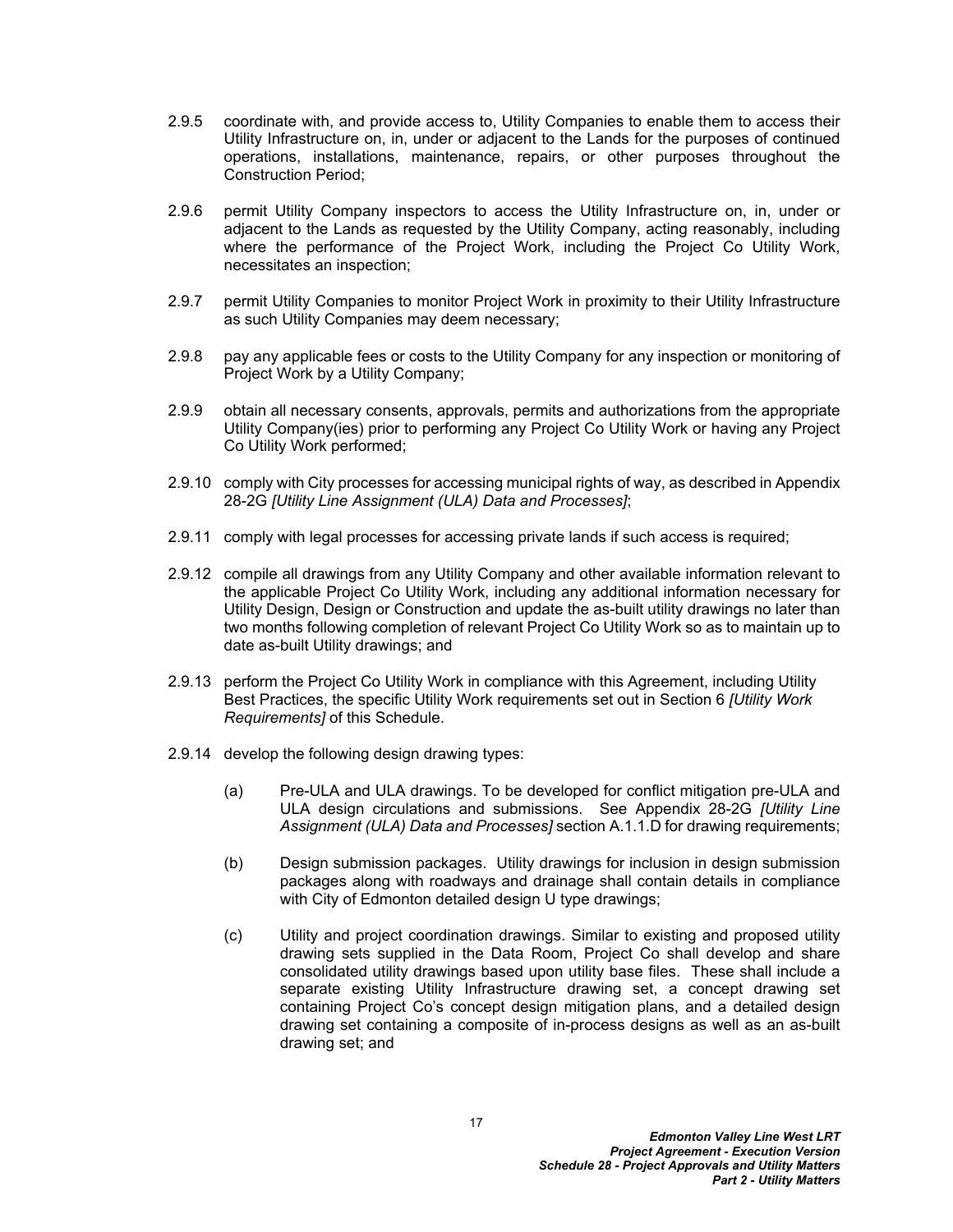- (d) Utility and project coordination drawings. Similar to existing and proposed utility drawing sets supplied in the Data Room, Project Co shall develop and share consolidated utility drawings based upon utility base files. These shall include a separate existing Utility Infrastructure drawing set, a concept drawing set containing Project Co's concept design mitigation plans, and a detailed design drawing set containing a composite of in-process designs as well as an as-built drawing set; and
- (e) Utility and Pipeline Design drawings. These shall contain sufficient detail to confirm known separation standards from the Infrastructure, Utility Infrastructure and other conflicting items (landscaping, etc.).

### <span id="page-20-0"></span>**2.10 Future Utility Work**

Project Co shall not be responsible for the performance of Future Utility Work, but shall use all reasonable efforts to mitigate the impact of any Future Utility Work in accordance with Section 12.7 *[General Duty of Project Co to Mitigate]* of this Agreement as follows:

- (a) review and respond to Pre-ULA or ULA design submissions to identify and eliminate any contemplated Utility Conflicts at the Design development stage,
- (b) where Project Co has the active OSCAM permit for the planned Construction area, facilitate, to the extent possible, access for construction of the Future Utility Work, and
- (c) during the Construction Period, monitor the Future Utility Work construction activities with a bearing upon the Project Works to identify and mitigate any negative impacts;
- (d) provide detailed reports to the City in respect of Future Utility Work activities consistent with the requirements of Section [2.6](#page-16-0) *[Utility Work Reporting]* of this Schedule.

### <span id="page-20-1"></span>**2.11 Changes to City Utility Work**

Utility Work described in Appendix 28-2A *[City Utility Work Completed Prior To Effective Date]* and Appendix 28-2B *[Incomplete City Utility Work],* represents work undertaken by Utility Companies to relocate existing Utility Infrastructure to mitigate Utility Conflicts identified through the Preliminary Reference Design. Unless accepted as a Permitted Relocation, any subsequent relocation by Project Co of City Utility Work and Assumed Incomplete City Utility Work will be at the sole risk and cost of Project Co as the Utility Conflict has been deemed mitigated for the Project under the applicable Public Utility Agreement.

### <span id="page-20-2"></span>**2.12 Project Co Assumption of Incomplete City Utility Work**

Project Co shall assume and be responsible to complete, in accordance with Utility Best Practices and this Schedule, any Incomplete City Utility Work remaining uncompleted as of six months following the Effective Date ("**Assumed Incomplete City Utility Work**"). The Parties acknowledge that the six month period between the Effective Date and the transfer of such unfinished Incomplete City Utility Work to Project Co is intended to serve as a period for transition from City management to Project Co management. Subject to Section [2.11](#page-20-1) *[Changes to City Utility Work]*, the relevant Utility Company will complete the Assumed Incomplete City Utility Work and any compensation due to the Utility Company under or pursuant to the Existing Utility Agreements for completion of the initial mitigation remains the City's responsibility.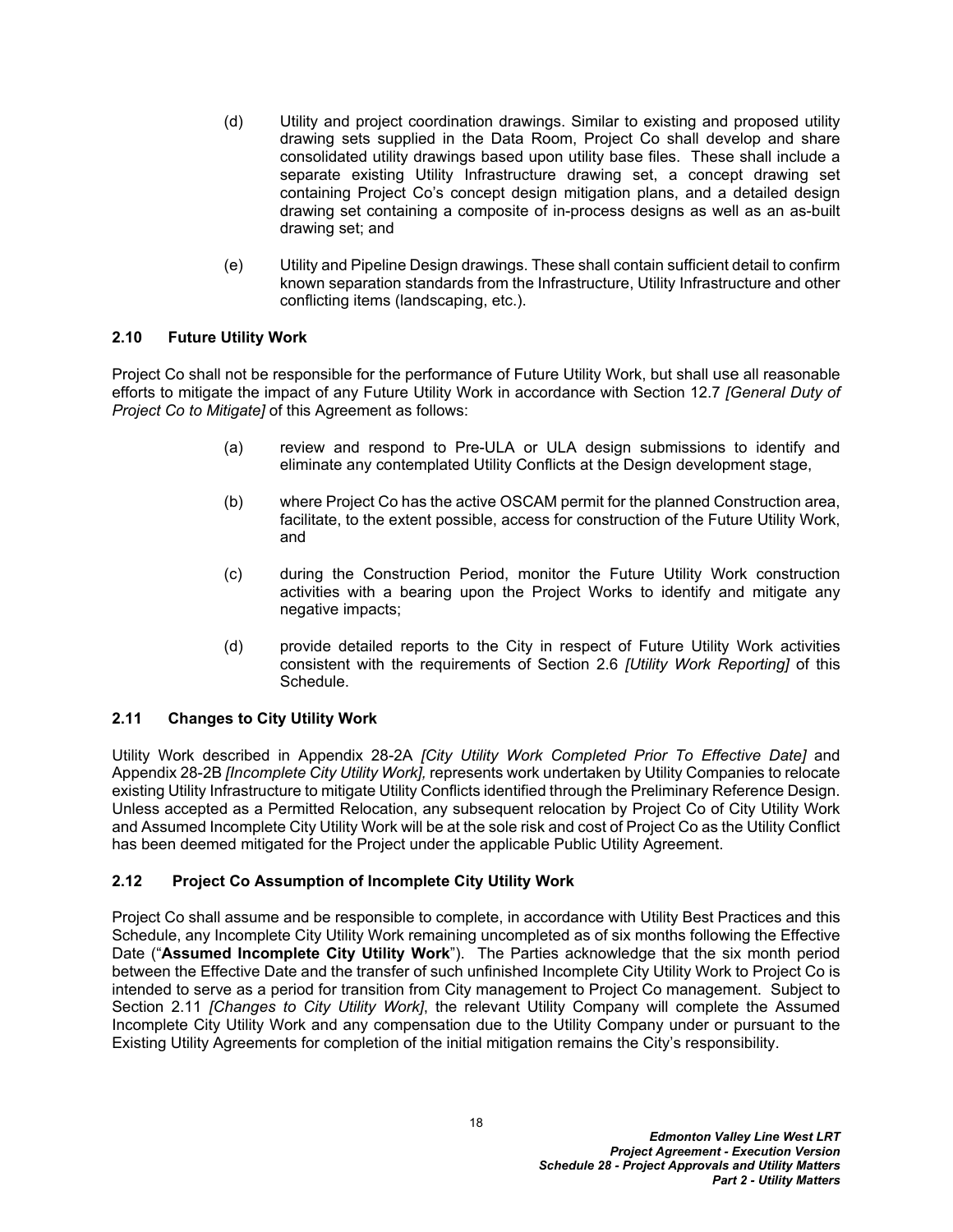### <span id="page-21-0"></span>**2.13 City Participation in Meetings**

Project Co shall provide reasonable notice of and permit the City to attend all meetings with Utility Companies. If Project Co is seeking a specific approval or agreement from a Utility Company and requires the City to acknowledge, approve, consent or agree to the proposed action or decision Project Co shall confirm the support required of the City in the specific City Support Statement.

#### <span id="page-21-1"></span>**2.14 Coordination with Pipeline Companies**

- 2.14.1 Project Co acknowledges that Design and Construction of all Pipeline Infrastructure, including confirmation of the required work specifications and standards, in particular CSA Z662 Oil and Gas Pipeline Standards, shall require extensive coordination between Project Co and the Pipeline Companies.
- 2.14.2 Project Co shall be required to schedule and allow for all work and undertakings of the Pipeline Companies in accordance with the terms of the applicable Pipeline Agreements.
- 2.14.3 Project Co shall be responsible for providing access and for making all necessary arrangements to enable inspections of all Pipeline Infrastructure and to retain the services of Pipeline Company personnel to monitor Construction activities as required by the Pipeline Companies pursuant to Pipeline Agreements or otherwise based on Project Co's needs and Project Co shall be responsible for all costs associated therewith.
- 2.14.4 Subject to Section 11 *[Relief Events]* of the Agreement, as between City and Project Co, Project Co shall be solely responsible for all costs and scheduling risk in respect of all Pipeline Work activities described in this Section [2.14](#page-21-1) *[Coordination with Pipeline Companies]*.
- 2.14.5 Project Co shall be responsible for development of crossing designs and any and all documentation relating to Pipeline Agreement applications, specifically tailored for provision to each Pipeline Company requirements, whether temporary or permanent and for provision of these in a timely fashion to the City for Pipeline Agreement applications.
- 2.14.6 Project Co shall perform the required investigations and develop the necessary data, reports, and documentation necessary to facilitate the City in acquisition of Pipeline Agreement applications for any temporary or permanent works relating to the Gerry Wright OMF East Utility ROW.
- 2.14.7 Project Co shall lead the shared application of stray current mitigation designs for individual Pipeline Company mitigations.

#### <span id="page-21-2"></span>**3. CITY RESPONSIBILITIES**

#### <span id="page-21-3"></span>**3.1 City Responsibilities**

The City will assume the following responsibilities, tasks, and risks related to the completion or advancement of the Utility Work and, except as expressly set out in this Agreement, the City will have no other responsibilities, tasks, or risks related to the Utility Work:

3.1.1 be responsible for and bear all risks and costs for organizing, designing, coordinating, constructing, overseeing, supporting, performing and completing all City Utility Work, including Incomplete City Utility Work up to 6 months following Financial Close;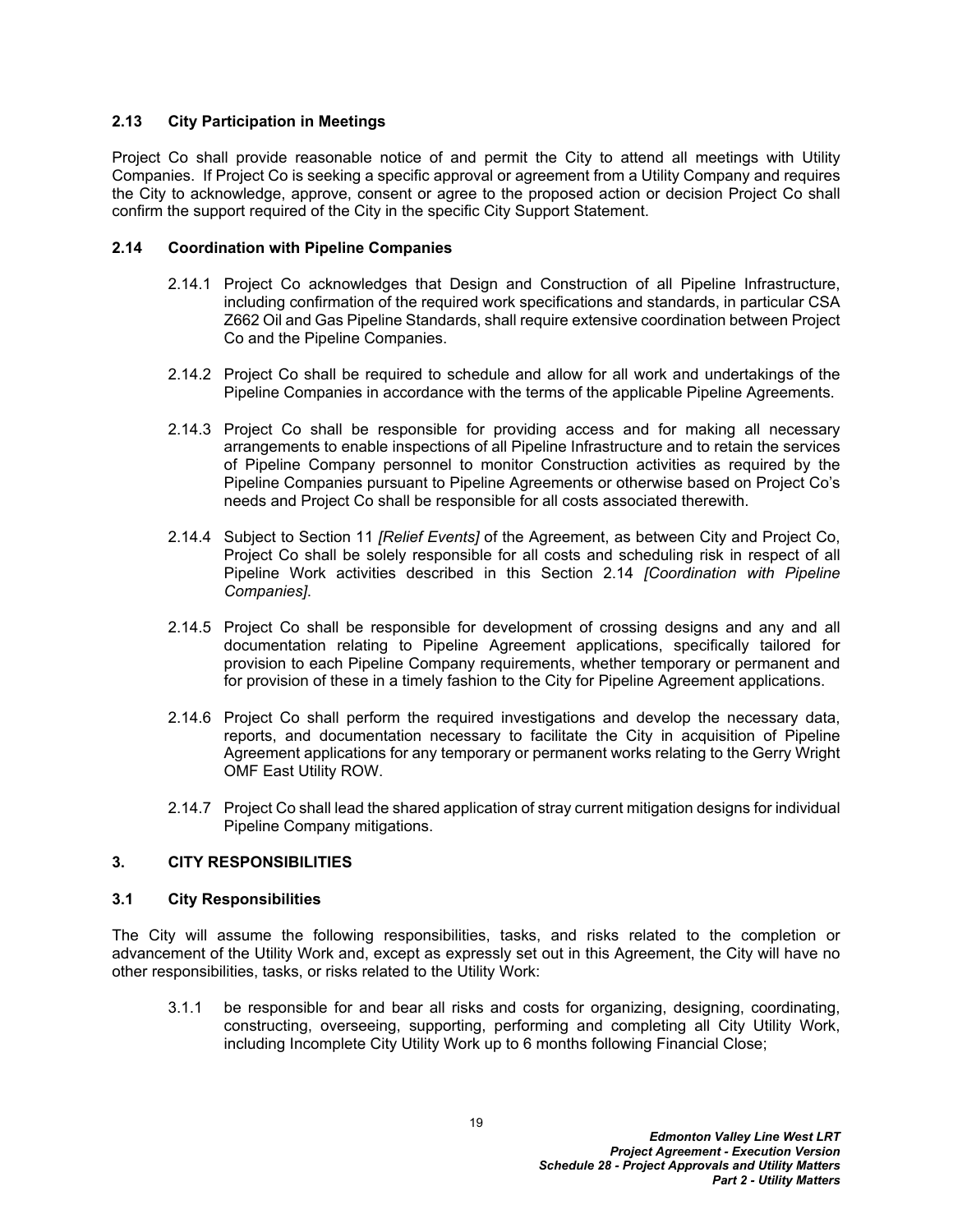- 3.1.2 be responsible for reimbursing or otherwise compensating Utility Companies in accordance with the relevant Franchise Agreement or Municipal Access Agreement for all City Utility Work, Incomplete City Utility Work, Assumed Incomplete City Utility Work, Utility Infrastructure Left-In-Place and Deferred Utility Work except in respect of costs and/or expenses incurred by Utility Companies for any Utility Work or other matters described in clauses [\(b\),](#page-4-0) [\(c\)](#page-4-1), [\(d\),](#page-4-2) [\(f\),](#page-4-3) [\(g\),](#page-4-4) [\(h\)](#page-4-5) and [\(i\)](#page-4-6) of the definition of "Ineligible Utilities Costs";
- 3.1.3 be responsible for reimbursing or otherwise compensating Pipeline Companies in accordance with the relevant Pipeline Agreement for all Pipeline Work, including the cost of completing pipeline mitigation evaluations and engineering for such construction activities as are determined to be necessary for the permanent crossings of the Gerry Wright OMF West Utility ROW and the Transportation Utility Corridor, but excluding costs for which Project Co is responsible pursuant to Section [2.14](#page-21-1) of this Schedule;
- 3.1.4 upon request from Project Co, providing Project Co with available relevant information and reasonable guidance, consultation, feedback and support in relation to the timely and coordinated completion of the Utility Work;
- 3.1.5 upon request by Project Co, communicating with Utility Company representatives to assist Project Co in resolving any issues with the Utility Agreements or Utility interface procedures which Project Co has not been able to resolve to its reasonable satisfaction, despite the exercise of Utility Best Practices;
- 3.1.6 updating Project Co when there is a change to a Utility Agreement or if the City is made aware of any changes to Utility Company standards, requirements, policies and guidelines that may be relevant to the Project Co Utility Work;
- 3.1.7 undertaking reasonable administrative efforts to diligently enforce Utility Agreements against Utility Companies, including sending notice letters to Utility Company representatives from appropriate levels of seniority of City officials or representatives, attending follow-up phone calls or meetings or involving senior City officials or representatives, provided that the City shall have no obligation to commence legal proceedings;
- 3.1.8 providing Project Co with information within the City's possession related to the Utility Agreements in a timely manner and cooperating with Project Co in relation to the Utility Agreements and the Utility interface procedures in accordance with an accepted City Support Statement;
- 3.1.9 when requested through an accepted City Support Statement, assisting Project Co in communicating and negotiating with Utility Companies with respect to the Utility Agreements, the Utility Interface procedures, and the Project Co Utility Work;
- 3.1.10 acting upon any requests contained in an accepted City Support Statement or any substitute steps, actions or activities described in Section [2.8.3\(b\)](#page-17-1) of this Schedule or in accordance with the determination or directions resulting from a related Dispute Resolution Procedure;
- 3.1.11 where there is an accepted City Support Statement to do so, providing Project Co with online access to relevant available spatially-related digital products, including overlays of schools and hospitals, parks, facilities, and registered survey plan indexes; and
- 3.1.12 providing guidance to Project Co regarding the relevancy or application of a Utility Agreement to particular work activities or circumstances.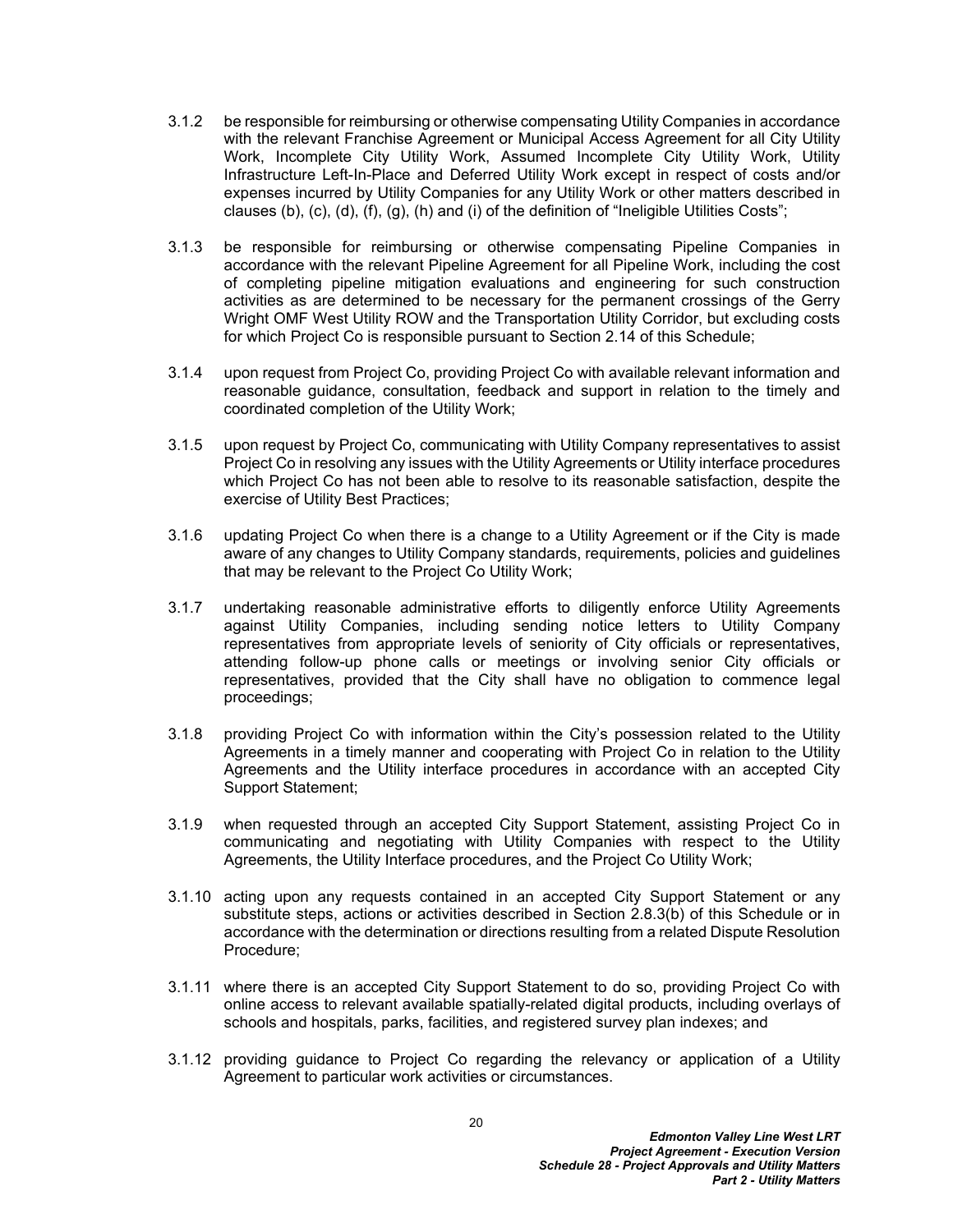#### <span id="page-23-0"></span>**3.2 Unfinished City Utility Work**

Notwithstanding anything to the contrary in this Agreement, the City shall be responsible for the continued coordination and completion of any Utility Work identified in Appendix 28-2A *[City Utility Work Completed Prior To Effective Date]* which is not fully completed by the Effective Date*.*

### <span id="page-23-1"></span>**4. UTILITY COSTS**

- <span id="page-23-5"></span>4.1.1 Subject to the express provisions of this Agreement (including, without limitation, in relation to Relief Events), Project Co shall be responsible for all costs and expenses incurred by Project Co or any Project Co Person in connection with or relating to all Utility Work (whether such costs and expenses are incurred pursuant to a Utility Agreement or otherwise). Without limiting the generality of the foregoing, Project Co shall be responsible for all Initial Eligible Utilities Costs and Project Co's share of Excess Eligible Utilities Costs.
- <span id="page-23-2"></span>4.1.2 Subject to Project Co's obligation to fund the Initial Eligible Utilities Costs pursuant to Section [4.1.1,](#page-23-5) in the event that the amount (excluding applicable GST) of Eligible Utilities Costs exceeds the Initial Eligible Utilities Costs, determined on an aggregate basis across all Utilities (the "**Excess Eligible Utilities Costs**"), Project Co and the City shall each be responsible for 50% of such Excess Eligible Utilities Costs. When Excess Eligible Utilities Costs exceed the Maximum Excess Eligible Utilities Costs Amount, the City shall be solely responsible for 100% of all Excess Eligible Utilities Costs in excess of such Maximum Excess Eligible Utilities Costs Amount.
- <span id="page-23-3"></span>4.1.3 Project Co shall provide detailed monthly reports ("**Eligible Utilities Costs Reports**") to the City's Representative that include the following information itemized for each Utility Company:
	- (a) itemized and aggregate Eligible Utilities Costs committed to date for each Utility Company and the aggregate of such Eligible Utilities Costs for all Utility Companies (including copies of all vendor invoices provided up to and including the date of the Eligible Utilities Costs Reports which have not previously been delivered to the City);
	- (b) itemized and aggregate Eligible Utilities Costs spent to date for all Utility Companies and the aggregate of such Eligible Utilities Costs for all Utility Companies;
	- (c) the projected Eligible Utilities Costs for each remaining Utility Company and the aggregate of such projected Eligible Utilities Costs for all Utility Companies.
- <span id="page-23-4"></span>4.1.4 Project Co may, at any time, request (an "**Eligible Utilities Costs Ruling Request**") from the City prior or in relation to an Eligible Utilities Costs Report a determination or ruling from the City (an "**Eligible Utilities Costs Ruling**") as to whether specific types of costs and expenses incurred or which may be incurred by Project Co in relation to Utility Work constitute Eligible Utilities Costs. Project Co shall provide all relevant information pertaining to such costs and expenses, including as the City may request.
- <span id="page-23-6"></span>4.1.5 The City shall, within 10 Business Days of receipt of an Eligible Utilities Costs Ruling Request, advise Project Co, in writing, whether or not the costs set out in such Eligible Utilities Costs Ruling Request are approved as Eligible Utilities Costs or whether the City requires additional information upon which to evaluate the request. The City shall be permitted to withhold its approval if the City determines that the Eligible Utilities Costs Ruling Request does not contain the information that the City requires, acting reasonably,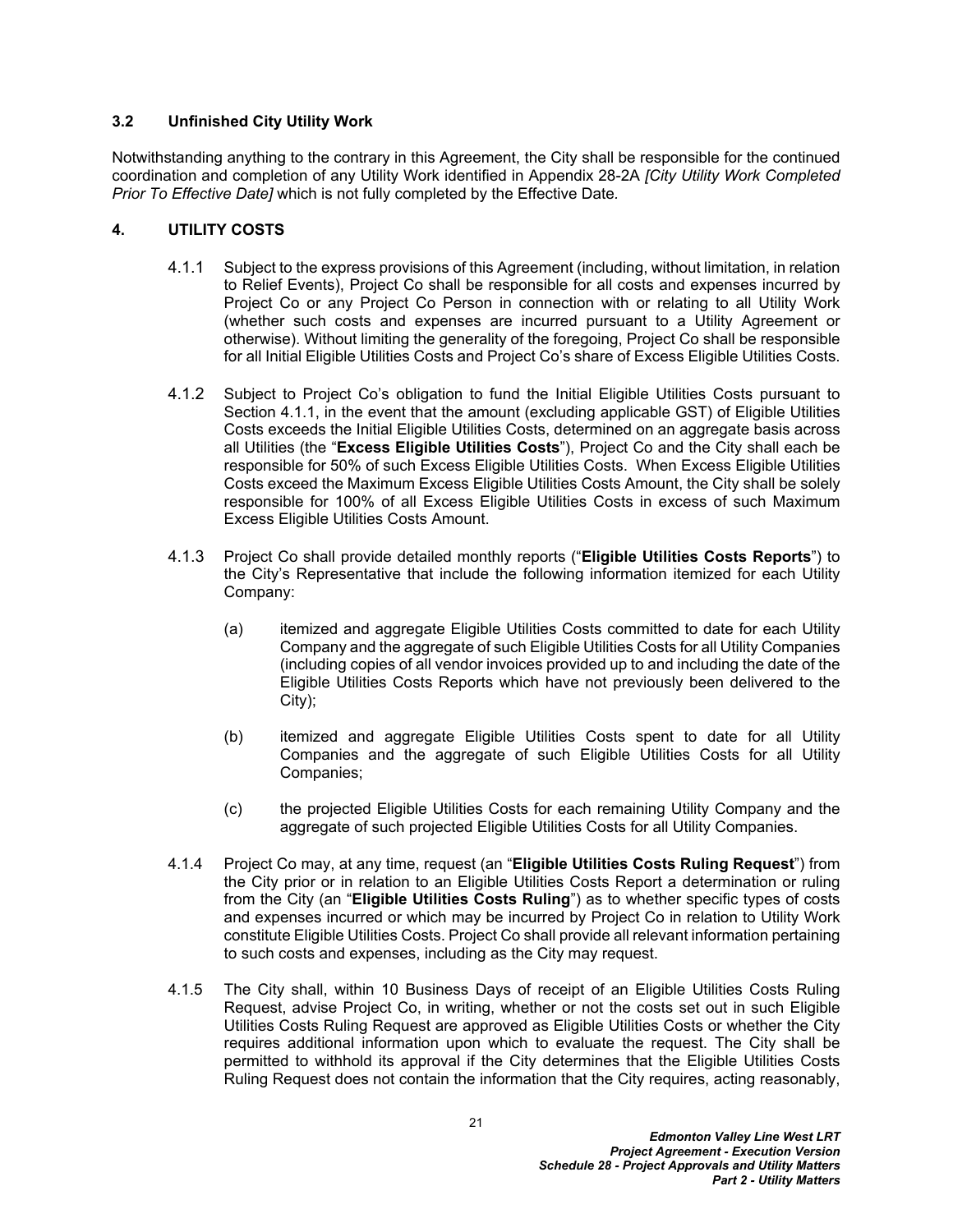to discharge its obligations under this Section [4](#page-23-1) or contains costs that are not Eligible Utilities Costs. If the City withholds its approval pursuant to this Section [4.1.4](#page-23-4) and subsequently receives the information that the City requires, acting reasonably, to discharge its obligations under this Section [4.1.4,](#page-23-4) it shall, within 10 Business Days of its receipt of such information, issue to Project Co, in writing, the City's approval or rejection of the Eligible Utilities Costs Ruling Request.

- 4.1.6 The City shall, within 10 Business Days of receipt of an Eligible Utilities Costs Report, advise Project Co, in writing, whether or not the Eligible Utilities Costs set out in such Eligible Utilities Costs Report are approved. The City shall be permitted to withhold its approval if the City determines that the Eligible Utilities Costs Report does not contain the information that the City requires, acting reasonably, to discharge its obligations under this Section [4](#page-23-1) or contains costs that are not Eligible Utilities Costs. If the City withholds its approval pursuant to this Section [4.1.5](#page-23-6) and subsequently receives the information that the City requires, acting reasonably, to discharge its obligations under this Section [4,](#page-23-1) it shall, within 10 Business Days of its receipt of such information, provide to Project Co, in writing, the City's approval of the undisputed Eligible Utilities Costs set out in the aforementioned Eligible Utilities Costs Report.
- <span id="page-24-0"></span>4.1.7 In addition to the Eligible Utilities Costs Report described in Section [4.1.3,](#page-23-3) Project Co shall, in respect of Excess Eligible Utilities Costs and on a monthly basis, provide to the City Representative a request for payment (each, a "Request for Excess Eligible Utilities Costs Payment") that includes the following information:
	- (a) details of all vendor or Project Co Party invoices for Excess Eligible Utilities Costs that are due for payment that month, including copies of all such invoices and relevant supporting documentation; and
	- (b) any discounts, rebates, refunds, chargebacks, credits, price adjustments and other allowances available to Project Co in connection with the Excess Eligible Utilities Costs.
- 4.1.8 The City shall, within 10 Business Days of receipt of a Request for Excess Eligible Utilities Costs Payment, advise Project Co, in writing, whether or not payment of the City's share of the Excess Eligible Utilities Costs set out in such Request for Excess Eligible Utilities Costs Payment is approved. The City shall be permitted to withhold its approval if the City determines that the Request for Excess Eligible Utilities Costs Payment does not contain the information that the City requires, acting reasonably, to discharge its obligations under this Section [4](#page-23-1) or in respect of any amounts claimed that are not Excess Eligible Utilities Costs. If the City withholds its approval pursuant to this Section [4.1.7](#page-24-0) and subsequently receives the information that the City requires, acting reasonably, to discharge its obligations under this Section [4,](#page-23-1) it shall, within 10 Business Days of its receipt of such information, provide to Project Co, in writing, the City's approval of the undisputed Excess Eligible Utilities Costs set out in the aforementioned Request for Excess Eligible Utilities Costs Payment.
- 4.1.9 The eligibility of any amounts as Eligible Utilities Costs shall be verified by the Independent Certifier. Any Dispute between the City and Project Co as to such eligibility (including pursuant to an Eligible Utilities Costs Ruling Request) will be referred for determination to the Dispute Resolution Procedure.
- 4.1.10 Within 30 days of approval by the City of the undisputed Excess Eligible Utilities Costs set out in a Request for Excess Eligible Utilities Costs Payment, the City shall pay its share of such undisputed Excess Eligible Utilities Costs, plus applicable GST, to Project Co.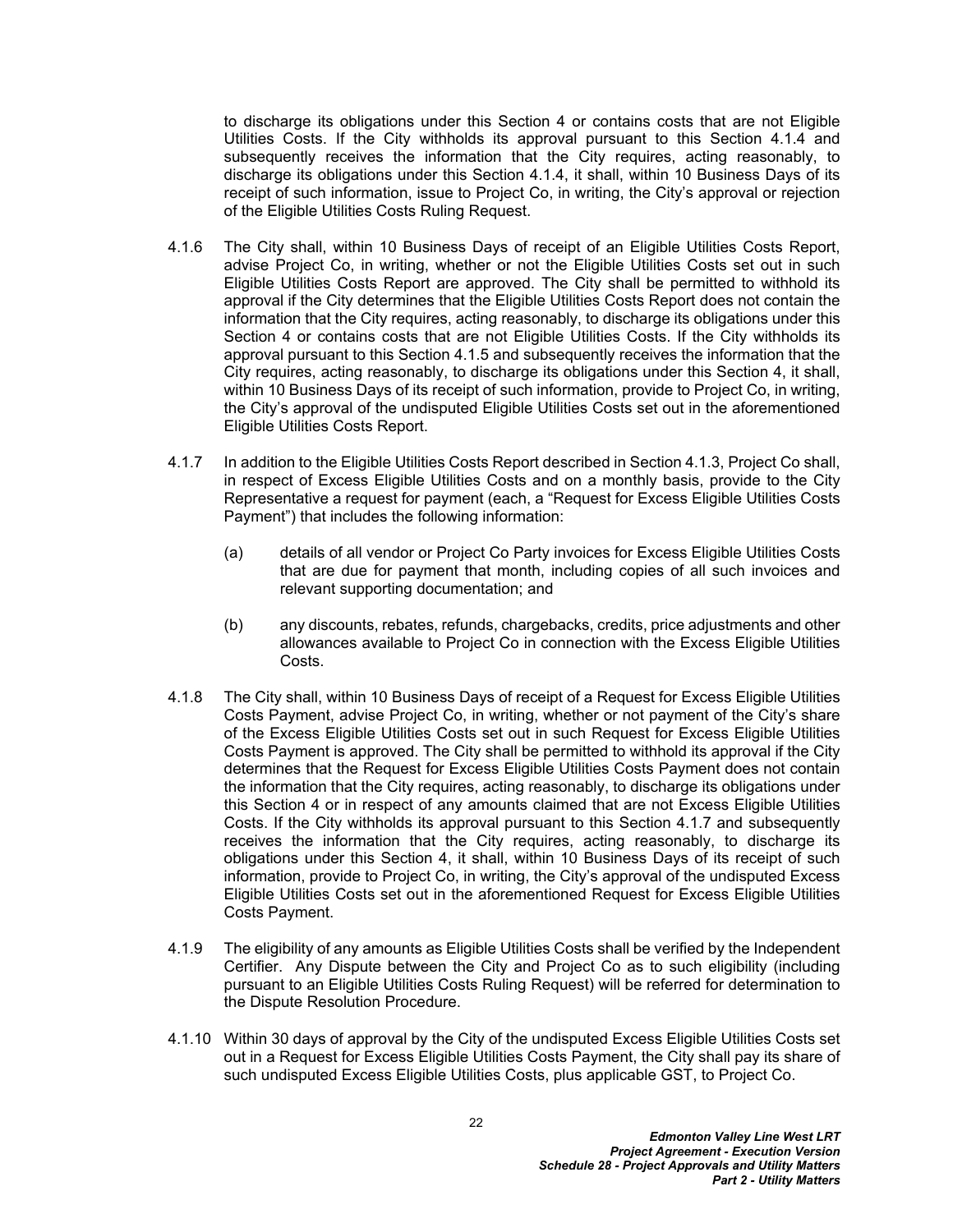### <span id="page-25-0"></span>**5. UTILITY COMPANY RESPONSIBILITIES**

- 5.1.1 The scope and required standards of work activities or tasks to be performed or undertaken by the Utility Companies in respect of or in relation to Utility Work shall be as expressly set out in the applicable Existing Utility Agreements, Utility Interface procedures and Pipeline Agreements, as the same may be modified by accepted City Support Statements.
- 5.1.2 Where Project Co is of the opinion that a Utility Company has an obligation or responsibility in respect of any portion of the Utility Work that deviates from the express provisions of the Existing Utility Agreements, Utility Interface procedures and Pipeline Agreements, Project Co shall obtain the City's acknowledgement of these supplemental or different requirements through an accepted City Support Statement. Any work activity, task or other responsibility in relation to Project Co Utility Work that is not expressly included as part of the City Utility Work, an accepted City Support Statement (or imposed through the Dispute Resolution Procedure) or a Utility Company responsibility, as described above, shall be the obligation of Project Co.
- 5.1.3 To the extent Project Co may ascertain or be aware that it may be a relevant factor or consideration in the performance of the Project Co Utility Work, Project Co may include in a City Support Statement a request that the City confirm and clarify the relevance and application or non-application of certain terms of certain Existing Utility Agreements, Utility Interface procedures or Pipeline Agreements to specific Project Co Utility Work activities.

### <span id="page-25-1"></span>**6. UTILITY WORK REQUIREMENTS**

#### <span id="page-25-2"></span>**6.1 General**

Consistent with Utility Best Practices, applicable Utility Interface procedures, the relevant Utility Coordination Plan, any relevant accepted City Support Statements, and the applicable terms of any relevant Utility Agreement:

- 6.1.1 *Coordination and Completion*: Project Co shall, subject to the terms of this Agreement, including this Schedule, be responsible for, and bear all risks and costs of, organizing, designing, coordinating, constructing, overseeing, supporting, performing, and completing, or overseeing the completion of, all Project Co Utility Work. Project Co shall coordinate the Project Work with all Project Co Utility Work and any other work related to Utility Infrastructure, whether undertaken by, or on behalf of, the City, Project Co or a Utility Company during the Project Period.
- 6.1.2 *Advance Confirmations*: Project Co shall coordinate and confirm in advance with the applicable Utility Company any special requirements for Project Work undertaken around Utility Infrastructure and shall comply with all such special requirements in the performance of the Project Work.
- 6.1.3 *Designs, Drawings and Construction Programs*: Project Co shall be responsible for the Design and Construction of all Project Co Utility Work (including all Utility Design), whether performed by Project Co or a Utility Company.
- 6.1.4 *Codes & Standards*: Project Co shall comply with this Agreement, including compliance with Applicable Law.
- <span id="page-25-3"></span>6.1.5 *Approvals and Rights of Access*: Project Co shall be responsible for investigating and obtaining all necessary approvals or authorizations associated with the Project Co Utility Work, including those set out in the applicable Utility interface procedures, and Project Co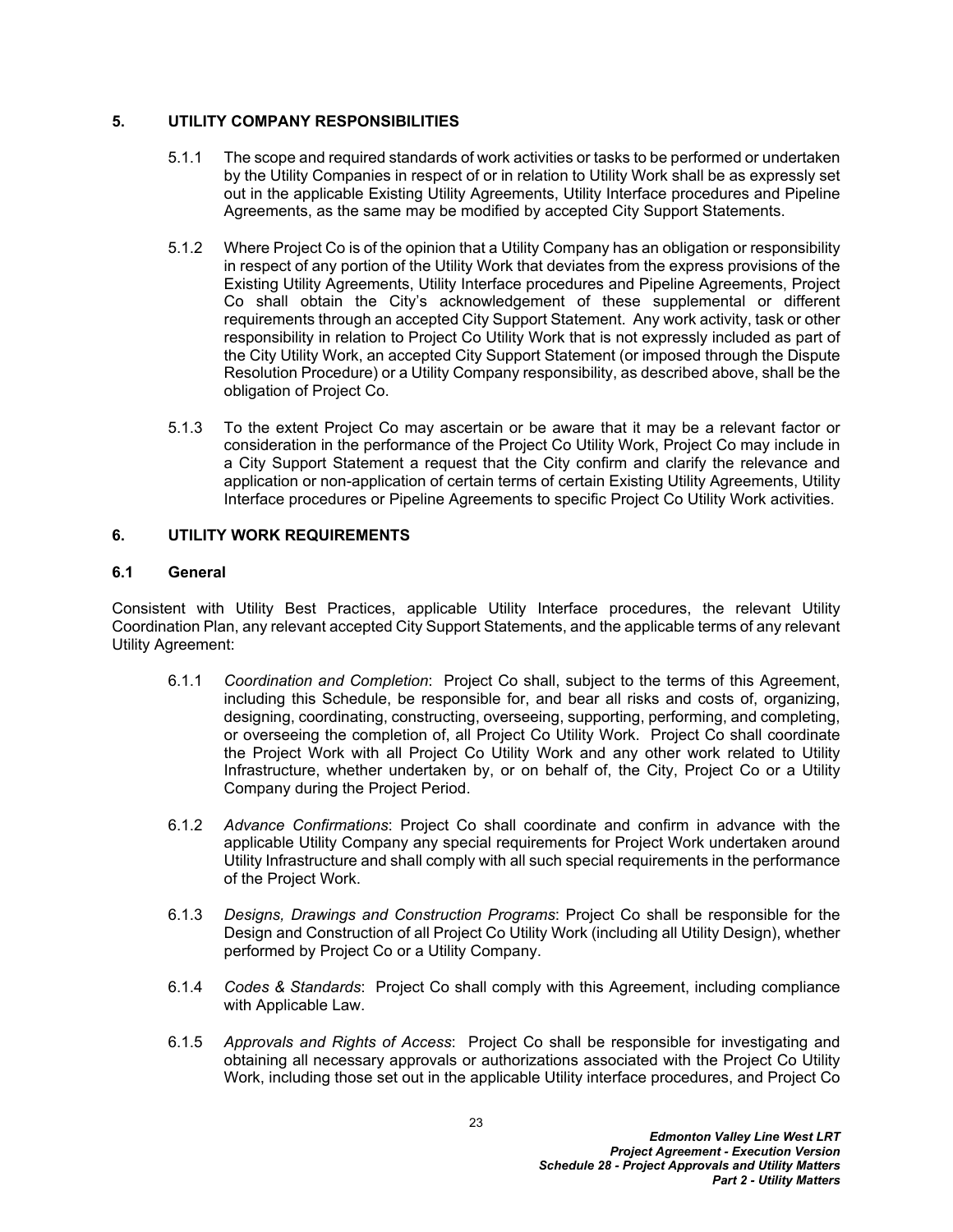shall comply with City processes for accessing municipal rights of way, as described in Section 3 *[Drawing Standards for ULA Permit Submission]* of Appendix 28-2G *[Utility Line Assignment (ULA) Data and Processes]* (the "**ULA Process**") and for obtaining consent of Governmental Authorities for work to be performed within the TUC.

- 6.1.6 *Utility Conflict Mitigation Design and Construction*: Project Co shall proactively investigate and confirm probable Utility Conflicts, design appropriate adjustments to the Design that will eliminate the Utility Conflicts or communicate a concept design for mitigation with the respective Utility Company and shall coordinate, monitor and oversee the management and mitigation of Utility Conflicts and variances in relation to Project Co Utility Work.
- 6.1.7 *Third Party Notifications*: Project Co shall notify the applicable Utility Companies, Governmental Authorities and other affected Persons prior to undertaking investigations or work in proximity to their respective Utility Infrastructure or property.
- 6.1.8 *Pipeline Agreements*: Project Co shall not commence Pipeline Work or other Project Co Utility Work in proximity of Pipeline Infrastructure except pursuant to and in accordance with an executed Pipeline Agreement.

### <span id="page-26-0"></span>**6.2 Utility Conflicts**

Project Co acknowledges that, prior to the Technical Submission Date, written notifications were provided by the City to Utility Companies, identifying areas of known potential conflict between the existing Utility Infrastructure and the Infrastructure. A list of known conflicts is included in the Disclosed Data. Such known conflicts, along with any new conflicts that Project Co may identify during the course of the Project Work, are referred to in this Schedule and this Agreement as "**Utility Conflicts**".

#### <span id="page-26-1"></span>**6.3 Background to Deferred Utility Work**

Deferred Utility Work represents Utility Work that is required to be undertaken pursuant to Existing Utility Agreements (including Franchise Agreements and/or Rights of Way Consent and Access Agreements) to mitigate Utility Conflicts. In consultation with relevant Utility Companies, such Utility Work has been deferred for various reasons including as follows:

- 6.3.1 Utility Conflict mitigations have been identified; however the construction of such mitigations has been deferred to facilitate efficient construction staging of the Utility Work with Construction of the Infrastructure. Project Co shall be responsible to coordinate the construction of the mitigation measures with the applicable Utility Company; or
- 6.3.2 design of the mitigation measures have been deferred until the Design of the Infrastructure is sufficiently complete to determine the necessary mitigation measures. Project Co shall be responsible to coordinate the Design and Construction of the necessary mitigation measures with the applicable Utility Companies.

#### <span id="page-26-2"></span>**6.4 Utility Infrastructure Left in Place**

The Utility Infrastructure listed in Table 6.4 *[Utility Infrastructure Left In Place]* of this Schedule has been determined by the City to have minimal impact on the Infrastructure and is likely able to be accommodated in the Design without the need for it to be modified. Therefore, such Utility Infrastructure will be allowed to remain in place without mitigation. If Project Co determines any of the Utility Infrastructure Left in Place constitutes or creates a Utility Conflict that accommodation by the Design or Construction of the Infrastructure cannot mitigate, Project Co shall be responsible for coordination, management and implementation of the mitigation and all costs related thereto where not accepted as a Permitted Relocation. Where accepted as a Permitted Relocation, the Public Utility Company will perform the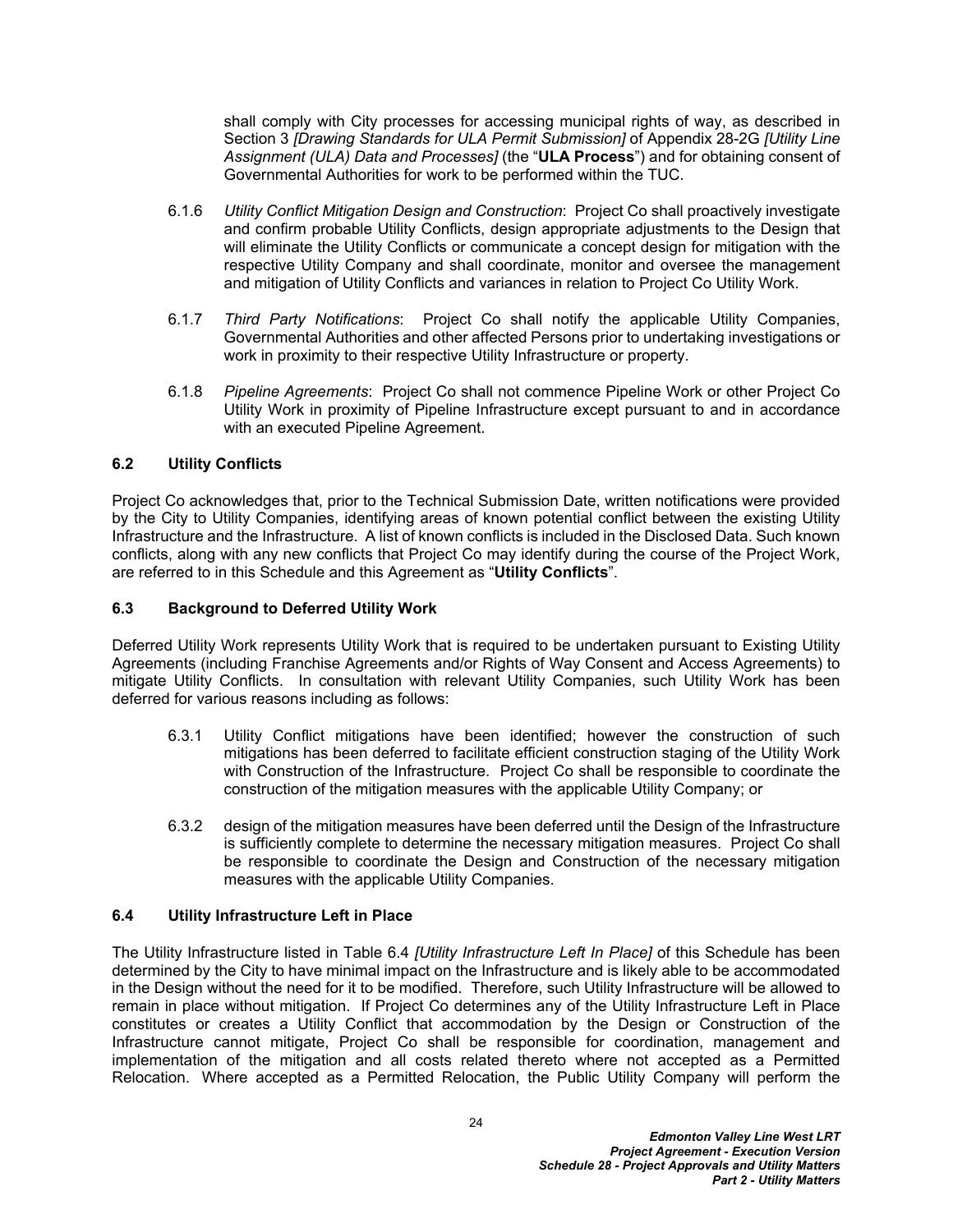mitigation in accordance with the applicable Franchise Agreement or Rights of Way Consent and Access Agreement, with Project Co responsible for coordination, management and facilitation of the mitigation.

| <b>Description</b>                                                                                                                                                                        | <b>Utility</b><br>Company                                            | Location                                                                |
|-------------------------------------------------------------------------------------------------------------------------------------------------------------------------------------------|----------------------------------------------------------------------|-------------------------------------------------------------------------|
| TELUS vaults V-8, V-8B, V-9, V-9B,<br>V-901, V900, V-10, V-10B, V-11, V-<br>11B, V-12, V-12B (vault roof lowering<br>if required, to extent possible without<br>duct bank reconstruction) | Telus (including<br>other telecoms<br>within)                        | 102 Avenue between 102 and 108 Street                                   |
| EPCOR Vault MN104 (adjust roof<br>elevation if necessary)                                                                                                                                 | <b>EPCOR D&amp;T</b>                                                 | 102 Avenue; west of 102 Street                                          |
| Telecom services south of V010                                                                                                                                                            | <b>TELUS/Bell</b>                                                    | South side of 102 Avenue in the alley<br>between 104 and 105 Street     |
| V-2571A (vault roof lowering if<br>required)                                                                                                                                              | Telus (including<br>other telecoms<br>within; Bell,<br>Shaw, Rogers) | 102 Avenue and 104 Street (NW corner)                                   |
| Telecom vault south of V900 new<br>EPCOR power duct bank installed<br>beneath (Project co to work with<br>Telus to retain vault but<br>accommodate for integration into the<br>walk)      | <b>TELUS</b>                                                         | South side of 102 Avenue, west side of 104<br>Street, attached to V-900 |
| <b>Bell YMCA service connection</b><br>(possible abandonment pending<br>YMCA decision; possible retention for<br>future servicing)                                                        | <b>Bell</b>                                                          | Alley west of 104 Street                                                |
| <b>Bell vault</b>                                                                                                                                                                         | <b>Bell</b>                                                          | Alley west of 103 Street - south east side                              |
| 114 M1 PE gas main and service to<br>10185-107 Street                                                                                                                                     | <b>ATCO Gas</b>                                                      | Alley east of 107 Street and south of 102<br>Avenue                     |
| 60/114 M1 PE abandonment<br>(replacement on 103 Avenue)                                                                                                                                   | <b>ATCO Gas</b>                                                      | Alley west of 107 Street south of 104<br>Avenue                         |
| TELUS V-3091 (vault roof lowering if<br>required)                                                                                                                                         | <b>TELUS</b>                                                         | West of 107 Street on 104 Avenue                                        |
| TELUS V-3679 (vault roof lowering if<br>required)                                                                                                                                         | <b>TELUS</b>                                                         | East of 107 Street on 104 Avenue                                        |
| Buried power conduits between<br>P13732 and S13734, then east to the<br>east side of 112 Street and north<br>towards 105 Avenue                                                           | <b>EPCOR D&amp;T</b>                                                 | North side 104 Avenue west of 112 Street<br>to west of 113 Street       |
| Buried power cables S11497 TO<br>P9704                                                                                                                                                    | <b>EPCOR D&amp;T</b>                                                 | Crossing 116 Street south of 104 Avenue to<br>alley west of 116 Street  |
| Gas service                                                                                                                                                                               | ATCO Gas                                                             | Northeast of the corner of 104 Avenue and<br>116 Street                 |

# **Table 6.4 – Utility Infrastructure Left In Place**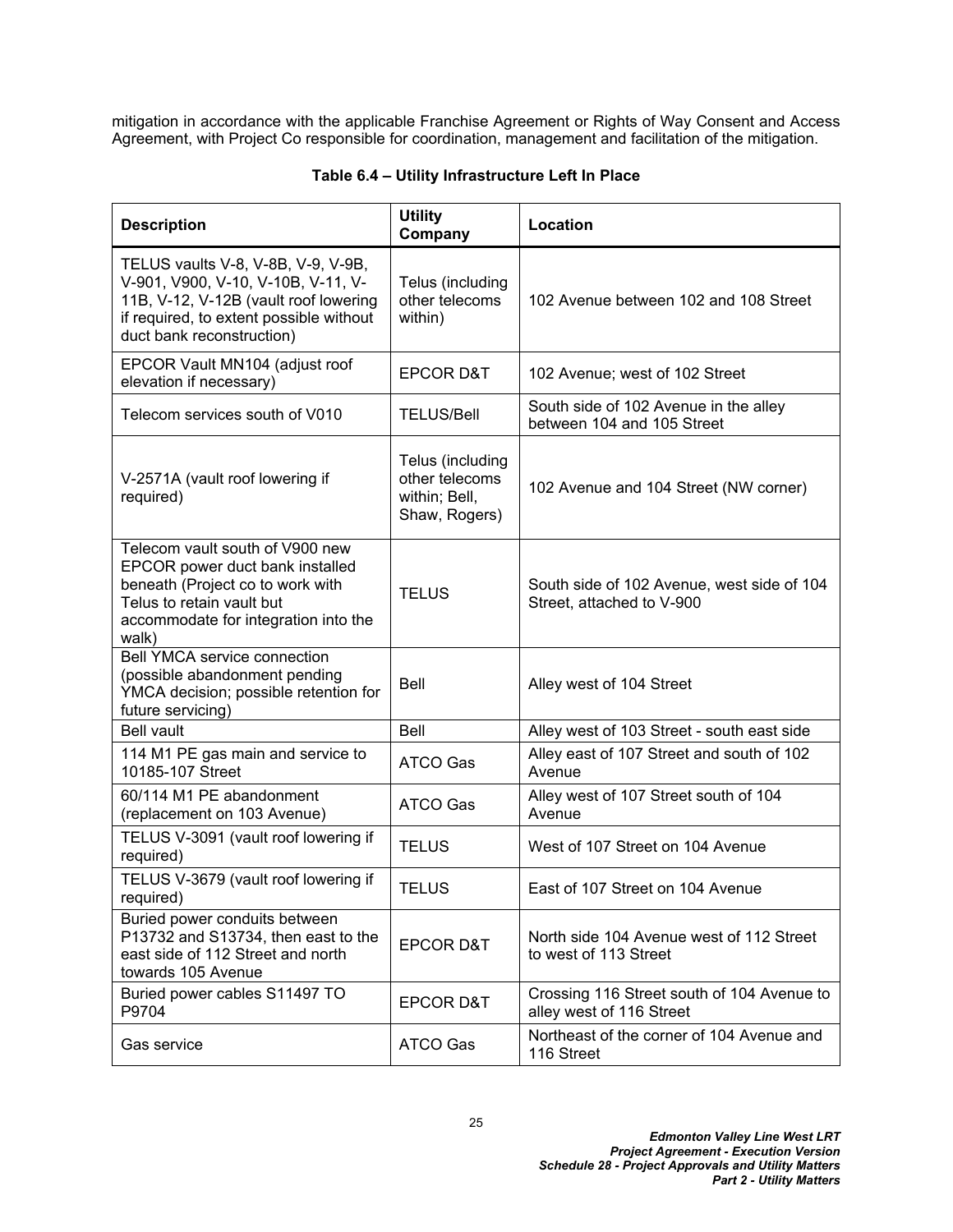| Water Hydrant H24659                                                                                                | <b>EPCOR Water</b>   | 104 Avenue, east of the alley east of 121<br>Street south side                                                                                           |
|---------------------------------------------------------------------------------------------------------------------|----------------------|----------------------------------------------------------------------------------------------------------------------------------------------------------|
| Shaw vault                                                                                                          | Shaw                 | North side of Stony Plain Road west of alley<br>west of 127 Street                                                                                       |
| 42M1 PE gas main and services                                                                                       | <b>ATCO Gas</b>      | 127 Street south of Stony Plain Road                                                                                                                     |
| Vault V509 (possible roof lowering if<br>required)                                                                  | <b>TELUS</b>         | Alley west of 127 Street on 105 Avenue                                                                                                                   |
| Vault V-545 (possible roof lowering if<br>required)                                                                 | <b>TELUS</b>         | North side of Stony Plain Road on 125<br><b>Street</b>                                                                                                   |
| TELUS vault V508 (possible roof<br>lowering if required)                                                            | <b>TELUS</b>         | Alley west of 126 Street on north side of<br>Stony Plain Road                                                                                            |
| TELUS V-507 (possible roof lowering<br>if required)                                                                 | <b>TELUS</b>         | North side of Stony Plain Road at alley west<br>of 125 Street                                                                                            |
| Telecom services from pole<br>41061188 to property east of alley<br>west of 125 Street                              | <b>TELUS/Shaw</b>    | Alley west of 124 Street crossing Stony<br>Plain Road                                                                                                    |
| 60M1 PE gas main and services                                                                                       | ATCO Gas             | Sylvancroft Lane south of Stony Plain Road<br>and west along south side Stony Plain<br>Road to west of Woodbend Place.<br>Including Woodbend Place main. |
| TELUS V-524 (possible roof lowering<br>if required)                                                                 | <b>TELUS</b>         | North of Stony Plain Road on 129 Street                                                                                                                  |
| 60M1 PE gas main and services                                                                                       | ATCO Gas             | South of Stony Plain Road, in alley west of<br>137 Street and south                                                                                      |
| 250mm CI / 300mm PVC water main<br>(PVC would be retained, only cast<br>iron would be considered for<br>relocation) | <b>EPCOR Water</b>   | From 139 Street crossing 102 Avenue onto<br>Stony Plain Road, eastward into alley north<br>of 102 Avenue                                                 |
| Ravine Point cul-de-sac utilities                                                                                   | Various              | Ravine Point cul-de-sac                                                                                                                                  |
| 4 way telecom duct bank                                                                                             | <b>TELUS</b>         | 100 Avenue crossing 156 Street                                                                                                                           |
| Hydrant H5025                                                                                                       | <b>EPCOR Water</b>   | West side Meadowlark Road, south side of<br>91 Avenue                                                                                                    |
| TELUS vault V2838                                                                                                   | <b>TELUS</b>         | Intersection of Meadowlark Road and 89<br>Avenue                                                                                                         |
| Buried power conduits crossing 87<br>Avenue to service Meadowlark Mall<br>businesses (P13103)                       | <b>EPCOR D&amp;T</b> | Alley east of Meadowlark Road crossing 87<br>Avenue and then west along the north side<br>of 87 Avenue                                                   |
| Vault V2839 (possible roof lowering if<br>required)                                                                 | <b>TELUS</b>         | Vault 2839 Meadowlark Road at 88A<br>Avenue                                                                                                              |
| 114 M1 ST gas main                                                                                                  | ATCO Gas             | North side of 87 Avenue east of<br>Meadowlark Drive and south on 159 Street<br>through 87 Avenue and south                                               |
| 2 way power duct bank from alley to<br>MN698A and vault                                                             | <b>EPCOR D&amp;T</b> | West side 164 Street into 87 Avenue west<br>of 164 Street                                                                                                |
| 42 M1 ST gas main                                                                                                   | ATCO Gas             | North side 87 Avenue from alley east of 165<br>Street to gas station on the east side of 165<br><b>Street</b>                                            |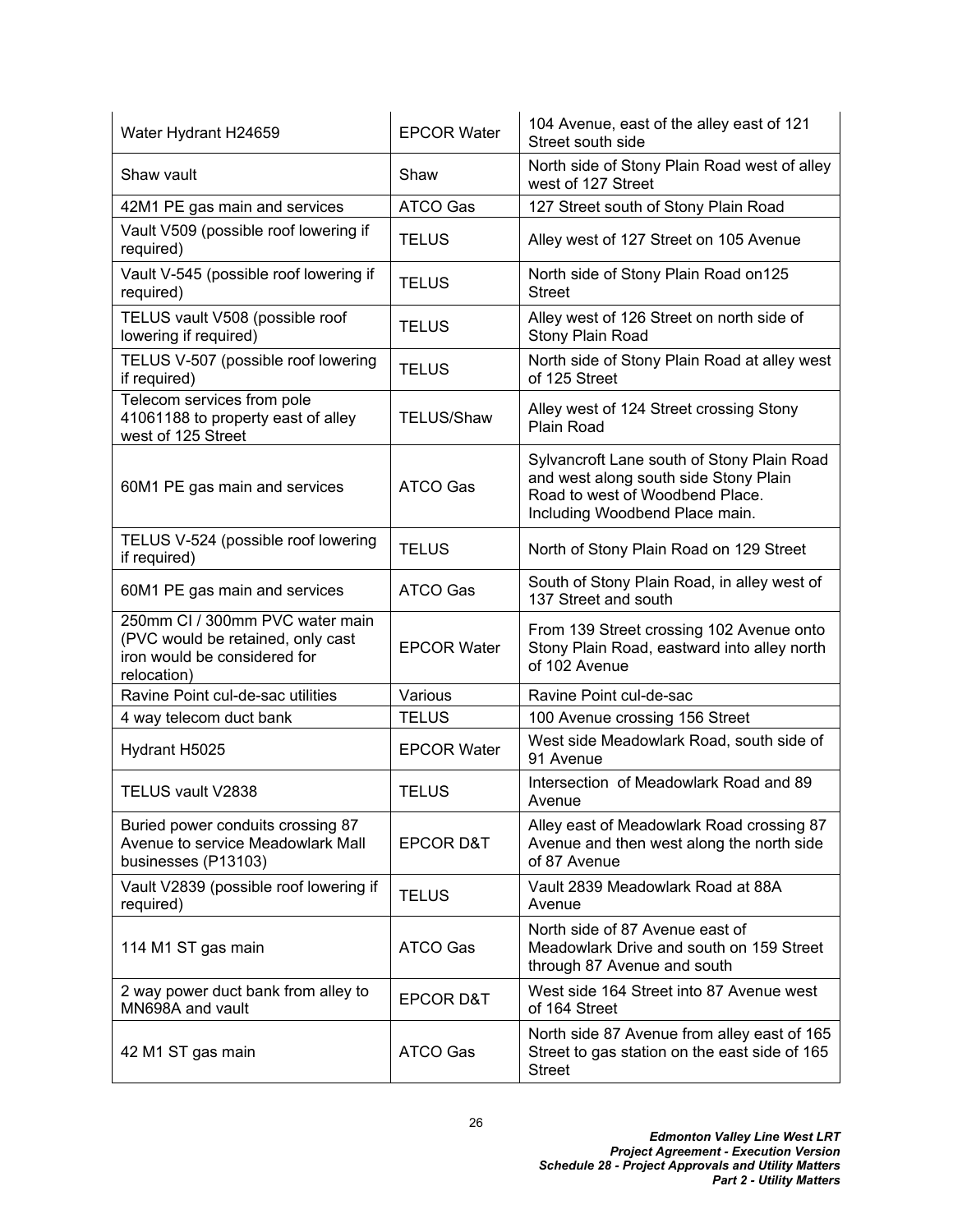| 60 M1 ST gas main                                                                                                                                                                                                                                                                                                          | ATCO Gas                                                                     | West side of the intersection of 165 Street<br>and 87 Avenue, along 87 Avenue to 169<br>Street and south                            |
|----------------------------------------------------------------------------------------------------------------------------------------------------------------------------------------------------------------------------------------------------------------------------------------------------------------------------|------------------------------------------------------------------------------|-------------------------------------------------------------------------------------------------------------------------------------|
| Hydrant H6745                                                                                                                                                                                                                                                                                                              | <b>EPCOR Water</b>                                                           | East side of 172 St south of 87 Ave                                                                                                 |
| 219 IP2 ST Gas main and regulator<br>station                                                                                                                                                                                                                                                                               | ATCO Gas                                                                     | North side 87 Avenue West of 175 Street to<br>178 Street                                                                            |
| Power conduits and cabinets for<br>EPCOR Drainage monitoring of the<br>Aldergrove Dry pond. EPCOR D&T<br>only responsible for portion within<br>Road ROW, Project Co is responsible<br>for protection in place or relocation as<br>Project Co determine is necessary<br>versus the TPSS and other project<br>developments. | <b>EPCOR</b><br>Drainage<br>(owner)/EPCOR<br>D&T service to<br>property line | Northwest corner of Aldergrove Dry pond<br>land and within the north edge of the land<br>parcel from 182 Street to Steinhauer Trail |
| 168 M1 PE gas main north of<br>proposed new main connection                                                                                                                                                                                                                                                                | ATCO Gas                                                                     | West side Decoteau Trail from north side of<br>87 Avenue north along the trail                                                      |
| 114 M1 PE gas main north side of 87<br>Avenue                                                                                                                                                                                                                                                                              | ATCO Gas                                                                     | North side of 87 Avenue north into 189<br><b>Street</b>                                                                             |

### <span id="page-29-0"></span>**6.5 Utility Infrastructure Not To Be Relocated**

Project Co shall not relocate, modify or otherwise impact any of the Utility Infrastructure listed in Table 6.5 *[Utility Infrastructure Not To be Relocated]* of this Schedule.

| <b>Description</b>                                      | <b>Utility Company</b>           | Location                                                                                |
|---------------------------------------------------------|----------------------------------|-----------------------------------------------------------------------------------------|
| 36 way, 6 way, 6 way, 4 way, 3<br>way, and 9 duct banks | Telus (including other telecoms) | 102 Avenue between 102 and<br>108 Street (connecting V-8, V-8B)<br>through V-12, V-12B) |
| 12 way power duct bank                                  | EPCOR D&T                        | North of new MN1225 on 103<br>Street north of 102 Avenue                                |
| 300 PVC water main, hydrant<br>H1644 and services       | <b>EPCOR Water</b>               | Southside of 102 Avenue south,<br>on the west side of 103 Street                        |
| 508 STL water main                                      | <b>EPCOR Water</b>               | North of 102 Avenue and South<br>of 102 Avenue on 103 Street                            |
| 100 CI water main and<br>connection to 500 CI           | <b>EPCOR Water</b>               | South of 102 Avenue, in the<br>middle of 102 Street                                     |
| 500 CI Water main and Hydrant<br>24868                  | <b>EPCOR Water</b>               | South of 102 Avenue, west side<br>of 102 Street                                         |
| Rogers vault                                            | Rogers                           | Vault southeast of V-8B on 102<br>Avenue west of 102 Street                             |
| Shaw vault                                              | <b>SHAW</b>                      | Vault northeast of V-8B on 102<br>Avenue west of 102 Street                             |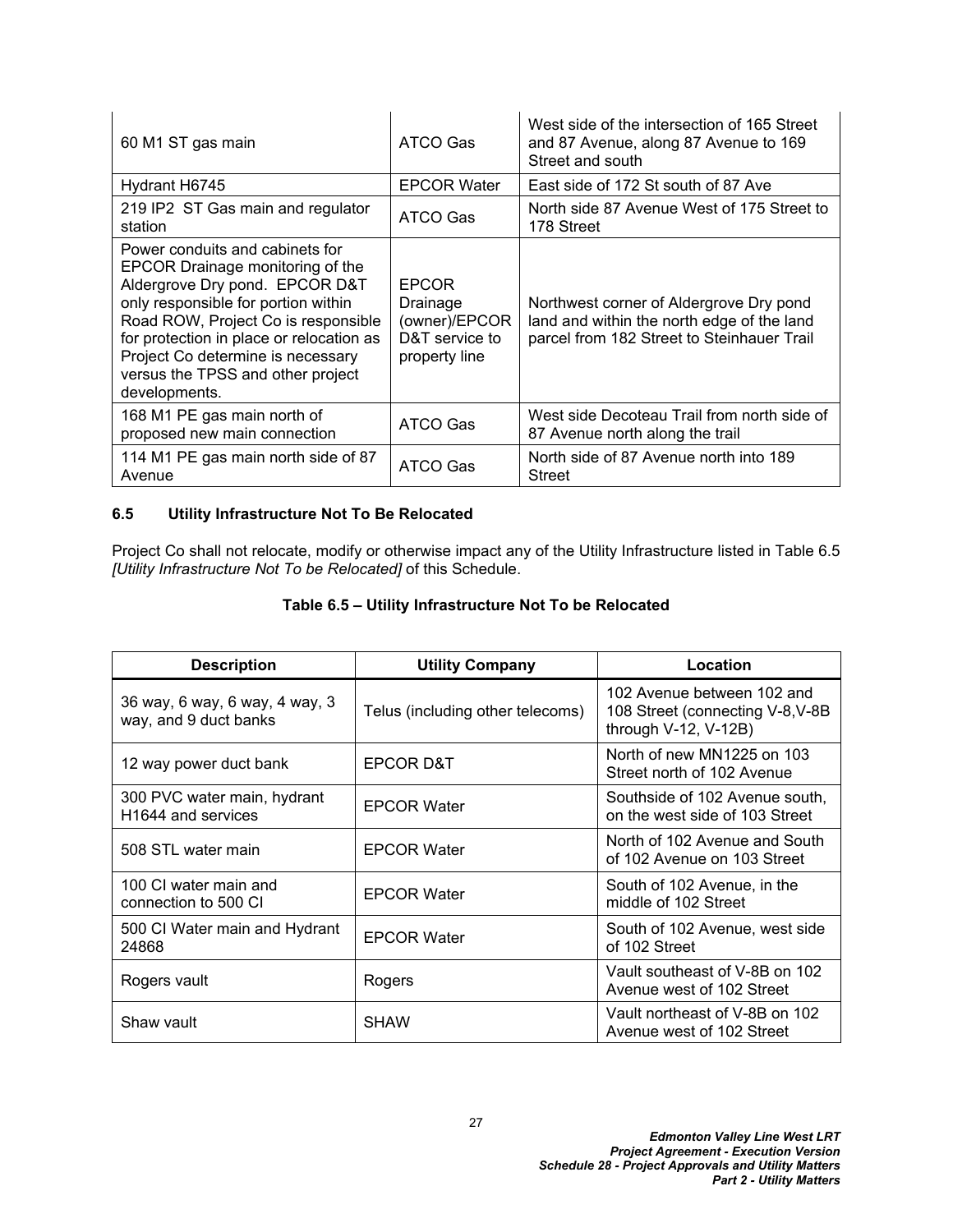| 9 way power duct bank                                                                                                                         | EPCOR D&T                                                     | 102 Avenue south of trackway<br>from east of 102 Street to<br>MN104 west of 102 Street |
|-----------------------------------------------------------------------------------------------------------------------------------------------|---------------------------------------------------------------|----------------------------------------------------------------------------------------|
| 1200 CCP Watermain                                                                                                                            | <b>EPCOR Water</b>                                            | Crossing 102 Avenue on 102<br><b>Street</b>                                            |
| 88/168 IP5 PE gas main either<br>side of abandoned 102 Avenue<br>crossing                                                                     | ATCO Gas                                                      | North of 102 Avenue in alley<br>between 104 and 105 Street                             |
| Duct bank / duct connections<br>north of V-2571A                                                                                              | Telus (including other telecoms<br>within Bell, Shaw, Rogers) | 102 Avenue and 104 Street (NW<br>corner) north of V-2571A                              |
| 16 way duct bank                                                                                                                              | Telus (including other telecoms)                              | South of vault V901                                                                    |
| 36 way duct bank                                                                                                                              | Telus (including other telecoms)                              | South of vault V900                                                                    |
| 72kV Transmission Power cable<br>$RV-2$                                                                                                       | <b>EPCOR D&amp;T</b>                                          | 102 Avenue and 104 Street                                                              |
| 48 way and 72 way telecom duct<br>bank partial demolition to lower<br>top of duct bank sufficiently to<br>construct roadway and track<br>over | <b>TELUS/ SHAW/ BELL/</b><br><b>ROGERS</b>                    | 104 Street, 102 Avenue towards<br>103 Avenue from V901 and<br>V900                     |
| Vault and duct bank / duct<br>connections north (between<br>V2571-A and Shaw vault)                                                           | <b>SHAW</b>                                                   | 102 Avenue and 104 Street (NW<br>corner)                                               |
| 72kV Transmission Power cable<br>$RV-6$                                                                                                       | <b>EPCOR D&amp;T</b>                                          | 102 Avenue and 104 Street                                                              |
| 72kV Transmission Power cable<br>$RV-4$                                                                                                       | <b>EPCOR D&amp;T</b>                                          | 102 Avenue and 104 Street                                                              |
| 100 CI Water main, connections<br>and services                                                                                                | <b>EPCOR Water</b>                                            | South of 102 Avenue in the<br>middle of 104 Street                                     |
| 168 M1 ST                                                                                                                                     | ATCO Gas                                                      | South of 102 Avenue; in alley<br>west of 103 Street                                    |
| Power service conduits from<br>NV116N to the west and north                                                                                   | <b>EPCOR D&amp;T</b>                                          | North side of 102 Avenue west<br>of 103 Street                                         |
| 400 Fusible PVC                                                                                                                               | <b>EPCOR Water</b>                                            | 105 Street crossing 102 Avenue                                                         |
| EPCOR D&T NV935                                                                                                                               | EPCOR D&T                                                     | East side 105 Street south 102<br>Avenue                                               |
| 406mm Watermain                                                                                                                               | <b>EPCOR Water</b>                                            | 102 Avenue west side 107<br>Street and west                                            |
| 300mm Watermain including<br>H1633                                                                                                            | <b>EPCOR Water</b>                                            | 107 Street from south of 102<br>Avenue into 102 Avenue                                 |
| Buried power, telecom, gas, and<br>storm sewer                                                                                                | Multiple utilities                                            | Multiple existing utilities within<br>and adjoining the alley west of<br>107 Street    |
| <b>TELUS V-13B, V-13</b>                                                                                                                      | Telus (including other telecoms)                              | Alley west of 107 Street on 102<br>Avenue                                              |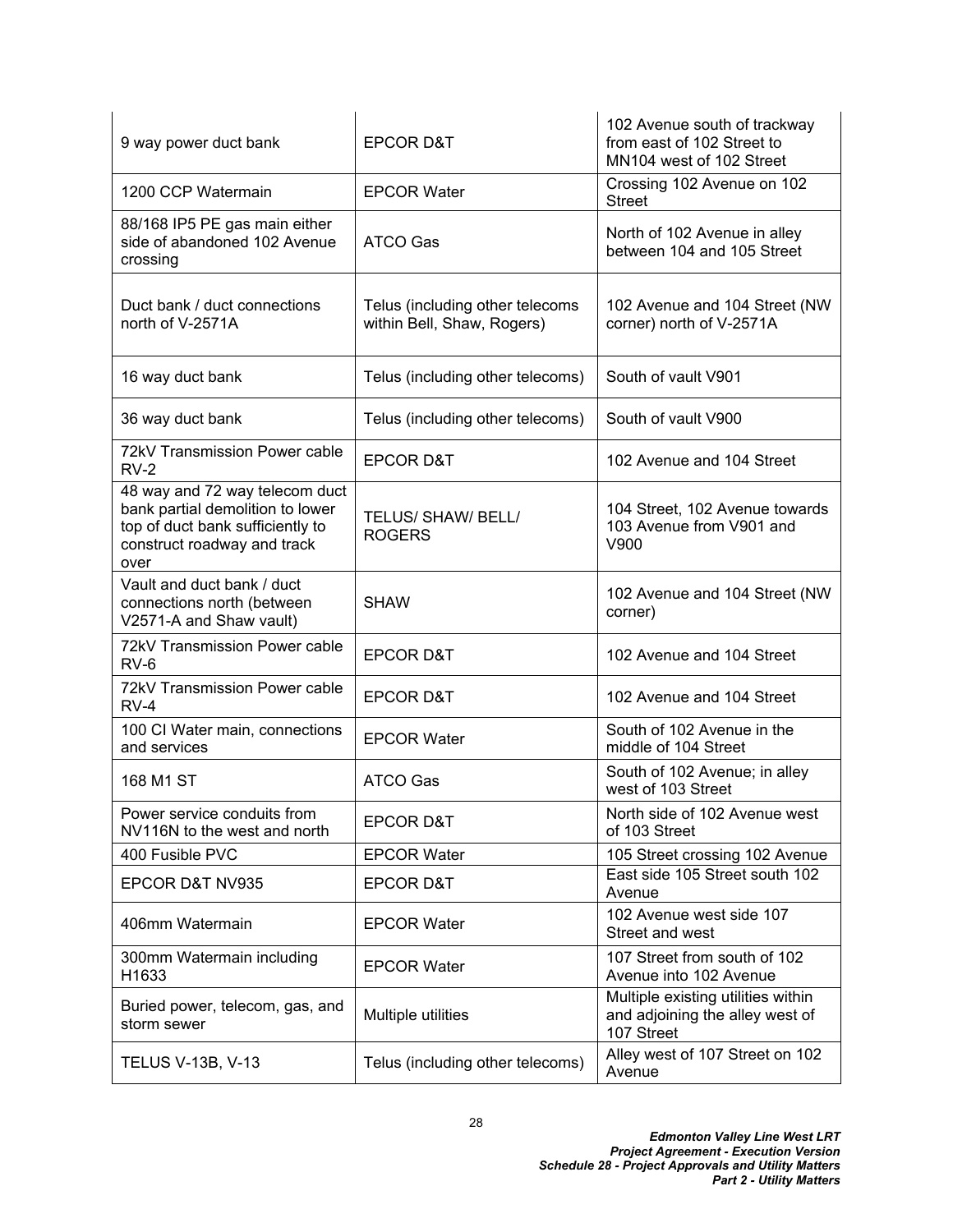| <b>NV120N</b>                                                   | <b>EPCOR D&amp;T</b> | West of alley west of 107 Street<br>on north 102 Avenue                              |
|-----------------------------------------------------------------|----------------------|--------------------------------------------------------------------------------------|
| 12 way Power duct bank,<br>MN1303, MN1302                       | <b>EPCOR D&amp;T</b> | West side 107 Street from south<br>of 102 Avenue into 102 Avenue<br>and west         |
| Bell 2-50mm Conduits -<br><b>ULA11384</b>                       | Bell                 | 109 Street crossing 104 Avenue                                                       |
| <b>Bell Conduits</b>                                            | Bell                 | Opposite alley west of 107<br>Street north side of 104 Avenue                        |
| 9 way duct bank / MN177 /<br>NV177 and cabinet / MN178          | <b>EPCOR D&amp;T</b> | 104 Avenue east of alley west of<br>107 Street to Alley west of 108<br><b>Street</b> |
| 300mm PVC / 300 AC Water<br>main                                | <b>EPCOR Water</b>   | 104 Avenue between 106 and<br>east of 107 Street                                     |
| Telecom ducts south of V3679                                    | TELUS                | Alley east of 107 Street on 104<br>Avenue and south                                  |
| 6 way duct bank                                                 | <b>TELUS</b>         | 104 Avenue between 106 and<br>alley west of 107 Street                               |
| 200mm PVC Water main                                            | <b>EPCOR Water</b>   | 112 Street to 104 Avenue                                                             |
| 200mm PVC Water main                                            | <b>EPCOR Water</b>   | 110 Street to 104 Avenue                                                             |
| 300mm PVC / 200 PVC / 200 CI<br>Water main                      | <b>EPCOR Water</b>   | 104 Avenue from south of 109<br>Street to east of 119 Street                         |
| 150mm PVC Water main                                            | <b>EPCOR Water</b>   | 104 Avenue south into alley<br>west of 114 Street                                    |
| 200mm 150mm CI Watermain                                        | <b>EPCOR Water</b>   | Alley east of 118 Street into 104<br>Avenue                                          |
| 60/114 M1 PE Gas                                                | <b>ATCO Gas</b>      | Alley east of 118 Street into 104<br>Avenue                                          |
| Aerial telecom                                                  | <b>SHAW</b>          | Alley east of 118 Street into 104<br>Avenue                                          |
| Aerial telecom                                                  | <b>TELUS</b>         | Alley east of 118 Street into 104<br>Avenue                                          |
| Power transformers either side<br>of the alley and aerial power | <b>EPCOR D&amp;T</b> | Alley east of 118 Street into 104<br>Avenue                                          |
| 150mm CI Watermain                                              | <b>EPCOR Water</b>   | Alley east of 117 Street into 104<br>Avenue                                          |
| 60/114 M1 PE Gas main                                           | ATCO Gas             | Alley west of 116 Street south of<br>104 Avenue                                      |
| <b>Buried TELUS conduits</b>                                    | <b>TELUS</b>         | North side of 104 Avenue east<br>of 116 Street                                       |
| 150mm CI Watermain                                              | <b>EPCOR Water</b>   | Alley east of 116 Street into 104<br>Avenue                                          |
| 18way duct bank south of<br>existing Vault V-502                | TELUS                | East side of 121 Street south of<br>104 Avenue                                       |
| Hand hole vault                                                 | <b>SHAW</b>          | South of 104 Avenue on the<br>east side of 121 Street                                |
| 200mm AC Watermain                                              | <b>EPCOR Water</b>   | Alley east of 121 Street south<br>into 104 Avenue                                    |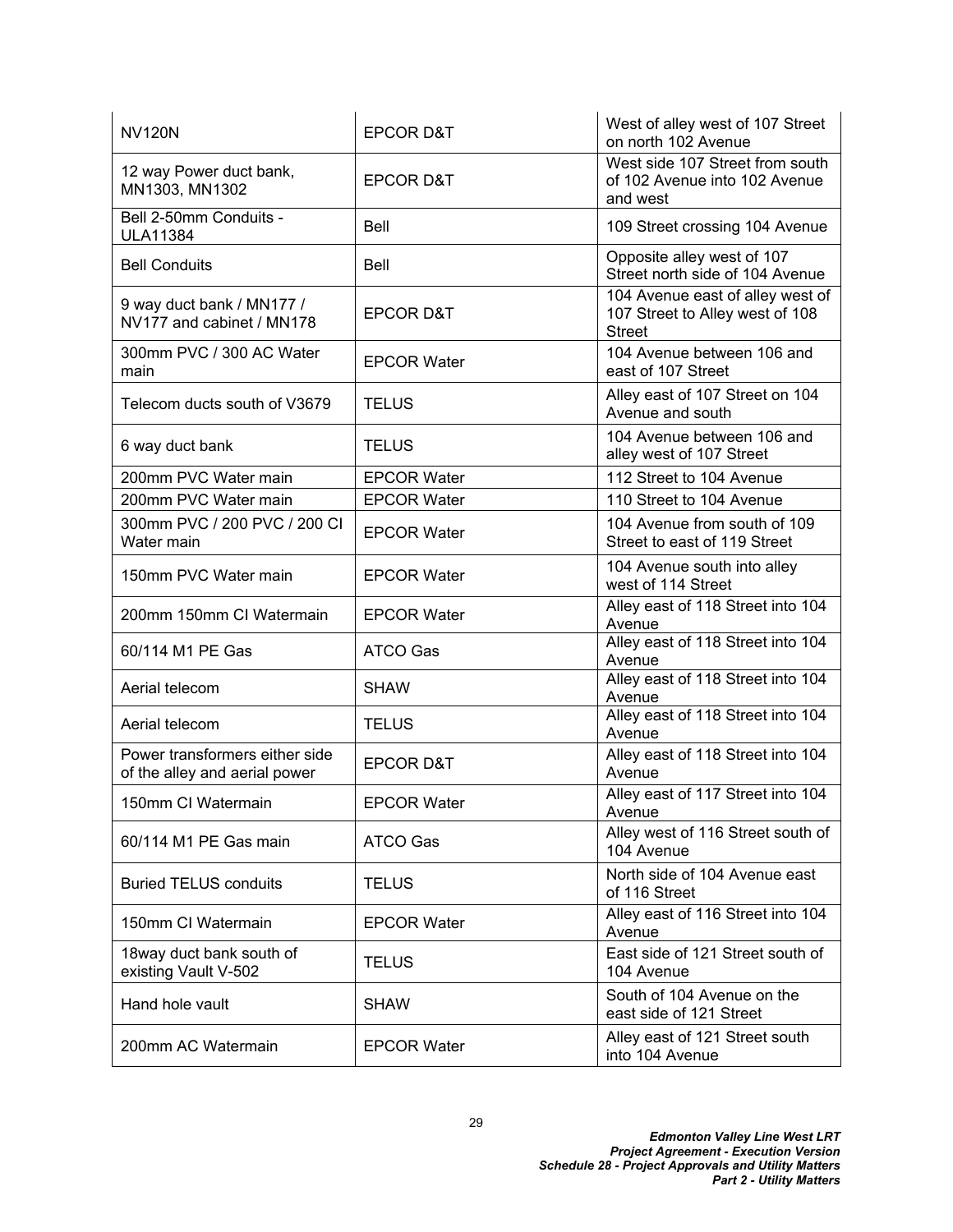| 60/88 M1 PE Gas                                                                                                                                | <b>ATCO Gas</b>      | Alley east of 121 Street south of<br>104 Avenue                                                                                            |
|------------------------------------------------------------------------------------------------------------------------------------------------|----------------------|--------------------------------------------------------------------------------------------------------------------------------------------|
| Aerial telecom                                                                                                                                 | <b>TELUS</b>         | Alley east of 121 Street south of<br>104 Avenue                                                                                            |
| Aerial power                                                                                                                                   | EPCOR D&T            | Alley east of 121 Street south of<br>104 Avenue                                                                                            |
| 200mm CI Watermain and<br>Hydrant H24433                                                                                                       | <b>EPCOR Water</b>   | 104 Avenue from alley west of<br>119 Street to 120 Street                                                                                  |
| 200mm PVC Watermain                                                                                                                            | <b>EPCOR Water</b>   | Alley east of 120 Street south of<br>104 Avenue                                                                                            |
| 60M1 PE Gas                                                                                                                                    | <b>ATCO Gas</b>      | Alley east of 120 Street south of<br>104 Avenue                                                                                            |
| Aerial telecom                                                                                                                                 | <b>TELUS</b>         | Alley east of 120 Street south of<br>104 Avenue                                                                                            |
| Aerial power                                                                                                                                   | <b>EPCOR D&amp;T</b> | Alley east of 120 Street south of<br>104 Avenue                                                                                            |
| 150mm CI Watermain                                                                                                                             | <b>EPCOR Water</b>   | Easement east of 119 Street<br>from the south to 104 Avenue                                                                                |
| Hydrant H24636                                                                                                                                 | <b>EPCOR Water</b>   | Southwest corner of 121 Street<br>and 104 Avenue                                                                                           |
| 300mm PVC Watermain                                                                                                                            | <b>EPCOR Water</b>   | 104 Avenue east of alley east of<br>121 Street to alley west of 121<br><b>Street</b>                                                       |
| <b>Transformer at Oliver Tower</b>                                                                                                             | <b>EPCOR D&amp;T</b> | Southwest corner of alley west<br>of 121 Street and Stony Plain<br>Road                                                                    |
| Power pole 50145 in alley west<br>of 122 Street - south side                                                                                   | <b>EPCOR D&amp;T</b> | Alley west of 122 Street crossing<br>Stony Plain Road, south side                                                                          |
| <b>TELUS cross connect cabinet</b>                                                                                                             | <b>TELUS</b>         | Northeast corner of 122 Street<br>and 104 Avenue                                                                                           |
| 88 M1 PE Gas main                                                                                                                              | <b>ATCO Gas</b>      | Alley west of 121 Street south of<br>104 Avenue                                                                                            |
| Aerial power                                                                                                                                   | <b>EPCOR D&amp;T</b> | Alley west of 121 Street south of<br>104 Avenue                                                                                            |
| Buried power conduits crossing<br>Stony Plain Road beneath ZOI<br>from P46640 (W30 - 261581 -<br>246275) new crossing at<br>Sylvancroft needed | <b>EPCOR D&amp;T</b> | West side of 127 Street from<br>south of Stony Plain Road to<br>105 Avenue, along 105 Avenue<br>to north side opposite<br>Sylvancroft Lane |
| 6 way duct bank and vaults east<br>of V509                                                                                                     | <b>TELUS</b>         | East of V509 (alley west of 127<br>Street) along 105 Avenue east                                                                           |
| Buried connections north of<br><b>TELUS vault V508</b>                                                                                         | <b>TELUS/Shaw</b>    | Alley west of 126 Street from<br>vault V508 to the north                                                                                   |
| 60M1 PE Gas                                                                                                                                    | <b>ATCO Gas</b>      | East side of alley between 125<br>and 126 Street, north and south<br>of Stony Plain Road                                                   |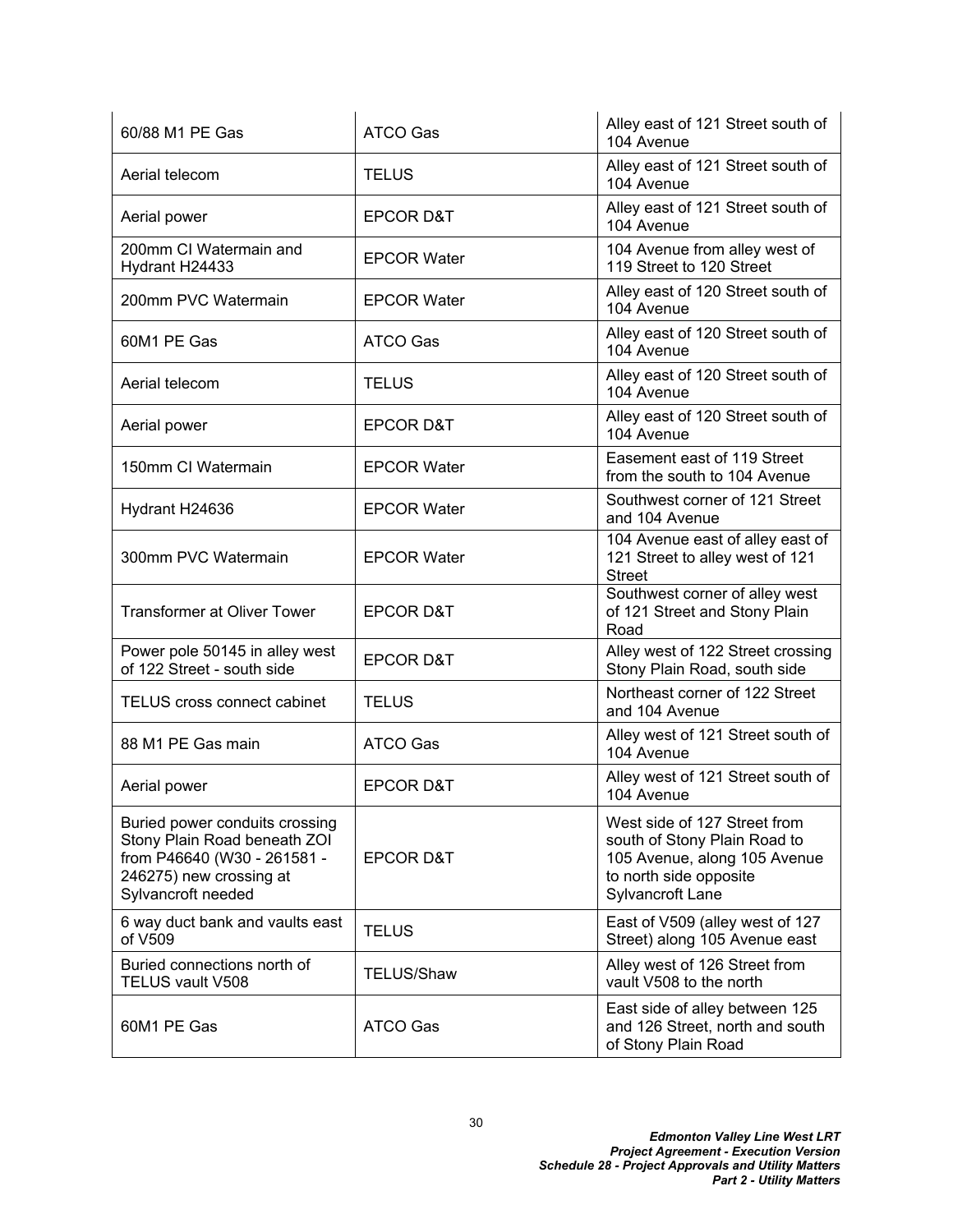| Shaw vault/pedestal                                                            | Shaw                 | East of alley west of 124 Street<br>north side of Stony Plain Road                                                                                                                                           |
|--------------------------------------------------------------------------------|----------------------|--------------------------------------------------------------------------------------------------------------------------------------------------------------------------------------------------------------|
| <b>TELUS cross connect</b>                                                     | <b>TELUS</b>         | East of alley west of 124 Street<br>north side of Stony Plain Road                                                                                                                                           |
| 12 way duct bank north of Vault<br>$V-545$                                     | <b>TELUS</b>         | North side of Stony Plain Road<br>to north along 122 Street                                                                                                                                                  |
| 273 IP5 Steel gas main                                                         | <b>ATCO Gas</b>      | 105 Avenue 127 Street and west<br>to 129 Street on Stony Plain<br>Road                                                                                                                                       |
| 2 - 6 way duct banks - between<br>vaults V545, V507, V508, V509,<br>V510, V524 | <b>TELUS</b>         | Along the north side of Stony<br>Plain Road from Alley west of<br>124 to 129 Street. Vaults could<br>be lowered if required but<br>otherwise are to remain in the<br>same location (west of V506 to<br>V524) |
| Aerial telecom and power<br>retention south of new pole                        | <b>TELUS/SHAW</b>    | Property W146C west of<br>Woodbend Place south of Stony<br>Plain Road                                                                                                                                        |
| Aerial power retention south of<br>new pole                                    | <b>EPCOR D&amp;T</b> | Property W146C west of<br>Woodbend Place south of Stony<br>Plain Road                                                                                                                                        |
| 60/88 M1 PE gas main                                                           | ATCO Gas             | Alley west of Connaught Drive,<br>south of Stony Plain Road                                                                                                                                                  |
| 323 IP5 PE100 gas main                                                         | ATCO Gas             | East side of Connaught Drive<br>crossing Stony Plain Road                                                                                                                                                    |
| <b>72kV Transmission Power Cable</b><br>$RW-3$                                 | <b>EPCOR D&amp;T</b> | Stony Plain Road on Groat<br>Road                                                                                                                                                                            |
| 273 IP5 Steel gas main                                                         | ATCO Gas             | North side of Stony Plain Road<br>from 129 Street to west of<br><b>Connaught Drive</b>                                                                                                                       |
| 250 PVC Watermain                                                              | <b>EPCOR Water</b>   | Along 104 Avenue east of 132<br><b>Street and Stony Plain Road</b>                                                                                                                                           |
| 88/114 M1 PE gas main and<br>services                                          | <b>ATCO Gas</b>      | Alley north of Stony Plain Road,<br>between 132 and 133 Street                                                                                                                                               |
| Aerial power                                                                   | <b>EPCOR D&amp;T</b> | Alley north of Stony Plain Road,<br>between 132 and 133 Street                                                                                                                                               |
| Aerial telecom                                                                 | <b>TELUS</b>         | Alley north of Stony Plain Road,<br>between 132 and 133 Street                                                                                                                                               |
| 88/114 M1 PE gas main and<br>services                                          | <b>ATCO Gas</b>      | Alley south of Stony Plain Road,<br>between Glenora Crescent and<br>132 Street                                                                                                                               |
| Aerial power                                                                   | <b>EPCOR D&amp;T</b> | Alley south of Stony Plain Road,<br>between Glenora Crescent and<br>132 Street                                                                                                                               |
| Aerial telecom                                                                 | <b>TELUS</b>         | Alley south of Stony Plain Road,<br>between Glenora Crescent and<br>132 Street                                                                                                                               |
| 60 M1 PE gas main and<br>services                                              | <b>ATCO Gas</b>      | North/south alley south of Stony<br>Plain Road, between 134 and<br>135 Street                                                                                                                                |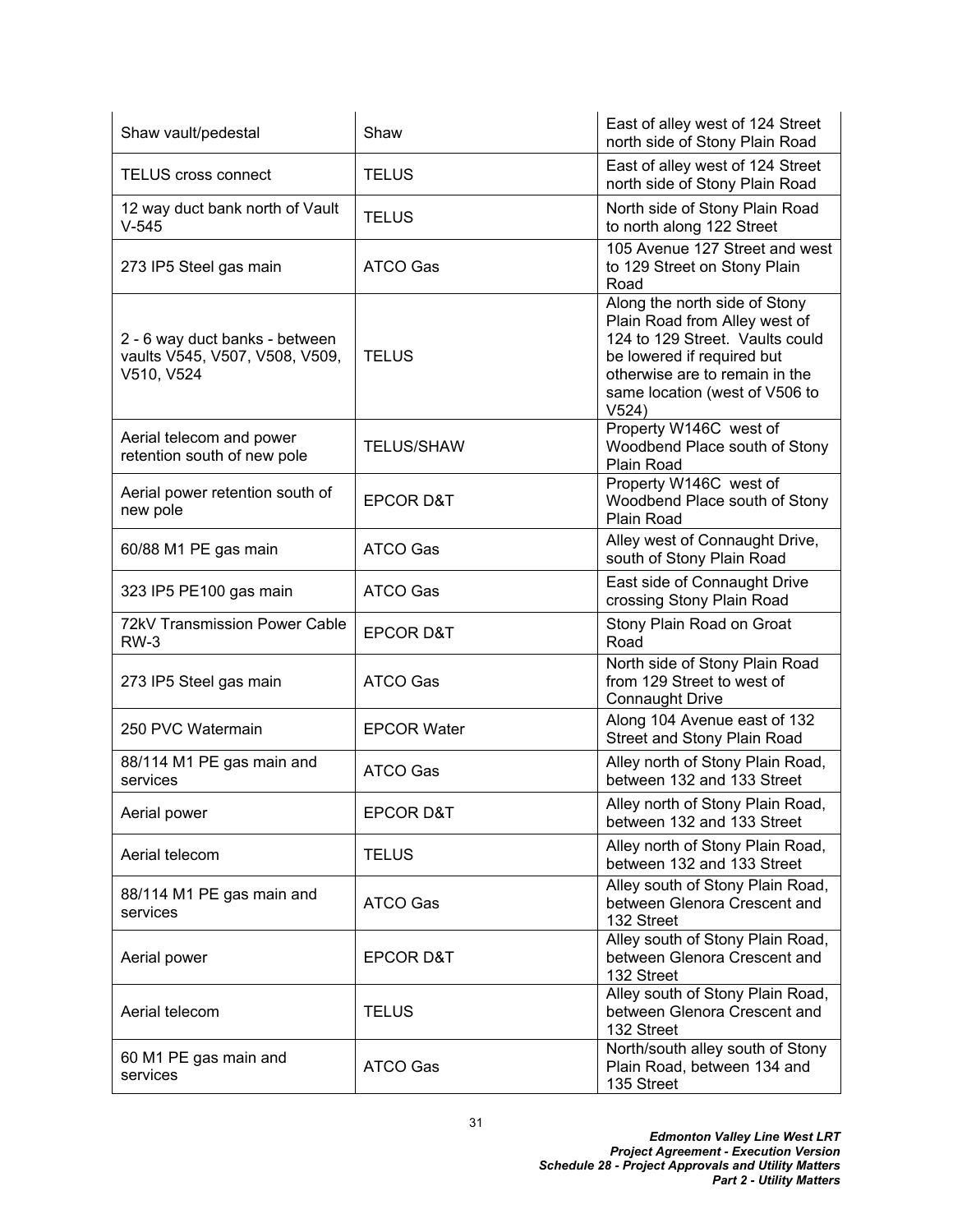| 60M1 PE gas main and services                           | <b>ATCO Gas</b>      | Alley south of Stony Plain Road,<br>between 134 and 135 Street                                        |
|---------------------------------------------------------|----------------------|-------------------------------------------------------------------------------------------------------|
| Aerial power                                            | <b>EPCOR D&amp;T</b> | Alley south of Stony Plain Road,<br>between 134 and 135 Street                                        |
| Aerial telecom                                          | TELUS                | Alley south of Stony Plain Road,<br>between 134 and 135 Street                                        |
| 150 CI water main                                       | <b>EPCOR Water</b>   | Alley south of Stony Plain Road,<br>between 134 and 135 Street                                        |
| 150 CI and 20 COP watermain                             | <b>EPCOR Water</b>   | Alley north and south of Stony<br>Plain Road east of 138 St                                           |
| 60 M1 PE gas main and<br>services                       | ATCO Gas             | 134 Street south of Stony Plain<br>Road                                                               |
| 60 M1 PE gas main and<br>services                       | ATCO Gas             | Alley north of Stony Plain Road,<br>between 133 and 134 Street                                        |
| 41 M1 PE gas main and<br>services                       | ATCO Gas             | 133 Street south of Stony Plain<br>Road                                                               |
| 42 IP5 PE gas main and<br>services                      | ATCO Gas             | North of Stony Plain Road, west<br>of 137 Street on 103 Avenue<br>and in alley west of 137 Street     |
| Aerial power                                            | <b>EPCOR D&amp;T</b> | Alley north of Stony Plain Road,<br>between 136 and 137 Street and<br>west along north side of 103 Av |
| Aerial telecom                                          | <b>TELUS</b>         | Alley north of Stony Plain Road,<br>between 136 and 137 Street and<br>west along north side of 103 Av |
| 9 way power duct bank between<br>vaults MN400 and MN398 | <b>EPCOR D&amp;T</b> | North of Stony Plain Road on<br>136 Street                                                            |
| 42 IP5 PE gas main and<br>services                      | <b>ATCO Gas</b>      | North of Stony Plain Road,<br>crossing 136 Street and along<br>east side 136 Street north             |
| 4 way power duct bank and<br>vaults MN634 and 633       | <b>EPCOR D&amp;T</b> | South side of Stony Plain Road,<br>between 135 and 136 Street                                         |
| 9 way power duct bank and<br>vaults MN401, 402 and west | <b>EPCOR D&amp;T</b> | North side Stony Plain Road<br>along 103 Avenue west of alley<br>west of 136 Street                   |
| Aerial telecom                                          | <b>TELUS</b>         | Alley north of Stony Plain Road<br>west of 142 Street                                                 |
| Aerial power (W17) 261585                               | <b>EPCOR D&amp;T</b> | Alley north of Stony Plain Road<br>west of 142 Street                                                 |
| 168 M1 PE gas main                                      | <b>ATCO Gas</b>      | Alley north of Stony Plain Road<br>west of 142 Street                                                 |
| 100mm/150mm water main                                  | <b>EPCOR Water</b>   | Alley north of Stony Plain Road<br>west of 142 Street                                                 |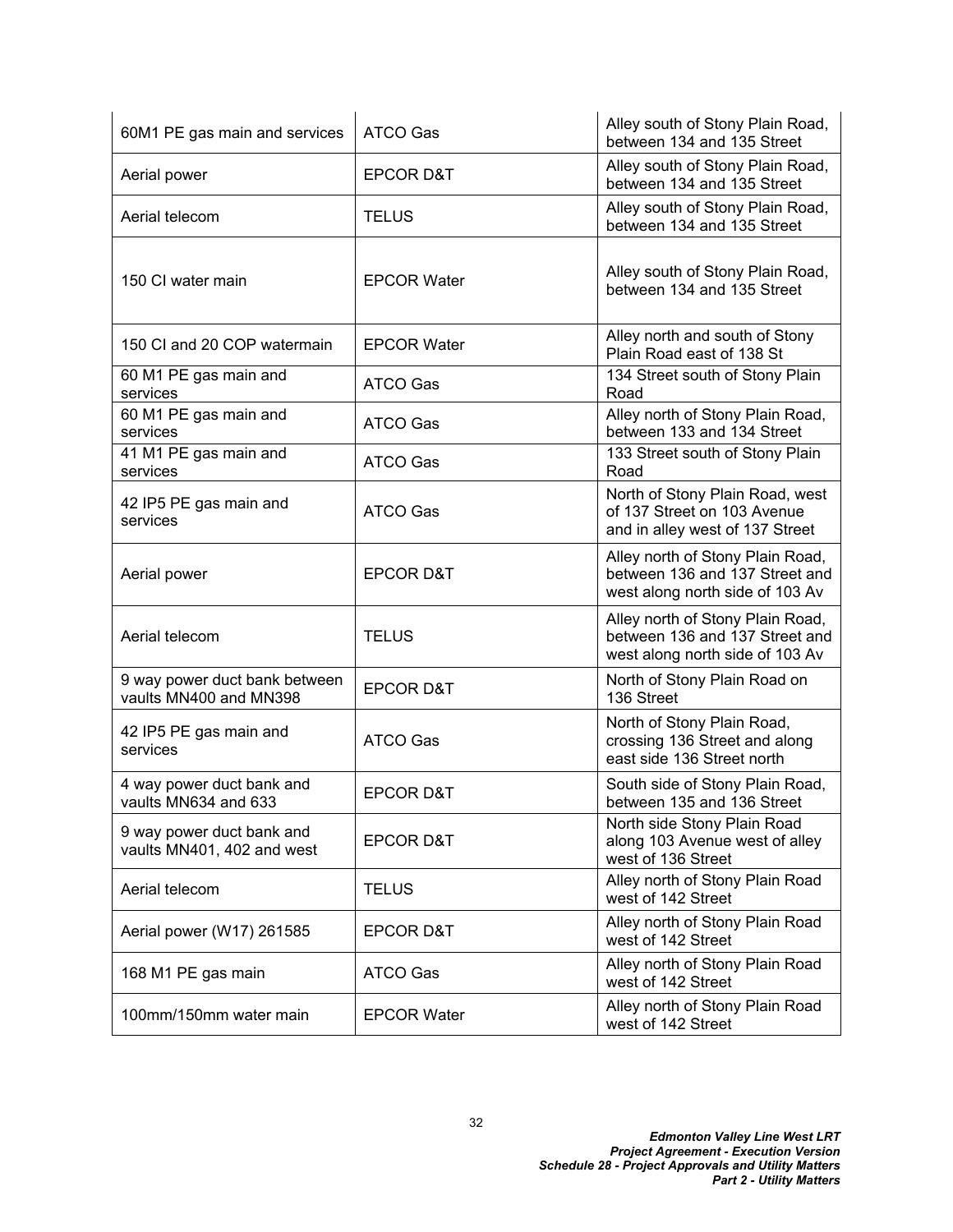| 18 way telecom duct bank (V536<br>and V537) - Vaults and duct<br>bank between and south of<br>V537. Bell and Shaw vacating<br>TELUS duct bank for 142 Street<br>build | <b>TELUS</b>         | South of trackway on Stony<br>Plain Road from west of 140<br>Street to 142 Street and south<br>on 142 Street |
|-----------------------------------------------------------------------------------------------------------------------------------------------------------------------|----------------------|--------------------------------------------------------------------------------------------------------------|
| 150mm CI/PVC water main and<br>Hydrant H15732                                                                                                                         | <b>EPCOR Water</b>   | 146 Street, south of Stony Plain<br>Road                                                                     |
| Aerial power                                                                                                                                                          | <b>EPCOR D&amp;T</b> | Alley south of Stony Plain Road<br>crossing 145 Street with anchors<br>on west side of 145 Street            |
| Aerial telecom                                                                                                                                                        | <b>TELUS</b>         | Alley south of Stony Plain Road<br>crossing 145 Street with anchors<br>on west side of 145 Street            |
| <b>Gas services</b>                                                                                                                                                   | <b>ATCO Gas</b>      | Property southeast of 151 Street<br>and Stony Plain Road                                                     |
| 114 M1 PE gas main and<br>services                                                                                                                                    | ATCO Gas             | East of 150 Street along south<br>Stony Plain Road and 149<br>Street west side                               |
| Main 50mm Municipex                                                                                                                                                   | <b>EPCOR Water</b>   | 149 Street, north of Stony Plain<br>Road                                                                     |
| 250 water main                                                                                                                                                        | <b>EPCOR Water</b>   | East of 150 Street along south<br>Stony Plain Road and crossing<br>149 Street onto Summit Drive              |
| 200mm PVC water main and<br>Hydrant H22254                                                                                                                            | <b>EPCOR Water</b>   | 148 Street, north of Stony Plain<br>Road                                                                     |
| Buried power crossing (W13)<br>below ZOI                                                                                                                              | <b>EPCOR D&amp;T</b> | East of 155 Street crossing<br>Stony Plain Road                                                              |
| 72kV Transmission Power cable<br>MJ                                                                                                                                   | <b>EPCOR D&amp;T</b> | Stony Plain Road on 153 Street                                                                               |
| 4 way power duct bank and<br>vault MN798                                                                                                                              | <b>EPCOR D&amp;T</b> | South side of Stony Plain Road<br>west of 156 Street and north on<br>west side of 156 Street                 |
| 2 way power conduits                                                                                                                                                  | <b>EPCOR D&amp;T</b> | South side Stony Plain Road<br>west of MN798 to customer on<br>south side of road                            |
| 300mm AC / PVC Water main                                                                                                                                             | <b>EPCOR Water</b>   | North side Stony Plain Road<br>west of 156 Street and north on<br>east side of 156 Street                    |
| 300mm PVC Water main                                                                                                                                                  | <b>EPCOR Water</b>   | East side of 156 Street from<br>south of Stony Plain Road to<br>south of 96 Avenue                           |
| Hydrant H4903                                                                                                                                                         | <b>EPCOR Water</b>   | Northeast corner of 100 Avenue<br>and 156 Street                                                             |
| Aerial power                                                                                                                                                          | <b>EPCOR D&amp;T</b> | North side of 99 Avenue, west of<br>156 Street                                                               |
| 88 M1 PE Gas main including<br>services                                                                                                                               | ATCO Gas             | West and East of 156 Street on<br>97 Avenue                                                                  |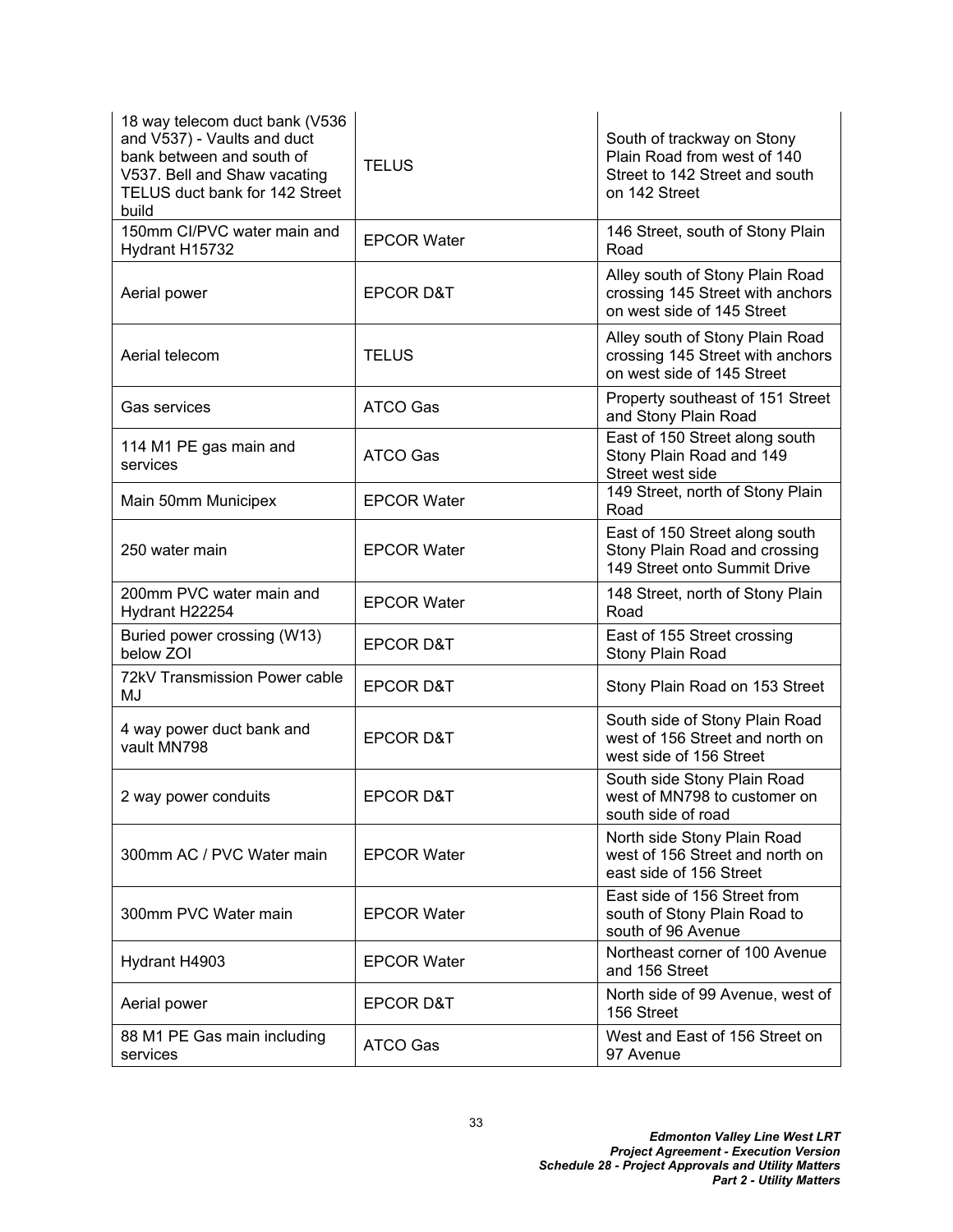| 300mm PVC watermain                                     | <b>EPCOR Water</b>   | North side of 98 Avenue 156<br>Street and east                                            |
|---------------------------------------------------------|----------------------|-------------------------------------------------------------------------------------------|
| Hydrants H15312, H4919                                  | <b>EPCOR Water</b>   | East side 156 Street north of 97<br>Avenue, 98 Avenue and mid<br>block north of 98 Avenue |
| 200mm PVC watermain                                     | <b>EPCOR Water</b>   | 95 Avenue, east of 156 Street                                                             |
| Hydrant H15290                                          | <b>EPCOR Water</b>   | East side 156 Street north of 96<br>Avenue and mid block north of<br>96 Avenue            |
| 200mm PVC watermain                                     | <b>EPCOR Water</b>   | 95 Avenue, west of 156 Street                                                             |
| 300mm PVC watermain                                     | <b>EPCOR Water</b>   | 96 Avenue, east of 156 Street                                                             |
| 300mm PVC watermain                                     | <b>EPCOR Water</b>   | North side of 96 Avenue 156<br>Street and east                                            |
| 200mm / 250mm PVC<br>watermain                          | <b>EPCOR Water</b>   | East side 156 Street from south<br>of 95 Avenue to south of 91<br>Avenue                  |
| 250mm PVC watermain                                     | <b>EPCOR Water</b>   | 92A Avenue, east of 156 Street                                                            |
| Hydrant H4981                                           | <b>EPCOR Water</b>   | East side 156 Street mid block<br>north of 92A Avenue                                     |
| 200mm PVC watermain                                     | <b>EPCOR Water</b>   | 93A Avenue, east of 156 Street                                                            |
| 300mm PVC watermain                                     | <b>EPCOR Water</b>   | 91 Avenue, east of 156 Street                                                             |
| 200mm PVC watermain                                     | <b>EPCOR Water</b>   | 92 Avenue, east of 156 Street                                                             |
| 250mm PVC watermain                                     | <b>EPCOR Water</b>   | 92 Avenue, west of 156 Street                                                             |
| 300mm PVC watermain                                     | <b>EPCOR Water</b>   | West side of Meadowlark Road<br>from 91 Avenue to south of 88A<br>Avenue                  |
| 200mm PVC watermain                                     | <b>EPCOR Water</b>   | 88B Avenue, west of<br><b>Meadowlark Road</b>                                             |
| 200mm PVC watermain                                     | <b>EPCOR Water</b>   | 89 Avenue, east of Meadowlark<br>Road                                                     |
| 250mm PVC watermain                                     | <b>EPCOR Water</b>   | 89 Avenue, west of Meadowlark<br>Road                                                     |
| 300 PVC / 200 PVC / 250 PVC<br>watermain                | <b>EPCOR Water</b>   | 159 Street onto 87 Avenue and<br>east of 159 Street on 87 Avenue                          |
| 2-102mm TELUS conduits into<br>Meadowlark Mall property | <b>TELUS</b>         | Vault 2839 and east across<br>Meadowlark Road at 88A<br>Avenue                            |
| 200mm PVC watermain                                     | <b>EPCOR Water</b>   | 88A Avenue, west of<br><b>Meadowlark Road</b>                                             |
| 750mm CCP watermain                                     | <b>EPCOR Water</b>   | 87 Avenue, west of Meadowlark<br>Road to 163 Street                                       |
| Power transformer P8706                                 | <b>EPCOR D&amp;T</b> | North side of 87 Avenue, west of<br><b>Meadowlark Road</b>                                |
| <b>TELUS</b> cross connect cabinets                     | <b>TELUS</b>         | West side of 159 Street, South<br>of 87 Avenue                                            |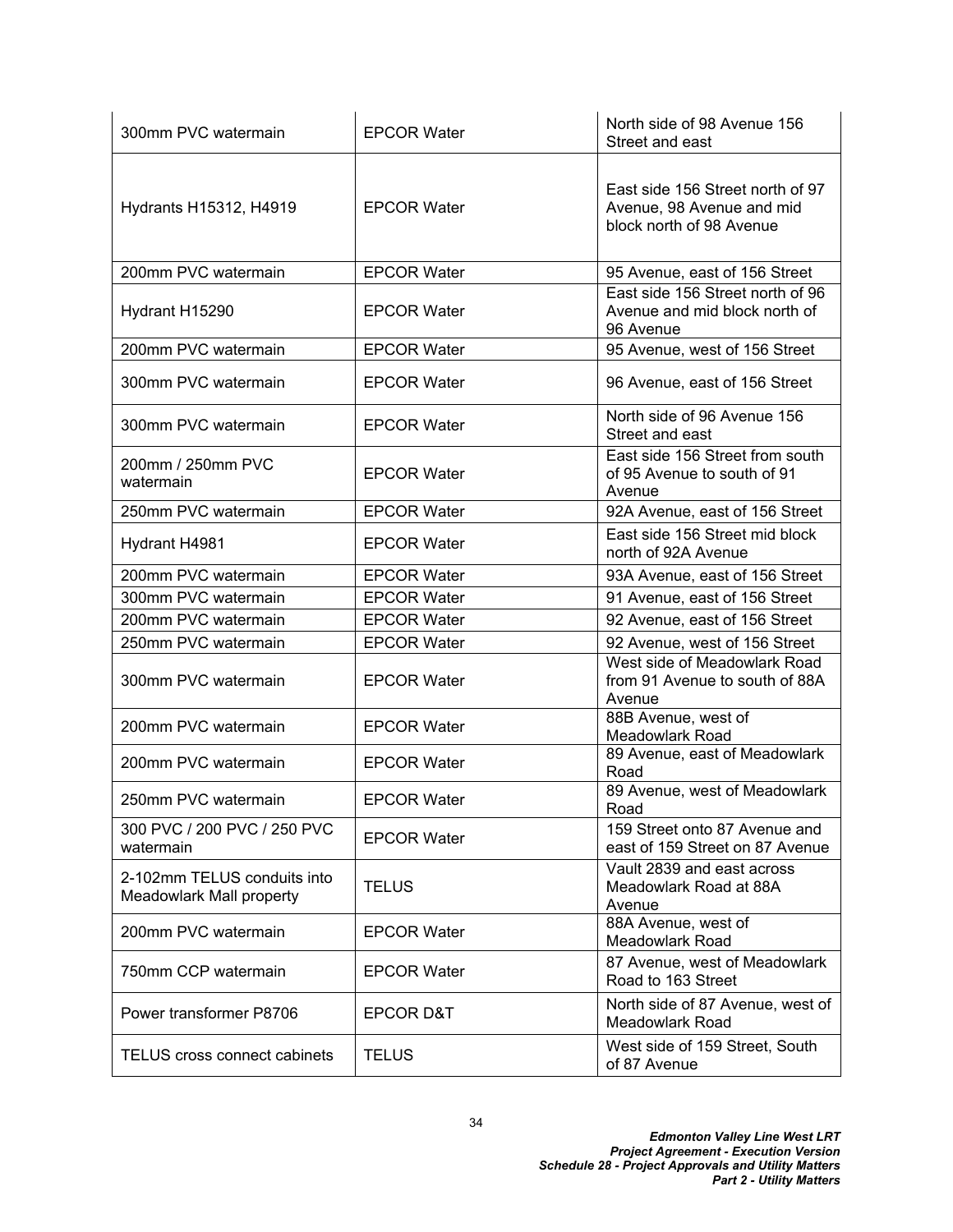| 250mm PVC watermain                                                                                    | <b>EPCOR Water</b>   | South side of 87 Avenue, east of<br>Meadowlark Road                                 |
|--------------------------------------------------------------------------------------------------------|----------------------|-------------------------------------------------------------------------------------|
| 750mm CCP watermain                                                                                    | <b>EPCOR Water</b>   | 87 Avenue, east of Meadowlark<br>Road                                               |
| 200mm PVC / 150mm CI / 200<br>CI / 400mm AC watermain                                                  | <b>EPCOR Water</b>   | South side of 87 Avenue, west<br>of 161 Street to west side of 169<br><b>Street</b> |
| 200mm PVC / 200mm Cl /<br>300mm PVC watermain and<br>H5076                                             | <b>EPCOR Water</b>   | North side of 87 Avenue, west of<br>Meadowlark Road to east of 165<br><b>Street</b> |
| 200mm CI watermain                                                                                     | <b>EPCOR Water</b>   | 164 Street to the south side of<br>87 Avenue and south                              |
| 200mm CI watermain                                                                                     | <b>EPCOR Water</b>   | 163 Street to the north side of<br>87 Avenue and north                              |
| 88 M1 ST gas main                                                                                      | ATCO Gas             | In alley between 162 Street and<br>alley east of 165 Street crossing<br>163 Street  |
| 168 IP5 ST / 219 IP5 ST gas<br>main                                                                    | ATCO Gas             | West side 165 Street and alley<br>crossing 87 Avenue                                |
| 400mm AC watermain                                                                                     | <b>EPCOR Water</b>   | 165 Street north of 87 Avenue<br>tying into main on 87 Avenue<br>north              |
| 750 CCP watermain                                                                                      | <b>EPCOR Water</b>   | 87 Avenue just east of 169<br>Street to 170 Street then south<br>on 170 Street      |
| 450mm AC watermain including<br>valve chamber                                                          | <b>EPCOR Water</b>   | 170 St north and south of 87<br>Ave                                                 |
| 6 way power duct bank and<br>MN702 (W6)                                                                | <b>EPCOR D&amp;T</b> | East side of 170 Street north,<br>south and crossing in 87 Avenue                   |
| 300mm AC watermain                                                                                     | <b>EPCOR Water</b>   | 175 Street crossing 87 Avenue                                                       |
| 406 IP5 ST Gas main                                                                                    | ATCO Gas             | East side of 178 Street crossing<br>87 Avenue                                       |
| 300mm AC watermain                                                                                     | <b>EPCOR Water</b>   | Northbound lanes of 178 Street<br>crossing 87 Avenue                                |
| 12 way duct bank                                                                                       | <b>TELUS</b>         | Centre of 178 Street crossing 87<br>Avenue                                          |
| 1050 CCP Water main north and<br>south of 87 Avenue including<br>chamber on south side of 87<br>Avenue | <b>EPCOR Water</b>   | North and south of 87 Avenue<br>along Decoteau Trail                                |
| Bell ducts (ULA13233)                                                                                  | Bell                 | East side of 182 Street crossing<br>87 Avenue                                       |
| 750 CCP Water main and<br>control valves and valve<br>chambers. Hydrant H15147 on<br>Sheet 11          | <b>EPCOR Water</b>   | North side of 87 Avenue,<br>Decoteau Trail to AHD east TUC<br>boundary              |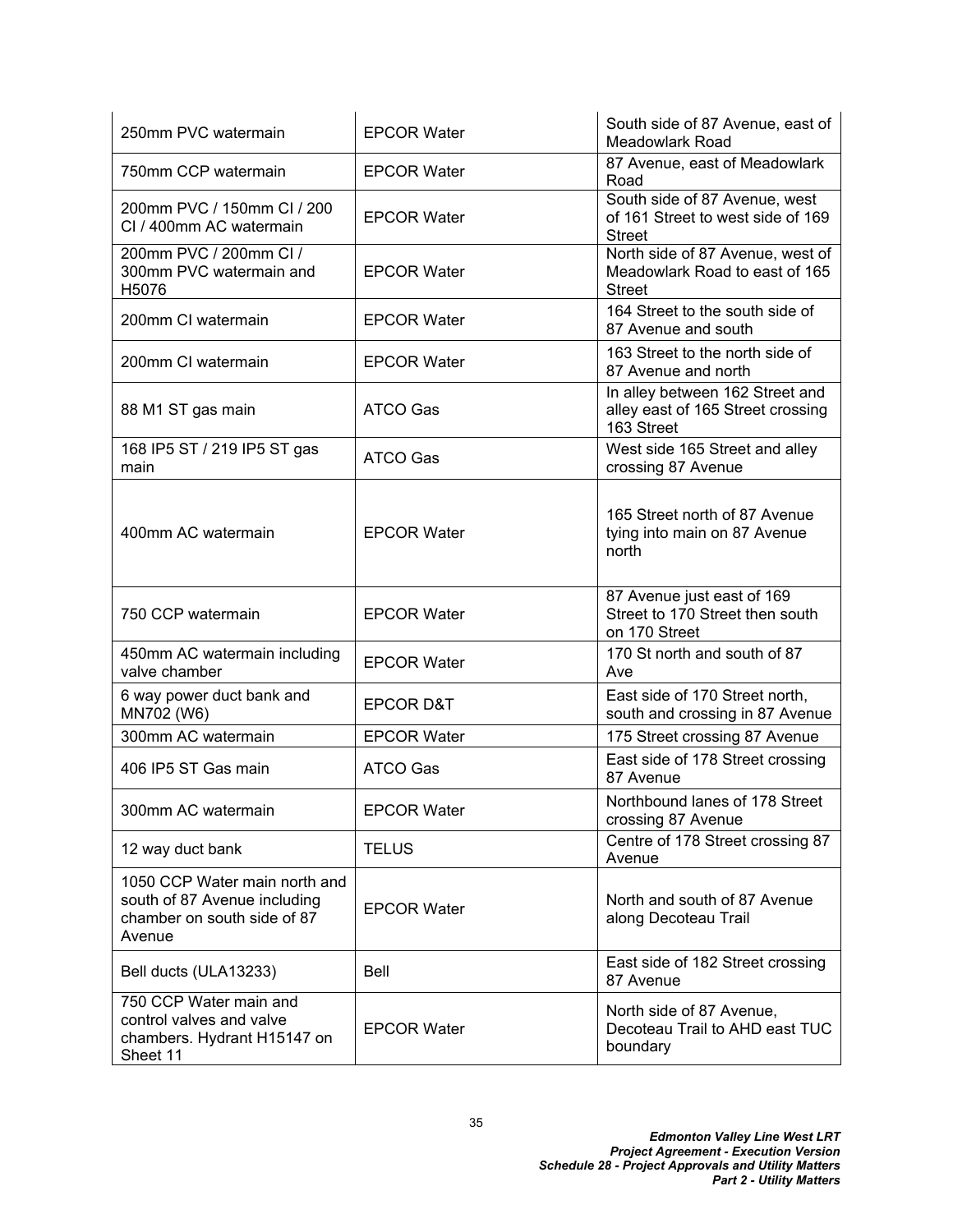| 300 AC water main north and<br>south of ZOI                                                                     | <b>EPCOR Water</b>    | North side of 87 Avenue north<br>into 189 Street and south of 87<br>Avenue on 189 Street                                    |
|-----------------------------------------------------------------------------------------------------------------|-----------------------|-----------------------------------------------------------------------------------------------------------------------------|
| Gas regulating station                                                                                          | ATCO Gas              | South of 87 Avenue between<br>187 and 188 Street                                                                            |
| Power ducts west from splice<br>including CS13996                                                               | <b>EPCOR D&amp;T</b>  | South of 87 Ave, east of AHD<br>east ramp, and south alignment<br>to cell tower                                             |
| 240kV Aerial Transmission<br>Power and tower                                                                    | <b>EPCOR D&amp;T</b>  | West of Anthony Henday Drive,<br>Crossing 87 Avenue                                                                         |
| 300 PVC watermain                                                                                               | <b>EPCOR Water</b>    | <b>Potter Greens Drive</b>                                                                                                  |
| 1350 CPP transmission water<br>main including various valve<br>chambers and valves                              | <b>EPCOR Water</b>    | East of 199 Street to north of<br>Pardee Bay NW crossing east<br>through Anthony Henday TUC<br>south of south project limit |
| 508mm ATCO Pipeline APL87A                                                                                      | <b>ATCO Pipelines</b> | West side of Anthony Henday<br>TUC crossing 87 Avenue and<br>beyond south and north project<br>limits                       |
| 114 IP5 PE Gas main                                                                                             | <b>ATCO Gas</b>       | Webber Greens Drive west of<br>199 Street and crossing Webber<br>Greens Drive north                                         |
| Telecom ducts and cabinets                                                                                      | <b>SHAW</b>           | Webber Greens Drive west of<br>199 Street                                                                                   |
| Telecom ducts and cabinets<br>including service to bus transit<br>centre                                        | <b>TELUS</b>          | Webber Greens Drive west of<br>199 Street                                                                                   |
| Buried power ducts along south<br>side Webber Greens Drive and<br>servicing bus transit centre (up<br>to 4193P) | <b>EPCOR D&amp;T</b>  | South side Webber Greens<br>Drive from west of existing west<br>transit centre entrance to west of<br>99 Street             |
| 300mm PVC water main,<br>service and hydrants at bus<br>transit centre                                          | <b>EPCOR Water</b>    | Webber Greens Drive west of<br>199 Street                                                                                   |

## **7. UTILITY WORK DISCLOSED DATA**

The City and Project Co acknowledge and agree that the documents and information referenced in this Section 7 are relevant to, and form the informational background to, this Schedule are referenced herein solely for informational purposes.

### **7.1 Development of Scope or Standards of Work**

The nature and performance standards of Utility Work required to be undertaken or performed pursuant to this Schedule and the allocation of responsibilities, obligations and liabilities as between Project Co, the City and the applicable Utility Company are based on the following:

- 7.1.1 the Existing Utility Agreements;
- 7.1.2 the City Utility Work that is set out at Appendix 28-2A *[City Utility Work Completed Prior To Effective Date]*;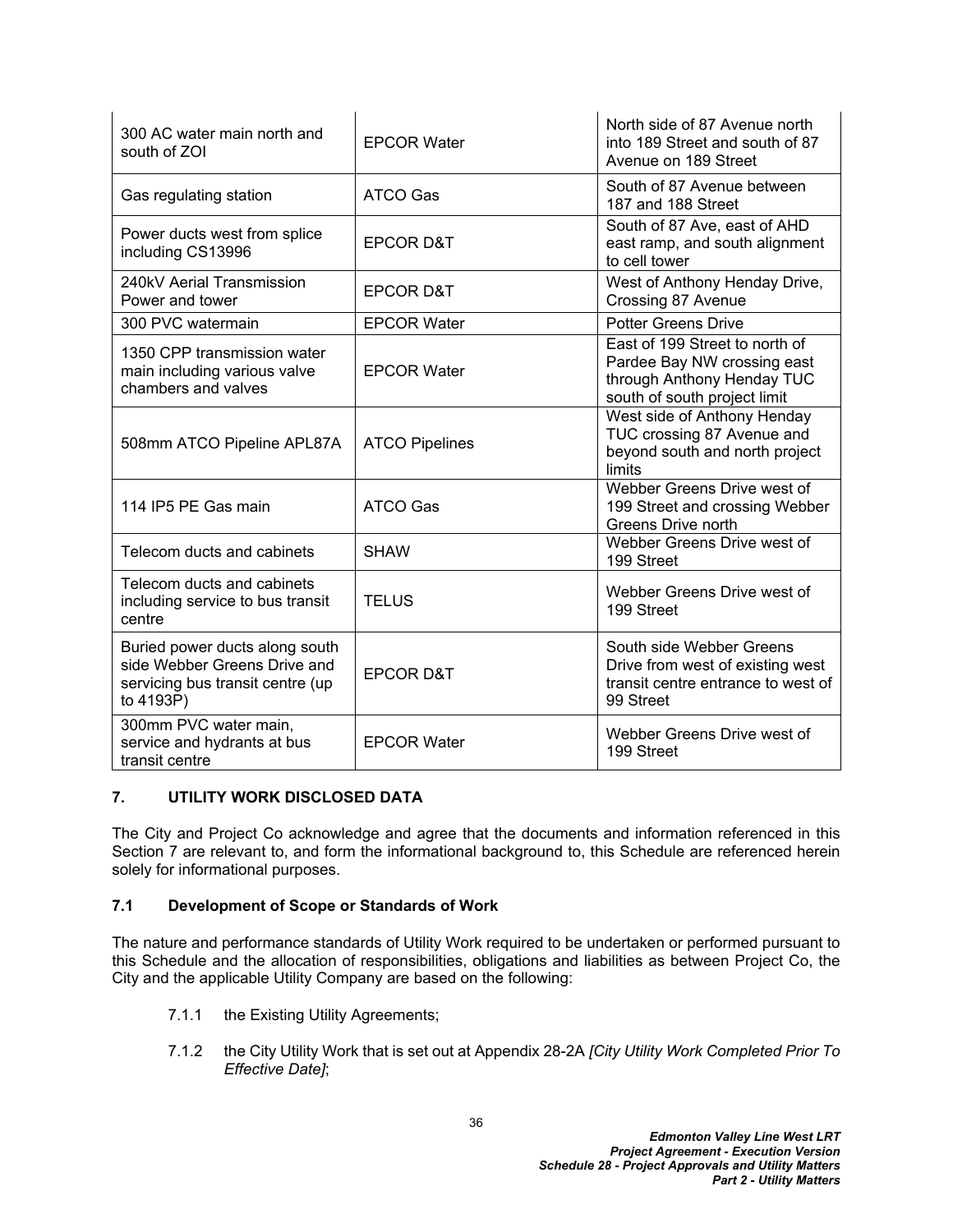- 7.1.3 the City Utility Work ongoing into the Construction Period and as set out at and Appendix 28-2B *[Incomplete City Utility Work]*; and
- 7.1.4 the Deferred Utility Work, including all required notifications or performance of repair replacement or removal work in relation to existing Utility Infrastructure, required to be carried out and coordinated by Project Co, all of which is listed at Appendix 28-2C *[Deferred Utility Work]* and Appendix 28-2D *[Pipeline Work].*

#### **7.2 Information Only**

The following data and documents, along with the Preliminary Reference Design were used to identify potential Utility Conflicts and Project Co acknowledges and agrees that the provisions of Section 20.4 of this Agreement apply to all of such data and documents, without exception:

- 7.2.1 background information of utility locations, current Utility Conflicts, and variances, possible mitigation strategies, service connection requirements and similar information or data provided as Disclosed Data that Project Co may require to investigate and assess the Utility Work and Pipeline Work;
- 7.2.2 contacts for each Utility Company are listed at Appendix 28-2F *[Utility Company Contact Particulars]*;
- 7.2.3 references to the ULA data and processes, listed at Appendix 28-2G *[Utility Line Assignment (ULA) Data and Processes]*; and
- 7.2.4 information was requested and information supplied has been compiled by the City from each Pipeline Company known to possess Pipeline Infrastructure within the Lands, including but not limited to:
	- (a) Pipeline Company standards and specifications;
	- (b) variances to Pipeline Company standards and specifications;
	- (c) notification requirements;
	- (d) documentation requirements;
	- (e) emergency response requirements;
	- (f) review & response time commitments;
	- (g) onsite personnel requirements;
	- (h) Pipeline Work commitment by Pipeline Company; and
	- (i) Pipeline Company personnel costs for call outs.
- 7.2.5 information requested and where supplied was compiled by the City from each Utility Company known to possess Utility Infrastructure within the Lands, including but not limited to:
	- (a) Utility Company standards and specifications;
	- (b) exceptions to Utility Company standards and specifications;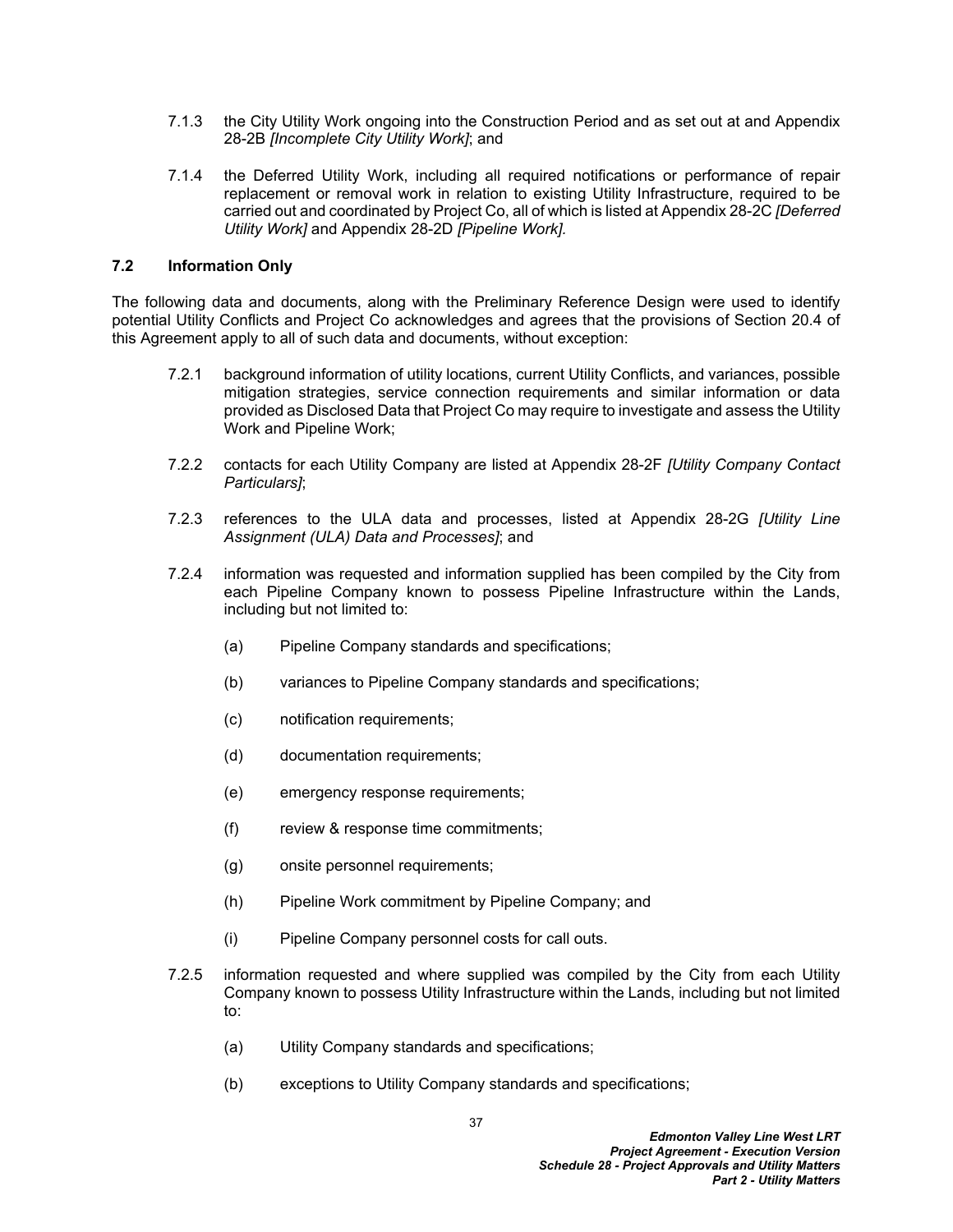- (c) notification requirements;
- (d) documentation requirements;
- (e) emergency response requirements;
- (f) review & response time commitments;
- (g) onsite personnel requirements;
- (h) Utility Work commitment by Utility Company;
- (i) Utility Company personnel costs for call outs; and
- (j) Utility base mapping drawings, design files and other related data.

#### **8. MISCELLANEOUS**

#### **8.1 Contamination and Hazardous Substances**

In performing Project Co Utility Work, Project Co shall be responsible for managing Contamination and Hazardous Substances in accordance with the requirements of Schedule 10 *[Environmental Performance Requirements]*.

#### **8.2 Utility Work Relief Events**

Project Co shall, in the circumstances described in Section 11.1.1(d) of this Agreement, be entitled to claim a Utility Work Relief Event, subject to and in accordance with the provisions of Section 11 *[Relief Events]* of this Agreement.

#### **8.3 Completion of Certain Pipeline Work**

- 8.3.1 Pipeline mitigations within the Gerry Wright OMF West Utility ROW to accommodate the north Trackway, drainage crossing, south Trackway and service road crossings based on crossing methodologies identified in the Preliminary Reference Design are to be completed by October 31, 2022.
- 8.3.2 The completion of the Pipeline mitigations by Pipeline Companies within the Gerry Wright OMF West Utility ROW is subject to the submission by Project Co no later than October 31, 2021, of Accepted crossing Designs for the north Trackway, drainage crossing, south Trackway and service road crossings that are consistent with the crossing methodologies identified in the Preliminary Reference Design. Designs must be tailored specifically for each Pipeline Company and must include all crossing agreement information requirements.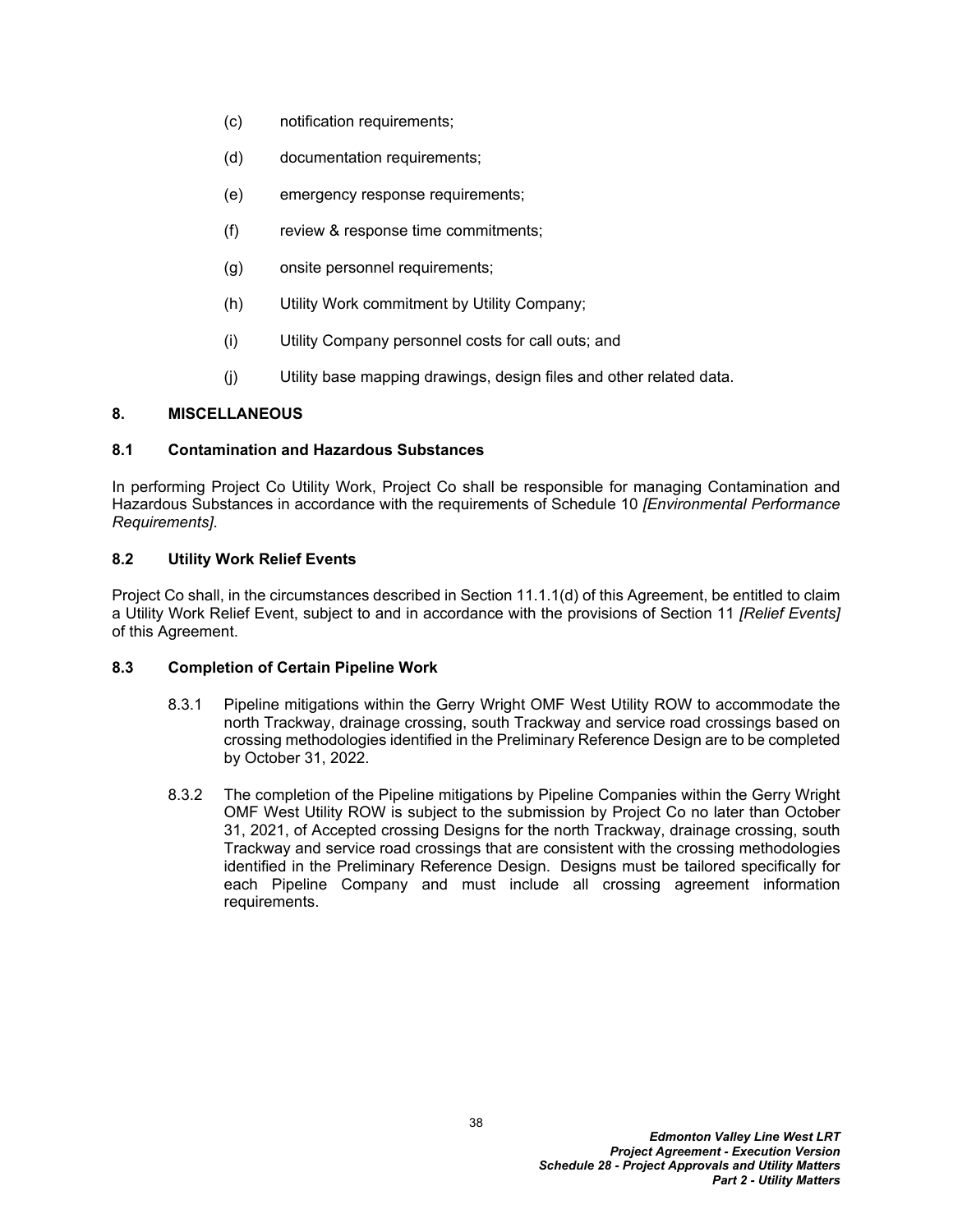### **APPENDIX 28-2A**

# **City Utility Work Completed Prior To Effective Date**

| <b>Description</b>                                                    | <b>Utility Company</b>    | Location                                                                             |
|-----------------------------------------------------------------------|---------------------------|--------------------------------------------------------------------------------------|
| Abandoned 36 way, 6 way<br>telecom bank                               | TELUS w/ Shaw/Bell/Rogers | 102 Avenue, 101 to west of 102<br><b>Street</b>                                      |
| Abandoned 12 way, 3 way<br>telecom bank abandonment                   | TELUS w/ Shaw/Bell/Rogers | South side of 102 Avenue, 101<br>to west of 102 Street                               |
| Abandoned 12 way / 18 way<br>power duct bank (DTD102A02)              | <b>EPCOR D&amp;T</b>      | 102 Avenue, 101 to just east of<br>103 Street (MN1213)                               |
| Abandoned 150 CI Water                                                | <b>EPCOR Water</b>        | 102 Street from south side of<br>102 Avenue intersection into<br>Mall                |
| Abandoned 406 STL Water                                               | <b>EPCOR Water</b>        | 102 Street through 102 Avenue<br>intersection into Mall                              |
| Abandoned 406 STL Water                                               | <b>EPCOR Water</b>        | 102 Avenue, 101 to east side of<br>103 Street                                        |
| Abandoned 150 CI Water                                                | <b>EPCOR Water</b>        | South of 102 Avenue, crossing<br>102 Street to the east                              |
| Abandoned 300 AC Water<br>(shown as CI but is AC)                     | <b>EPCOR Water</b>        | Intersection of 102 Avenue and<br>102 Street and east                                |
| Abandoned 200 PVC Water and<br>valve chamber                          | <b>EPCOR Water</b>        | West of 102 Street on 102<br>Avenue; abandoned service to<br>mall                    |
| Abandoned 200 PVC Water and<br>valve chamber                          | <b>EPCOR Water</b>        | West of 102 Street on 102<br>Avenue; abandoned service to<br>mall                    |
| Abandoned 4 way power duct<br>bank service                            | <b>EPCOR D&amp;T</b>      | Service from MN1208 to the<br>south; 102 Avenue west of 102<br><b>Street</b>         |
| Abandoned 2 way telecom duct<br>bank                                  | TELUS w/ Shaw/Rogers      | West of 102 Street on 102<br>Avenue; abandoned service to<br>mall                    |
| Abandoned Shaw duct service                                           | <b>SHAW</b>               | West of 102 Street on 102<br>Avenue; abandoned service to<br>mall                    |
| Abandoned 168 ST gas main                                             | <b>ATCO Gas</b>           | Middle of block between 102<br>and 103 Streets running<br>north/south                |
| Abandoned 114 ST gas main                                             | <b>ATCO Gas</b>           | Middle of block between 102<br>and 103 Streets running<br>north/south                |
| Abandoned streetlight cabling                                         | City of Edmonton          | Northeast corner of 103 Street<br>and 102 Avenue, impacted by<br>NV1225 installation |
| Streetlight buried power<br>relocation - ULA SL-190194-<br><b>PAC</b> | City of Edmonton          | Northeast corner of 103 Street<br>and 102 Avenue, around<br><b>NV1225</b>            |
| Abandoned 100 CI water main                                           | <b>EPCOR Water</b>        | Middle of 103 Street south of<br>102 Avenue                                          |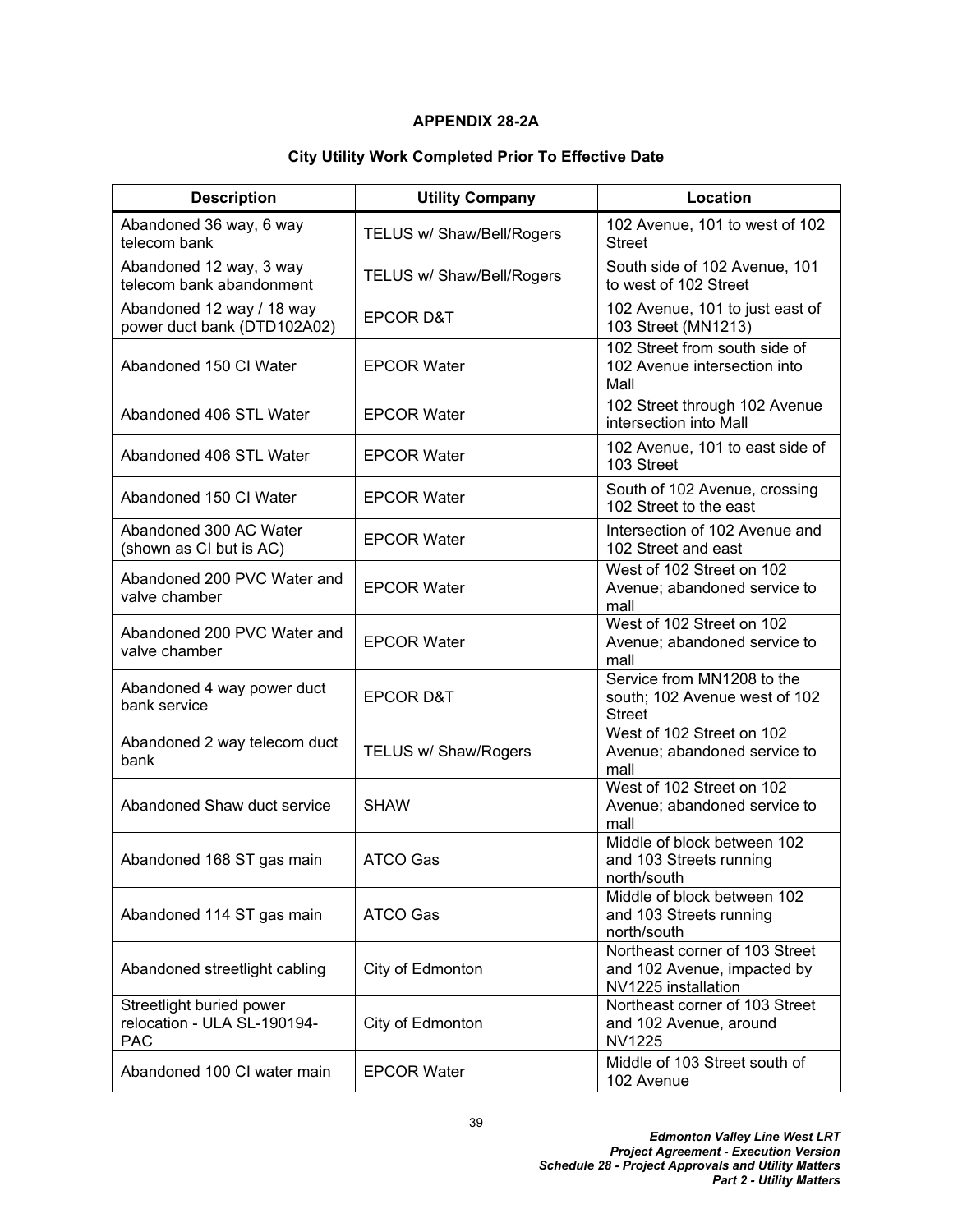| Abandoned 150 PVC Water<br>service                                                                                                                             | <b>EPCOR Water</b>        | South of 102 Avenue, Service<br>from 300 PVC to east                                                                                                                                |
|----------------------------------------------------------------------------------------------------------------------------------------------------------------|---------------------------|-------------------------------------------------------------------------------------------------------------------------------------------------------------------------------------|
| Abandoned 25 Copper service                                                                                                                                    | <b>EPCOR Water</b>        | South of 102 Avenue, Service to<br>the west from 300 PVC                                                                                                                            |
| Construct Telecom duct bank to<br>$V-8/V-8B$                                                                                                                   | TELUS w/ Shaw/Bell/Rogers | 102 Avenue, east of 102 Street<br>to V-8 and V-8B between 102<br>and 103 Street                                                                                                     |
| Construct duct services crossing<br>beneath future track from V-8                                                                                              | TELUS w/ Shaw/Rogers      | From the south side of the future<br>tracks, north to service the mall                                                                                                              |
| Construct duct services crossing<br>beneath future track from V-8B<br>w/ Shaw and Rogers vaults                                                                | TELUS/Rogers/ Shaw        | From the south side of the future<br>tracks, east on 102 Av and north<br>to service the mall                                                                                        |
| City Fibre Optic line crossing<br>lowering in same alignment                                                                                                   | City of Edmonton          | 103 Street crossing 102 Avenue                                                                                                                                                      |
| 250mm PVC Watermain                                                                                                                                            | <b>EPCOR Water</b>        | North of 102 Avenue on east<br>side of 103 Street and<br>connecting to transmission<br>water                                                                                        |
| 50mm Copper water services (2)                                                                                                                                 | <b>EPCOR Water</b>        | North of 102 Avenue on east<br>side of 103 Street, servicing<br>building west side 103 Street                                                                                       |
| Power duct services (ULA<br>024819)                                                                                                                            | <b>EPCOR D&amp;T</b>      | South of 102 Avenue on east<br>side of 103 Street and crossing<br>to service Encore Tower from<br>MN1214                                                                            |
| Power duct banks; MN1225 and<br>NV1225 Installation to NV116N<br>(Variance approved) (civil<br>construction completed;<br>equipment and cabling in<br>process) | <b>EPCOR D&amp;T</b>      | North side of 102 Avenue, from<br>east side of 103 Street to west<br>across 103 Street between<br>NV1225 and NV116N                                                                 |
| Convert NV116N into a manhole<br>type vault and abandon<br>remainder of network vault<br>(Variance approved)                                                   | <b>EPCOR D&amp;T</b>      | North side of 102 Avenue west<br>of 103 Street                                                                                                                                      |
| Telecom duct installation (RPN-<br>718616)                                                                                                                     | <b>SHAW</b>               | East side of 103 Street to just<br>south of 102 Avenue servicing<br>building on Southeast corner of<br>intersection                                                                 |
| Abandon 168 M1 ST gas main                                                                                                                                     | <b>ATCO Gas</b>           | Alley west of 103 Street;<br>crossing 102 Avenue                                                                                                                                    |
| Bell service on north side of 102<br>Avenue from TELUS vault V-10<br>at alley west of 103 Street                                                               | <b>Bell</b>               | Southside 102 Avenue from<br>TELUS vault V-10 to northeast<br>of alley west of 103 Street,<br>crossing 102 Avenue and<br>servicing YMCA building to the<br>north side of 102 Avenue |
| <b>TELUS</b> service connection<br>ULA2734678                                                                                                                  | <b>TELUS</b>              | Alley west of 103 Street                                                                                                                                                            |
| 88/168 gas main abandonment -<br>G77963                                                                                                                        | ATCO Gas                  | Alley west of 104 Street,<br>crossing 102 Avenue                                                                                                                                    |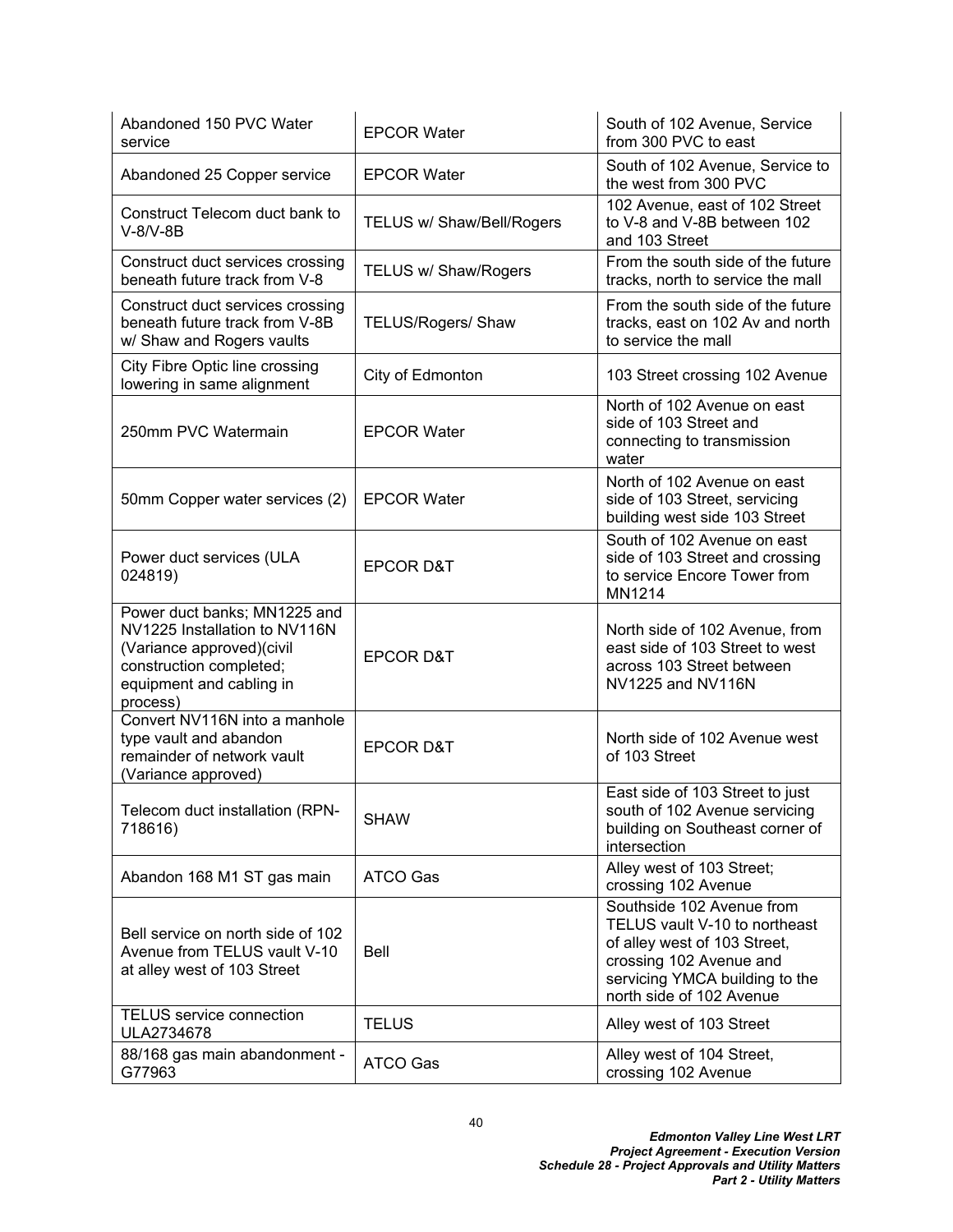| Abandoned telecom vault                                                                                                                                 | Unknown              | South of 102 Avenue, west side<br>of 104 Street (south of V-900)              |
|---------------------------------------------------------------------------------------------------------------------------------------------------------|----------------------|-------------------------------------------------------------------------------|
| Abandoned storm sewer<br>connection from NV935 to<br>nearby CB                                                                                          | <b>EPCOR D&amp;T</b> | Southeast corner of 102<br>Avenue, east side 105 Street                       |
| Abandon 114/219 M1 PE gas<br>main crossing 102 Av through<br>pressure change and new<br>construction on 103 Avenue                                      | <b>ATCO Gas</b>      | Alley between 105 and 106<br>Street crossing 102 Avenue                       |
| Abandon 114 M1 PE gas main<br>crossing 102 Av through<br>pressure change and new<br>construction on 103 Avenue                                          | ATCO Gas             | Alley between 106 and 107<br>Street crossing 102 Avenue                       |
| Abandon buried City Fibre optic<br>cable in conduit                                                                                                     | City of Edmonton     | East side of 107 Street from<br>north to south side of 102<br>Avenue          |
| Construct lowered City fibre<br>optic cable in conduit to<br>reconnect Fire Hall 2 to City IT                                                           | City of Edmonton     | East side of 107 Street from<br>north to south side of 102<br>Avenue          |
| Abandon 300 PVC water main,<br>hydrants and services                                                                                                    | <b>EPCOR Water</b>   | West side of 107 Street from the<br>north side of 102 Avenue to 104<br>Avenue |
| Construct 300 PVC water main<br>c/w reservicing of various<br>properties and<br>relocating/reconnecting hydrants                                        | <b>EPCOR Water</b>   | East side of 107 Street from the<br>north side of 102 Avenue to 104<br>Avenue |
| Replace 150 PVC water service<br>with cased crossing tying into<br>new watermain                                                                        | <b>EPCOR Water</b>   | 107 Street, South of 103 Avenue<br>servicing college                          |
| Construct new IP gas main on<br>103 Avenue to allow crossing<br>abandonments in alleys west of<br>106 and 105 Streets including<br>customer conversions | <b>ATCO Gas</b>      | 103 Avenue, east of 104 Street                                                |
| Replace 150 PVC water service<br>with cased crossing tying into<br>new watermain                                                                        | <b>EPCOR Water</b>   | 107 Street, north of 103 Avenue<br>servicing property on west side            |
| Telecom ducts south of V3679                                                                                                                            | <b>TELUS /SHAW</b>   | Alley east of 107 Street on 104<br>Avenue and south                           |
| Replace 150 PVC water service<br>with cased crossing tying into<br>new watermain (WBF including<br>civil modifications in building)                     | <b>EPCOR Water</b>   | 107 Street, South of 104 Avenue<br>servicing college                          |
| Lower and case 300 PVC<br>Watermain WLRT-1907                                                                                                           | <b>EPCOR Water</b>   | 110 Street, crossing 104 Avenue                                               |
| Lower and case 300 PVC<br>Watermain WLRT-1908D                                                                                                          | <b>EPCOR Water</b>   | 112 Street, crossing 104 Avenue                                               |
| Abandon buried telecom ducts,<br>remove pedestals                                                                                                       | <b>TELUS/SHAW</b>    | North side of 104 Avenue, 112<br>to west of 113 Street                        |
| Construct buried telecom ducts<br>and install pedestals north of<br>construction zone                                                                   | <b>TELUS/SHAW</b>    | North side of 104 Avenue, 112<br>to west of 113 Street                        |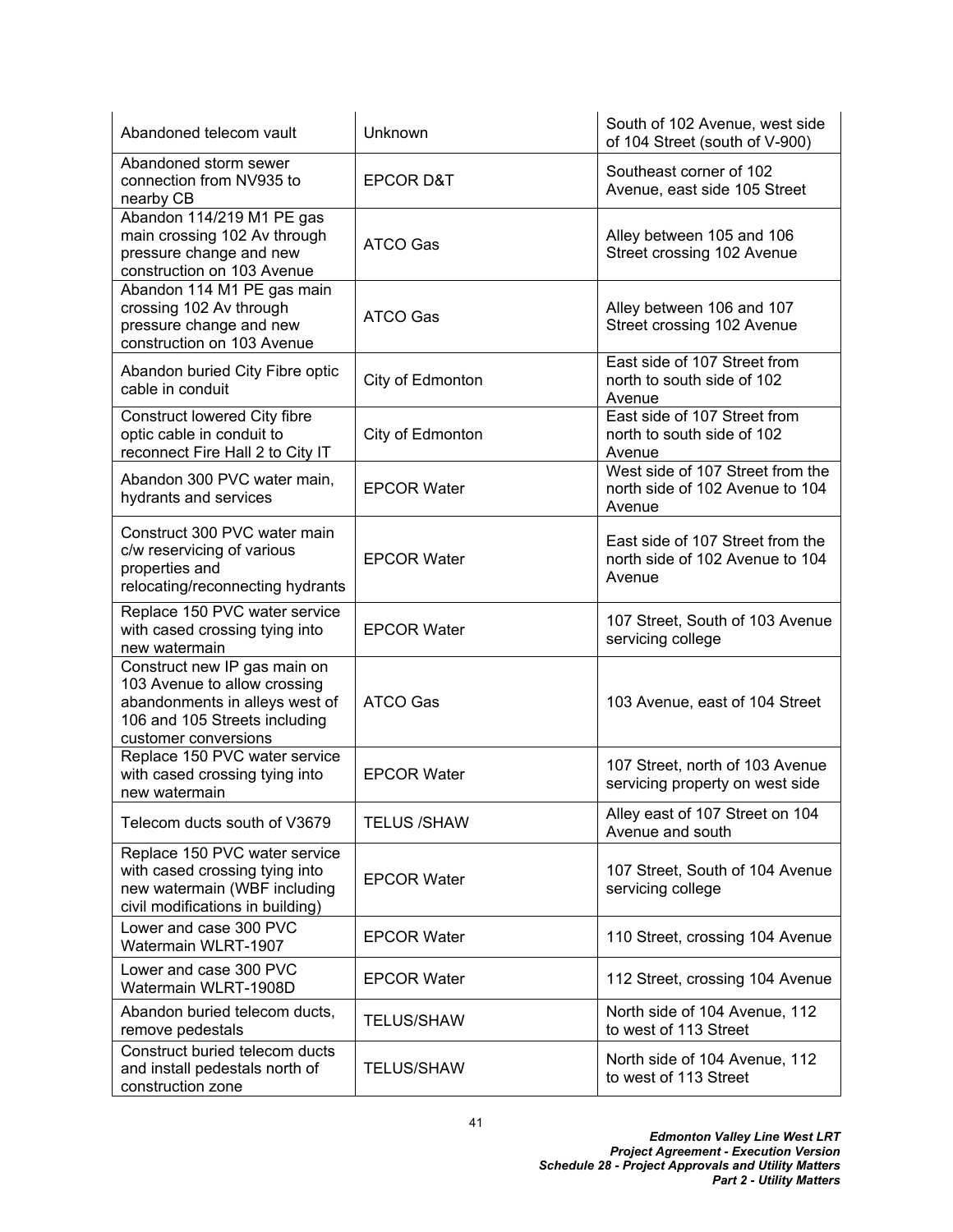| Relocate buried power conduits<br>between P13872/ and a<br>relocated S13734 cubicle                                                                                                                                                                                                                                             | <b>EPCOR D&amp;T</b> | North side 104 Avenue west of<br>112 Street to east of 113 Street                                                                                                                       |
|---------------------------------------------------------------------------------------------------------------------------------------------------------------------------------------------------------------------------------------------------------------------------------------------------------------------------------|----------------------|-----------------------------------------------------------------------------------------------------------------------------------------------------------------------------------------|
| Lower and case 200 PVC<br>Watermain WLRT-1908C                                                                                                                                                                                                                                                                                  | <b>EPCOR Water</b>   | West of 113 Street, crossing 104<br>Avenue                                                                                                                                              |
| Remove existing hydrant                                                                                                                                                                                                                                                                                                         | <b>EPCOR Water</b>   | South side of 104 Avenue, east<br>side of entrance at 114 Street                                                                                                                        |
| Lower and case 200 PVC<br>Watermain WLRT-1908B                                                                                                                                                                                                                                                                                  | <b>EPCOR Water</b>   | West of 114 Street, crossing 104<br>Avenue                                                                                                                                              |
| Lower and case 200 PVC<br>Watermain and Install hydrant<br><b>WLRT-1908A</b>                                                                                                                                                                                                                                                    | <b>EPCOR Water</b>   | Between 114 Street and east of<br>116 Street, crossing 104 Avenue<br>with hydrants on the south side                                                                                    |
| Relocate buried power conduits<br>on north side of 104 Avenue<br>crossing 104 Avenue west of<br>116 Street; S11496 to S11497<br>(W39)                                                                                                                                                                                           | <b>EPCOR D&amp;T</b> | North side of 104 Avenue<br>crossing 104 Avenue west of<br>116 Street                                                                                                                   |
| Relocate buried power conduits<br>from northeast side of 116<br>Street crossing 104 Avenue<br>towards P9704 (W40)                                                                                                                                                                                                               | <b>EPCOR D&amp;T</b> | East side 116 Street from north<br>of 104 Avenue crossing 104<br>Avenue                                                                                                                 |
| Lower and case 200 PVC<br>Watermain WLRT-1916A                                                                                                                                                                                                                                                                                  | <b>EPCOR Water</b>   | 117 Street, crossing 104 Avenue                                                                                                                                                         |
| Lower and case 200 PVC<br>Watermain WLRT-1916B                                                                                                                                                                                                                                                                                  | <b>EPCOR Water</b>   | 118 Street, crossing 104 Avenue                                                                                                                                                         |
| Abandoned TELUS aerial<br>cabling and signals connections<br>including north side 104 Avenue<br>at 120 Street                                                                                                                                                                                                                   | <b>TELUS</b>         | North side of 104 Avenue,<br>between 118 Street and 121<br><b>Street</b>                                                                                                                |
| 88 M1 PE / 60 M1 PE Gas main<br>crossing 104 Avenue                                                                                                                                                                                                                                                                             | <b>ATCO Gas</b>      | East of 119 Street crossing 104<br>Avenue                                                                                                                                               |
| Abandoned gas services to<br><b>Purolator Building</b>                                                                                                                                                                                                                                                                          | <b>ATCO Gas</b>      | North of 104 Avenue and east of<br>119 Street; services to Purolator<br>building                                                                                                        |
| Bury aerial power and remove<br>aerial poles (W36) - first phase<br>from 121 Street to west of<br>Purolator building installed and<br>burial of aerial crossing of 104<br>Avenue at 121 Street.<br>Conversion to streetlight/traffic<br>signals west of 119 Street to 120<br>Street and at NE corner of 121<br>Street. (261405) | <b>EPCOR D&amp;T</b> | North side of 104 Avenue,<br>between 119 Street and 121<br>Street; and east side of 121<br>Street crossing 104 Avenue and<br>alley west of 119 Street crossing                          |
| Shaw buried crossing 104<br>Avenue (SSD-2571)                                                                                                                                                                                                                                                                                   | <b>SHAW</b>          | From alley west of 119 Street<br>south of 104 Avenue, running<br>east towards 119 Street and<br>crossing 104 Avenue before<br>turning back west and entering<br><b>Brewery District</b> |
| Lower and case 300mm PVC<br>watermain                                                                                                                                                                                                                                                                                           | <b>EPCOR Water</b>   | East of 119 Street crossing 104<br>Avenue                                                                                                                                               |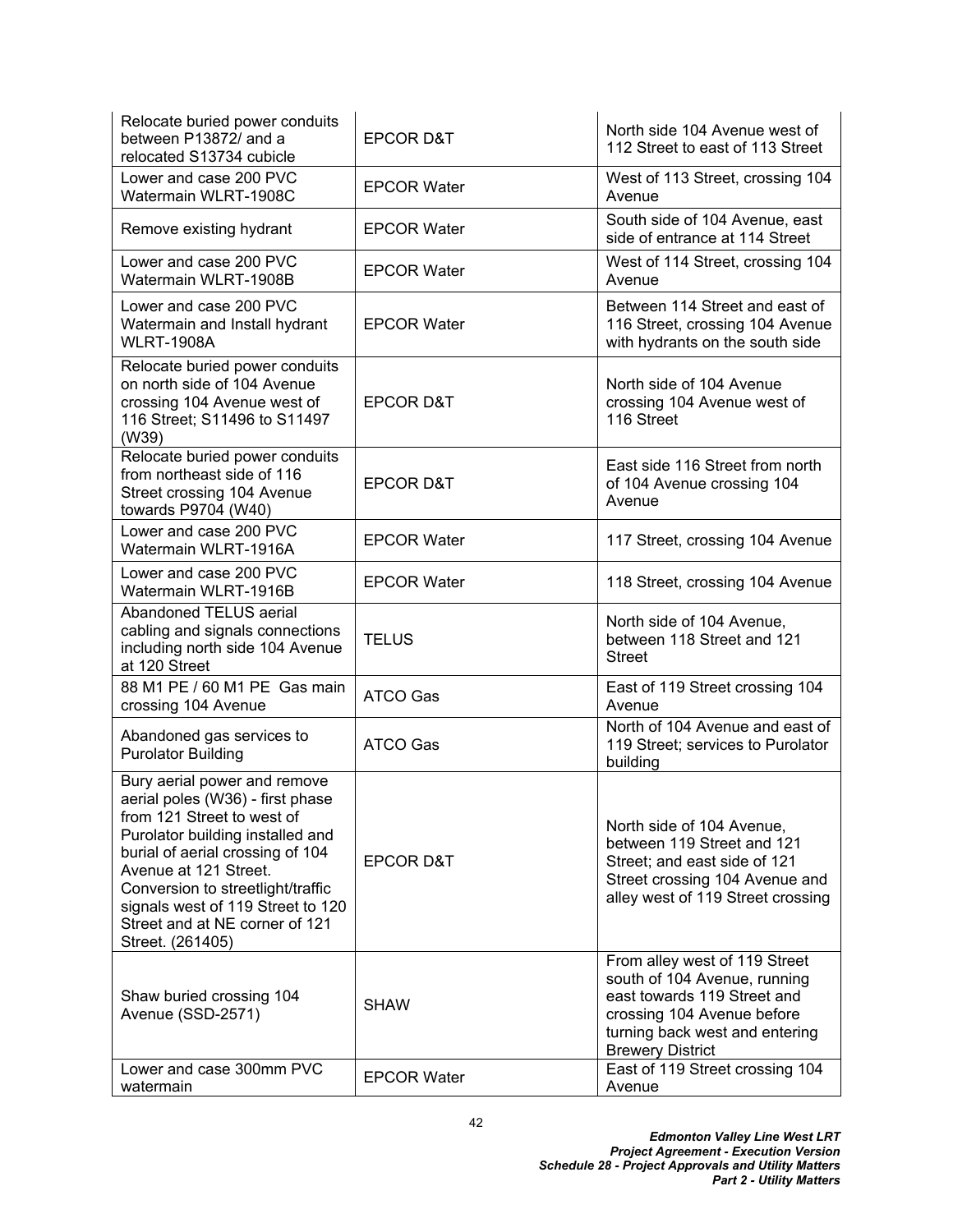| 300mm PVC watermain /<br>abandonment of sections of 200<br>CI on the south side 104 Avenue<br>and crossing 104 Avenue<br>including 120 to 121 Street                                                                                                     | <b>EPCOR Water</b>   | Install North side of 104 Avenue<br>from east of 119 Street to alley<br>west of 121 Street / abandon<br>sections along south side of 104<br>Avenue                                   |
|----------------------------------------------------------------------------------------------------------------------------------------------------------------------------------------------------------------------------------------------------------|----------------------|--------------------------------------------------------------------------------------------------------------------------------------------------------------------------------------|
| Lower and case 200mm PVC<br>cased watermain                                                                                                                                                                                                              | <b>EPCOR Water</b>   | West of 119 Street crossing 104<br>Avenue                                                                                                                                            |
| Remove hydrant H1344 and<br>lead (WLRT1920A) abandon<br>watermain                                                                                                                                                                                        | <b>EPCOR Water</b>   | North east of the intersection of<br>104 Avenue and 119 Street.<br>Adjacent to Purolator building                                                                                    |
| Relocate hydrant H26642<br>(WLRT1920B) abandon former<br>lead                                                                                                                                                                                            | <b>EPCOR Water</b>   | North east of the intersection of<br>104 Avenue and 119 Street                                                                                                                       |
| Install new hydrant H26645<br>remove existing hydrant H23660<br>(WLRT 1920C)                                                                                                                                                                             | <b>EPCOR Water</b>   | North side of 104 Avenue,<br>Northwest of alley west of 119<br><b>Street</b>                                                                                                         |
| Abandoned 150 CI Water                                                                                                                                                                                                                                   | <b>EPCOR Water</b>   | 120 Street crossing 104 Avenue                                                                                                                                                       |
| Install new hydrant H26653<br>remove existing hydrant H23661<br>(WLRT 1920E)                                                                                                                                                                             | <b>EPCOR Water</b>   | North side 104 Avenue east of<br>121 Street                                                                                                                                          |
| Install 300mm PVC cased<br>watermain crossing                                                                                                                                                                                                            | <b>EPCOR Water</b>   | Alley west of 120 Street crossing<br>104 Avenue                                                                                                                                      |
| Remove aerial telecom crossing<br>104 Avenue at 121 Street                                                                                                                                                                                               | <b>TELUS</b>         | East side of 121 Street crossing<br>104 Avenue                                                                                                                                       |
| 150mm PVC water main service<br>and abandonment of Stony Plain<br>Road service connection and<br>200 CI main (WLRT-1917A)                                                                                                                                | <b>EPCOR Water</b>   | Crossing 121 Street north of 104<br>Avenue                                                                                                                                           |
| 323 IP5 ST gas main<br>construction                                                                                                                                                                                                                      | <b>ATCO Gas</b>      | East side 121 Street crossing<br>from south 104 Avenue to 105<br>Avenue                                                                                                              |
| Shaw and Bell duct system<br>relocation onto 121 Street, 105<br>Avenue (ULA 2017-1480 and<br>Bell ULA 190473) to 142 Street.<br>Along 142 Street crossing Stony<br>Plain Road. Installations on 104<br>Avenue and streets between<br>123 and 127 Streets | SHAW/BELL            | West side of 121 Street crossing<br>from south of 104 Avenue to 105<br>Avenue and west to 142 Street.<br>South on 142 Street to south of<br>101A Avenue crossing Stony<br>Plain Road |
| Abandoned Shaw facilities in<br><b>TELUS Stony Plain Road duct</b><br>system                                                                                                                                                                             | Shaw                 | Stony Plain Road from 121<br>Street to 142 Street                                                                                                                                    |
| Abandoned Bell facilities in<br><b>TELUS Stony Plain Road duct</b><br>system                                                                                                                                                                             | Bell                 | Stony Plain Road from 121<br>Street to 142 Street                                                                                                                                    |
| Removal of aerial power along<br>Stony Plain Road west of 121<br>Street to 123 Street (ULA<br>237274)                                                                                                                                                    | <b>EPCOR D&amp;T</b> | West of 121 Street on Stony<br>Plain Road                                                                                                                                            |
| Abandon aerial power crossing<br>Stony Plain Road                                                                                                                                                                                                        | EPCOR D&T            | Alley west of 121 Street crossing<br>Stony Plain Road                                                                                                                                |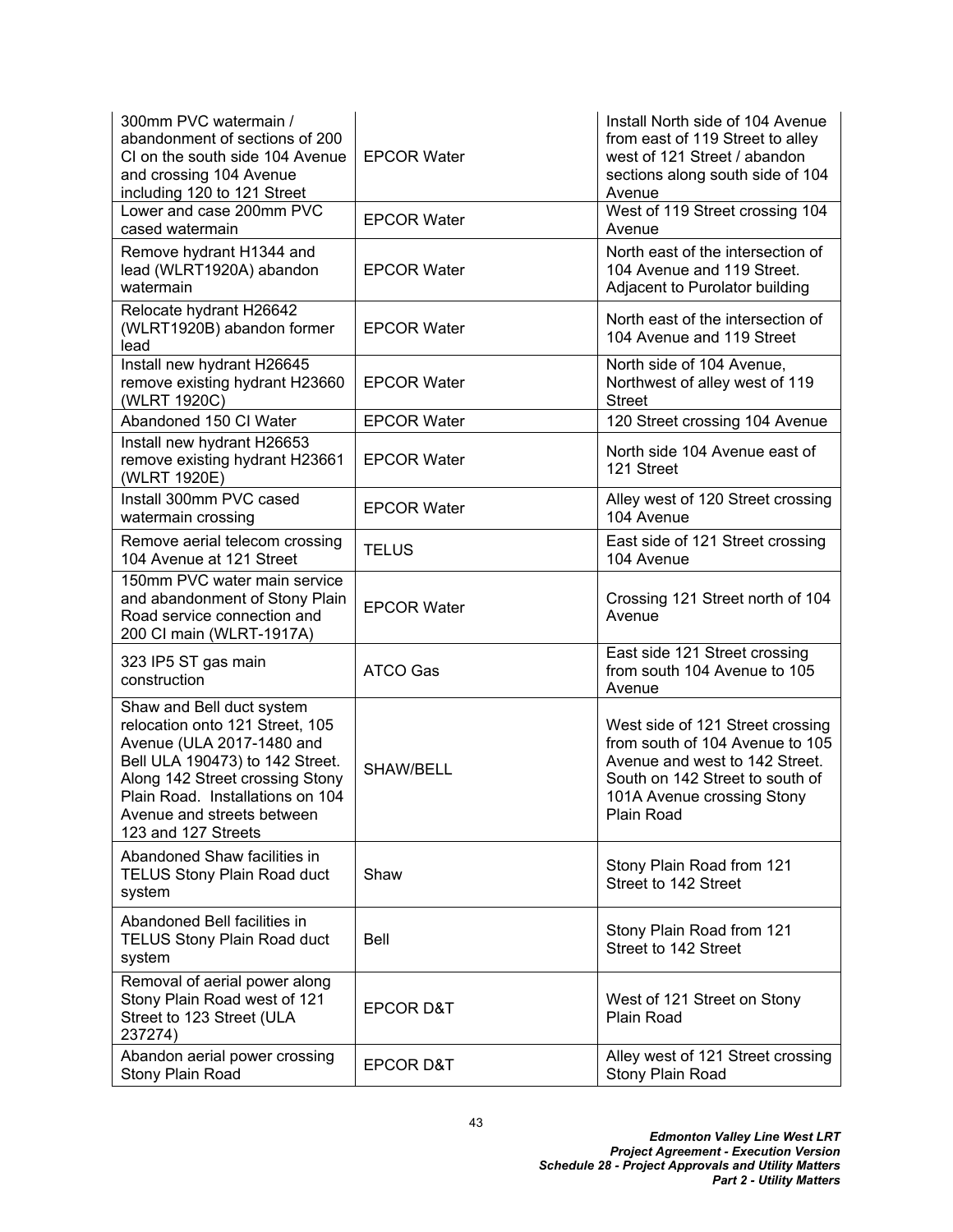| Abandoned 200 CI watermain                                                                                                                   | <b>EPCOR Water</b>   | Alley west of 121 Street crossing<br>Stony Plain Road                                                                                                        |
|----------------------------------------------------------------------------------------------------------------------------------------------|----------------------|--------------------------------------------------------------------------------------------------------------------------------------------------------------|
| Relocation of gas service to<br>Oliver Tower and abandonment<br>of existing service and portion of<br>main just south of Stony Plain<br>Road | <b>ATCO Gas</b>      | Alley west of 122 Street on the<br>south side of Stony Plain Road                                                                                            |
| Abandoned aerial power<br>crossing Stony Plain Road                                                                                          | <b>EPCOR D&amp;T</b> | Alley west of 122 Street crossing<br>Stony Plain Road                                                                                                        |
| 88/168 M1 PE gas main<br>abandoned crossing Stony Plain<br><b>Road G75031</b>                                                                | <b>ATCO Gas</b>      | Alley west of 122 Street,<br>crossing Stony Plain Road                                                                                                       |
| Bell conduit and vault<br>abandonments                                                                                                       | Bell                 | Stony Plain Road from north of<br>123 Street to alley west of 124<br><b>Street</b>                                                                           |
| 250 PVC cased watermain<br>crossing                                                                                                          | <b>EPCOR Water</b>   | Alley west of 122 Street crossing<br>Stony Plain Road                                                                                                        |
| Abandoned 200 CI watermain                                                                                                                   | <b>EPCOR Water</b>   | Stony Plain Road from Alley<br>west of 123 to 127 Street                                                                                                     |
| Abandoned 219 ST gas main                                                                                                                    | <b>ATCO Gas</b>      | Alley west of 121 Street south<br>and into Stony Plain Road then<br>along Stony Plain Road to East<br>of 133 Street                                          |
| Abandoned 273 IP5 ST Gas<br>main                                                                                                             | ATCO Gas             | 123 Street east side crossing<br>Stony Plain Road                                                                                                            |
| Abandoned Bell conduits and<br>vault including Bell vault<br>abandonment west of 124 Street                                                  | <b>Bell</b>          | 123 Street east side and along<br>Stony Plain Road to 125 Street;<br>vault and conduit connection<br>west of 124 Street on south side<br>of Stony Plain Road |
| Bell and Shaw conduit crossing<br>installation; tying into work<br>needed to abandon Bell and<br>Shaw from conflicts on Stony<br>Plain Road  | Bell / Shaw          | West side 123 Street crossing<br>Stony Plain Road between 105<br>and 104 Avenue                                                                              |
| Abandoned 60 M1 PE Gas main<br>and service                                                                                                   | <b>ATCO Gas</b>      | Centre of Stony Plain Road west<br>of 124 Street                                                                                                             |
| Abandoned Bell vault and<br>service lines                                                                                                    | Bell                 | Stony Plain Road between 124<br>and 123 Street; along 124 and<br>125 Street south of Stony Plain<br>Road                                                     |
| Abandoned 273 ST gas main -<br>segment cadastral shows on<br>east side of alley crossing                                                     | <b>ATCO Gas</b>      | Alley between 123 and 124<br><b>Street crossing Stony Plain</b><br>Road                                                                                      |
| Abandoned 273 ST gas main -<br>alignment on west side of alley<br>crossing                                                                   | ATCO Gas             | Alley between 123 and 124<br><b>Street crossing Stony Plain</b><br>Road                                                                                      |
| 200mm PVC Watermain casing                                                                                                                   | <b>EPCOR Water</b>   | Alley between 123 and 124<br><b>Street crossing Stony Plain</b><br>Road                                                                                      |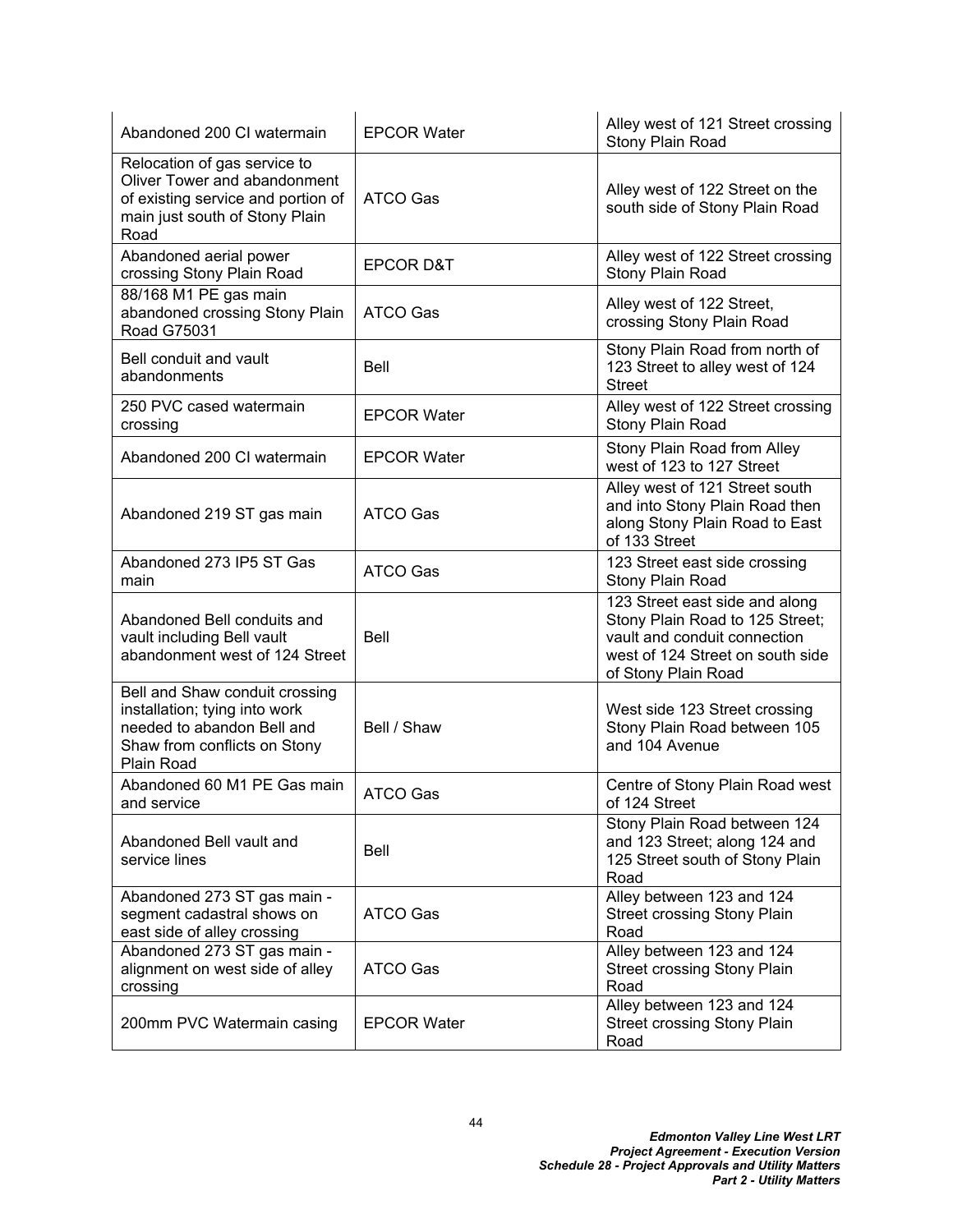| Abandoned Shaw service<br>conduit                                                                                                                                          | Shaw               | Alley west of 124 Street to<br>properties on the south side of<br>Stony Plain Road                                                                                                                                                            |
|----------------------------------------------------------------------------------------------------------------------------------------------------------------------------|--------------------|-----------------------------------------------------------------------------------------------------------------------------------------------------------------------------------------------------------------------------------------------|
| Abandoned 114 M1 PE Gas<br>Main crossing                                                                                                                                   | <b>ATCO Gas</b>    | Alley west of 124 Street crossing<br>Stony Plain Road                                                                                                                                                                                         |
| Abandoned 168 ST gas main                                                                                                                                                  | <b>ATCO Gas</b>    | 125 Street from south side of<br>Stony Plain Road to the south                                                                                                                                                                                |
| Construct new watermain<br>services to property on the<br>southwest corner of 124 Street<br>and Stony Plain Road, crossing<br>the ZOI with casings and<br>abandon existing | <b>EPCOR Water</b> | Alley west of 124 Street to<br>properties on the south side of<br>Stony Plain Road                                                                                                                                                            |
| Install TELUS conduit system<br>connecting to Vault V545<br>(274095-006917)                                                                                                | <b>TELUS</b>       | From vault 545 in the northeast<br>corner of 125 Street north side<br>of Stony Plain Road; north on<br>east side 125 Street into alley<br>north of Stony Plain Road, and<br>south side 105 Avenue                                             |
| Construct 200mm PVC cased<br>crossing and connection to<br>existing 150mm main; hydrant<br>relocation H263                                                                 | <b>EPCOR Water</b> | West side of 125 Street south<br>side of Stony Plain Road<br>crossing Stony Plain Road to<br>east side 125 Street north and<br>into alley north of Stony Plain<br>Road; Relocate hydrant to east<br>side of 125 Street of Stony Plain<br>Road |
| Abandoned 88/168 M1 PE Gas<br>main and abandoned and<br>relocated 42 M1 PE gas main<br>service (G75030)                                                                    | <b>ATCO Gas</b>    | Alley west of 125 Street crossing<br>Stony Plain Road; South side of<br>Stony Plain Road from the alley<br>west of 125 Street to property on<br>the south side of Stony Plain<br>Road                                                         |
| Abandon 200mm watermain                                                                                                                                                    | <b>EPCOR Water</b> | Alley west of 125 Street from<br>105 Avenue to south of Stony<br>Plain Road                                                                                                                                                                   |
| Construct PVC Watermain along<br>105 Avenue and on 127 Street<br>crossing Stony Plain Road                                                                                 | <b>EPCOR Water</b> | Along 105 Avenue from alley<br>west of 124 Street to 127 Street;<br>crossing Stony Plain Road on<br>127 Street                                                                                                                                |
| Bell and Shaw conduit crossing<br>installation; tying into work<br>needed to abandon Bell and<br>Shaw from conflicts on Stony<br>Plain Road                                | Bell / Shaw        | West side 126 Street crossing<br>Stony Plain Road between 106<br>and 104 Avenue                                                                                                                                                               |
| Construct 250mm PVC<br>Watermain cased crossing and<br>Relocate hydrant H14591                                                                                             | <b>EPCOR Water</b> | 126 Street crossing Stony Plain<br>Road and Northeast corner of<br>intersection                                                                                                                                                               |
| Abandon 200mm watermain                                                                                                                                                    | <b>EPCOR Water</b> | East side of alley west of 126<br><b>Street crossing Stony Plain</b><br>Road                                                                                                                                                                  |
| Abandoned 88 M1 PE Gas main<br>(G75030)                                                                                                                                    | ATCO Gas           | Alley west of 126 Street crossing<br>Stony Plain Road                                                                                                                                                                                         |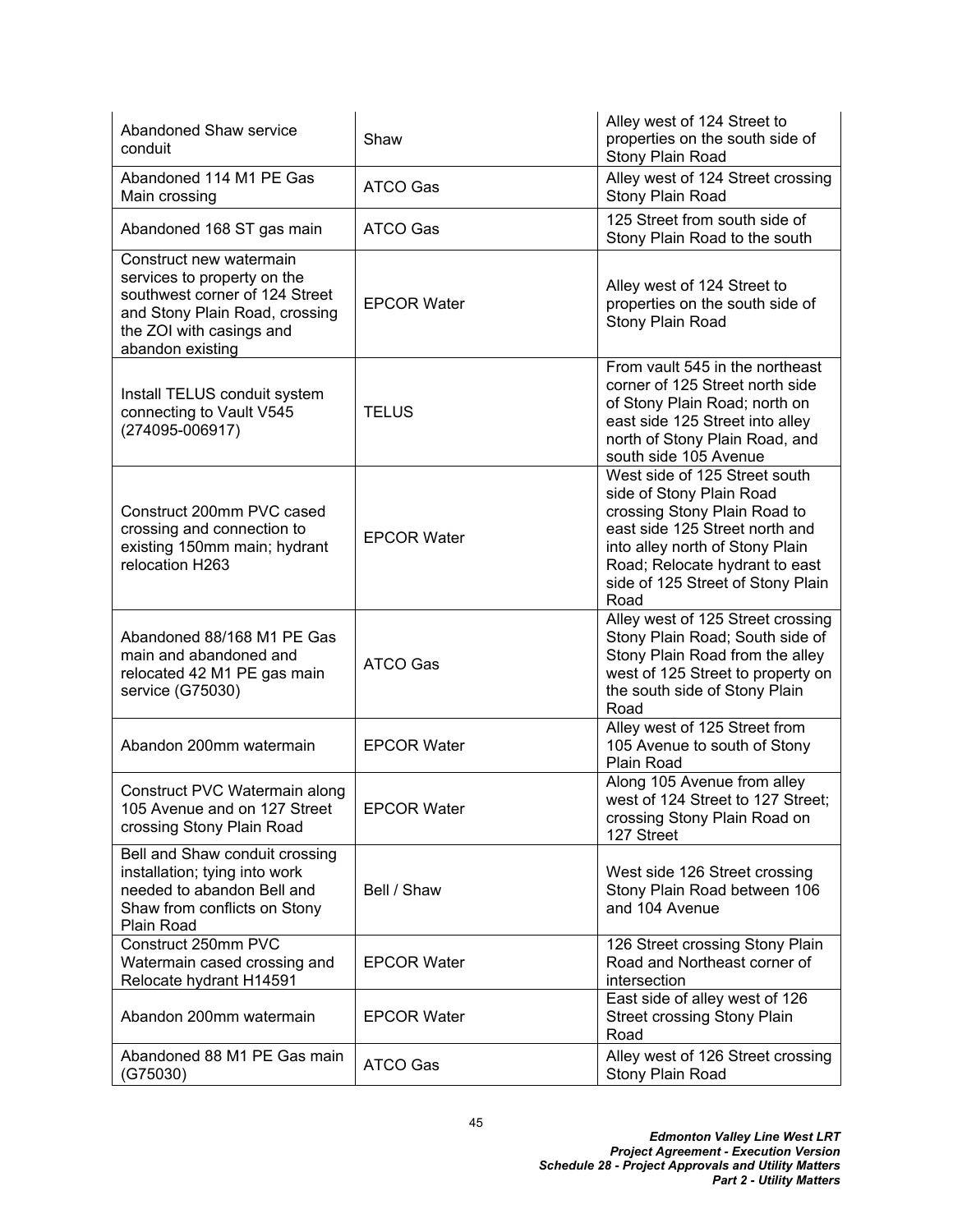| Abandoned 168 ST gas main                                                                                                                                                                                     | <b>ATCO Gas</b>      | 105 Avenue from 125 Street<br>west joining Stony Plain Road at<br>127 Street                                                      |
|---------------------------------------------------------------------------------------------------------------------------------------------------------------------------------------------------------------|----------------------|-----------------------------------------------------------------------------------------------------------------------------------|
| Abandoned 60 ST gas main                                                                                                                                                                                      | <b>ATCO Gas</b>      | South side of Stony Plain road<br>onto 127 Street                                                                                 |
| 200mm cased Water main<br>crossing SPR (EWASPR09)<br>connecting into new main east<br>of 127 Street                                                                                                           | <b>EPCOR Water</b>   | West side of 127 Street crossing<br>Stony Plain Road                                                                              |
| 250mm Water main along north<br>SPR (EWASPR09) connecting<br>into new main on 127 Street and<br>existing cased crossing at<br>Sylvancroft Lane; including<br>service relocation for property<br>west of alley | <b>EPCOR Water</b>   | North side of Stony Plain Road<br>from 127 Street to alley west of<br>127 Street and servicing<br>property west of alley          |
| Abandoned 100 CI water<br>main/service                                                                                                                                                                        | <b>EPCOR Water</b>   | Southwest corner of Stony Plain<br>Road and 127 Street                                                                            |
| Construction of buried conduits<br>crossing Stony Plain Road at<br>127 Street and at Sylvancroft<br>Lane including below ZOI<br>Abandoned buried power<br>conduits 246275                                     | <b>EPCOR D&amp;T</b> | 105 Avenue between 127 Street<br>and west of Sylvancroft Lane;<br>crossing Stony Plain Road at<br>127 Street and Sylvancroft Lane |
| Abandoned 114 ST gas main                                                                                                                                                                                     | <b>ATCO Gas</b>      | Alley west of 127 Street crossing<br>Stony Plain Road to abandoned<br>gas main in Stony Plain Road                                |
| Cased 250mm water main<br>crossing Stony Plain Road                                                                                                                                                           | <b>EPCOR Water</b>   | Sylvancroft Lane crossing Stony<br>Plain Road to 105 Avenue                                                                       |
| 250mm/200mm PVC Watermain<br>in Sylvancroft and proposed<br>roadway south of Stony Plain<br>Road                                                                                                              | <b>EPCOR Water</b>   | Sylvancroft Lane south of Stony<br><b>Plain Road</b>                                                                              |
| Lower or eliminate buried<br>telecom crossing Stony Plain<br>Road                                                                                                                                             | <b>TELUS</b>         | Crossing Stony Plain Road at<br>Sylvancroft Lane                                                                                  |
| Buried power conduit relocation<br>into Sylvancroft Lane and<br>Woodbend Place and<br>abandonment of existing 239123<br>includes crossing of Stony Plain<br>Road below ZOI                                    | <b>EPCOR D&amp;T</b> | North side of Stony Plain Road<br>to South side of Stony Plain<br>Road into Sylvancroft Lane and<br><b>Woodbend Place</b>         |
| Relocated telecom and power<br>pedestal into Sylvancroft Lane<br>(owner precipitated relocation<br>due to land sale to City)                                                                                  | TELUS/SHAW/EPCOR D&T | Sylvancroft Lane                                                                                                                  |
| Abandon 200-CI-1912 water<br>main 127 Street and west                                                                                                                                                         | <b>EPCOR Water</b>   | 105 Avenue and 127 Street to<br>west of 129 Street                                                                                |
| Abandon 150-PVC-1977<br>watermain into Glenora Pointe                                                                                                                                                         | <b>EPCOR Water</b>   | Stony Plain Road and Glenora<br>Pointe                                                                                            |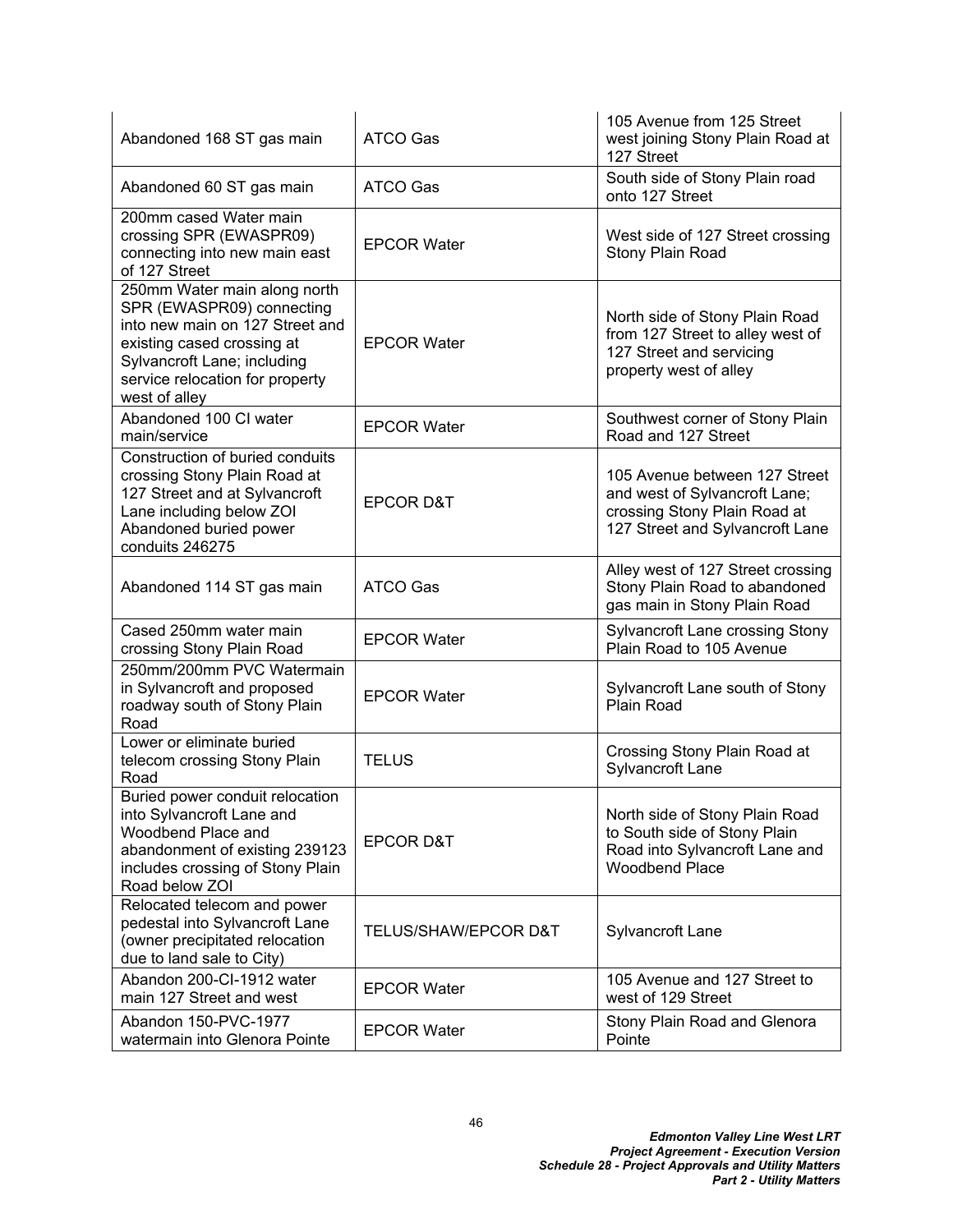| Abandoned 150-CI-1946 water<br>main crossing Stony Plain Road                                                                                                                                                                                                                    | <b>EPCOR Water</b> | Service into Woodbend Place<br>replaced by water in new<br>alignment in road between<br>Woodbend Place and<br>Sylvancroft Lane                                                                         |
|----------------------------------------------------------------------------------------------------------------------------------------------------------------------------------------------------------------------------------------------------------------------------------|--------------------|--------------------------------------------------------------------------------------------------------------------------------------------------------------------------------------------------------|
| Abandoned 168 ST gas main                                                                                                                                                                                                                                                        | <b>ATCO Gas</b>    | Stony Plain Road from Groat<br>Road to Glenora Crescent                                                                                                                                                |
| Abandoned 273 ST gas main                                                                                                                                                                                                                                                        | ATCO Gas           | Stony Plain Road from Groat<br>Road to east of alley west of 133<br><b>Street</b>                                                                                                                      |
| Abandon and replace Hydrant<br>H <sub>297</sub>                                                                                                                                                                                                                                  | <b>EPCOR Water</b> | Northeast corner of the Groat<br>Road bridge                                                                                                                                                           |
| Abandoned 200mm PVC, 300<br>PVC, 250 CI watermain and<br>crossings of the ZOI along Stony<br>Plain Road (crossings at<br>Connaught, Glenora Cres, 132<br>St, 133 St, 136 St) to include<br>hydrant installations for flushing<br>purposes as determined by<br><b>EPCOR Water</b> | <b>EPCOR Water</b> | Stony Plain Road west of Groat<br>Road bridge to west of 136<br><b>Street</b>                                                                                                                          |
| 250 watermain and cased<br>crossing of the ZOI                                                                                                                                                                                                                                   | <b>EPCOR Water</b> | 131 Street crossing Stony Plain<br>Road from 105 Avenue to 104<br>Avenue                                                                                                                               |
| 250 watermain relocation onto<br>105 Avenue to enable<br>abandonment of Stony Plain<br>Road existing water                                                                                                                                                                       | <b>EPCOR Water</b> | 105 Avenue alley east of 131<br>Street to west                                                                                                                                                         |
| Bell and Shaw conduit crossing<br>installation 131 Street; tying into<br>work needed to abandon Bell<br>and Shaw from conflicts on<br>Stony Plain Road                                                                                                                           | Bell / Shaw        | 131 Street crossing Stony Plain<br>Road from 105 Avenue to 104<br>Avenue and in alleyway south of<br>Stony Plain Road; includes alley<br>west of Glenora Cres into Stony<br>Plain Road Telus duct bank |
| Bell buried conduits crossing<br>Stony Plain Road with<br>connections to Vault 527                                                                                                                                                                                               | Bell               | Alley west of Glenora Crescent<br>crossing from alley of Stony<br>Plain Road south and east of<br>132 Street crossing Stony Plain<br>Road between 132 Street and<br>alley west of 132 Street           |
| Abandoned 88/114 M1 PE Gas<br>main                                                                                                                                                                                                                                               | <b>ATCO Gas</b>    | Alley south of Stony Plain Road<br>and east of 132 Street                                                                                                                                              |
| Abandon 250 PVC 2013 water<br>main crossing Stony Plain Road<br>and south of Stony Plain Road                                                                                                                                                                                    | <b>EPCOR Water</b> | 132 Street crossing Stony Plain<br>Road                                                                                                                                                                |
| Abandoned 406 STL Water<br>main                                                                                                                                                                                                                                                  | <b>EPCOR Water</b> | 132 Street crossing Stony Plain<br>Road                                                                                                                                                                |
| Abandoned 114 ST gas main                                                                                                                                                                                                                                                        | <b>ATCO Gas</b>    | Alley west of 132 Street to alley<br>south of Stony Plain Road                                                                                                                                         |
| Relocate Hydrant H435 and<br>install new hydrant/retention of                                                                                                                                                                                                                    | <b>EPCOR Water</b> | Alley west of 132 Street north<br>side of Stony Plain Road                                                                                                                                             |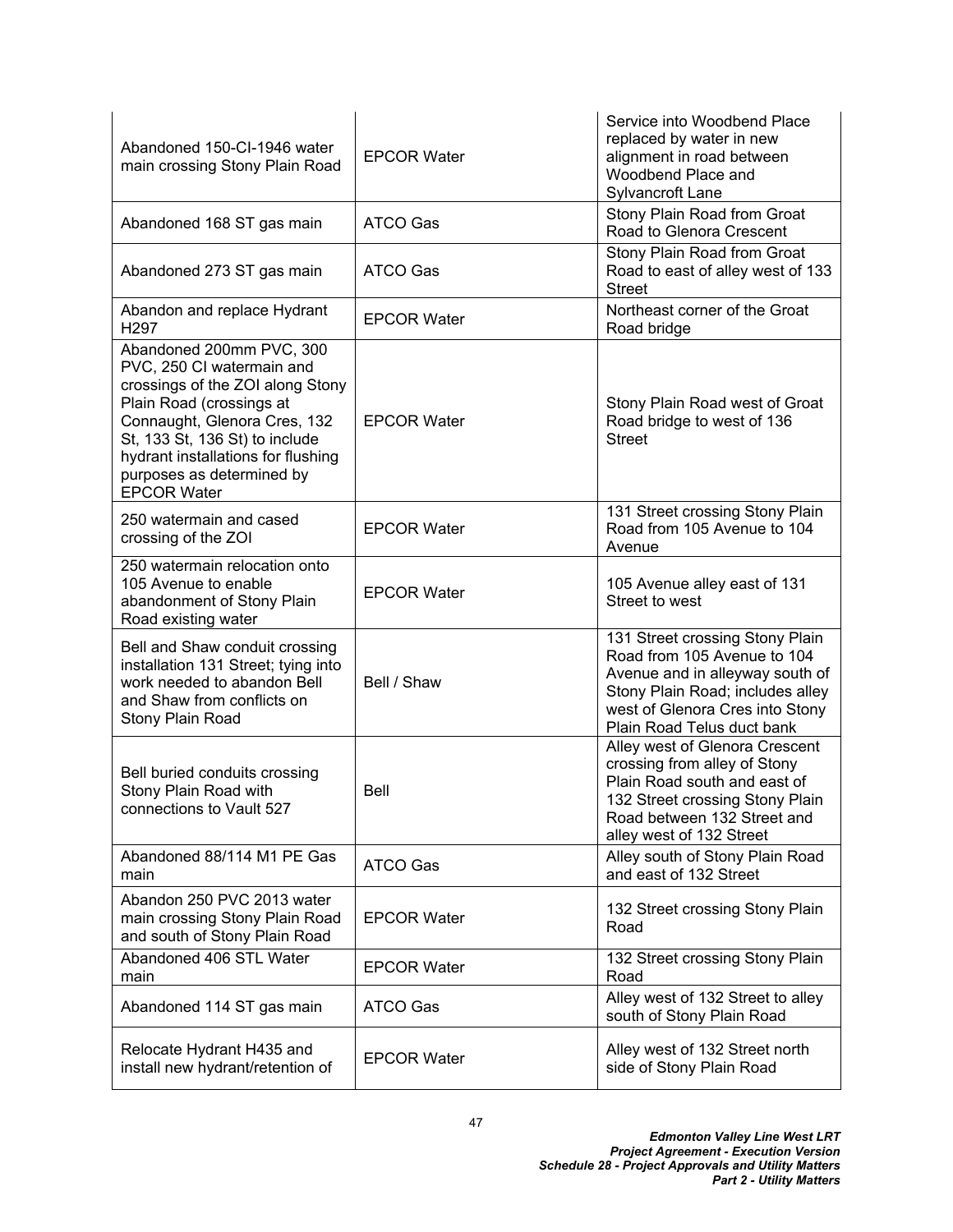| existing main north of Stony<br>Plain road in alley                                                                                                                                                                                                      |                    |                                                                                                                                                                                      |
|----------------------------------------------------------------------------------------------------------------------------------------------------------------------------------------------------------------------------------------------------------|--------------------|--------------------------------------------------------------------------------------------------------------------------------------------------------------------------------------|
| Abandoned 219 ST water main                                                                                                                                                                                                                              | <b>EPCOR Water</b> | 104 Avenue crossing Stony<br>Plain Road                                                                                                                                              |
| Abandoned 250 CI water main                                                                                                                                                                                                                              | <b>EPCOR Water</b> | 104 Avenue south of Stony Plain<br>Road and east of 133 Street                                                                                                                       |
| Construct 250 PVC water main<br>including cased crossing of<br>Stony Plain Road through ZOI;<br>including additional installations<br>within Glenora, north of 104<br>Avenue west of Stony Plain<br>Road and abandon watermain<br>crossing on 133 Street | <b>EPCOR Water</b> | Along 104 Avenue from east of<br>133 Street to west of 135 Street:<br>north of 104 Avenue north of<br>Stony Plain Road                                                               |
| Relocate hydrant H602                                                                                                                                                                                                                                    | <b>EPCOR Water</b> | West side 133 Street, south of<br>Stony Plain Road and 104<br>Avenue                                                                                                                 |
| Abandoned 60 ST gas main                                                                                                                                                                                                                                 | ATCO Gas           | West side 133 Street crossing<br>Stony Plain Road                                                                                                                                    |
| Abandoned 168 ST gas main                                                                                                                                                                                                                                | <b>ATCO Gas</b>    | East of alley west of 133 Street<br>from south side Stony Plain<br>Road into 104 Avenue and west<br>to 134 Street, crossing south<br>across Stony Plain Road on 134<br><b>Street</b> |
| Abandoned 168 ST gas main                                                                                                                                                                                                                                | <b>ATCO Gas</b>    | Stony Plain Road west of 133<br>Street onto 103 Avenue west of<br>alley west of 136 Street                                                                                           |
| Abandoned 114 ST gas main                                                                                                                                                                                                                                | <b>ATCO Gas</b>    | Alley west of 133 Street crossing<br>Stony Plain Road                                                                                                                                |
| Abandoned 168 ST gas main                                                                                                                                                                                                                                | ATCO Gas           | Alley west of 133 Street crossing<br>Stony Plain Road                                                                                                                                |
| Reconstruct water main<br>(200mm) below Stony Plain<br>Road ZOI complete with cased<br>crossing                                                                                                                                                          | <b>EPCOR Water</b> | Alley west of 133 Street crossing<br>Stony Plain Road from 104<br>Avenue to south of Stony Plain<br>Road                                                                             |
| Abandoned 114 ST gas main                                                                                                                                                                                                                                | <b>ATCO Gas</b>    | Alley west of 134 Street crossing<br>Stony Plain Road                                                                                                                                |
| Abandon watermain north of<br>Stony Plain Road and install<br>flush point                                                                                                                                                                                | <b>EPCOR Water</b> | Alley west of 134 Street and into<br>acquired property west of alley<br>west of 134 Street crossing<br>Stony Plain Road                                                              |
| Abandoned 114 ST gas main                                                                                                                                                                                                                                | ATCO Gas           | Alley south of Stony Plain Road<br>and east of 135 Street                                                                                                                            |
| Bell and Shaw conduit crossing<br>installation 131 Street; tying into<br>work needed to abandon Bell<br>and Shaw from conflicts on<br>Stony Plain Road                                                                                                   | Bell / Shaw        | East side of 135 Street crossing<br>Stony Plain Road                                                                                                                                 |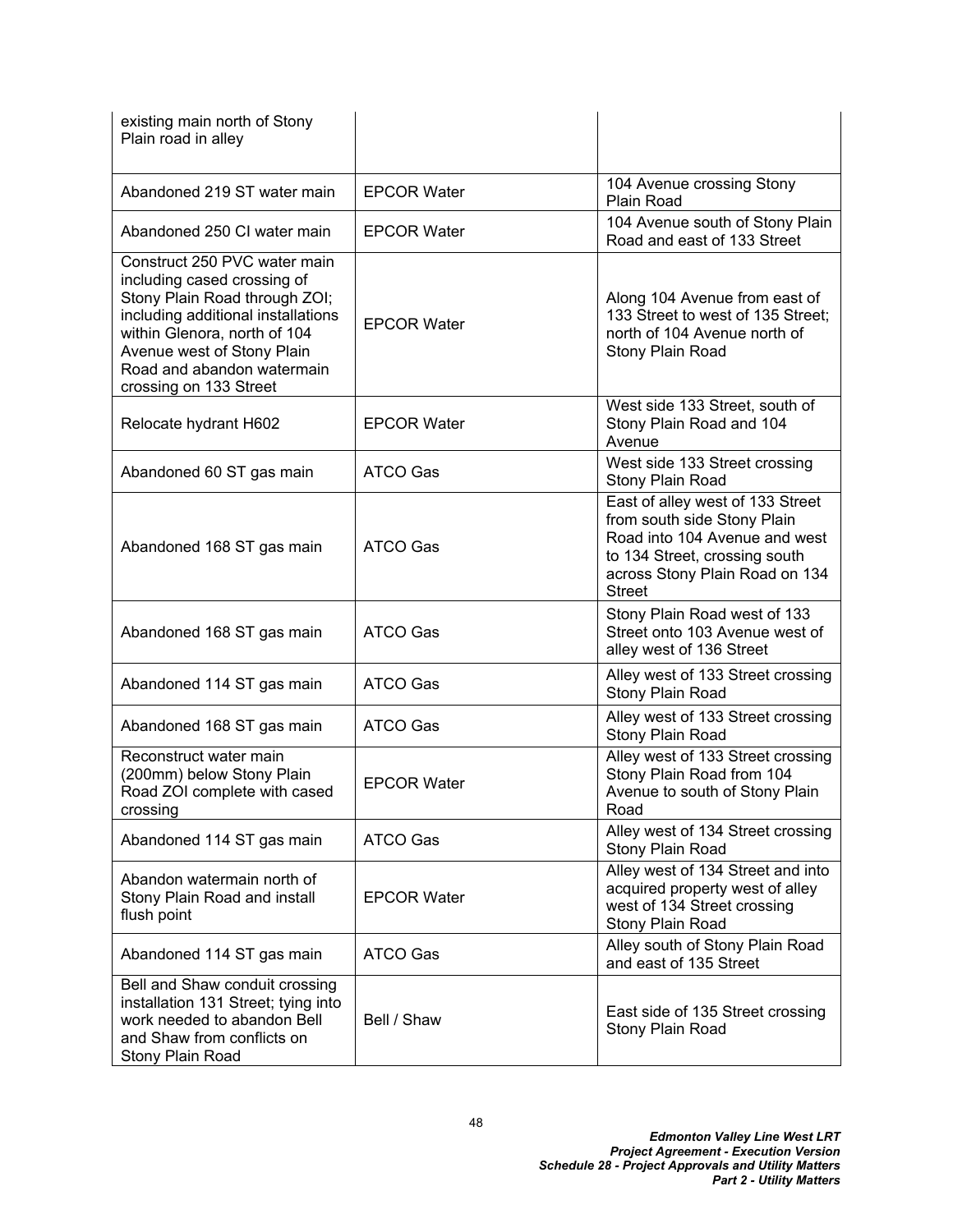| Construct water main to<br>reconnect 150 watermains and<br>main crossing Stony Plain Road                                                                                                                                   | <b>EPCOR Water</b>   | 135 Street and alley south of<br>Stony Plain Road east of 135<br><b>Street</b>                                        |
|-----------------------------------------------------------------------------------------------------------------------------------------------------------------------------------------------------------------------------|----------------------|-----------------------------------------------------------------------------------------------------------------------|
| Construct water main crossing<br>Stony Plain Road complete with<br>cased crossing of the ZOI;<br>complete with additional<br>installations south of Stony Plain<br>Road to facilitate abandonment<br>along Stony Plain Road | <b>EPCOR Water</b>   | 135 Street crossing Stony Plain<br>Road including along 103<br>Avenue west of 135 Street south<br>of Stony Plain Road |
| Abandoned 150 CI water mains                                                                                                                                                                                                | <b>EPCOR Water</b>   | 135 Street crossing into Stony<br>Plain Road and in alley east of<br>135 Street south of Stony Plain<br>Road          |
| Abandoned buried Bell conduits<br>running along and crossing<br>Stony Plain Road and 135<br>Street connecting to vault V531<br>(ULA 190473)                                                                                 | Bell                 | West side 135 Street and along<br>Stony Plain Road                                                                    |
| Abandonment of water main<br>connection to 250 CI watermain<br>along Stony Plain Road                                                                                                                                       | <b>EPCOR Water</b>   | Alley west of 135 Street north<br>side of Stony Plain Road                                                            |
| Abandoned 60 ST gas main                                                                                                                                                                                                    | ATCO Gas             | 136 Street crossing Stony Plain<br>Road                                                                               |
| Abandon 200 Cl 1931 water<br>main crossing into Stony Plain<br>Road                                                                                                                                                         | <b>EPCOR Water</b>   | 136 Street crossing into Stony<br>Plain Road from south side                                                          |
| Abandoned 60 ST gas main<br>including services                                                                                                                                                                              | <b>ATCO Gas</b>      | Northwest of Stony Plain Road<br>along 103 Avenue                                                                     |
| Aerial power burial below ZOI<br>crossing Stony Plain Road<br>including removal/relocation of<br>poles (W22) 262054-7                                                                                                       | <b>EPCOR D&amp;T</b> | 136 Street crossing Stony Plain<br>Road                                                                               |
| Construct water main on 136<br>Street north of Stony Plain Road                                                                                                                                                             | <b>EPCOR Water</b>   | 136 Street north of Stony Plain<br>Road and into alley north of<br>Stony Plain Road east of 136<br><b>Street</b>      |
| Abandoned Shaw buried conduit<br>connection to V-532                                                                                                                                                                        | Shaw                 | Alley west of 136 Street, north of<br>Stony Plain Road                                                                |
| Abandon water main connection<br>to main on Stony Plain Road<br>and install new hydrant to<br>replace H2479 on 137 Street                                                                                                   | <b>EPCOR Water</b>   | Alley west of 136 Street, north of<br>Stony Plain Road                                                                |
| Abandon Bell buried conduits<br>and hand hole (ULA 190473) to<br>vault V533                                                                                                                                                 | Bell                 | Alley east of 138 Street and 138<br>Street north side of Stony Plain<br>Road                                          |
| Abandoned 60 ST gas main                                                                                                                                                                                                    | ATCO Gas             | Alley east of 138 Street, south of<br>Stony Plain Road                                                                |
| Elimination of aerial power<br>crossing Stony Plain Road<br>(W20) 263827. To be completed<br>with neighbourhood circuit<br>upgrades 262053-7                                                                                | <b>EPCOR D&amp;T</b> | Alley east of 138 Street crossing<br>Stony Plain Road                                                                 |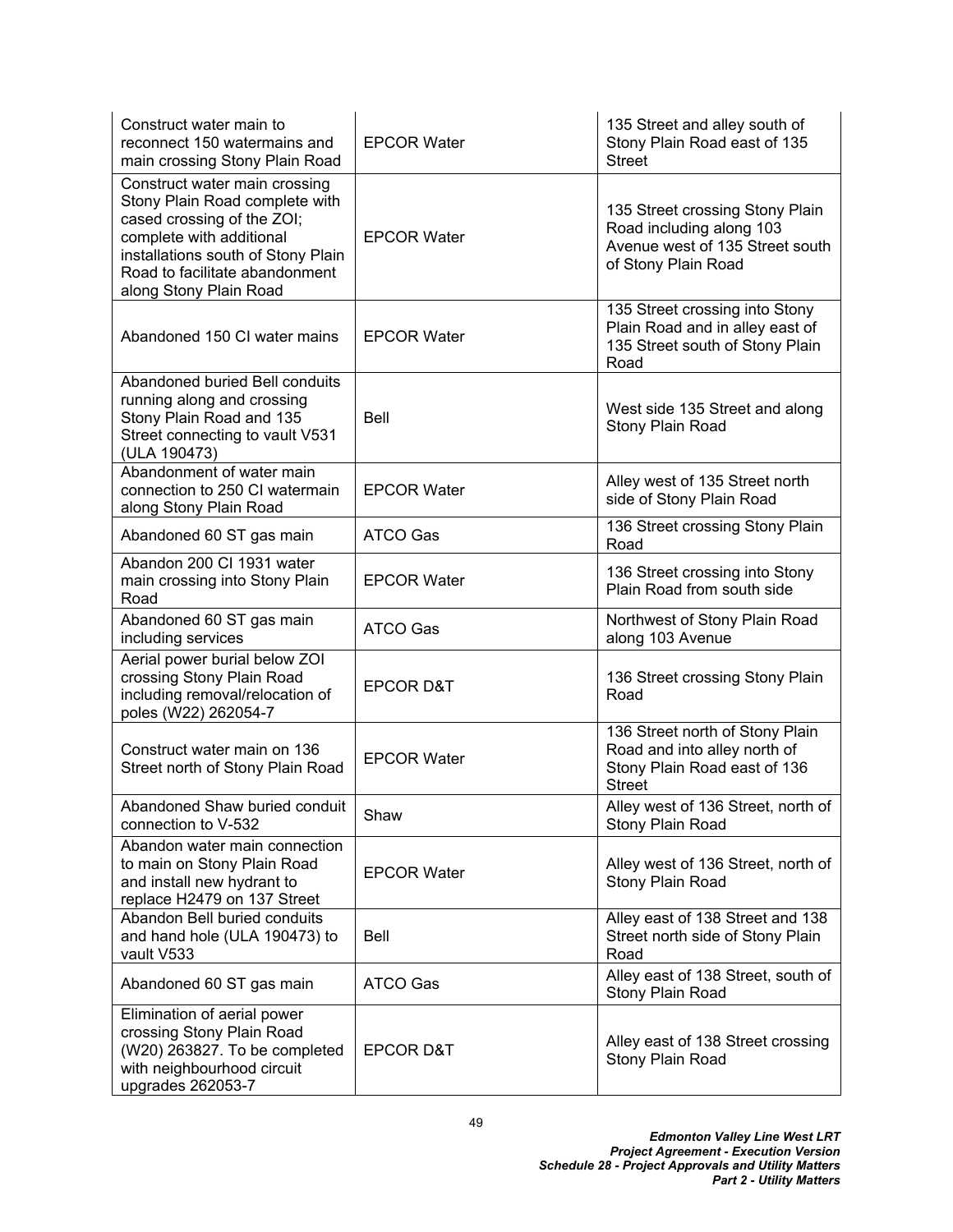| Install anchor on pole south of<br>Stony Plain Road in alley<br>262053                                                             | <b>EPCOR D&amp;T</b> | Alley east of 138 Street south of<br>Stony Plain Road                                                                      |
|------------------------------------------------------------------------------------------------------------------------------------|----------------------|----------------------------------------------------------------------------------------------------------------------------|
| <b>Construct Bell buried conduits</b><br>and hand hole to replace assets<br>in Telus Stony Plain Road duct<br>banks (ULA 190473)   | <b>Bell</b>          | 138 Street, north of Stony Plain<br>Road                                                                                   |
| Abandoned 168 M1 PE gas<br>main                                                                                                    | <b>ATCO Gas</b>      | Alley south and east of 139<br>Street into Stony Plain Road;<br>along Stony Plain Road west of<br>139 Street to 146 Street |
| Abandoned Shaw conduits into<br>vault V534 from poles north of<br>Stony Plain Road                                                 | Shaw                 | Alley west of 138 Street crossing<br>Stony Plain Road                                                                      |
| Abandoned 114 ST gas main                                                                                                          | <b>ATCO Gas</b>      | Alley west of 138 Street crossing<br>Stony Plain Road to alley south<br>of Stony Plain Road east of 139<br><b>Street</b>   |
| 323 IP5 PE 100 gas main<br>lowering under Stony Plain<br>Road ZOI. ATCO notes main to<br>be below the ZOI                          | ATCO Gas             | West side of 139 Street,<br>crossing Stony Plain Road                                                                      |
| Lowered power conduits<br>crossing Stony Plain Road<br>below ZOI (W18) WO 235196                                                   | <b>EPCOR D&amp;T</b> | East side of 140 Street from 102<br>Avenue across Stony Plain<br>Road                                                      |
| Abandoned Shaw conduit<br>connection to vault V536                                                                                 | Shaw                 | West of 140 Street crossing<br>Stony Plain Road                                                                            |
| 2-abandoned 60 ST gas mains                                                                                                        | ATCO Gas             | West of 140 Street crossing<br>Stony Plain Road                                                                            |
| Abandoned 9 way power duct<br>bank                                                                                                 | <b>EPCOR D&amp;T</b> | Alley east of 142 Street crossing<br>Stony Plain Road                                                                      |
| Bell and Shaw ducts on 142<br>Street to abandon their facilities<br>within TELUS ducts along Stony<br>Plain Road and on 142 Street | Bell/Shaw            | 142 Street crossing Stony Plain<br>Road                                                                                    |
| Abandoned 60 ST gas main                                                                                                           | <b>ATCO Gas</b>      | 142 Street crossing into Stony<br>Plain Road                                                                               |
| 300 PVC water main complete<br>with cased crossing of the ZOI<br>through 142 Street; hydrant<br>relocation and abandonment<br>H643 | <b>EPCOR Water</b>   | 142 Street crossing Stony Plain<br>Road                                                                                    |
| Bury aerial power and remove<br>aerial poles (W16) (261577)                                                                        | <b>EPCOR D&amp;T</b> | 143 Street crossing Stony Plain<br>Road                                                                                    |
| 273 IP5 ST gas main relocation<br>into crossing below ZOI<br>including abandonment of<br>previous crossing (G74500)                | ATCO Gas             | 143 Street crossing Stony Plain<br>Road from alley north of Stony<br>Plain Road                                            |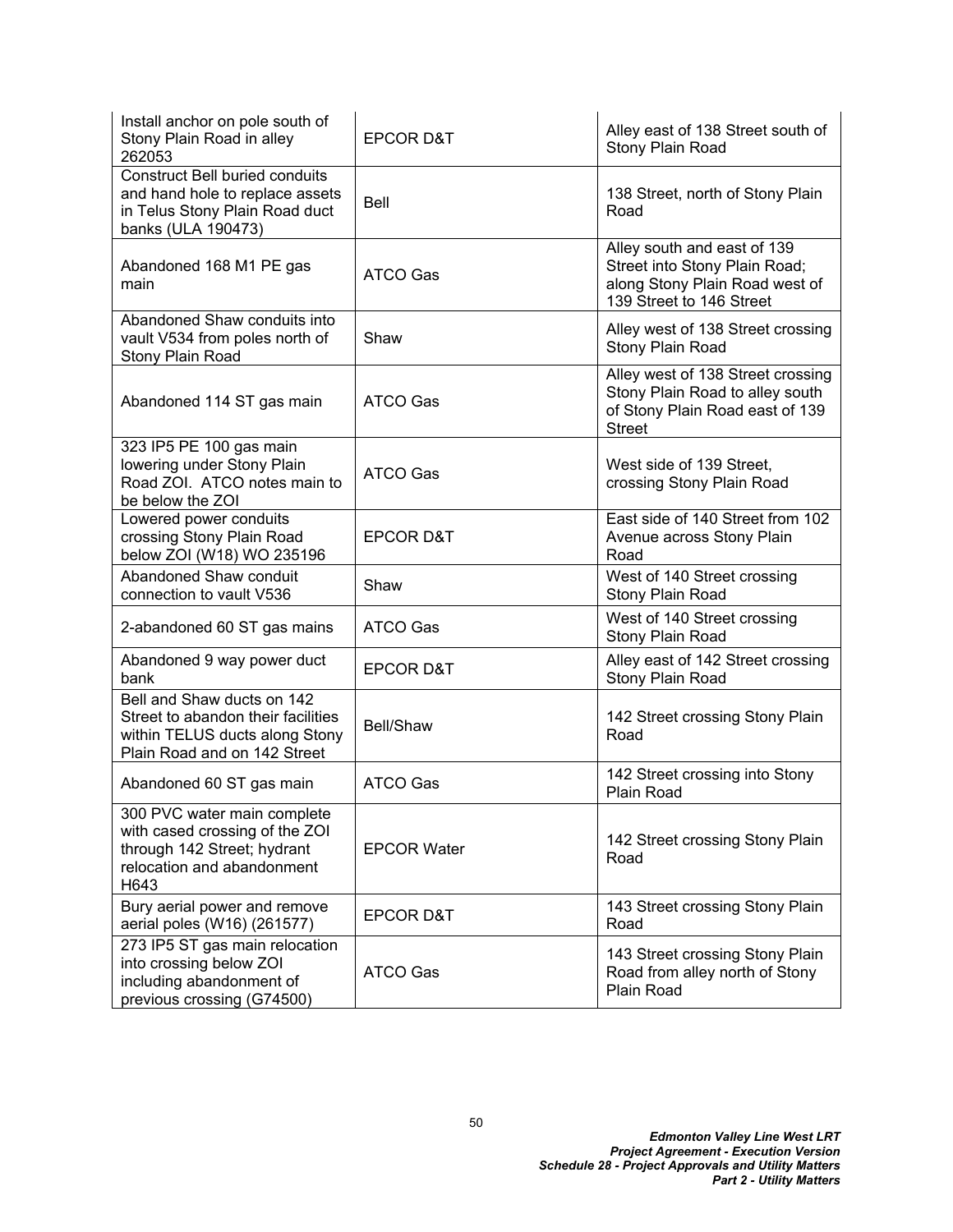| 88 M1 PE gas main relocation<br>including crossing below ZOI<br>and new services from 101<br>Avenue, abandonment of<br>existing crossing of Stony Plain<br>Road and south gas main and<br>services to properties south of<br>Stony Plain Road(G78114) | ATCO Gas           | 145 Street crossing Stony Plain<br>Road between alley north and<br>south; south side of Stony Plain<br>Road; and 101 Avenue along<br>with 145 and 146 Street south of<br>Stony Plain Road                                                                                                      |
|-------------------------------------------------------------------------------------------------------------------------------------------------------------------------------------------------------------------------------------------------------|--------------------|------------------------------------------------------------------------------------------------------------------------------------------------------------------------------------------------------------------------------------------------------------------------------------------------|
| 200mm PVC water main<br>including cased crossing below<br>ZOI (WLRT1909) and<br>abandonment of 150 AC and<br>100 CI water mains                                                                                                                       | <b>EPCOR Water</b> | 145 Street crossing Stony Plain<br>Road between alley north and<br>south                                                                                                                                                                                                                       |
| 200mm PVC water main<br>including 25mm copper services<br>crossing below ZOI<br>(WLRT1909); abandonment of<br>existing 150 AC and 150 CI<br>watermains and 20mm services                                                                              | <b>EPCOR Water</b> | North side of Stony Plain Road<br>between 145 and 146 Street<br>including crossings to re-service<br>properties on south side of<br>Stony Plain Road and main<br>reconnection north of Stony<br>Plain Road on 146 Street<br>including abandonment into 146<br>Street south of Stony Plain Road |
| Abandoned 168 ST gas main                                                                                                                                                                                                                             | <b>ATCO Gas</b>    | North side Stony Plain Road<br>from east side of 145 to 146<br>Street and north and south of<br>Stony Plain Road on 146 Street                                                                                                                                                                 |
| Abandoned 114 ST gas main                                                                                                                                                                                                                             | <b>ATCO Gas</b>    | Stony Plain Road west of 145<br>Street and crossing south into<br>146 Street                                                                                                                                                                                                                   |
| Abandoned 60 M1 PE Gas main<br>(G78114)                                                                                                                                                                                                               | ATCO Gas           | 146 Street crossing Stony Plain<br>Road                                                                                                                                                                                                                                                        |
| Abandoned 300 CI water main                                                                                                                                                                                                                           | <b>EPCOR Water</b> | West side 148 Street crossing<br>Stony Plain Road                                                                                                                                                                                                                                              |
| Abandoned 114 ST gas main<br>including G74872                                                                                                                                                                                                         | ATCO Gas           | East side 149 Street onto north<br>Stony Plain Road and crossing<br>south on 150 Street and going<br>north on 150 Street                                                                                                                                                                       |
| Abandoned 100 and 150 CI<br>water mains                                                                                                                                                                                                               | <b>EPCOR Water</b> | South side of 149 Street<br>crossing west south of Stony<br>Plain Road and north crossing<br>Stony Plain Road into 150 Street                                                                                                                                                                  |
| 250 PVC water main and cased<br>crossing of Stony Plain Road,<br>hydrant installation, and<br>abandonment of preexisting<br>water main crossing (WLRT-<br>1903)                                                                                       | <b>EPCOR Water</b> | East side of 150 Street crossing<br>Stony Plain Road                                                                                                                                                                                                                                           |
| 300 PVC water main complete<br>with cased crossing of the ZOI<br>on 151 Street and abandonment<br>of preexisting main (WLRT-<br>1904)                                                                                                                 | <b>EPCOR Water</b> | East side of 151 Street crossing<br>Stony Plain Road                                                                                                                                                                                                                                           |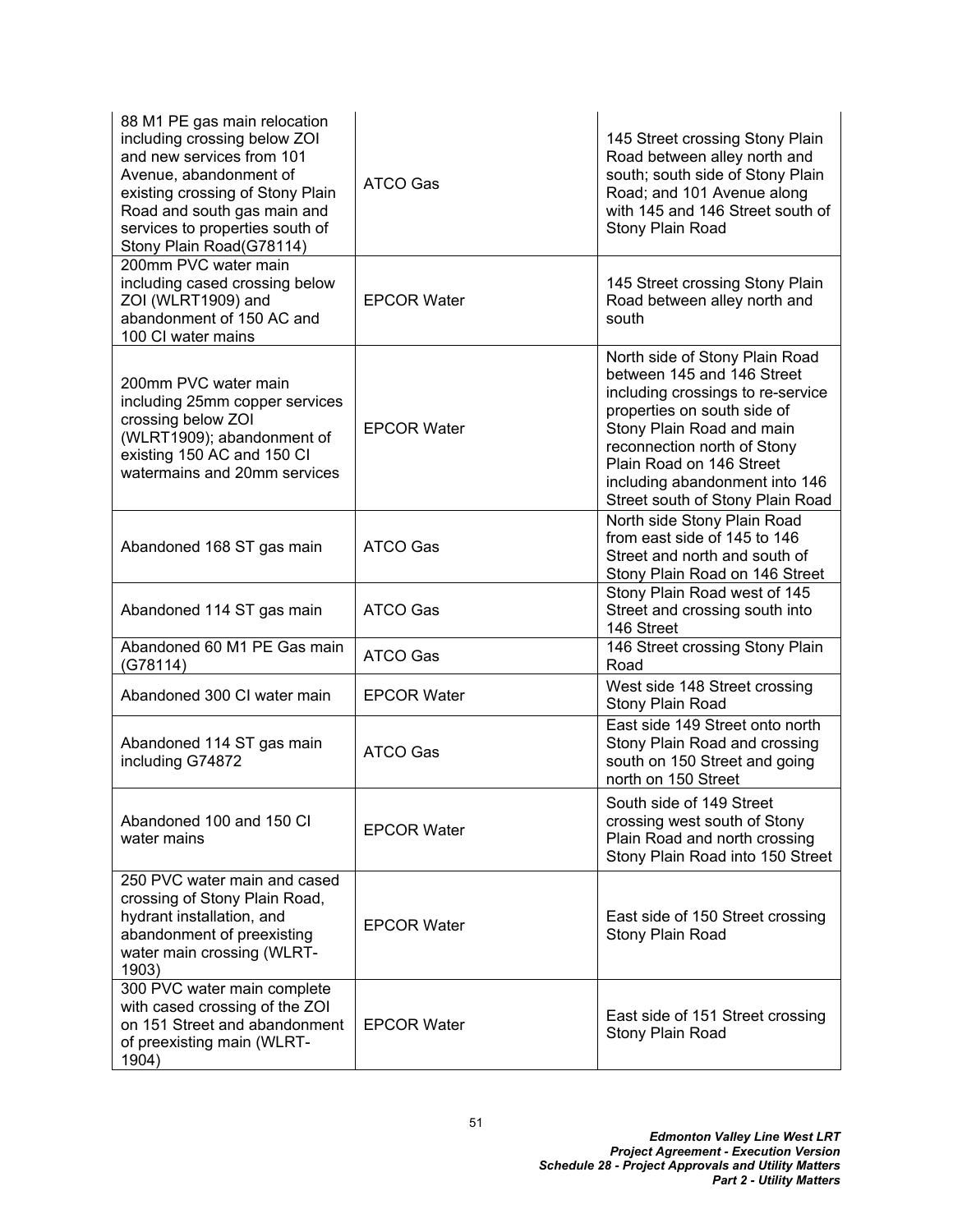| Buried power (W15) 238449-<br>2012                                                                                                             | <b>EPCOR D&amp;T</b> | East side of 152 Street crossing<br>Stony Plain Road                                                                     |
|------------------------------------------------------------------------------------------------------------------------------------------------|----------------------|--------------------------------------------------------------------------------------------------------------------------|
| Abandoned 114 M1 ST gas<br>main G74870                                                                                                         | ATCO Gas             | East side 152 Street crossing<br>Stony Plain Road                                                                        |
| Reconstructed 168 IP5 ST gas<br>main crossing below Stony Plain<br>Road ZOI (G74875)                                                           | ATCO Gas             | West side 152 Street crossing<br>Stony Plain Road                                                                        |
| 114 IP5 PE gas main and<br>abandonment of 168 M1 ST gas<br>main (G71500)                                                                       | ATCO Gas             | East side 153 Street crossing<br>Stony Plain Road                                                                        |
| 300 PVC water main<br>abandonment and hydrant<br>H26724 relocation (WLRT-1910)                                                                 | <b>EPCOR Water</b>   | East side 156 Street on and<br>south of Stony Plain Road                                                                 |
| Burial of aerial power crossing<br>(W12) below ZOI (ULA 261576)                                                                                | <b>EPCOR D&amp;T</b> | Alley south of Stony Plain Road<br>crossing 156 Street                                                                   |
| Burial of aerial telecom crossing<br>below ZOI (RPN-784493)                                                                                    | <b>SHAW</b>          | Alley south of Stony Plain Road<br>crossing 156 Street                                                                   |
| Abandoned 114 M1 ST gas<br>main                                                                                                                | <b>ATCO Gas</b>      | Alley south of Stony Plain Road<br>crossing 156 Street and along<br>156 Street to 100 Avenue and<br>west into 100 Avenue |
| 200 Water main cased crossing<br>and hydrant installation<br><b>WLRT1905</b>                                                                   | <b>EPCOR Water</b>   | Alley south of Stony Plain Road<br>crossing 156 Street                                                                   |
| 250 Water main cased crossing<br>and hydrant installation<br><b>WLRT1906</b>                                                                   | <b>EPCOR Water</b>   | 100A Avenue crossing of 156<br><b>Street</b>                                                                             |
| Abandoned 200 CI / 150 CI<br>watermain                                                                                                         | <b>EPCOR Water</b>   | 156 Street - Alley north of 100A<br>Avenue to 96 Avenue                                                                  |
| Abandoned 200 CI watermain                                                                                                                     | <b>EPCOR Water</b>   | 100 Avenue crossing 156 Street                                                                                           |
| 168 M1 ST gas main crossing<br>below 156 Street ZOI (G74502)<br>(to be abandoned on future<br>ATCO Works)                                      | <b>ATCO Gas</b>      | 100 Avenue crossing 156 Street                                                                                           |
| Water hydrant relocations<br>(WLRT1911A)                                                                                                       | <b>EPCOR Water</b>   | East side 156 Street south of<br>100 Avenue and north of 99<br>Avenue                                                    |
| Water hydrant relocations<br>(WLRT1911B)                                                                                                       | <b>EPCOR Water</b>   | Northeast side of intersection of<br>156 Street and 100 Avenue                                                           |
| Burial of 4 way TELUS conduits<br>below 156 Street ZOI                                                                                         | <b>TELUS</b>         | Southside 98 Avenue crossing<br>156 Street                                                                               |
| Abandoned 200 CI watermain                                                                                                                     | <b>EPCOR Water</b>   | West of 156 Street on 97<br>Avenue                                                                                       |
| 300 PVC water main including<br>cased crossing of 156 Street<br>along with diversion around<br>casing and short abandonment<br><b>WLRT1813</b> | <b>EPCOR Water</b>   | 97 Avenue crossing 156 Street                                                                                            |
| Abandoned 88 M1 ST gas main<br>crossing 156 Street (G77798)                                                                                    | ATCO Gas             | 97 Avenue crossing 156 Street                                                                                            |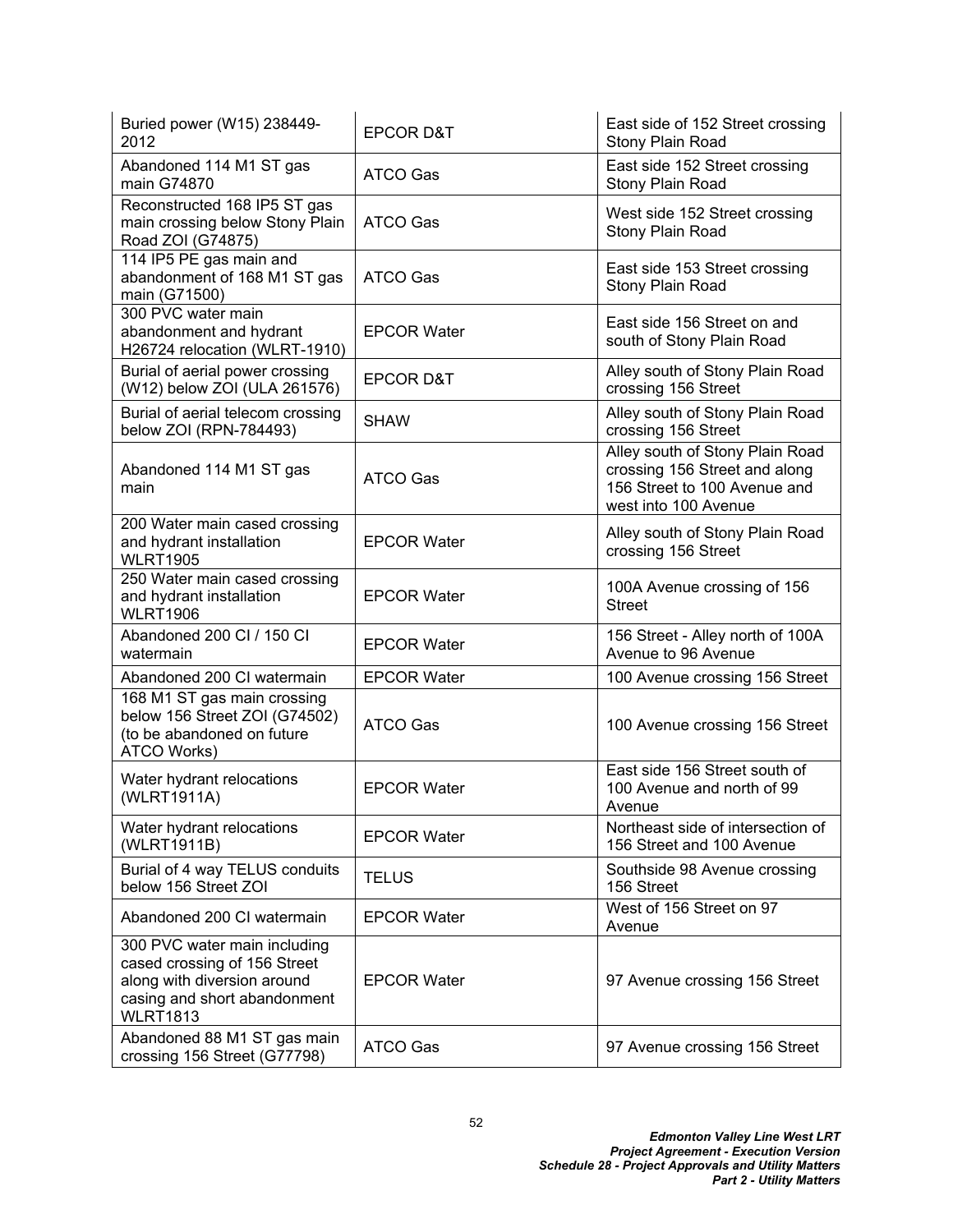| Burial of aerial power crossing<br>260073-1                                                                                                      | <b>EPCOR D&amp;T</b> | 97 Avenue crossing 156 Street                                                                                                                                           |  |
|--------------------------------------------------------------------------------------------------------------------------------------------------|----------------------|-------------------------------------------------------------------------------------------------------------------------------------------------------------------------|--|
| Abandoned 42 ST gas main and<br>services                                                                                                         | <b>ATCO Gas</b>      | East side 96 Avenue crossing<br>onto 156 Street, going south<br>down west side 156 Street                                                                               |  |
| Hydrant H4931                                                                                                                                    | <b>EPCOR Water</b>   | East side 156 Street north of 97<br>Avenue                                                                                                                              |  |
| Abandoned 250 PVC water<br>main                                                                                                                  | <b>EPCOR Water</b>   | 156 Street, south of 96 Avenue<br>to south side 95 Avenue                                                                                                               |  |
| 250 Water main relocation,<br>cased crossing installation and<br>hydrant relocations WLRT1912                                                    | <b>EPCOR Water</b>   | 156 Street from south of 96<br>Avenue to 95 Avenue and 96<br>Avenue crossing 156 Street                                                                                 |  |
| 60 M1 Gas main crossing<br>abandonment G77964                                                                                                    | <b>ATCO Gas</b>      | 95 Avenue crossing 156 Street                                                                                                                                           |  |
| H4938 relocated in 2019                                                                                                                          | <b>EPCOR Water</b>   | East side 156 Street north of 96<br>Avenue                                                                                                                              |  |
| Hydrant H5001 relocated in<br>2019                                                                                                               | <b>EPCOR Water</b>   | West side 156 Street north side<br>of 95 Avenue                                                                                                                         |  |
| H26632 water hydrant<br>installation and H5449<br>abandonment (WLRT 19110D)                                                                      | <b>EPCOR Water</b>   | 156 Street north of 93A Avenue                                                                                                                                          |  |
| 200 Water main cased crossing<br>installation WLRT 1913B and<br>short abandonment at casing                                                      | <b>EPCOR Water</b>   | 93A Avenue crossing 156 Street<br>to alley west of 156 Street                                                                                                           |  |
| Installation of new hydrant<br>H26654 and existing 200 Cl /<br>200 PVC 92A Avenue alignment<br>abandonment and hydrant<br>relocation WLRT1913A   | <b>EPCOR Water</b>   | 92A Avenue crossing 156 Street<br>to the alley west of 156 Street                                                                                                       |  |
| Relocated 114 M1 gas main<br>below ZOI and abandoned<br>existing 114 M1 ST gas main<br>G74499                                                    | <b>ATCO Gas</b>      | 92 Avenue crossing of 156<br><b>Street</b>                                                                                                                              |  |
| H26807 relocated in 2019                                                                                                                         | <b>EPCOR Water</b>   | East side Meadowlark Road,<br>south side of 91 Avenue                                                                                                                   |  |
| Abandoned 200 PVC and 150<br>CI water main                                                                                                       | <b>EPCOR Water</b>   | 92 Avenue crossing of 156<br>Street and along the east side of<br>156 Street to south of the<br>Meadowlark Drive intersection at<br>91 Avenue                           |  |
| 250 Water main cased crossing<br>relocation and along with 250<br>PVC water main alignment shift<br>around casing                                | <b>EPCOR Water</b>   | 92 Avenue crossing of 156<br>Street from east side west<br>towards alley west of 156 Street                                                                             |  |
| Burial of overhead aerial power<br>and relocation of buried power<br>service including abandonment<br>and removal of pole line for LRT<br>260085 | <b>EPCOR D&amp;T</b> | East side of 156 Street from<br>south of 91 Avenue, crossing<br>north of 91 Avenue and re-<br>establishment of service to<br>building SW of 92 Avenue and<br>156 Street |  |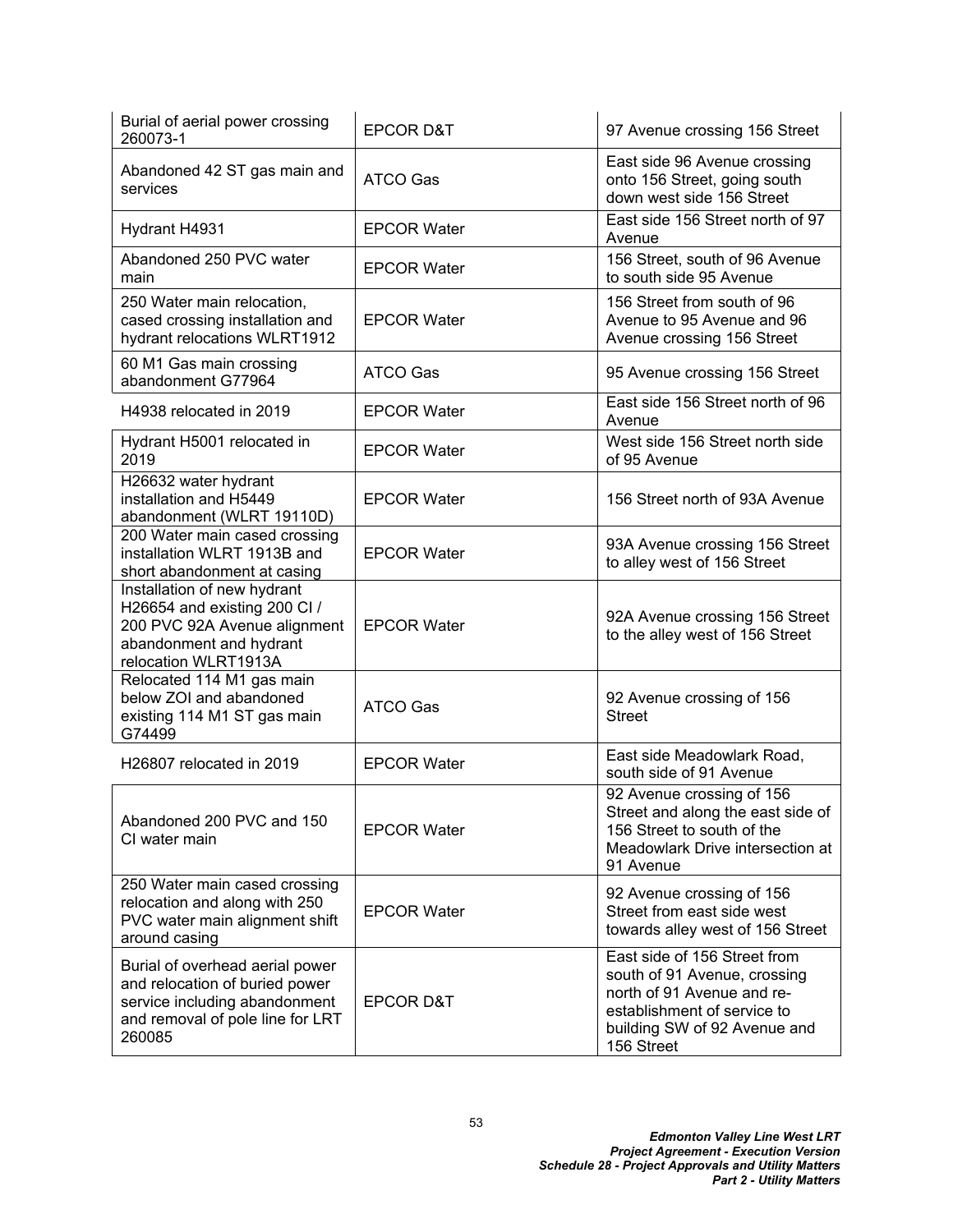| 300mm Water main cased<br>crossing relocation, main<br>relocation, reservicing, and<br>hydrant relocation including<br>existing alignment<br>abandonments WLRT1915                                                                                                                                                                               | <b>EPCOR Water</b>   | 91 Avenue crossing 156 Street<br>and north                                                                                                                |
|--------------------------------------------------------------------------------------------------------------------------------------------------------------------------------------------------------------------------------------------------------------------------------------------------------------------------------------------------|----------------------|-----------------------------------------------------------------------------------------------------------------------------------------------------------|
| Constructed 88 M1 PE gas main<br>beneath the ZOI crossing<br>Meadowlark Rd and<br>abandonment of existing 88 M1<br>and 42 M1 gas mains including<br>reservicing relocations (G77988<br>constructed 2019)                                                                                                                                         | <b>ATCO Gas</b>      | 90 Avenue crossing Meadowlark<br>Road                                                                                                                     |
| Hydrant relocation outside walk<br><b>WLRT 1922B</b>                                                                                                                                                                                                                                                                                             | <b>EPCOR Water</b>   | West side Meadowlark Road<br>opposite 90 Avenue                                                                                                           |
| 200 Water main cased crossing<br><b>WLRT1922A</b>                                                                                                                                                                                                                                                                                                | <b>EPCOR Water</b>   | 89 Avenue crossing Meadowlark<br>Road                                                                                                                     |
| SHAW crossing relocation<br>RPN784456                                                                                                                                                                                                                                                                                                            | <b>SHAW</b>          | 88B Avenue crossing<br><b>Meadowlark Road</b>                                                                                                             |
| Relocation of distribution power<br>supply to Meadowlark Mall<br>businesses east of Meadowlark<br>Road; abandonment of existing<br>infrastructure in the northeast<br>corner of the intersection of<br>Meadowlark Road and 87<br>Avenue including relocation of<br>power supply to P8706 on<br>northwest corner of intersection<br>- W8 (260813) | <b>EPCOR D&amp;T</b> | East of Meadowlark Drive north<br>of 87 Avenue and northwest<br>corner of Meadowlark Road and<br>87 Avenue and west to alley<br>northwest of intersection |
| Abandonment of 12 way power<br>duct bank along 87 Avenue<br>including vaults MN694, MN695,<br>MN696, MN697, MN698,<br>MN699, MN700; relocation of<br>duct bank system south of 87<br>Avenue - W7B ULA 259152                                                                                                                                     | <b>EPCOR D&amp;T</b> | Abandonment from east of 159<br>Street to east of 170 Street                                                                                              |
| Install buried power conduits<br><b>W07C ULA 260815</b>                                                                                                                                                                                                                                                                                          | EPCOR D&T            | 161 Street south of 87 Avenue                                                                                                                             |
| Shaw service installation                                                                                                                                                                                                                                                                                                                        | <b>SHAW</b>          | 161 Street east side, south of 87<br>Avenue                                                                                                               |
| Abandonment of 2 ducts from<br>MN625 north to alley west of<br>161 Street W7A (260814)                                                                                                                                                                                                                                                           | <b>EPCOR D&amp;T</b> | 161 Street and 87 Avenue into<br>alley just west of 161 Street                                                                                            |
| Streetlight pole update East of<br>165 to 142 Street ULA 151172                                                                                                                                                                                                                                                                                  | City of Edmonton     | 87 Avenue, east of 165 Street to<br>142 Street                                                                                                            |
| Abandoned 2 way power duct<br>bank from MN698A to MN698                                                                                                                                                                                                                                                                                          | <b>EPCOR D&amp;T</b> | West side 164 Street into 87<br>Avenue west of 164 Street                                                                                                 |
| Installation of buried power<br>conduits on the south side of the<br>intersection of 170 Street and<br>abandonment of overhead<br>power crossing 170 Street                                                                                                                                                                                      | <b>EPCOR D&amp;T</b> | East of 170 Street and south<br>side of 87 Avenue at the<br>intersection of 87 Avenue and<br>170 Street                                                   |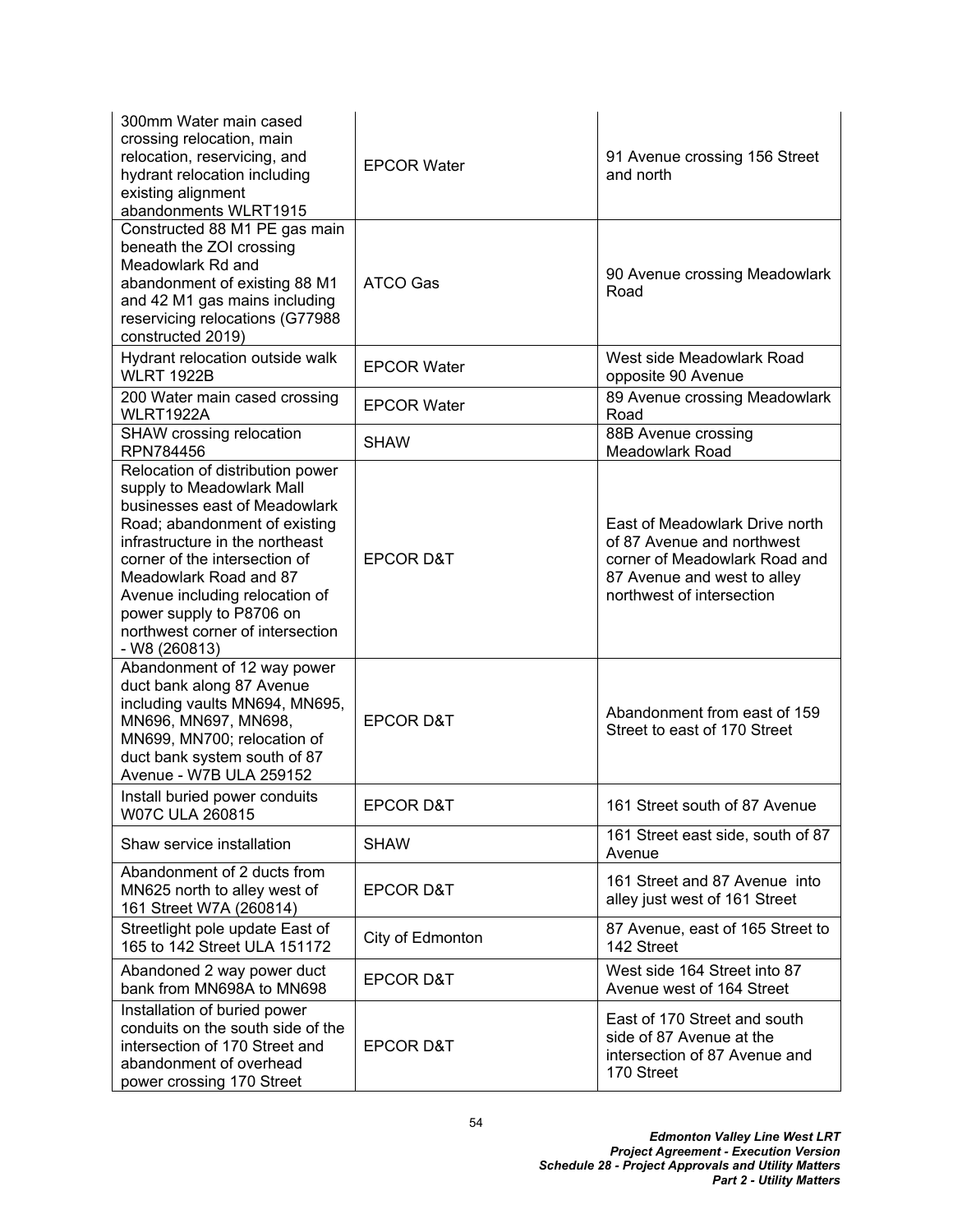| (W05/W06) ULA 260124 and<br>241986                                                                                                                                                                                                                                                             |                                 |                                                                                                                                                                                                                                              |
|------------------------------------------------------------------------------------------------------------------------------------------------------------------------------------------------------------------------------------------------------------------------------------------------|---------------------------------|----------------------------------------------------------------------------------------------------------------------------------------------------------------------------------------------------------------------------------------------|
| 2way duct bank                                                                                                                                                                                                                                                                                 | <b>EPCOR D&amp;T</b>            | Northeast corner of 170 Street<br>and 87 Avenue into 87 Avenue<br>median                                                                                                                                                                     |
| Buried power duct bank<br>connections to MN702; part of<br>W07B to abandon existing duct<br>bank on 87 Avenue east of 170<br>Street ULA 259152                                                                                                                                                 | <b>EPCOR D&amp;T</b>            | East side of 170 Street from 83<br>Avenue to 87 Avenue                                                                                                                                                                                       |
| Buried telecom and power<br>connections to signals<br>abandonment                                                                                                                                                                                                                              | <b>TELUS/EPCOR D&amp;T</b>      | Southeast corner of the<br>intersection of 170 Street and 87<br>Avenue                                                                                                                                                                       |
| Relocation of 450 AC water<br>main in the middle of 170 Street<br>and abandonment of valve<br>chamber and main                                                                                                                                                                                 | <b>EPCOR Water</b>              | Middle of 170 Street from north<br>of 87 Avenue into 87 Avenue                                                                                                                                                                               |
| Relocation of buried power<br>ducts west of 170 Street to just<br>west of 175 Street (W05B) ULA<br>261178 and including<br>abandonment of existing power<br>conduits                                                                                                                           | <b>EPCOR D&amp;T</b>            | South side 87 Avenue from 170<br>Street to 175 Street                                                                                                                                                                                        |
| H26771 (WLRT 1919A)                                                                                                                                                                                                                                                                            | <b>EPCOR Water</b>              | 175 Street crossing 87 Avenue                                                                                                                                                                                                                |
| Conduit and connection for<br>small cell power feed installation<br>ULA 183978 up to what is<br>required for adjustment to<br>accommodate curb line and<br>walk changes                                                                                                                        | <b>TELUS/EPCOR Technologies</b> | East side of 178 Street onto the<br>north side of 87 Avenue                                                                                                                                                                                  |
| Relocation of Shaw conduits to<br>north of 87 Avenue via 182<br>Street allowing abandonment of<br>Shaw conduits along south side<br>87 Avenue (RPN784350 and<br>RPN784424)                                                                                                                     | <b>SHAW</b>                     | Construct from south of 87<br>Avenue on 182 Street crossing<br>87 Avenue; Abandonment from<br>west of vault in southwest corner<br>of 178 Street and 87 Avenue,<br>along south side to 182 Street                                            |
| Power conduit relocation to<br>north side of 87 Avenue ULA<br>260062                                                                                                                                                                                                                           | <b>EPCOR D&amp;T</b>            | 87 Avenue Steinhauer Trail to<br>182 Street track alignment                                                                                                                                                                                  |
| Streetlight and power supply<br>replacement ULA 170461                                                                                                                                                                                                                                         | City of Edmonton                | South of 87 Avenue along<br><b>Steinhauer Trail</b>                                                                                                                                                                                          |
| Relocation of buried power<br>ducts from Steinhauer Trail west<br>and abandonment of conduits to<br>the north side of 87 Avenue out<br>of the ZOI, including relocation<br>of conduits north, south, and<br>east at the intersection of 182<br>Street and 87 Avenue ULA<br>260062-1 / DTD87A11 | <b>EPCOR D&amp;T</b>            | Southeast side of Steinhauer<br>Trail crossing 87 Avenue to<br>north side 87 Avenue and west<br>to east of 182 Street; Southwest<br>and Northwest of 87 Avenue<br>and 182 Street along with<br>conduits crossing the street and<br>87 Avenue |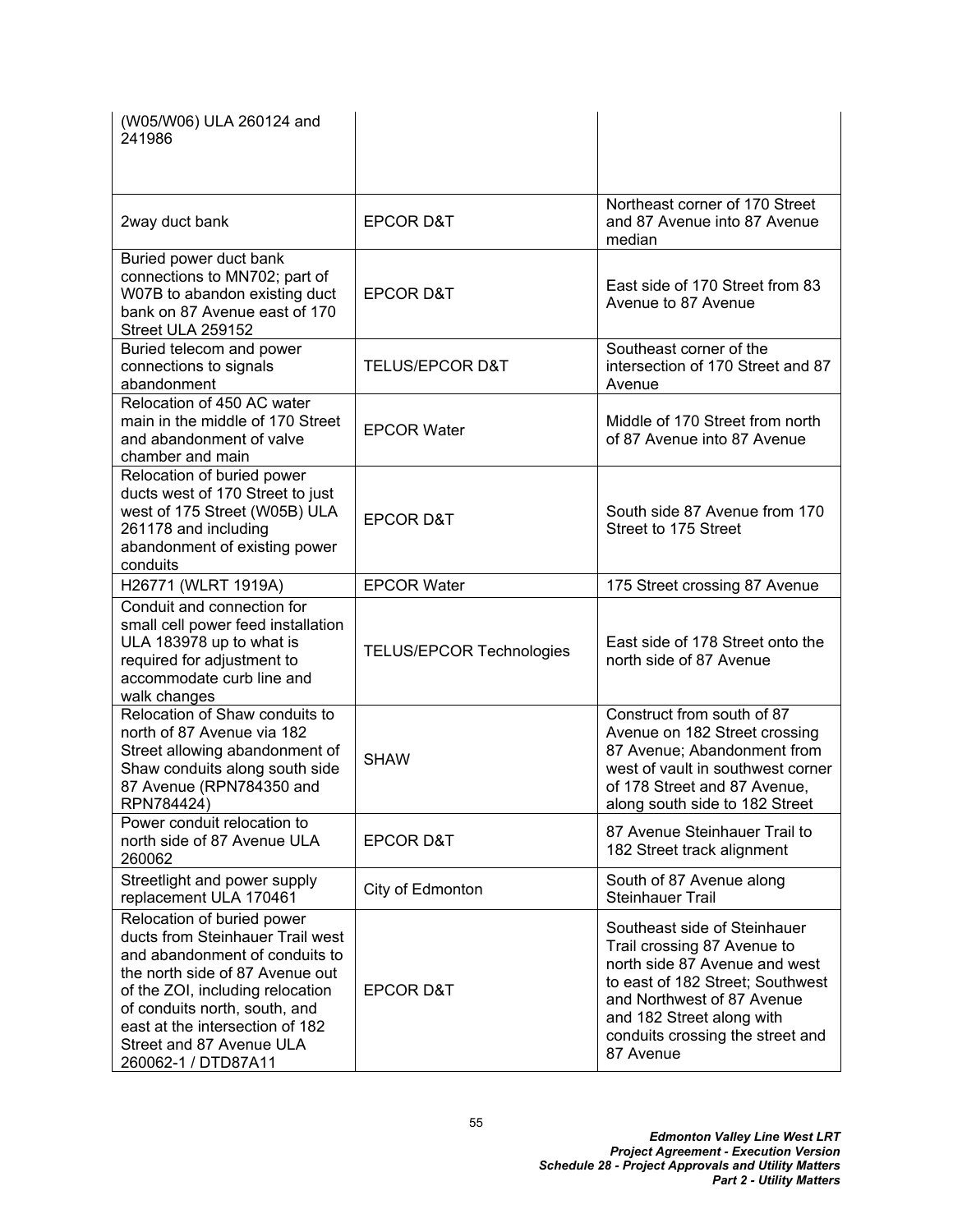| Power ducts relocation from<br>south side 87 Avenue to North<br>side of 87 Avenue from the<br>northwest corner of 182 Street<br>and 87 Avenue west to 189<br>Street and abandonment of<br>existing conduits within the ZOI<br>between 182 and 189 Street<br>DTD87A09 | <b>EPCOR D&amp;T</b> | Steinhauer Trail to 189 Street on<br>87 Avenue                                                                                                                                                                      |
|----------------------------------------------------------------------------------------------------------------------------------------------------------------------------------------------------------------------------------------------------------------------|----------------------|---------------------------------------------------------------------------------------------------------------------------------------------------------------------------------------------------------------------|
| 300 PVC watermain casing<br>relocation crossing of ZOI,<br>hydrant H26773 relocation, and<br>abandonment                                                                                                                                                             | <b>EPCOR Water</b>   | East side of 182 Street from<br>south side to north side of 87<br>Avenue; Hydrant east side 182<br>Street south of 87 Avenue                                                                                        |
| Bell crossing beneath ZOI on<br>182 Street                                                                                                                                                                                                                           | Bell                 | East side of 182 Street from<br>south side to north side of 87<br>Avenue                                                                                                                                            |
| 168 abandoned gas main<br>crossing 87 Avenue                                                                                                                                                                                                                         | ATCO Gas             | East side of Decoteau Trail<br>crossing 87 Avenue                                                                                                                                                                   |
| 2 abandoned 88 ST gas mains                                                                                                                                                                                                                                          | ATCO Gas             | East side of Decoteau Trail<br>south of 87 Avenue                                                                                                                                                                   |
| Abandoned 60 M1 ST gas main                                                                                                                                                                                                                                          | ATCO Gas             | North side of 87 Avenue from<br>Decoteau Trail to 184 Street                                                                                                                                                        |
| Abandoned 60 M1 ST gas main<br>and services                                                                                                                                                                                                                          | <b>ATCO Gas</b>      | South side of 87 Avenue from<br>184 Street to back of lots<br>between 187 and 188 Street                                                                                                                            |
| 300 PVC water main cased<br>crossing of ZOI                                                                                                                                                                                                                          | <b>EPCOR Water</b>   | East side 189 Street crossing<br>from south of 87 Avenue into 87<br>Avenue                                                                                                                                          |
| <b>Buried SHAW conduits</b><br>relocated below the ZOI and<br>existing abandoned from the<br>west side of 189 Street crossing<br>87 Avenue                                                                                                                           | <b>SHAW</b>          | West side 189 Street from<br>south of 86A Avenue to north of<br>87 Avenue                                                                                                                                           |
| Abandoned buried TELUS fibre<br>cable                                                                                                                                                                                                                                | <b>TELUS</b>         | From the southwest corner of<br>189 Street along 87 Avenue into<br>the Anthony Henday TUC and<br>southwest into the TUC towards<br>Anthony Henday                                                                   |
| Buried distribution power<br>conduits 3-150mm x 1-100mm<br>Distribution power ducts<br>crossing below the ZOI<br>DTD87A13 ULA 247143                                                                                                                                 | <b>EPCOR D&amp;T</b> | Approximately 20m West of the<br>east TUC boundary crossing 87<br>Avenue                                                                                                                                            |
| <b>Buried City Fibre line connection</b><br>to Lewis Farms fire hall and<br>Lewis Farms bus transit centre<br>CEF87AV02                                                                                                                                              | City of Edmonton     | North side of Webber Green<br>Drive west of project limits to<br>199 Street then south along 199<br>Street to north of Pardee Bay<br>NW crossing east through<br>Anthony Henday TUC south of<br>south project limit |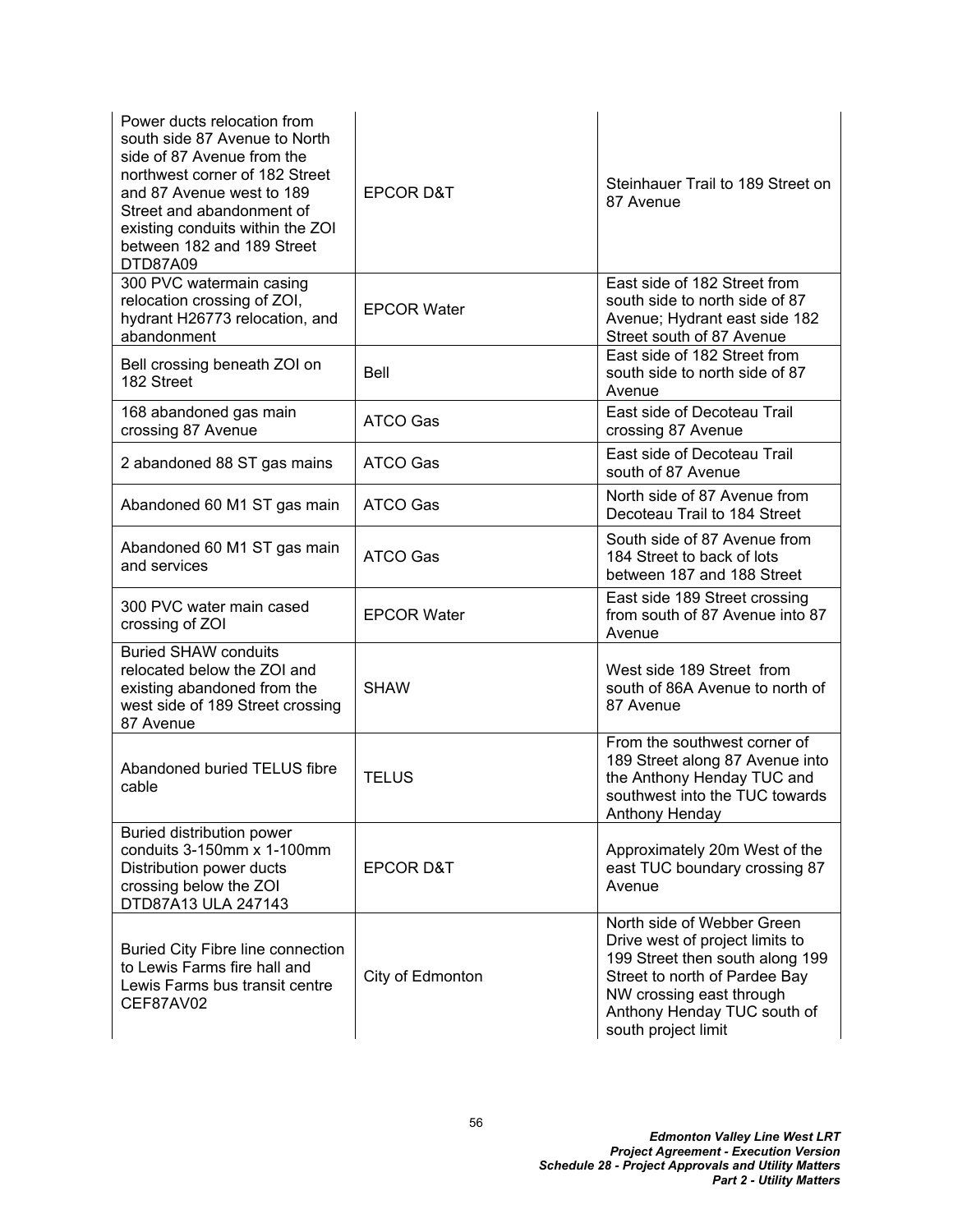| Relocate 600mm storm sewer         | EPCOR Water (Drainage) | 87 Avenue - west entrance of<br>Misericordia Hospital to west of<br>165 Street |
|------------------------------------|------------------------|--------------------------------------------------------------------------------|
| Access Shaft on 1200mm<br>Sanitary | EPCOR Water (Drainage) | 87 Avenue west of west<br>entrance to Misericordia<br>Hospital                 |
| Access Shaft on 1200mm<br>Sanitary | EPCOR Water (Drainage) | 87 Avenue east of east entrance<br>to Misericordia Hospital                    |
| Access Shaft on 1200mm<br>Sanitary | EPCOR Water (Drainage) | 87 Avenue at 159 Street                                                        |
| Access Shaft on 1200mm<br>Sanitary | EPCOR Water (Drainage) | 87 Avenue at 159 Street                                                        |
| 450mm Sanitary Sewer               | EPCOR Water (Drainage) | 87 Avenue at 159 Street                                                        |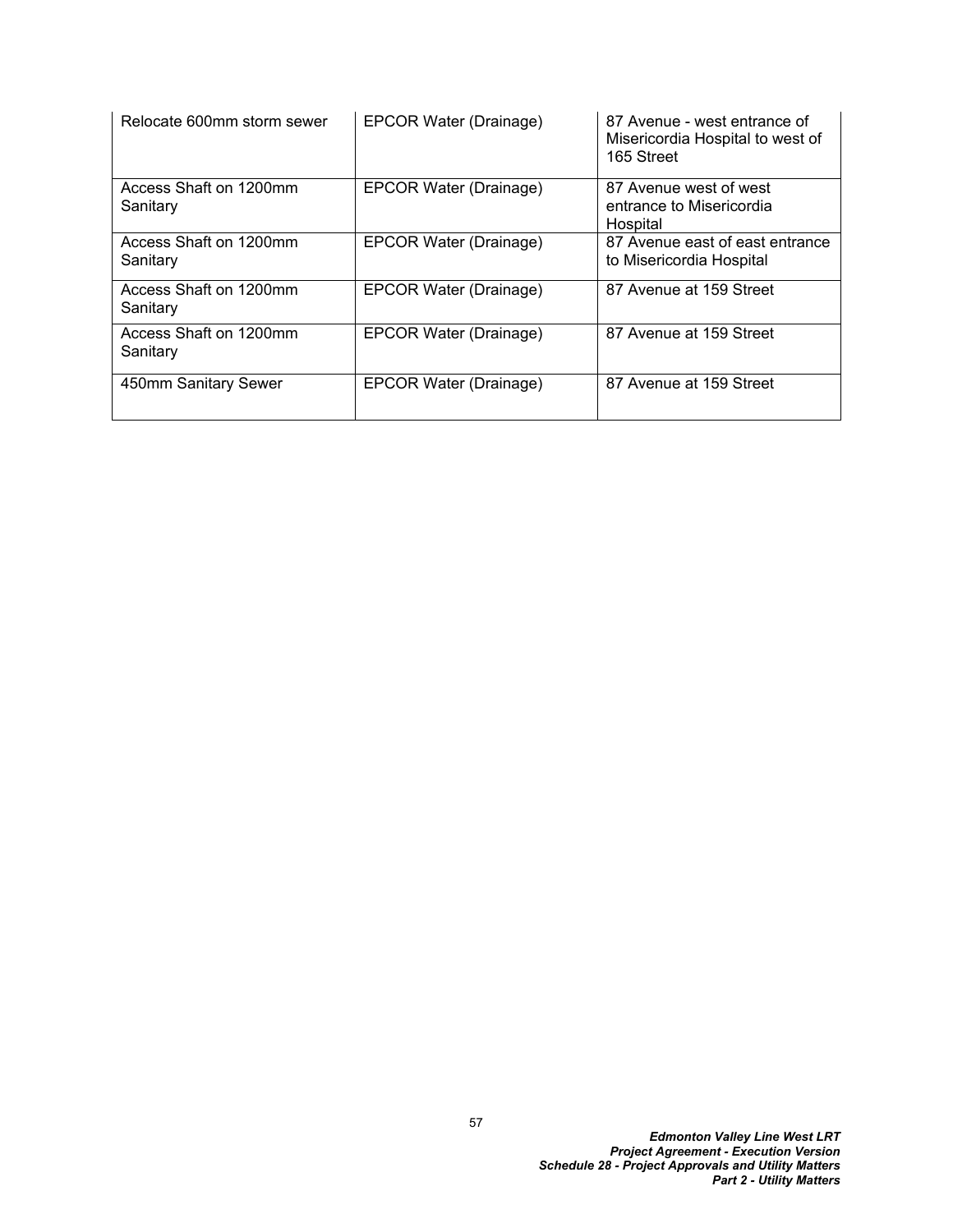#### **APPENDIX 28-2B**

# **Incomplete City Utility Work**

| <b>Description</b>                                                                                                                                                                                                                                                                                                      | <b>Utility Company</b> | Location                                                                               | <b>Completion (by end</b><br>of) |
|-------------------------------------------------------------------------------------------------------------------------------------------------------------------------------------------------------------------------------------------------------------------------------------------------------------------------|------------------------|----------------------------------------------------------------------------------------|----------------------------------|
| Construct 12 way<br>Power duct bank,<br>network vault<br>construction and<br>conversion (NV116<br>conversion to MN102A,<br>install NV102A,<br>NV117SW conversion<br>to MN102B, install<br>NV102B, install<br>MN102C, conversion of<br>NV118 to MN102D,<br>install NV102D, install<br>MN102E and NV102E)<br>(Civil 2020) | <b>EPCOR D&amp;T</b>   | South side 102 Avenue,<br>west of alley west of<br>103 Street to west of<br>107 Street | 2023                             |
| Construct 9 way power<br>duct bank - civil only to<br>temp stub (constructed<br>2020) Remainder of<br>duct bank system<br>included in Deferred<br><b>Utility Work</b>                                                                                                                                                   | <b>EPCOR D&amp;T</b>   | 102 Avenue from<br>MN104 to east of 103<br><b>Street</b>                               | 2023                             |
| EPCOR NV116N duct<br>bank and vault (Duct<br>bank and new vaults on<br>103 St constructed<br>2019; Vault conversion<br>constructed 2020 with<br>partial demolition<br>completed; equipment<br>and cabling incomplete)                                                                                                   | <b>EPCOR D&amp;T</b>   | North 102 Avenue,<br>west of 103 Street                                                | 2023                             |
|                                                                                                                                                                                                                                                                                                                         |                        |                                                                                        |                                  |
| Construct 12 way<br>power duct bank from<br>New MH102C to<br>MN936 (Civil 2020)                                                                                                                                                                                                                                         | <b>EPCOR D&amp;T</b>   | East side of 105 Street.<br>south of 102 Av to north<br>of 102 Av                      | 2023                             |
| Construct 12 way<br>power duct bank from<br>NV935 to NewMH102C<br>(Civil 2020)                                                                                                                                                                                                                                          | <b>EPCOR D&amp;T</b>   | East side of 105 Street,<br>south of 102 Av                                            | 2023                             |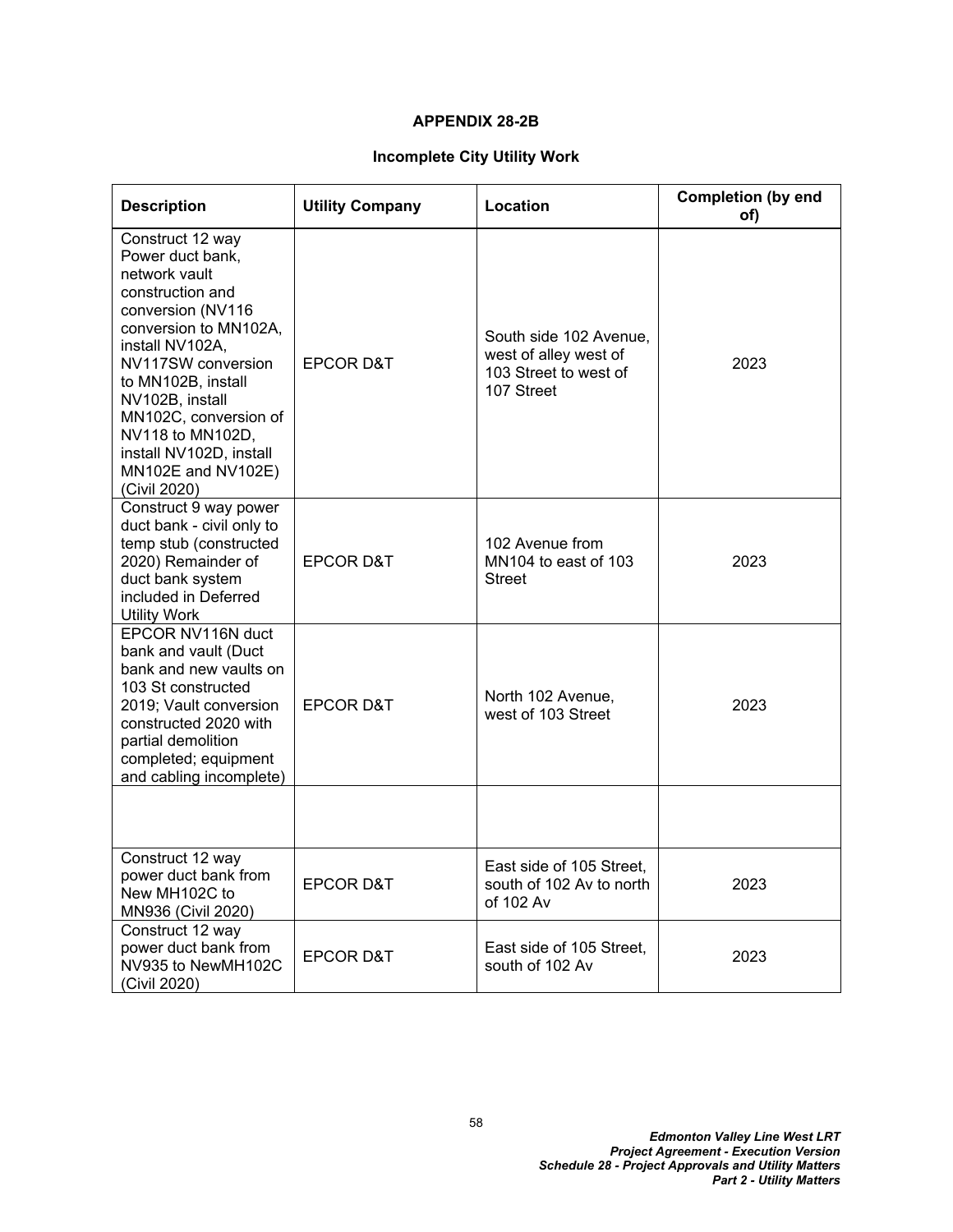| Construct 12 way<br>power duct bank from<br>MH106F/MN1850 to<br><b>NEW MH104A/MN1856</b><br>incl MH106A/MN1855,<br>MH106B/MN1854,<br>MH106C/MN1853,<br>MH106D/MN1852,<br>MH106E/MN1851,<br>MH106F/MN1850 (Civil<br>completed 2019) | <b>EPCOR D&amp;T</b> | East side 106 Street,<br>north of Jasper Av to<br>104 Avenue                                                                           | 2023    |
|------------------------------------------------------------------------------------------------------------------------------------------------------------------------------------------------------------------------------------|----------------------|----------------------------------------------------------------------------------------------------------------------------------------|---------|
| 2 way and 3 way<br>telecom ducts (Civil<br>work primarily shared<br>with EPCOR D&T,<br>cabling/cutovers to<br>follow EPCOR)                                                                                                        | <b>TELUS</b>         | South side of 102<br>Avenue and alley<br>between 105 and 106<br><b>Street</b>                                                          | 2022    |
| Burial of aerial telecom<br>and pole<br>abandonments/removal<br>s (Civil work primarily<br>shared with EPCOR<br>D&T, cabling/cutovers<br>to follow EPCOR)                                                                          | <b>SHAW</b>          | Alley crossing 102<br>Avenue between 105<br>and 106 Street                                                                             | 2022    |
| <b>Bell conduits installed</b><br>in 2020 for fibre<br>installation on<br>top/beside the new<br>EPCOR duct bank; 105<br>Street to west of 107<br><b>Street</b>                                                                     | <b>Bell</b>          | 102 Avenue from 105<br>to 107 Street                                                                                                   | Q2-2021 |
| Bell conduit and fibre to<br>be installed on 102 ave<br>West of 107 St and<br>South on 108 St as well<br>as South of 102 Ave on<br>106 St                                                                                          | Bell                 | 102 ave From 107 St to<br>west of 108 St, south<br>on 108 St to lane N of<br>Jasper Ave; south on<br>106 St to lane N of<br>Jasper Ave | 2021    |
| Relocate/lower and<br>abandon telecom ducts<br>crossing trackway at<br>alley including<br>reservicing (Civil work<br>primarily shared with<br>EPCOR D&T,<br>cabling/cutovers to<br>follow EPCOR)                                   | <b>TELUS</b>         | Alley crossing 102<br>Avenue between 106<br>and 107 Street                                                                             | 2022    |
| Burial of aerial telecom<br>and pole<br>abandonments/removal<br>s (Civil work primarily<br>shared with EPCOR<br>D&T, cabling/cutovers<br>to follow EPCOR)                                                                          | <b>SHAW</b>          | Alley crossing 102<br>Avenue between 106<br>and 107 Street                                                                             | 2022    |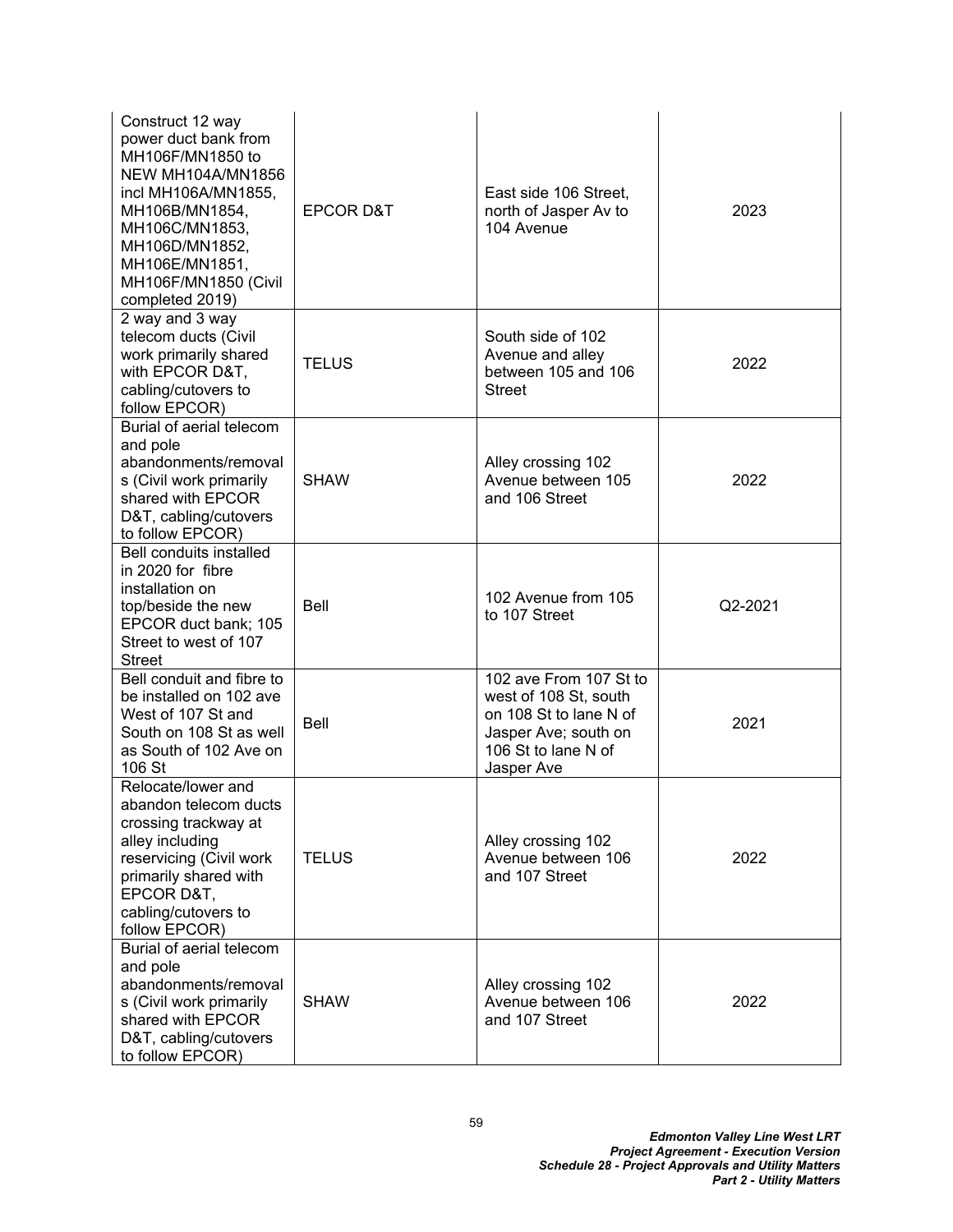| Construct 300 PVC<br>water main c/w cased<br>crossing of the<br>trackway and<br>reservicing of various<br>properties                                                                                              | <b>EPCOR Water</b>   | Work remaining from<br>ULA WLRT-2012. East<br>side of 107 Street<br>Crossing 102 Ave and<br>south of 102 Ave                    | 2021 |
|-------------------------------------------------------------------------------------------------------------------------------------------------------------------------------------------------------------------|----------------------|---------------------------------------------------------------------------------------------------------------------------------|------|
| Construct duct bank<br>from MN1068 to New<br>MH106B including<br>installing MH103A and<br>connecting to MN125<br>(Civil-2020)                                                                                     | <b>EPCOR D&amp;T</b> | 103 Avenue from 105<br>Street to 106 Street                                                                                     | 2023 |
| Construct power duct<br>bank from New<br>MH106B/MN1854<br>below LRT crossing of<br>107 Street and tying<br>into MN123 and NV123<br>west of 107 Street<br>including installation of<br>new MH103C (Civil-<br>2020) | <b>EPCOR D&amp;T</b> | 103 Avenue from alley<br>west of 107 Street to<br>alley west of 106 Street                                                      | 2023 |
| Construct power duct<br>bank from New<br>MH104A/MN1856 to<br>MN1218 (Civil-2019)                                                                                                                                  | <b>EPCOR D&amp;T</b> | North side 104 Avenue,<br>105 to 106 Street                                                                                     | 2023 |
| Abandon existing vaults<br>V503, V503A, V504,<br>V505 and existing duct<br>banks                                                                                                                                  | <b>TELUS</b>         | South side of 104<br>Avenue from 121 Street<br>to west of 124 Street                                                            | 2021 |
| <b>Buried TELUS</b><br>infrastructure (1982 &<br>2016) abandon and<br>retain as able                                                                                                                              | <b>TELUS</b>         | East side of 121 Street<br>crossing 104 Avenue                                                                                  | 2021 |
| Construct 4x100mm<br>telecom conduit bundle<br>from existing V502                                                                                                                                                 | <b>TELUS</b>         | East side of 121 Street<br>from south of 104<br>Avenue to 105 Avenue<br>and west towards 125<br>Street                          | 2021 |
| Construct 1 -100mm<br>telecom conduit and<br>service vault                                                                                                                                                        | <b>TELUS</b>         | North side Stony Plain<br>Road 122 Street to<br>alley west of 121 Street                                                        | 2021 |
| Construct 3-100mm<br>telecom conduit bundle<br>from proposed 105<br>Avenue duct bank to<br>existing and proposed<br>cross connects                                                                                | <b>TELUS</b>         | Along 122 Street north<br>of 104 Avenue from<br>105 Avenue                                                                      | 2021 |
| Construct 2-100mm<br>telecom conduits from<br>proposed vault on 122<br>Street to service vaults<br>between 122 and 123<br><b>Street</b>                                                                           | <b>TELUS</b>         | From 122 Street north<br>side to service locations<br>between 122 and 123<br>Street on north and<br>south side of 104<br>Avenue | 2021 |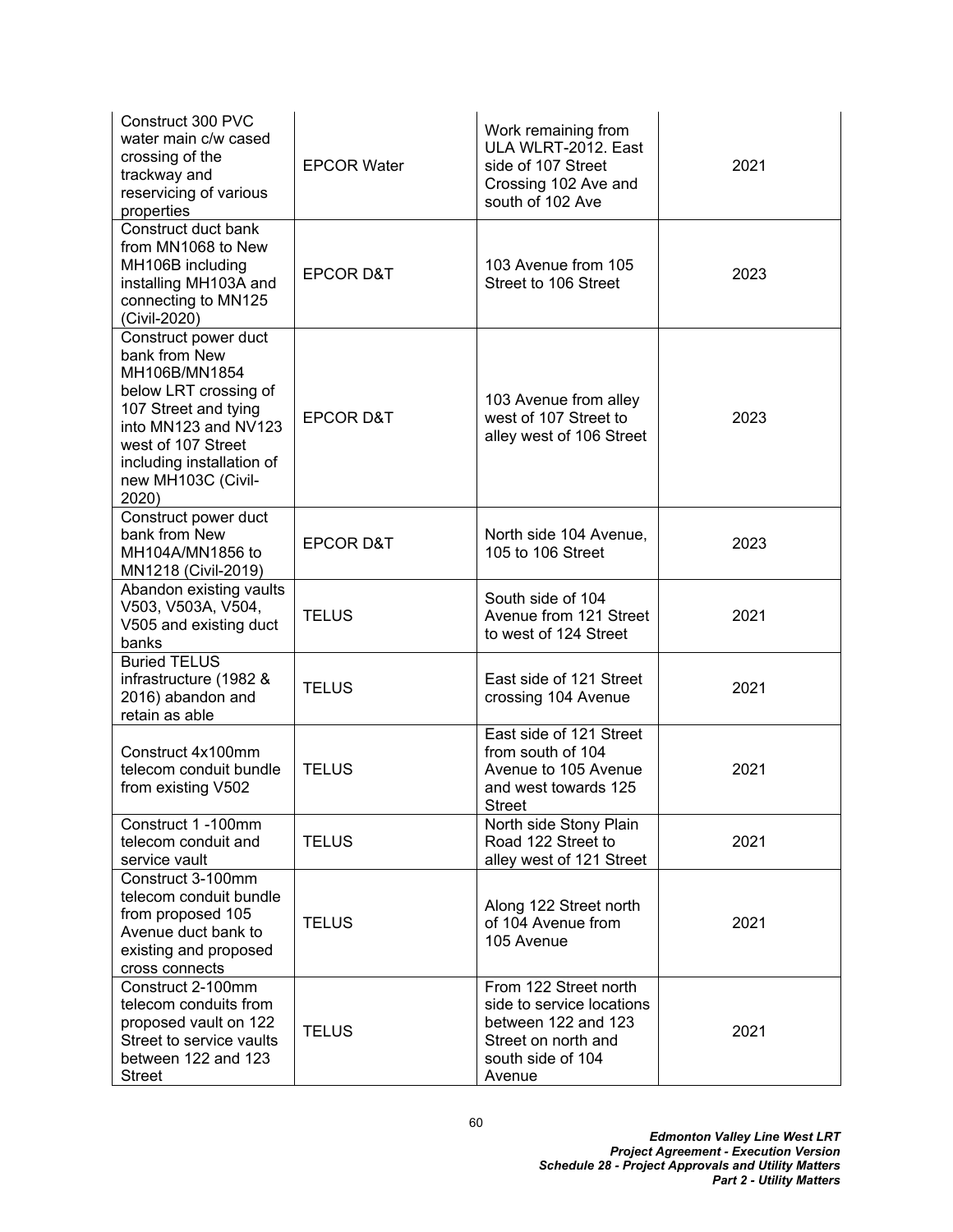| Abandonment of lateral<br>to signal cabinet at 122<br><b>Street</b>                                                                                                                        | <b>TELUS</b>         | From Alley west of 122<br>Street to 122 Street,<br>south side of Stony<br>Plain Road                                                                                                            | 2021 |
|--------------------------------------------------------------------------------------------------------------------------------------------------------------------------------------------|----------------------|-------------------------------------------------------------------------------------------------------------------------------------------------------------------------------------------------|------|
| <b>Buried telecom</b><br>infrastructure crossing<br>Stony Plain Road<br>including duct<br>installation in road right<br>of way north of Stony<br>Plain Road west of 122<br>Street to alley | <b>TELUS/SHAW</b>    | Alley west of 122 Street<br>crossing Stony Plain<br>Road                                                                                                                                        | 2021 |
| <b>EPCOR ductbank</b><br>crossing Stony Plain<br>Road (W35) 263838 (to<br>be abandoned once<br><b>EPCOR</b> internal<br>communications<br>cabling removed)                                 | <b>EPCOR D&amp;T</b> | Alley west of 122 Street<br>crossing Stony Plain<br>Road                                                                                                                                        | 2021 |
| Abandon the 1-102mm,<br>2-102mm, and 1-<br>102mm TELUS service<br>conduits from V505                                                                                                       | <b>TELUS</b>         | Alley west of 123 Street<br>from north side of Stony<br>Plain Road to property<br>on the southeast side                                                                                         | 2021 |
| <b>TELUS</b> service<br>conduits from alley<br>west of 123 Street,<br>crossing beneath ZOI<br>to reservice properties<br>on the south side of<br>Stony Plain Road                          | <b>TELUS</b>         | Alley west of 123 Street<br>from north side of Stony<br>Plain Road to property<br>on the southwest side                                                                                         | 2021 |
| <b>Abandon TELUS</b><br>service conduits from<br>V <sub>506</sub>                                                                                                                          | <b>TELUS</b>         | Alley west of 124 Street<br>crossing Stony Plain<br>Road to property on the<br>southwest corner of the<br>intersection of 124<br><b>Street and Stony Plain</b><br>Road                          | 2021 |
| Construct 250/200 PVC<br>water mains and<br>hydrant                                                                                                                                        | <b>EPCOR Water</b>   | Work from ULA WLRT-<br>2013 will continue<br>south of Stony Plain<br>Road on 126 St to 104<br>Ave and west on 104<br>Ave to Lane west of<br>126 St                                              | 2021 |
| Construct an 89 way<br>duct bank on 125 Street<br>between V470 and<br>V545 and 1x100mm<br>conduit service to<br>proposed vault between<br>124 and 125 Street                               | <b>TELUS</b>         | East side of 125 Street<br>between 104 Avenue<br>and Stony Plain Road<br>to vault 545 on the<br>north side of Stony<br>Plain Road with service<br>conduit along the south<br>side of 104 Avenue | 2021 |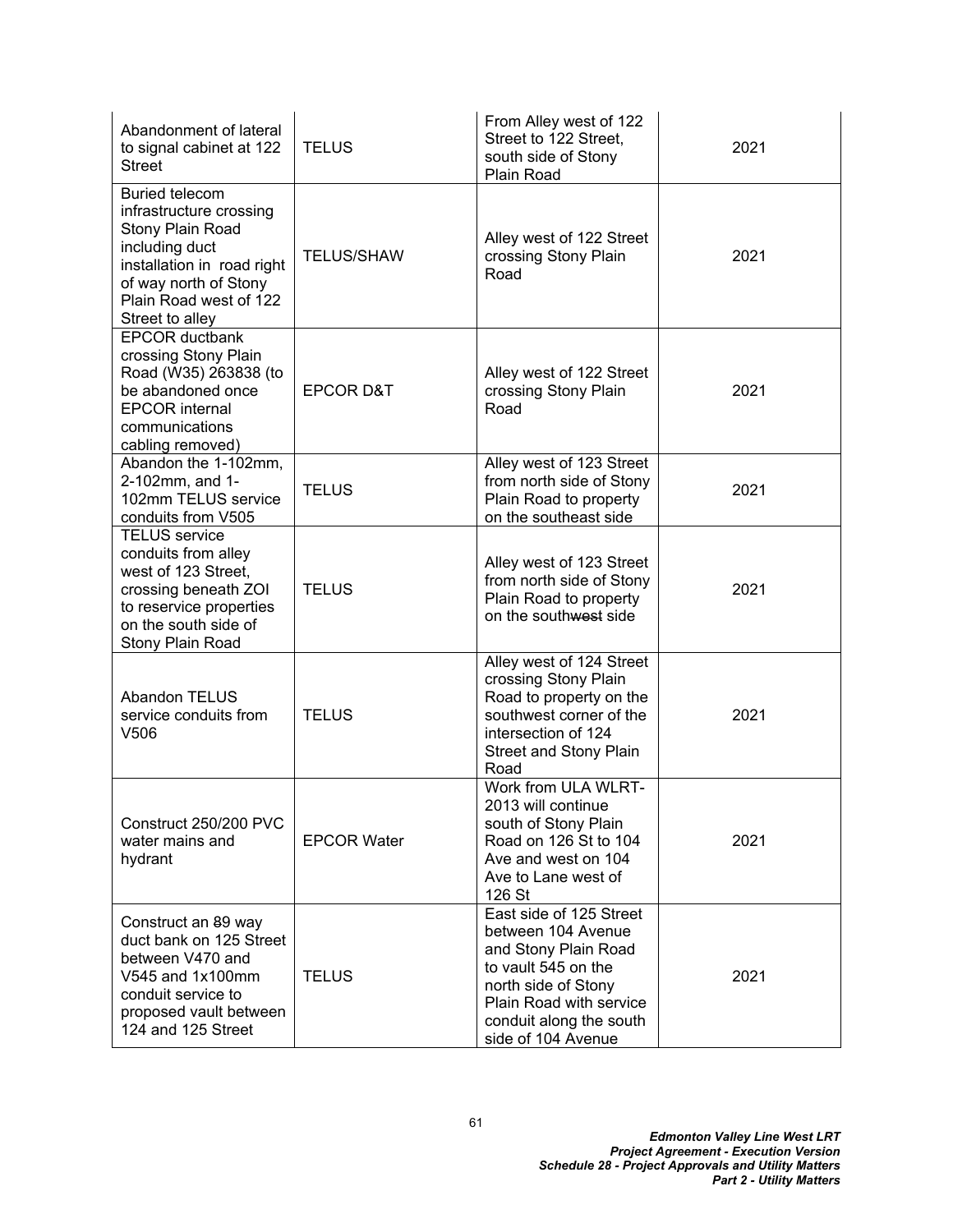| Aerial conversion to<br>underground from alley<br>south of Stony Plain<br>Road to 126 Street and<br>into 105 Avenue -<br>Power including<br>relocation or elimination<br>of pole 50276 south<br>(W31) 263835                                                            | <b>EPCOR D&amp;T</b> | Alley between 126 and<br>127 Street crossing<br>Stony Plain Road and<br>into 126 Street and 105<br>Avenue with new<br>infrastructure  | 2021 |
|-------------------------------------------------------------------------------------------------------------------------------------------------------------------------------------------------------------------------------------------------------------------------|----------------------|---------------------------------------------------------------------------------------------------------------------------------------|------|
| Aerial conversion to<br>underground - Telecom<br>including<br>accommodation of pole<br>41961164 moving<br>south                                                                                                                                                         | <b>TELUS/SHAW</b>    | Alley between 126 and<br>127 Street crossing<br>Stony Plain Road                                                                      | 2021 |
| Construct 250/200 PVC<br>water mains and<br>hydrant south of Stony<br>Plain Road                                                                                                                                                                                        | <b>EPCOR Water</b>   | Work from ULA<br>WLRT2013 will<br>continue south of SPR<br>on 126 St to 104 Ave<br>and on 104 Ave<br>between 126 St & LW<br>of 126 St | 2021 |
| Abandonment of<br>existing telecom buried<br>conduits into<br>Woodbend Place,<br>Glenora Pointe, and<br>Sylvancroft Lane<br>between east of 129<br>and west of 127 Street<br>(ULA 293129)                                                                               | <b>TELUS/SHAW</b>    | West side 127 Street to<br>Sylvancroft Lane,<br>Glenora Pointe, and<br><b>Woodbend Place</b>                                          | 2021 |
| Installation in<br>combination with<br>EPCOR D&T new<br>conduit system along<br>the south side of 102<br>Avenue that replaces<br>existing infrastructure<br>and ties into existing<br>services to Woodbend,<br>Glenora Pointe, and<br>Sylvancroft Lane (ULA<br>293123). | <b>TELUS/SHAW</b>    | West side 127 Street to<br>Sylvancroft Lane and<br><b>Woodbend Place</b>                                                              | 2021 |
| Combined buried power<br>relocations between<br>127 Street and<br>Woodbend Place (W29)<br>including crossing of<br>Stony Plain Road                                                                                                                                     | <b>EPCOR D&amp;T</b> | South side of Stony<br>Plain road from 127<br>Street to West of<br><b>Woodbend Place</b>                                              | 2021 |
| Aerial to underground<br>conversion for telecom<br>crossing Stony Plain<br>Road from alley                                                                                                                                                                              | <b>TELUS/SHAW</b>    | Alley between 128 and<br>129 Street crossing<br>Stony Plain Road                                                                      | 2021 |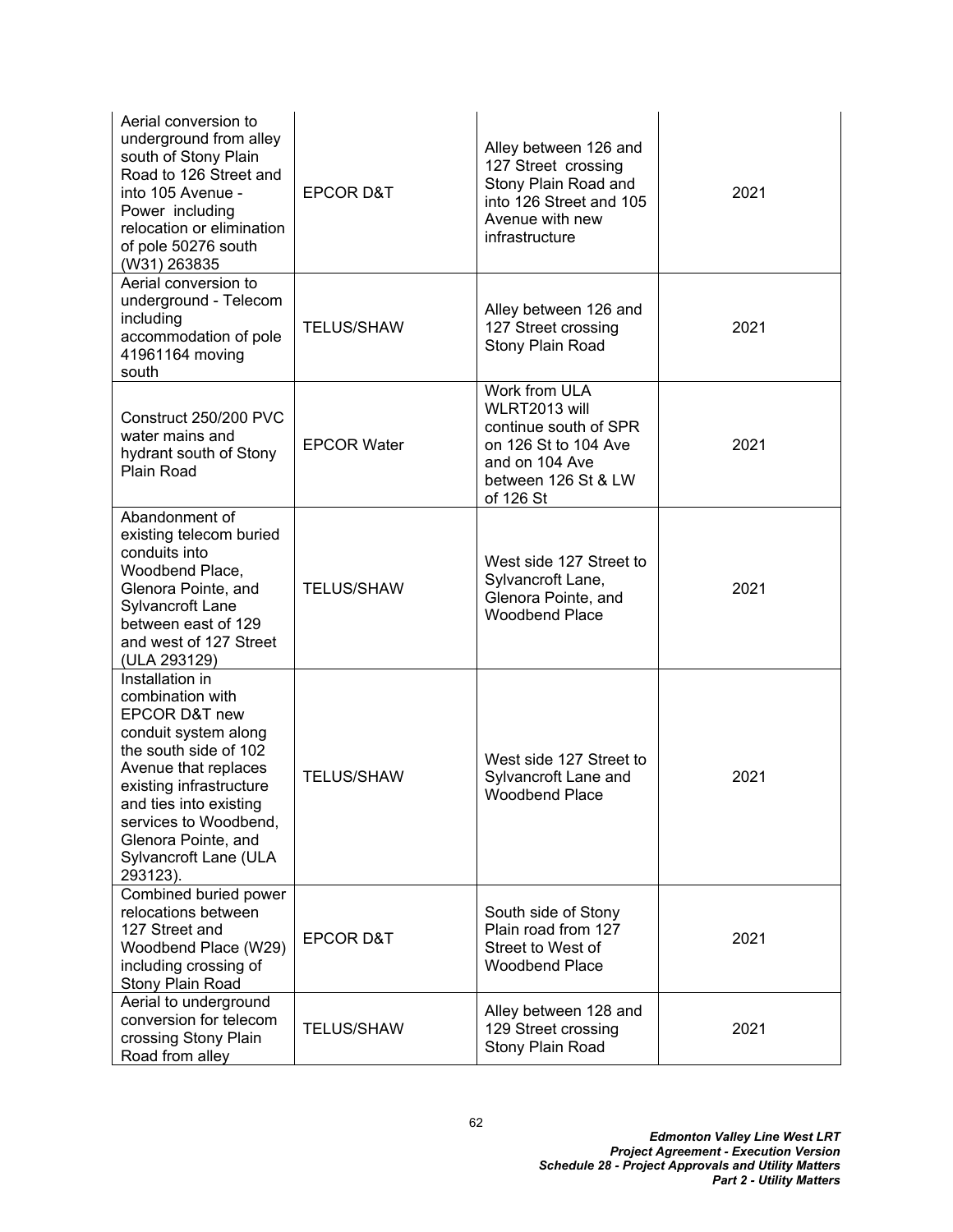| between 128 and 129<br><b>Street</b>                                                                                                                                                                |                    |                                                                                                                                                 |      |
|-----------------------------------------------------------------------------------------------------------------------------------------------------------------------------------------------------|--------------------|-------------------------------------------------------------------------------------------------------------------------------------------------|------|
| Abandonment of 2-6<br>way TELUS duct banks<br>(Including V-511, V-<br>525, V-525A, V-525C,<br>V-525B, V-525D, V-<br>526, V-527, V-528, V-<br>529, V-530, V-531, V-<br>532, V-533, V-534, V-<br>535) | <b>TELUS</b>       | Stony Plain Road from<br>V524 at 129 Street<br>west to 142 Street                                                                               | 2021 |
| Shaw buried conduit<br>crossing Stony Plain<br>Road and non-road<br>rated vault                                                                                                                     | <b>SHAW</b>        | Alley west of Glenora<br><b>Cres crossing Stony</b><br>Plain Road; vault on<br>north east side of alley                                         | 2021 |
| Abandon TELUS ULA<br>2464417 temporary<br>buried conduit<br>connection to V-527                                                                                                                     | <b>TELUS</b>       | Alley west of Glenora<br>Crescent south of<br>Stony Plain Road to<br>vault in the road                                                          | 2021 |
| Shaw conduits and<br>non-road rated vault<br>abandonment                                                                                                                                            | <b>SHAW</b>        | North side of Stony<br>Plain Road, southeast<br>of the alley between<br>131 and 132 Street                                                      | 2021 |
| Abandon/Relocate<br><b>TELUS pedestal south</b><br>side Stony Plain Road<br>(connection to TELUS<br>vault system not<br>apparent)                                                                   | <b>TELUS</b>       | Southwest corner of the<br>intersection of 132<br><b>Street and Stony Plain</b><br>Road                                                         | 2021 |
| <b>Relocate TELUS</b><br>pedestal and conduit<br>system south of Stony<br>Plain Road                                                                                                                | <b>TELUS</b>       | 104 Avenue and 132<br>Street south of Stony<br>Plain Road                                                                                       | 2021 |
| Aerial telecom burial<br>below ZOI crossing<br>Stony Plain Road<br>including<br>removal/relocation of<br>poles including lateral<br>abandonment of<br>telecom to Vault V529                         | <b>TELUS/SHAW</b>  | Alley west of 133 Street<br>crossing Stony Plain<br>Road                                                                                        | 2021 |
| Construct PVC water<br>mains and reconnection<br>of services north of<br><b>SPR</b>                                                                                                                 | <b>EPCOR Water</b> | Work from ULA's<br>WLRT2004, WLRT<br>2005 & WLRT 2006 will<br>continue between LW<br>133 St & LW136 St and<br>between 105 Av to<br>north of SPR | 2021 |
| Aerial telecom burial<br>below ZOI crossing<br>Stony Plain Road<br>including                                                                                                                        | <b>TELUS/SHAW</b>  | 136 Street crossing<br>Stony Plain Road                                                                                                         | 2021 |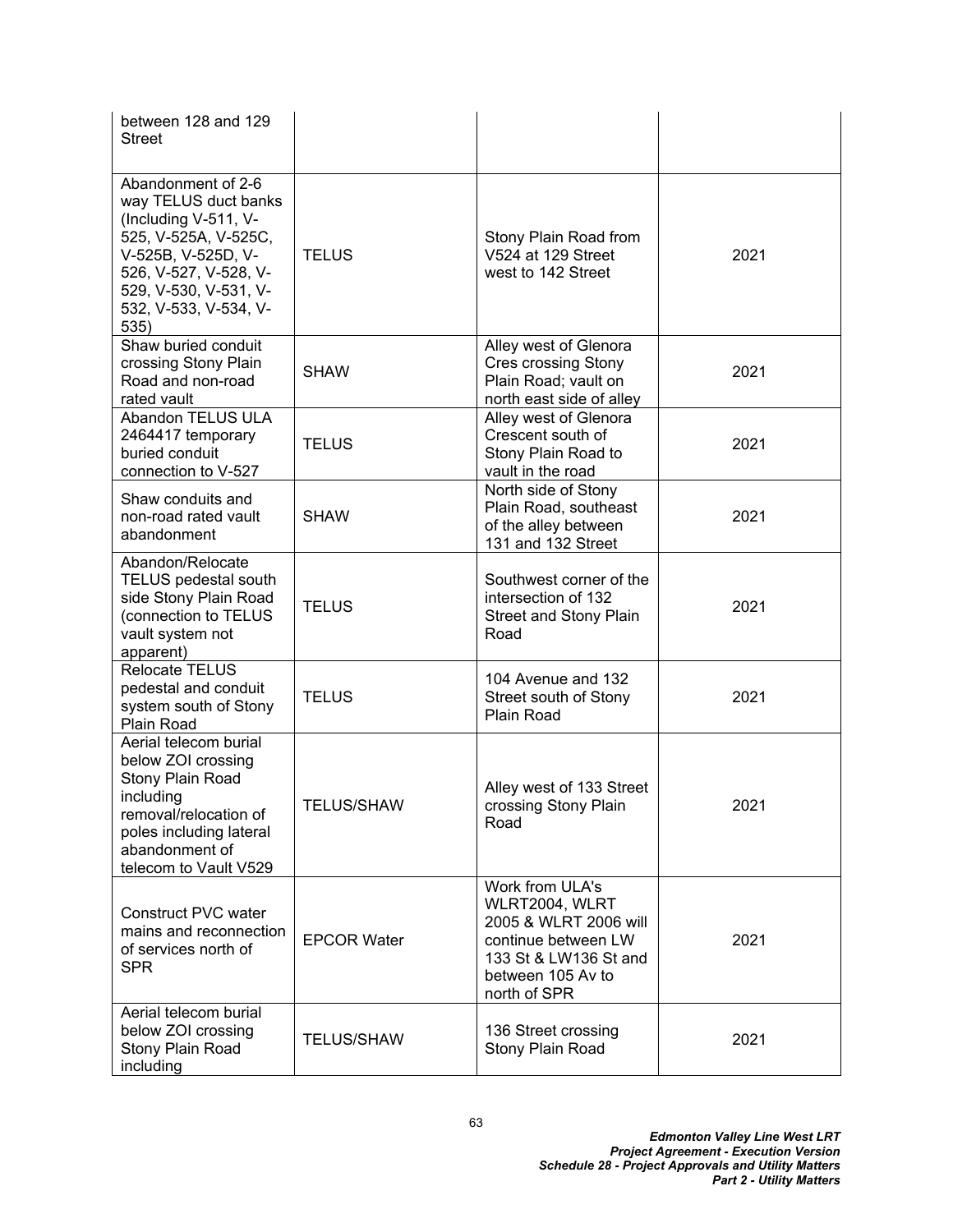| removal/relocation of<br>poles                                                                                                                                                   |                      |                                                                                                                                                                                                            |      |
|----------------------------------------------------------------------------------------------------------------------------------------------------------------------------------|----------------------|------------------------------------------------------------------------------------------------------------------------------------------------------------------------------------------------------------|------|
| <b>Construct new TELUS</b><br>buried duct banks and<br>abandon buried conduit<br>connections between<br>pole line north of Stony<br>Plain Road and V532                          | <b>TELUS</b>         | North side Stony Plain<br>Road at alley west of<br>136 Street                                                                                                                                              | 2021 |
| Aerial telecom burial<br>below ZOI crossing<br>Stony Plain Road<br>including<br>removal/relocation of<br>poles and buried<br>conduit abandonments<br>with vault V533             | <b>TELUS</b>         | Alley east of 138 Street<br>crossing Stony Plain<br>Road                                                                                                                                                   | 2021 |
| <b>Buried TELUS conduits</b><br>from vault V531<br>abandonment/<br>relocation                                                                                                    | <b>TELUS</b>         | North side of Stony<br>Plain Road, in the alley<br>west of 135 Street                                                                                                                                      | 2021 |
| Abandon buried<br>telecom conduits from<br>poles north of Stony<br>Plain Road to vault<br>V <sub>534</sub>                                                                       | <b>TELUS</b>         | Alley west of 138 Street<br>crossing Stony Plain<br>Road                                                                                                                                                   | 2021 |
| Aerial power burial<br>including<br>removal/relocation of<br>poles (W19) to facilitate<br>alley realignment<br>263826                                                            | <b>EPCOR D&amp;T</b> | Alley east of 139 Street<br>south of Stony Plain<br>Road                                                                                                                                                   | 2021 |
| Aerial telecom burial<br>including<br>removal/relocation of<br>poles and servicing of<br>pedestal and<br>properties; as well as to<br>facilitate alley<br>realignment            | <b>EPCOR D&amp;T</b> | Alley east of 139 Street<br>south of Stony Plain<br>Road and along the<br>south side of Stony<br>Plain Road to 102<br>Avenue                                                                               | 2021 |
| Telecom installation of<br>conduits on 103<br>Avenue, 139 Street,<br>crossing Stony Plain<br>Road, and along 102<br>Avenue to abandon<br>existing Stony Plain<br>Road duct banks | <b>TELUS</b>         | 103 Avenue from east<br>of 139 Street to 139<br>Street, south on 139<br><b>Street crossing Stony</b><br>Plain Road, to 102<br>Avenue and along<br>Stony Plain Road<br>between 142 and 136<br><b>Street</b> | 2021 |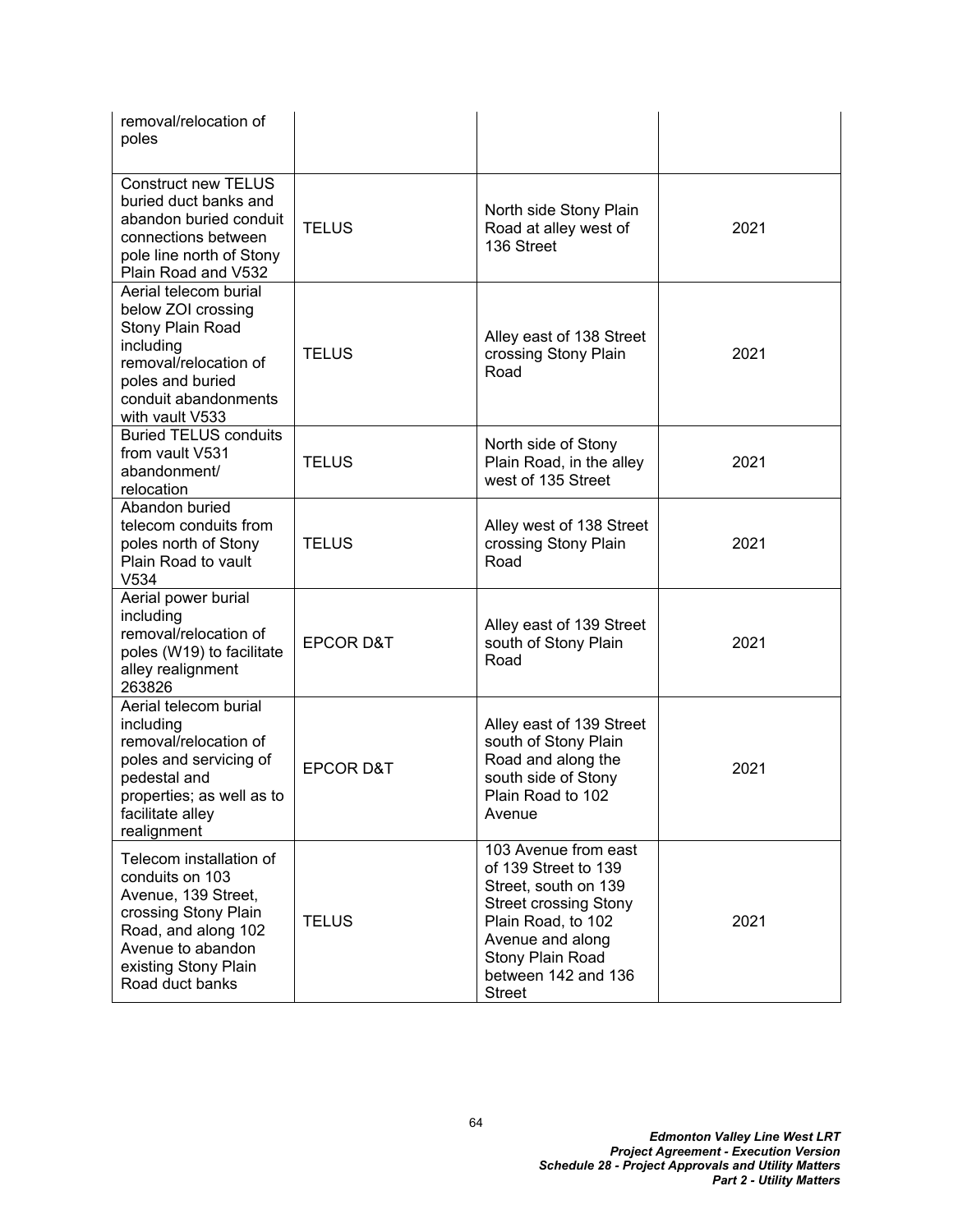| Abandonment of buried<br>ducts servicing the<br>property north of Stony<br>Plain Road between<br>139 and 140 Street<br>including relocation of<br>existing vault V535,<br>cross connect and<br>pedestals (1-102mm, 5-<br>100mm, 2-38mm<br>conduits)                                   | <b>TELUS</b>         | North side of Stony<br>Plain Road between<br>139 and 140 Street                                                               | 2021 |
|---------------------------------------------------------------------------------------------------------------------------------------------------------------------------------------------------------------------------------------------------------------------------------------|----------------------|-------------------------------------------------------------------------------------------------------------------------------|------|
| Aerial Shaw to buried<br>conduits RPN784445                                                                                                                                                                                                                                           | Shaw                 | 97 Avenue crossing<br>156 Street                                                                                              | 2021 |
| 4-100 HDPE telecom<br>conduit crossing below<br>156 Street ZOI and<br>abandonment of<br>existing conduits                                                                                                                                                                             | <b>TELUS</b>         | 92 Avenue crossing of<br>156 Street                                                                                           | 2021 |
| Telecom duct bank<br>relocation via vaults<br>V2838 and V2839,<br>including reconnections<br>and relocations of<br>pedestals, cross<br>connects and<br>abandonment of 8-<br>89mm telecom BFD<br>duct bank including<br>vault V2840 and cross<br>connect on 87 Avenue<br>(ULA 2746012) | <b>TELUS</b>         | Meadowlark Road from<br>89 Avenue to south of<br>87 Avenue; 89 Avenue<br>crossing beneath<br>Meadowlark Road ZOI              | 2021 |
| Abandonment of 168<br>IP5 ST/219 IP5 ST gas<br>main on 159 Street to<br>south of alley north of<br>87 Avenue and 87<br>Avenue east of 165<br>Street; replacement<br>with new IP5 main in<br>M1 alignment                                                                              | <b>ATCO Gas</b>      | South of 87 Avenue on<br>159 Street to 87<br>Avenue and west along<br>87 Avenue to 165<br><b>Street</b>                       | 2021 |
| <b>Burial of aerial Shaw</b><br>and EPCOR D&T<br>power (W7A 260815)<br>(RPN784395)                                                                                                                                                                                                    | Shaw & EPCOR D&T     | East side 161 Street<br>from alley south of 87<br>Avenue across 87<br>Avenue into alley west<br>of 161 Street on the<br>north | 2021 |
| Abandonment of 2<br>ducts from MN625<br>north to alley west of<br>161 Street                                                                                                                                                                                                          | <b>EPCOR D&amp;T</b> | 161 Street and 87<br>Avenue into alley just<br>west of 161 Street                                                             | 2021 |
| 88 M1 Gas main<br>realignment and<br>lowering below ZOI and                                                                                                                                                                                                                           | ATCO Gas             | 161 Street crossing 87<br>Avenue to alley west of<br>161 Street                                                               | 2021 |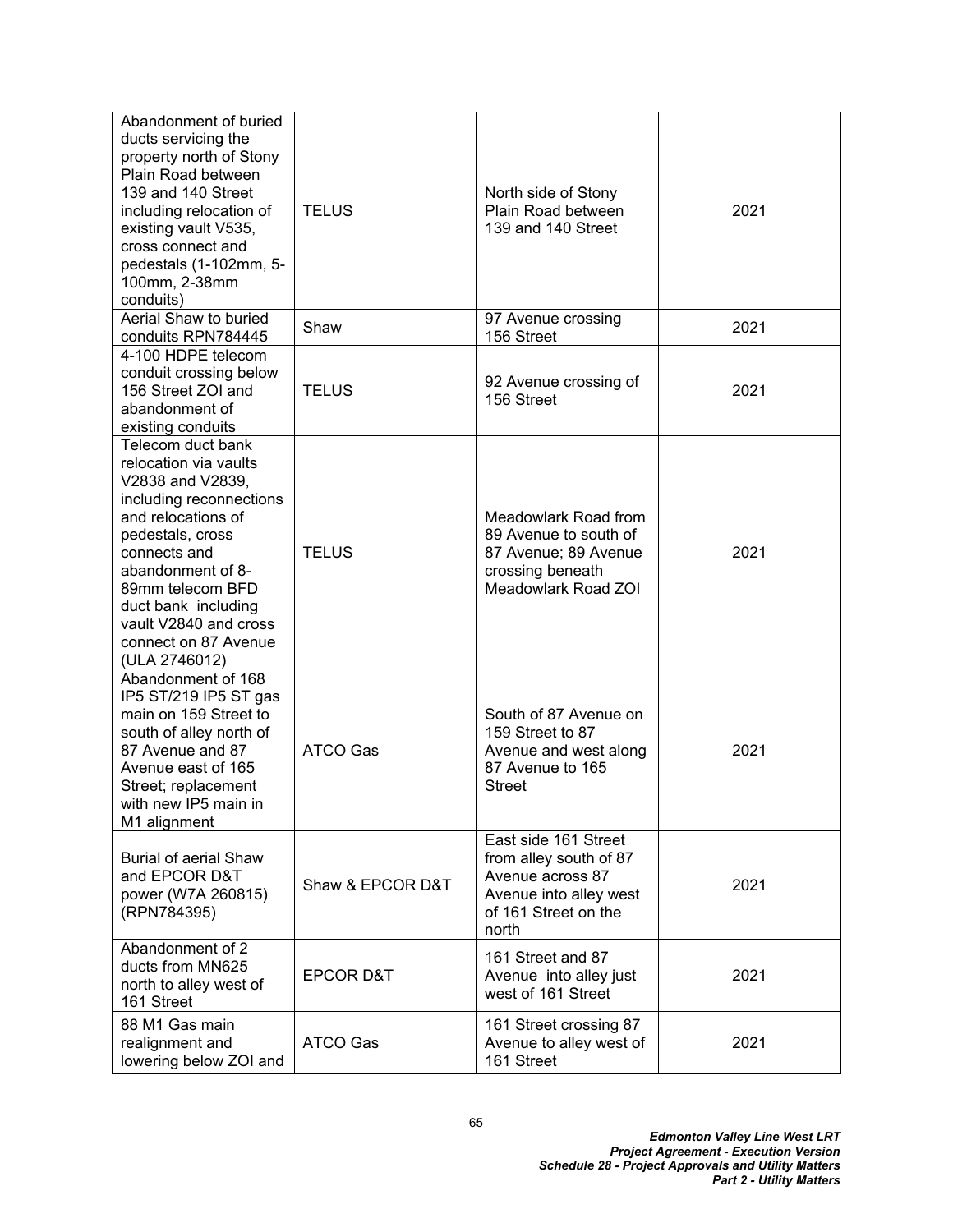| abandonment of<br>existing crossing                                                                                                                                                                                                                         |                    |                                                                                                                                                                 |         |
|-------------------------------------------------------------------------------------------------------------------------------------------------------------------------------------------------------------------------------------------------------------|--------------------|-----------------------------------------------------------------------------------------------------------------------------------------------------------------|---------|
| Relocation of IP5 gas<br>main into the alley north<br>of 87 Avenue between<br>163 Street and alley<br>east of 163 Street<br>including abandonment<br>of 219 IP5 ST gas main<br>on 163 Street                                                                | <b>ATCO Gas</b>    | 163 Street crossing<br>from 87 Avenue into<br>163 Street                                                                                                        | 2021    |
| Relocation of 750 CCP<br>transmission water<br>main including<br>connections to existing<br>distribution mains at<br>163 Street and 165<br>Street along with<br>abandonment of<br>existing main and valve<br>chambers                                       | <b>EPCOR Water</b> | Along 87 Avenue from<br>west of 165 Street to<br>east side of 163 Street                                                                                        | Q2-2021 |
| Installation of a new IP5<br>gas main in the former<br>alignment of the 168<br>M1 ST gas main and<br>abandonment of that<br>168 M1 ST gas main<br>from 165 Street into<br>alley east of 165 Street<br>and abandonment of<br>114 IP5 ST gas main in<br>alley | ATCO Gas           | 87 Avenue from 165<br>Street to alley east of<br>165 Street; alley north<br>of 87 Avenue and east<br>of 165 Street                                              | 2021    |
| Relocation of 42 M1<br>ST/88 M1 ST gas main<br>servicing properties<br>from back along 87<br>Avenue north to front of<br>properties into 87A<br>Avenue and<br>abandonment of main<br>and services along 87<br>Avenue and west side<br>of 178 Street         | ATCO Gas           | North side of 87<br>Avenue from 178 to<br>alley east of 182 Street<br>and north along west<br>side of 178 Street<br>moved into 87A Avenue<br>west of 178 Street | 2021    |
| 168 IPT ST gas<br>crossing below ZOI                                                                                                                                                                                                                        | ATCO Gas           | Southwest side of 182<br>Street crossing 87<br>Avenue on 182 Street                                                                                             | 2021    |
| 168 IPT ST gas<br>relocation to north of<br>ZOI and abandonment<br>to Regulator Station<br>194 within/south of ZOI<br>AGS87A11                                                                                                                              | <b>ATCO Gas</b>    | Between east of 189<br>Street and 182 Street.<br>South side 87 Avenue<br>west of 182 Street to<br><b>Regulator Station No</b><br>194                            | 2021    |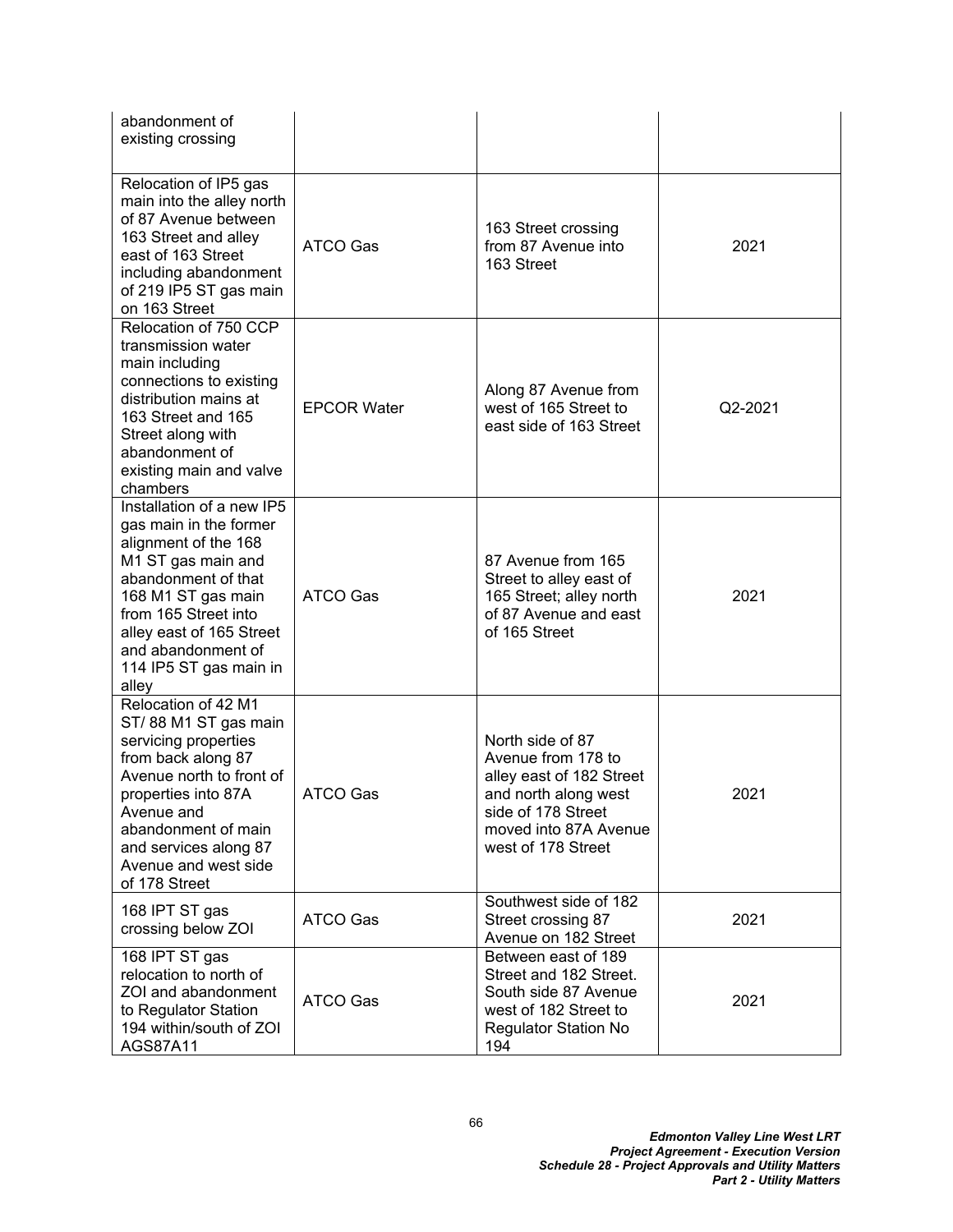| 168 M1 PE gas main<br>relocation to north of<br>ZOI and abandonment<br>to Regulator Station<br>194 within/south of ZOI<br>AGS87A11A                                                                                                                                                                                                      | <b>ATCO Gas</b>      | <b>Between Decoteau</b><br>Trail and 189 Street;<br>West of Decoteau Trail<br>from south side to north<br>side 87 Avenue<br>including crossing 87<br>Avenue at Decoteau<br>Trail                            | 2021    |
|------------------------------------------------------------------------------------------------------------------------------------------------------------------------------------------------------------------------------------------------------------------------------------------------------------------------------------------|----------------------|-------------------------------------------------------------------------------------------------------------------------------------------------------------------------------------------------------------|---------|
| 114 M1 PE gas main<br>realignment<br>reconnection to<br><b>Regulator Station No</b><br>194 or relocated 219<br>M1 gas main                                                                                                                                                                                                               | ATCO Gas             | From south side 87 Av<br>at Regulator Station<br>between 188 and 187<br>Street crossing 87<br>Avenue to westbound<br>road lanes and heading<br>west to 189 Street to<br>reconnect with existing<br>114 main | 2021    |
| Relocate gas service to<br>church at 19010-87<br>Avenue bordering the<br>Anthony Henday TUC<br>on the north side of 87<br>Avenue from an<br>extension of an existing<br>service or installation of<br>new main and service<br>line west of 189 Street<br>in 87 Avenue and<br>abandonment of<br>existing service on 87<br>Avenue AGS87A16 | <b>ATCO Gas</b>      | 87 Avenue west of 189<br><b>Street</b>                                                                                                                                                                      | 2022    |
| Gas main relocation to<br>86A Avenue between<br>188 and west of 190A<br>Street and reservicing<br>of properties from the<br>front of lot; abandoning<br>the 168 M1 ST / 60 M1<br>ST gas mains and<br>services from the rear<br>of properties along the<br>south side of 87<br>Avenue to the TUC<br>AGS87A14A                             | <b>ATCO Gas</b>      | 188 Street to west of<br>190A Street on 86A<br>Avenue with<br>abandonments on the<br>south side of 87<br>Avenue from east of<br>188 Street to the<br>Anthony Henday TUC                                     | 2022    |
| <b>Buried power ducts</b><br>relocation to north side<br>87 Avenue and<br>abandonment of<br>existing ducts within the<br>ZOI from west side of<br>189 Street into the<br>Anthony Henday TUC<br><b>ULA260209 and</b><br>including power duct                                                                                              | <b>EPCOR D&amp;T</b> | East side 189 Street<br>into the Anthony<br>Henday TUC on 87<br>Avenue and within the<br>Anthony Henday TUC<br>east of Anthony<br>Henday                                                                    | Q4-2021 |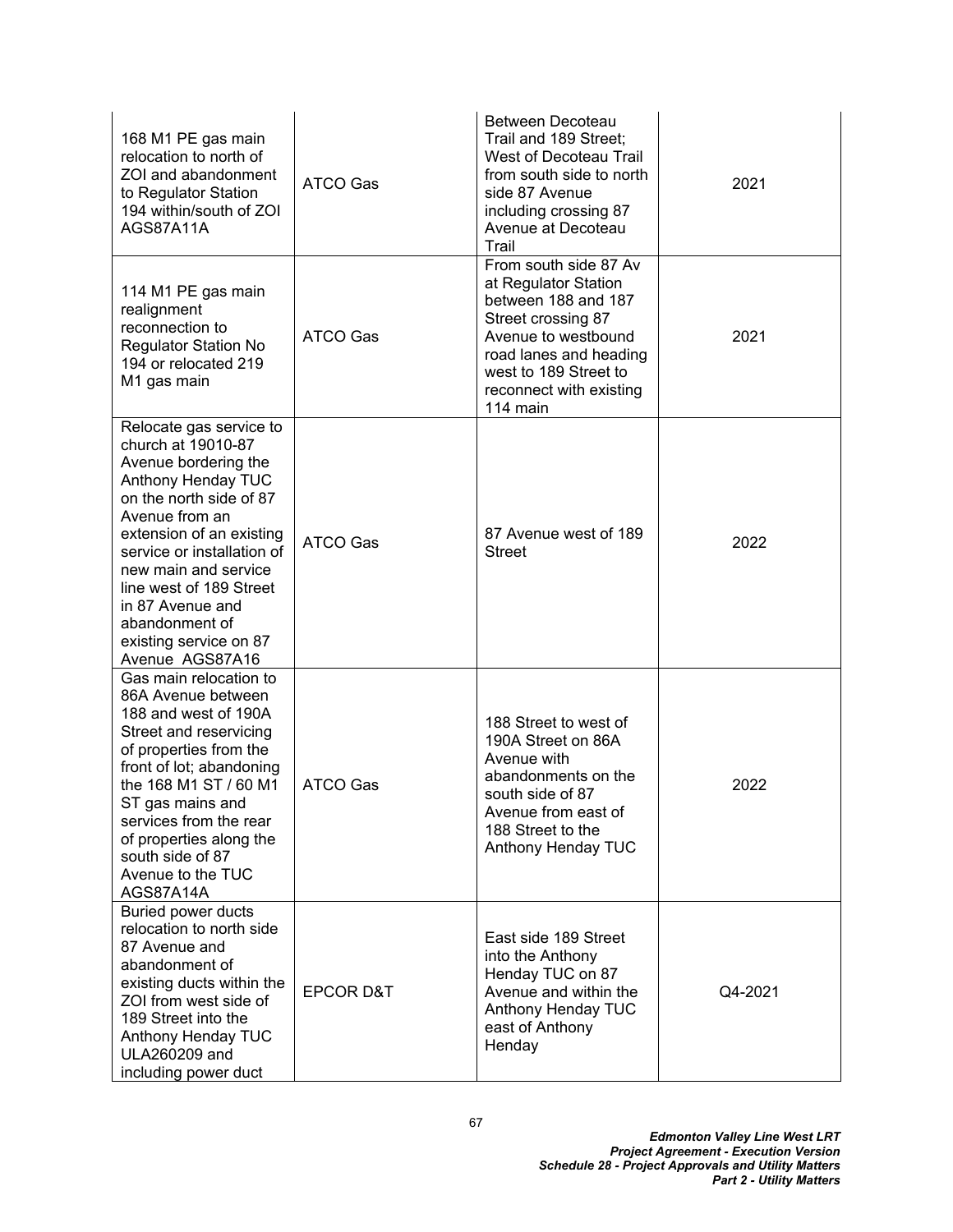| crossing of 87 Avenue<br>west of 189 Street<br>DTD87A13A                     |                                  |                                                         |          |
|------------------------------------------------------------------------------|----------------------------------|---------------------------------------------------------|----------|
| Aerial 72 kV                                                                 |                                  | East side Anthony                                       |          |
| transmission power<br>(WETUP)                                                | <b>EPCOR D&amp;T</b>             | Henday TUC crossing<br>87 Avenue                        | Q4-2021  |
| Abandon 825/900mm                                                            | <b>EPCOR Water</b>               | Lane West of 136                                        | Q3, 2022 |
| <b>Combined Sewer</b>                                                        | (Drainage)                       | Street to 132 Street                                    |          |
| Abandon 300/600mm<br><b>Combined Sewer</b>                                   | <b>EPCOR Water</b><br>(Drainage) | Lane West of 136<br>Street to Connaught<br><b>Drive</b> | Q3, 2022 |
| Construct 1050mm<br><b>Combined Sewer</b>                                    | <b>EPCOR Water</b><br>(Drainage) | Lane West of 136<br><b>Street to Connaught</b><br>Drive | Q3, 2022 |
| Construct 200mm                                                              | <b>EPCOR Water</b>               | Stony Plain Road at                                     | Q3, 2022 |
| <b>Sanitary Sewer</b>                                                        | (Drainage)                       | 136 Street                                              |          |
| Replace/Case 200mm                                                           | <b>EPCOR Water</b>               | Stony Plain Road at                                     | Q3, 2022 |
| <b>Storm Sewer</b>                                                           | (Drainage)                       | 136 Street                                              |          |
| Replace/Case 250mm                                                           | <b>EPCOR Water</b>               | Stony Plain Road at                                     | Q3, 2022 |
| <b>Combined Sewer</b>                                                        | (Drainage)                       | Lane east of 136 Street                                 |          |
| Replace/Case 600mm                                                           | <b>EPCOR Water</b>               | Stony Plain Road at                                     | Q3, 2022 |
| <b>Storm Sewer</b>                                                           | (Drainage)                       | 135 Street                                              |          |
| Replace/Case 250mm                                                           | <b>EPCOR Water</b>               | Stony Plain Road at                                     | Q3, 2022 |
| <b>Combined Sewer</b>                                                        | (Drainage)                       | Lane east of 135 Street                                 |          |
| Replace/Case 250mm                                                           | <b>EPCOR Water</b>               | Stony Plain Road at                                     | Q3, 2022 |
| <b>Combined Sewer</b>                                                        | (Drainage)                       | Lane east of 134 Street                                 |          |
| Replace/Case 250mm                                                           | <b>EPCOR Water</b>               | Stony Plain Road at                                     | Q3, 2022 |
| <b>Combined Sewer</b>                                                        | (Drainage)                       | Lane east of 133 Street                                 |          |
| Replace/Case 250mm                                                           | <b>EPCOR Water</b>               | Stony Plain Road at                                     | Q3, 2022 |
| <b>Combined Sewer</b>                                                        | (Drainage)                       | Lane east of 132 Street                                 |          |
| Replace/Case 250mm<br><b>Combined Sewer</b>                                  | <b>EPCOR Water</b><br>(Drainage) | Stony Plain Road at<br>Lane west of<br>Connaught Drive  | Q3, 2022 |
| Relocate 600mm                                                               | <b>EPCOR Water</b>               | Stony Plain Road at                                     | Q3, 2022 |
| <b>Combined Sewer</b>                                                        | (Drainage)                       | 129 Street                                              |          |
| Relocate 250mm<br><b>Combined Sewer</b><br>(install 300mm<br>Combined Sewer) | <b>EPCOR Water</b><br>(Drainage) | Stony Plain Road - 129<br>Street to Sylvancroft<br>Lane | Q3, 2022 |
| Relocate<br>375/600/675mm<br><b>Combined Sewer</b>                           | <b>EPCOR Water</b><br>(Drainage) | Stony Plain Road - 127<br>Street to 121 Street          | Q3, 2022 |
| Replace/Case 250mm                                                           | <b>EPCOR Water</b>               | Stony Plain Road at                                     | Q3, 2022 |
| <b>Combined Sewer</b>                                                        | (Drainage)                       | Lane east of 127 Street                                 |          |
| Replace/Case 250mm                                                           | <b>EPCOR Water</b>               | Stony Plain Road at                                     | Q3, 2022 |
| <b>Combined Sewer</b>                                                        | (Drainage)                       | Lane east of 126 Street                                 |          |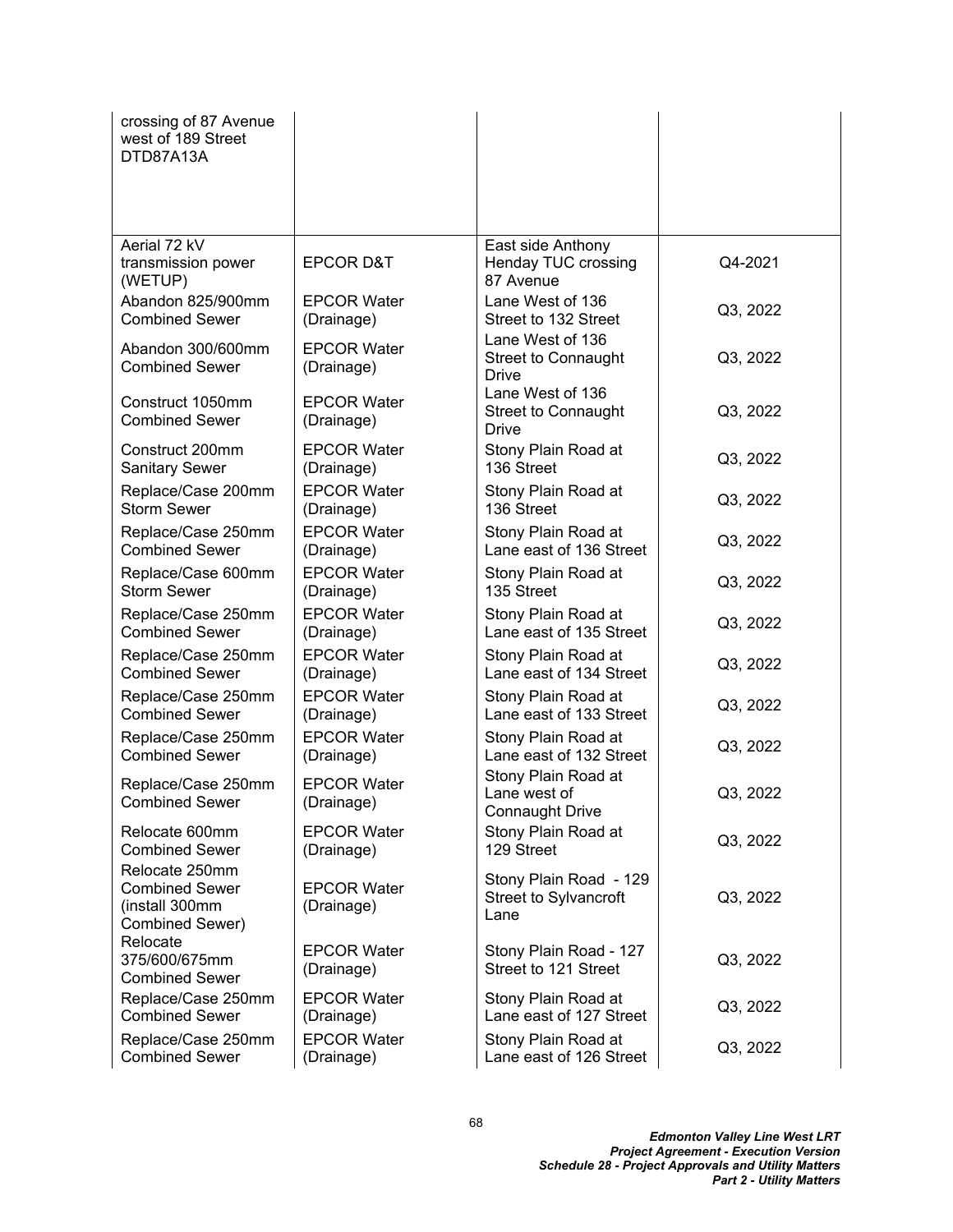| Install 200mm                               | <b>EPCOR Water</b>               | Stony Plain Road - 126                                      | Q3, 2022 |
|---------------------------------------------|----------------------------------|-------------------------------------------------------------|----------|
| <b>Combined Sewer</b>                       | (Drainage)                       | Street to 125 Street                                        |          |
| Abandon/Relocate<br>250mm Combined<br>Sewer | <b>EPCOR Water</b><br>(Drainage) | Stony Plain Road at<br>lane east of 125 Street              | Q3, 2022 |
| Replace/Case 250mm                          | <b>EPCOR Water</b>               | Stony Plain Road at                                         | Q3, 2022 |
| <b>Combined Sewer</b>                       | (Drainage)                       | Lane east of 124 Street                                     |          |
| Replace/Case 250mm                          | <b>EPCOR Water</b>               | Stony Plain Road at                                         | Q3, 2022 |
| <b>Combined Sewer</b>                       | (Drainage)                       | Lane east of 123 Street                                     |          |
| Install 1200mm<br><b>Combined Sewer</b>     | <b>EPCOR Water</b><br>(Drainage) | 104 Avenue - 121<br>Street to east of 114<br><b>Street</b>  | Q3, 2022 |
| Install 600/1200mm<br><b>Combined Sewer</b> | <b>EPCOR Water</b><br>(Drainage) | 104 Avenue - East of<br>114 Street to west of<br>109 Street | Q3, 2022 |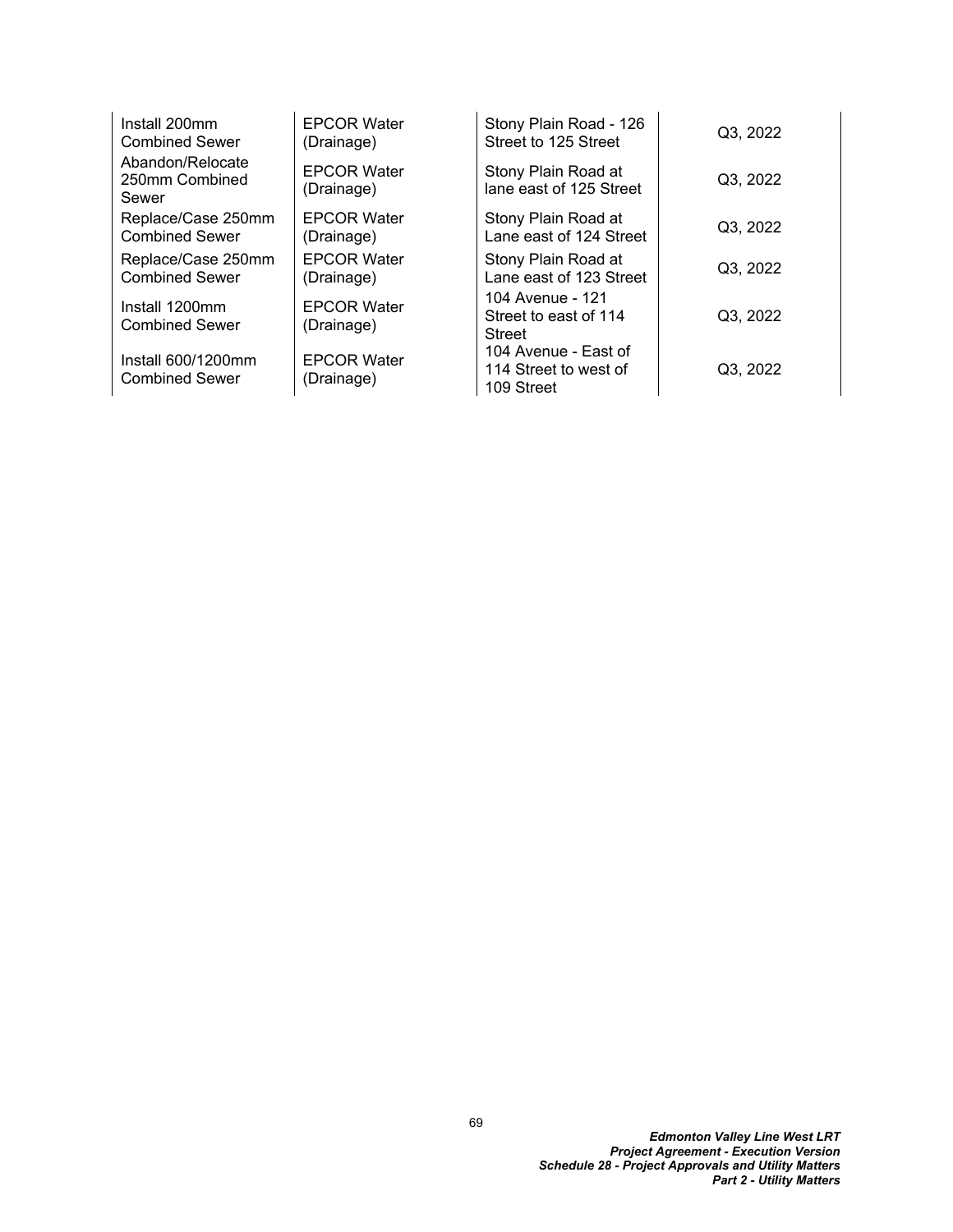## **APPENDIX 28-2C**

## **Deferred Utility Work**

| <b>Description</b>                                                                                                                                             | <b>Utility Company</b>                                        | Location                                                                                       |
|----------------------------------------------------------------------------------------------------------------------------------------------------------------|---------------------------------------------------------------|------------------------------------------------------------------------------------------------|
| <b>Unknown lines</b>                                                                                                                                           | Various utilities                                             | Entire alignment as noted on<br>reference drawings                                             |
| Hydrant abandonments and hydrant<br>relocations                                                                                                                | <b>EPCOR Water</b>                                            | Entire alignment except where<br>indicated as addressed                                        |
| Water, gas, telecom and power services                                                                                                                         | EPCOR D&T, EPCOR<br>Water, ATCO Gas,<br>TELUS SHAW,<br>Rogers | Entire alignment; conflicts as<br>identified by Project Co                                     |
| Abandon 406 Water main abandonment<br>and reservicing of properties                                                                                            | <b>EPCOR Water</b>                                            | Middle of 102 Avenue from east<br>of 103 Street to west side of 107<br><b>Street</b>           |
| Abandon 6way /9 way power duct bank,<br>MN116, MN117, MN935, MN118, MN119                                                                                      | <b>EPCOR D&amp;T</b>                                          | Middle of 102 Avenue from east<br>of 103 to west of 107 Street                                 |
| Abandon 12 way /20 way/ 12 way power<br>duct bank incl MN1207, MN1206,<br>MN1212, MN1211, MN1210                                                               | <b>EPCOR D&amp;T</b>                                          | North side 102 Avenue from east<br>of 103 Street to east of 106 Street                         |
| Abandon 300 PVC/200AC/CI water main<br>including, hydrant H225 (relocation),<br>transmission connection, services at 103<br><b>Street</b>                      | <b>EPCOR Water</b>                                            | 102 Avenue, 103 Street west to<br>105 Street                                                   |
| Install new service to Revillon Building<br>from 103 Street and complete internal re-<br>route of water service inside building and<br>hydrant H225 relocation | <b>EPCOR Water</b>                                            | 103 Street north of 102 Avenue                                                                 |
| Case 508 water main and relocate<br>hydrant and service to building to<br>Northwest of 103 Street/102 Avenue;<br>abandon valve chamber                         | <b>EPCOR Water</b>                                            | Middle of 103 Street crossing the<br>102 Avenue trackway and<br>hydrant and service relocation |
| Lower 168 M1 ST Gas main                                                                                                                                       | <b>ATCO Gas</b>                                               | 103 Street, crossing from north to<br>south side of 102 Avenue                                 |
| Abandon 168 M1 ST Gas main                                                                                                                                     | ATCO Gas                                                      | 103 Street, crossing from north to<br>south side of 102 Avenue                                 |
| Construct 12 way power duct bank<br>(recable and reconnect cabling) from<br>MH103W to NV116/MH102A                                                             | <b>EPCOR D&amp;T</b>                                          | South side of 102 Avenue from<br>103 Street to alley west of 103<br><b>Street</b>              |
| Construct 12 way power duct bank and<br>vault along west side of 103 Street<br>MH103W                                                                          | <b>EPCOR D&amp;T</b>                                          | West side of 103 Street from<br>south of 102 Avenue through to<br>north of 102 Avenue          |
| Construct 9 way power duct bank and<br>vault MH103E along east side 103 Street                                                                                 | <b>EPCOR D&amp;T</b>                                          | East side of 103 Street from south<br>of 102 Avenue to new MH1225                              |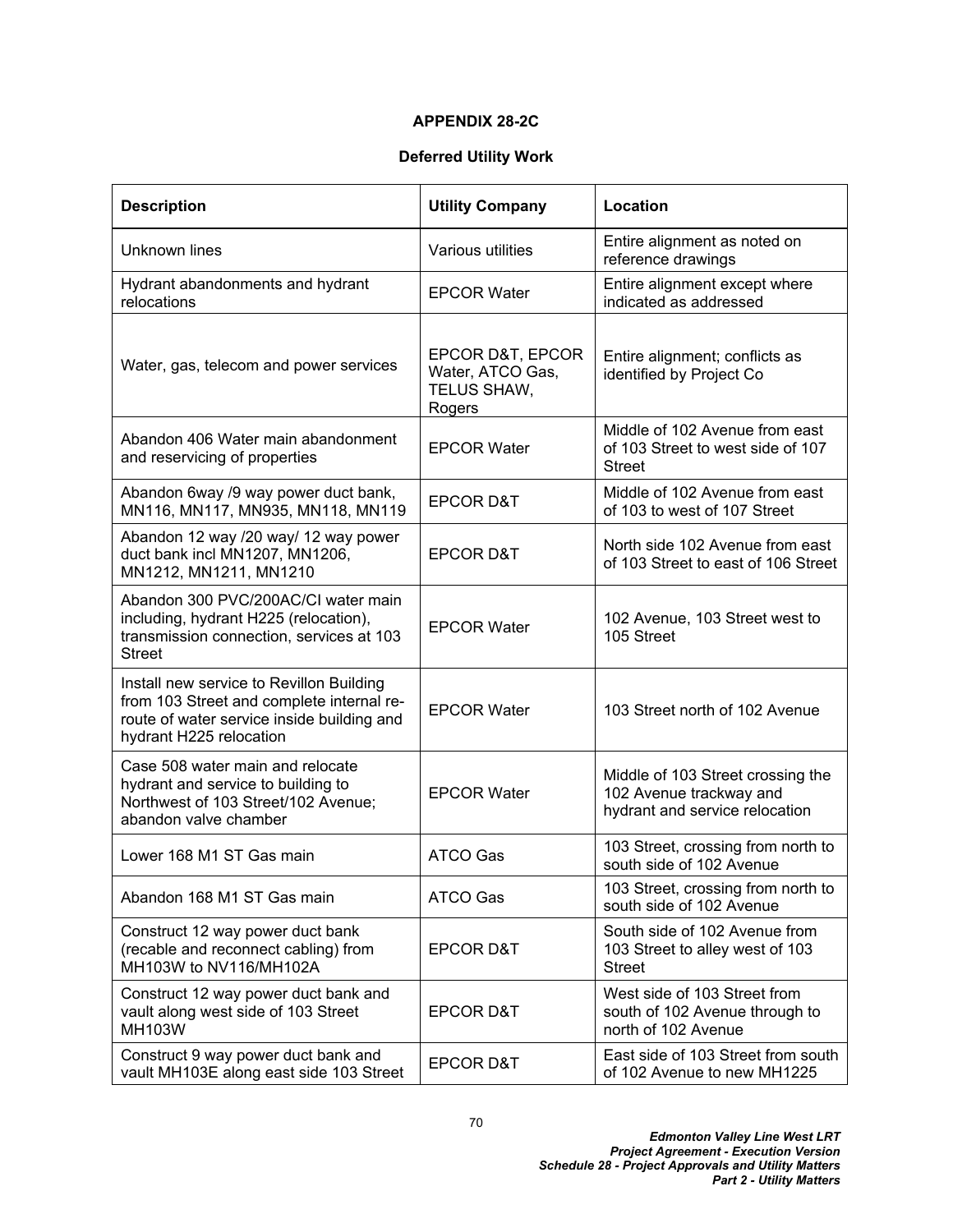| 168 M1 Gas main relocation (if required)                                                                             | <b>ATCO Gas</b>      | South side 102 Avenue from alley<br>west of 103 Street to 102 Street                                            |
|----------------------------------------------------------------------------------------------------------------------|----------------------|-----------------------------------------------------------------------------------------------------------------|
| Abandon 12 way power duct bank and<br>MN1213                                                                         | <b>EPCOR D&amp;T</b> | East side of 103 Street from south<br>of 102 Avenue to new MN1225                                               |
| Abandon two 150mm PVC water services<br>to The Ten                                                                   | <b>EPCOR Water</b>   | West of alley between 104 and<br>105 Street; south side of 102<br>Avenue                                        |
| Construct duct crossing for future<br>servicing of lot W281 from NV2030                                              | <b>EPCOR D&amp;T</b> | West of alley between 104 and<br>105 Street; north side of 102<br>Avenue                                        |
| Abandon water service to YMCA                                                                                        | <b>EPCOR Water</b>   | West of alley between 104 and<br>105 Street; north side of 102<br>Avenue                                        |
| Abandon NV117N to a manhole and<br>retain power service to YMCA                                                      | <b>EPCOR D&amp;T</b> | North side of 102 Avenue west of<br>alley between 104 and 105 Street                                            |
| Construct 12 way power duct bank with<br>telecom ducts added below ZOI                                               | <b>EPCOR D&amp;T</b> | Alley between 104 and 105<br>Street; crossing 102 Avenue                                                        |
| Abandon 9 way power duct bank crossing<br>102 Av to NV117N                                                           | <b>EPCOR D&amp;T</b> | West of alley between 104 and<br>105 Street; crossing 102 Avenue                                                |
| Abandon 6 way power duct bank crossing<br>102 Av in alley west of 104 Street                                         | <b>EPCOR D&amp;T</b> | Alley between 104 and 105<br>Street; crossing 102 Avenue                                                        |
| Relocate/lower telecom ducts crossing<br>trackway at alley (Civil in coordination<br>with EPCOR D&T)                 | TELUS, and SHAW      | Alley between 104 and 105<br>Street; crossing 102 Avenue                                                        |
| Aerial to underground conversion of<br>telecom (supports and pole crossing 102<br>Avenue in alley west of Fox Tower) | <b>TELUS/SHAW</b>    | Alley between 104 and 105 Street<br>crossing 102 Avenue                                                         |
| Telecom duct bank lowering                                                                                           | <b>SHAW</b>          | 102 Avenue, alley between 103<br>and 104 Street                                                                 |
| TELUS reservicing across trackway and<br>duct bank lowering                                                          | <b>TELUS</b>         | 102 Avenue, alley between 103<br>and 104 Street                                                                 |
| Power conduit between NV117SE and<br><b>MN117</b>                                                                    | <b>EPCOR D&amp;T</b> | South side of 102 Avenue at alley<br>east of 104 Street                                                         |
| Update NV117SE with new lids and<br>refinish concrete walls                                                          | <b>EPCOR D&amp;T</b> | South side of 102 Avenue east of<br>alley east of 104 Street                                                    |
| Fox Tower power service (ULA 21072)<br>relocation                                                                    | <b>EPCOR D&amp;T</b> | North side of 102 Avenue west of<br>104 Street to alley west of 104<br><b>Street</b>                            |
|                                                                                                                      |                      |                                                                                                                 |
| Case 200mm PVC / 200mm CI water<br>main, Relocate H226                                                               | <b>EPCOR Water</b>   | East side of 104 Street crossing<br>102 Avenue                                                                  |
| Lower 3 way duct telecom service from<br>V009 to west and north                                                      | <b>TELUS</b>         | V009 south side 102 Avenue at<br>alley west of 103 street to building<br>north and west, crossing 102<br>Avenue |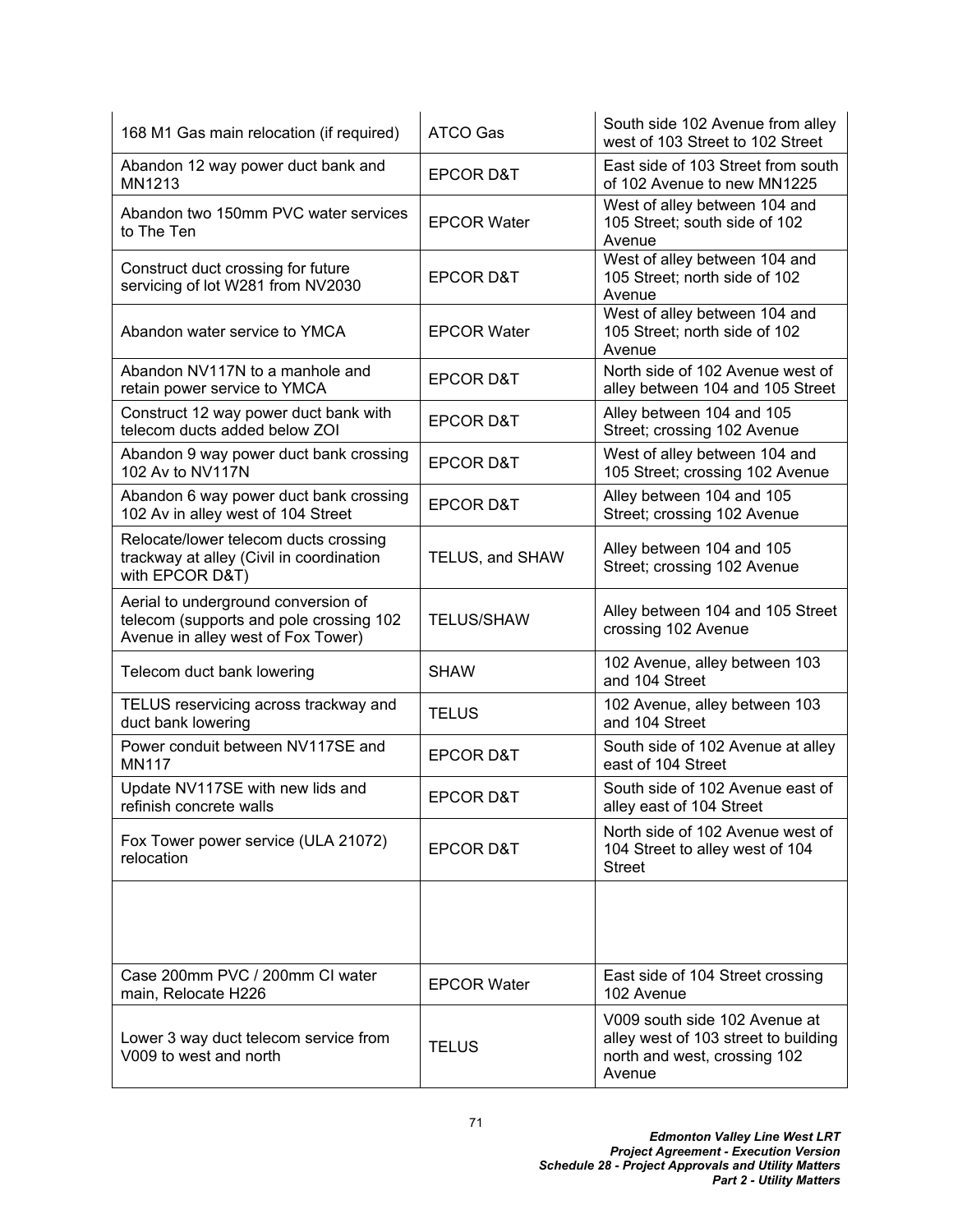| Telecom service from V009B to<br>southwest                                                                                              | <b>TELUS</b>         | V009B, southside 102 Avenue at<br>alley west of 103 Street to<br>building southwest of vault   |
|-----------------------------------------------------------------------------------------------------------------------------------------|----------------------|------------------------------------------------------------------------------------------------|
| Lower 2 way telecom service from V009B<br>to north                                                                                      | <b>TELUS</b>         | V009B, southside 102 Avenue at<br>alley west of 103 Street to<br>building northeast of vault   |
| Construct new duct bank from<br>replacement manhole NV116 to north                                                                      | <b>EPCOR D&amp;T</b> | South side of 102 Avenue alley<br>west of 103 Street crossing 102<br>Avenue                    |
| Abandon 6 duct bank from NV116 to<br>north                                                                                              | <b>EPCOR D&amp;T</b> | South side of 102 Avenue alley<br>west of 103 Street crossing 102<br>Avenue                    |
| Install new water service to The Ten and<br>replumb within building                                                                     | <b>EPCOR Water</b>   | 105 Street south of 102 Avenue                                                                 |
| Install new water service to YMCA and<br>replumb within building                                                                        | <b>EPCOR Water</b>   | 105 Street north of 102 Avenue                                                                 |
| 300mm PVC water main and casing<br>crossing 102 Avenue                                                                                  | <b>EPCOR Water</b>   | West side of 106 Street crossing<br>102 Avenue                                                 |
| Construct new 9 way duct bank from<br>converted network vault into new manhole<br>102D both north to MN155 and south to<br><b>MN145</b> | <b>EPCOR D&amp;T</b> | South side of 102 Avenue alley<br>west of 105 Street crossing and<br>north/south of 102 Avenue |
| Abandon 9 way duct bank from MN118 to<br>north                                                                                          | <b>EPCOR D&amp;T</b> | South side of 102 Avenue alley<br>west of 105 Street crossing and<br>north/south of 102 Avenue |
| Burial of aerial telecom and pole<br>abandonments/removals                                                                              | <b>SHAW</b>          | Alley crossing 102 Avenue<br>between 105 and 106 Street                                        |
| 2 way and 3 way telecom ducts                                                                                                           | <b>TELUS</b>         | South side of 102 Avenue and<br>alley between 105 and 106 Street                               |
| Relocate/lower and abandon telecom<br>ducts crossing trackway at alley including<br>vault relocation and abandonment                    | <b>BELL</b>          | Alley crossing 102 Avenue<br>between 105 and 106 Street                                        |
| Relocate/lower and abandon telecom<br>ducts crossing trackway at alley including<br>vault relocation and abandonment                    | <b>SHAW</b>          | Alley crossing 102 Avenue<br>between 105 and 106 Street                                        |
| Abandon 9 way power duct bank crossing<br>102 Av from North of 102 Av to NV935                                                          | EPCOR D&T            | East side of 105 Street crossing<br>102 Avenue from north to south<br>of 102 Av                |
| Lower 323 IP5 ST Gas main                                                                                                               | ATCO Gas             | 105 Street crossing 102 Avenue                                                                 |
| Abandon 9 way duct bank from MN147<br>south of 102 Avenue to MN156 north                                                                | <b>EPCOR D&amp;T</b> | South of 102 Avenue alley west<br>of 106 Street crossing and<br>north/south of 102 Avenue      |
| Burial of aerial telecom and pole<br>abandonments/removals                                                                              | <b>SHAW</b>          | Alley crossing 102 Avenue<br>between 106 and 107 Street                                        |
| Relocate/lower and abandon telecom<br>ducts crossing trackway at alley including<br>reservicing                                         | <b>SHAW</b>          | Alley crossing 102 Avenue<br>between 106 and 107 Street                                        |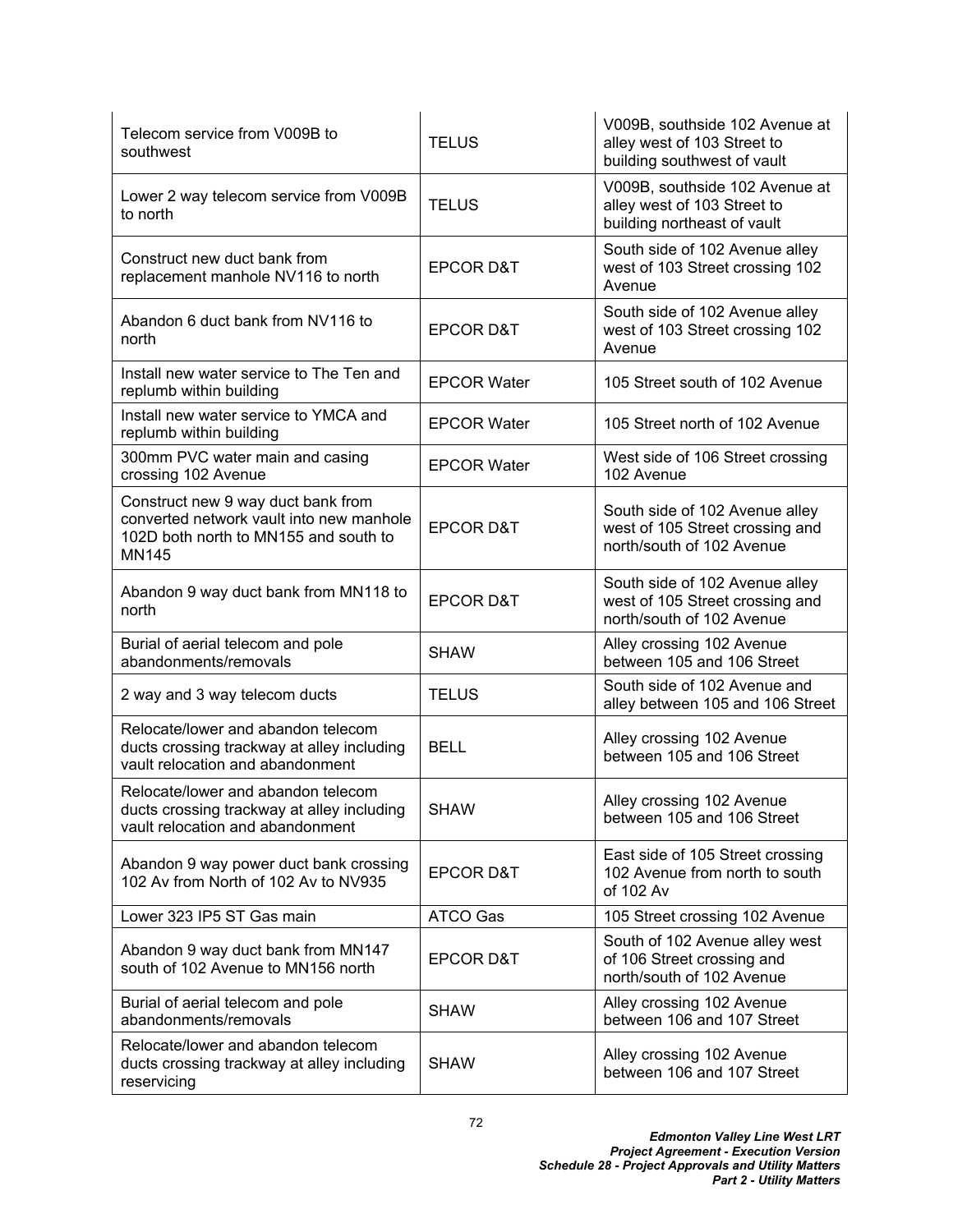| Relocate/lower and abandon telecom<br>ducts crossing trackway at alley including<br>reservicing                                                                | <b>TELUS</b>         | Alley crossing 102 Avenue<br>between 106 and 107 Street                                                                                            |
|----------------------------------------------------------------------------------------------------------------------------------------------------------------|----------------------|----------------------------------------------------------------------------------------------------------------------------------------------------|
| Construct new 9 way duct bank from<br>converted network vault into new<br>manholes on south side 102 Av; both<br>north and south of 102 Av                     | <b>EPCOR D&amp;T</b> | South of 102 Avenue alley west<br>of 106 Street crossing and<br>north/south of 102 Avenue                                                          |
| Abandon 9 way duct bank from MN119<br>north to NV119 including abandonment of<br><b>NV119</b>                                                                  | <b>EPCOR D&amp;T</b> | Middle of 102 Avenue west of<br>alley west of 106 Street to north<br>side of 102 Avenue                                                            |
| Construct new network power vault<br>(EPCOR may no longer be pursuing this)                                                                                    | <b>EPCOR D&amp;T</b> | 103 Avenue, east of alley west of<br>106 Street                                                                                                    |
| Construct new network power vault<br>(EPCOR may no longer be pursuing this)                                                                                    | <b>EPCOR D&amp;T</b> | 103 Avenue, west of alley west of<br>105 Street                                                                                                    |
| Construct new network power vault<br>(EPCOR may no longer be pursuing this)                                                                                    | <b>EPCOR D&amp;T</b> | 103 Avenue, east of alley east of<br>105 Street                                                                                                    |
| Overbuild 4-6 new ducts connecting to<br>MN129 and MN153 east of 105 Street                                                                                    | <b>EPCOR D&amp;T</b> | 103 Avenue, alley east of 105<br><b>Street</b>                                                                                                     |
| Abandon 9 way power duct bank between<br>MN124 and MN123                                                                                                       | <b>EPCOR D&amp;T</b> | 103 Avenue from alley west of<br>107 Street to alley west of 106<br><b>Street</b>                                                                  |
| 3 ducts under ZOI into alley                                                                                                                                   | City of Edmonton     | Alley west of 108 Street crossing<br>104 Avenue                                                                                                    |
| Construct 750mm transmission watermain<br>c/w cased crossing                                                                                                   | <b>EPCOR Water</b>   | 108 Street south side of 104<br>Avenue crossing the tracks, west<br>along north side of 104 Avenue<br>onto 109 Street and north onto<br>105 Avenue |
| Abandon 762 STL Transmission<br>Watermain in tunnel and valve<br>chamber/tunnel access                                                                         | <b>EPCOR Water</b>   | 108 Street crossing 104 Avenue                                                                                                                     |
| 60/114 M1 PE Gas Main                                                                                                                                          | <b>ATCO Gas</b>      | alley west of 107 Street into south<br>side of 104 Avenue                                                                                          |
| 9 way telecom duct bank                                                                                                                                        | TELUS w/ SHAW        | Alley west of 107 Street crossing<br>104 Avenue                                                                                                    |
| Construct power duct bank between new<br>MH104A/MN1856 and MN177 including<br>construction of New MH's MH104B and<br>MH104C and expansion of MN176<br>(263470) | <b>EPCOR D&amp;T</b> | 104 Avenue from 106 Street to<br>east of alley east of 108 Street                                                                                  |
| Abandon 9 way power duct bank from<br>MN176 to MN177                                                                                                           | <b>EPCOR D&amp;T</b> | Southside 104 Avenue, east of<br>alley east of 107 Street to alley<br>east of alley east of 108 Street                                             |
| Buried telecom ducts and vault (lower or<br>abandon)                                                                                                           | <b>SHAW</b>          | West side 109 Street crossing<br>104 Avenue                                                                                                        |
| Abandon 300mm PVC watermain                                                                                                                                    | <b>EPCOR Water</b>   | 104 Avenue from 108 Street to<br>109 Street                                                                                                        |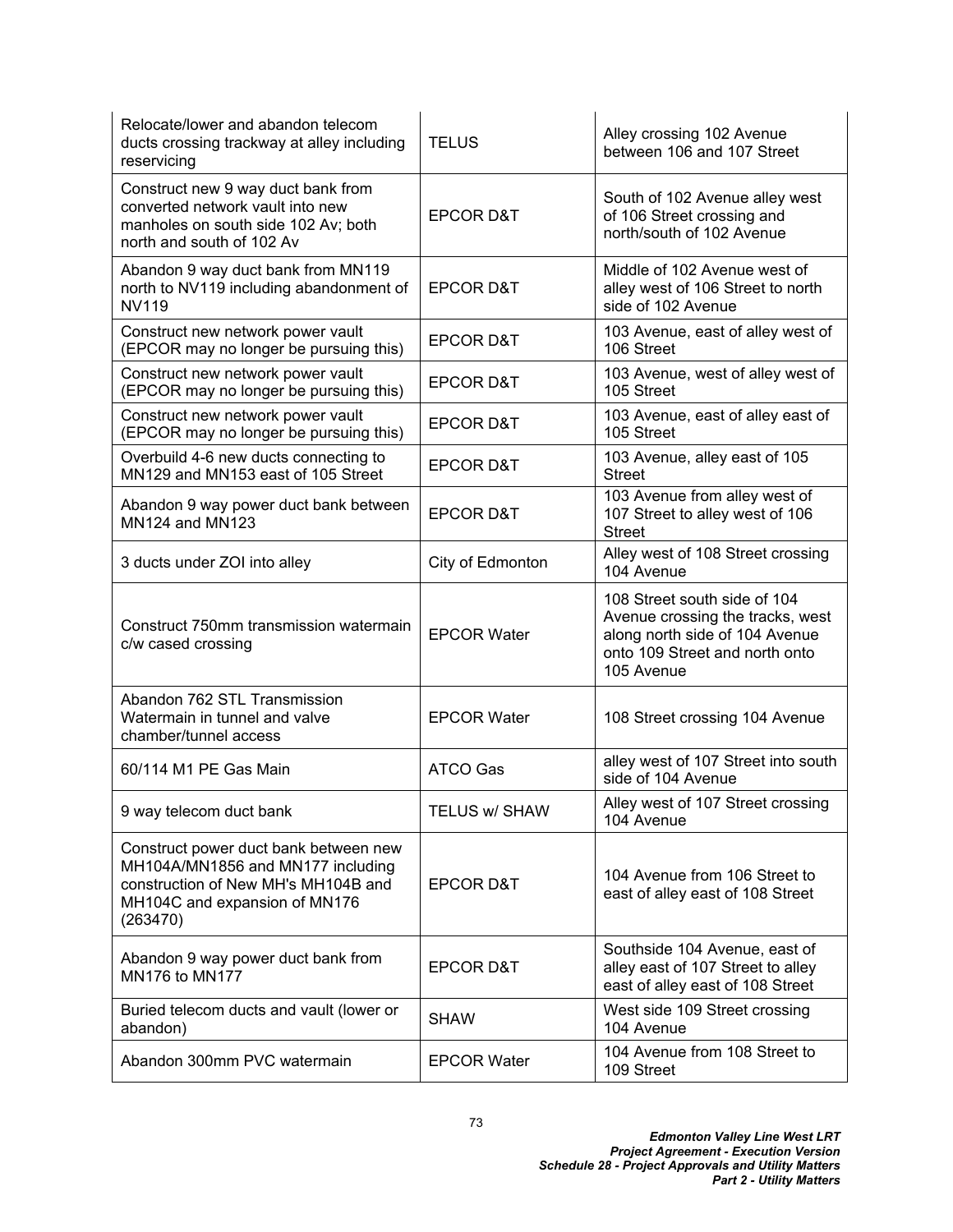| Construct 300mm PVC watermain<br>including cased crossing                                                                                                                                                                             | <b>EPCOR Water</b>   | 104 Avenue from 108 Street to<br>109 Street                                                                                                                            |
|---------------------------------------------------------------------------------------------------------------------------------------------------------------------------------------------------------------------------------------|----------------------|------------------------------------------------------------------------------------------------------------------------------------------------------------------------|
| RPN-784575 - 104 Ave and 117 St<br>relocate / lower and abandon crossing of<br><b>104 Ave</b>                                                                                                                                         | <b>SHAW</b>          | Alley crossing of 104 Ave east of<br>117 St                                                                                                                            |
| Relocate 2-102mm TELUS/SHAW ducts<br>and relocate pedestal out of retaining<br>wall/back of walk                                                                                                                                      | <b>TELUS/SHAW</b>    | Alley west of 116 Street and 104<br>Avenue, crossing 104 Av                                                                                                            |
| MN393 and duct bank to the south<br>(abandon)                                                                                                                                                                                         | <b>EPCOR D&amp;T</b> | Intersection of 116 Street and 104<br>Avenue, running south of 104 Av                                                                                                  |
| Relocate buried power conduits from<br>northeast side of 116 Street crossing 116<br>Street running along the north side of 104<br>Avenue including crossing 104 Avenue at<br>alley west of 117 Street (W37-W38) and<br>tying into W36 | <b>EPCOR D&amp;T</b> | Northeast side of 116 Street<br>crossing 116 Street running along<br>the north side of 104 Avenue<br>along with crossing 104 Avenue<br>at the alley west of 117 Street |
| Aerial conversion to underground - Power<br>(W33) 263837                                                                                                                                                                              | <b>EPCOR D&amp;T</b> | Alley between 123 and 124 Street<br>crossing Stony Plain Road                                                                                                          |
| 273 M1 ST Gas Main crossing lowering<br>(AGSSPR03)                                                                                                                                                                                    | <b>ATCO Gas</b>      | Alley between 123 and 124 Street<br>crossing Stony Plain Road                                                                                                          |
| <b>EPCOR Transformer (possible relocation</b><br>to accommodate pedestrian traffic on<br>south side Stony Plain Road with road<br>conversion)                                                                                         | <b>EPCOR D&amp;T</b> | South side Stony Plain Road<br>between 123 and alley west of<br>123 Street                                                                                             |
| Shaw Vault east of the alley west of 123<br>Street conversion to road worthy vault                                                                                                                                                    | <b>SHAW</b>          | East side of the alley west of 123<br>Street, north side of Stony Plain<br>Road                                                                                        |
| Shaw buried conduit from vault west of<br>123 Street to west of 122 Street                                                                                                                                                            | <b>SHAW</b>          | North side Stony Plain Road from<br>vault east of alley west of 123<br>Street to handhole west of 122<br><b>Street</b>                                                 |
| Hydrant 26856 to be relocated to tree line<br>(City reimbursable to EPCOR)                                                                                                                                                            | <b>EPCOR Water</b>   | Alley west of 122 Street crossing<br>Stony Plain Road                                                                                                                  |
| 914mm Transmission Watermain<br>replacement with thicker wall steel pipe<br>and cathodic protection and elimination of<br>distribution connections                                                                                    | <b>EPCOR Water</b>   | Middle of 123 Street crossing<br>Stony Plain Road                                                                                                                      |
| Aerial conversion to underground -<br>Telecom                                                                                                                                                                                         | <b>TELUS/SHAW</b>    | Alley between 125 and 126 Street<br>crossing Stony Plain Road                                                                                                          |
| Aerial conversion to underground - Power<br>(W32) 263836                                                                                                                                                                              | <b>EPCOR D&amp;T</b> | Alley between 125 and 126 Street<br>crossing Stony Plain Road                                                                                                          |
| TELUS buried conduits south of vault<br>V507 crossing Stony Plain Road lower<br>under ZOI                                                                                                                                             | <b>TELUS</b>         | Alley west of 125 Street crossing<br>from north to south side Stony<br>Plain Road                                                                                      |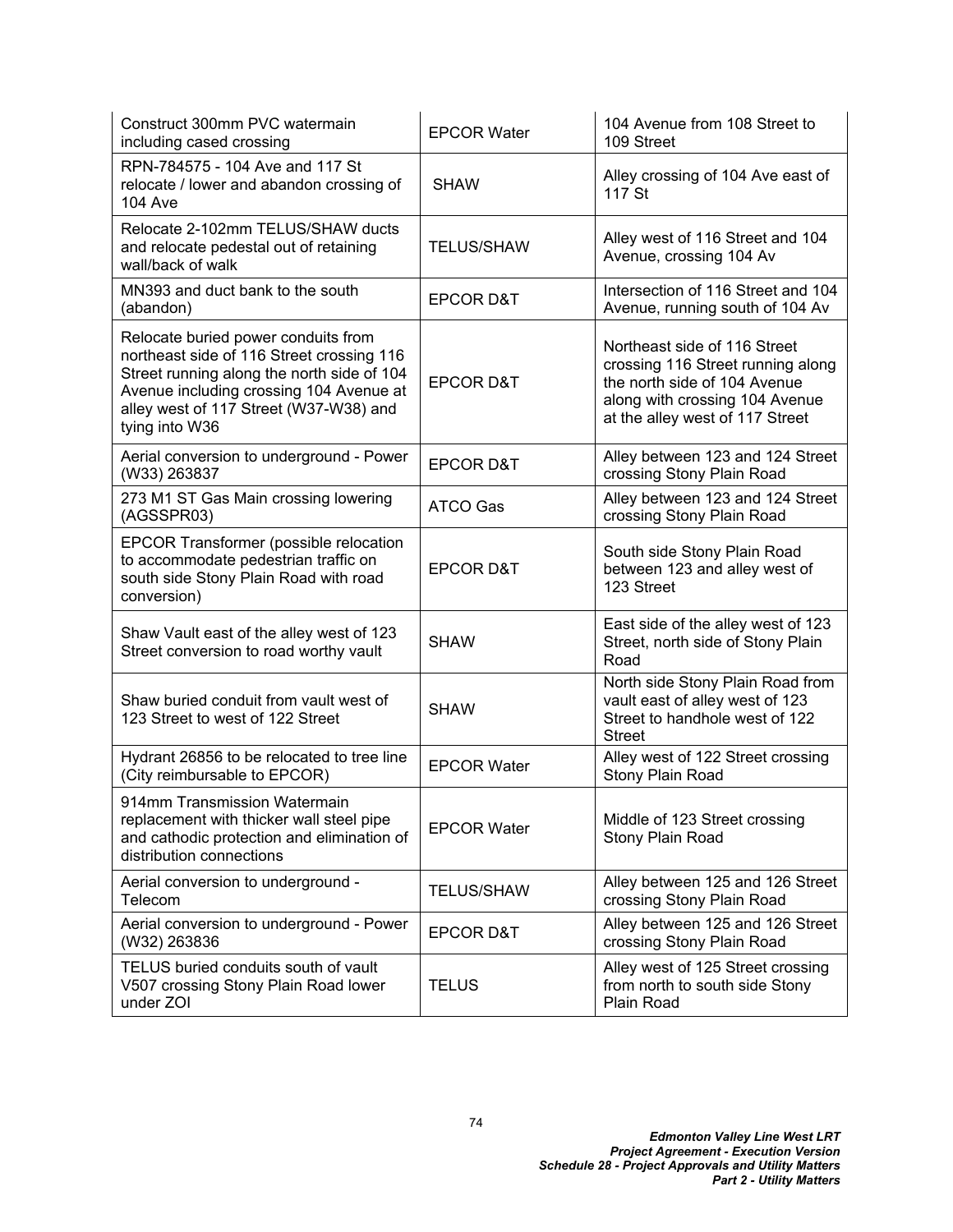| Proposed service relocation for TELUS<br>and Shaw                                                                                                                                                                                           | <b>TELUS/SHAW</b>                   | South side of Stony Plain Road<br>from the alley west of 125 Street<br>to property on the south side of<br>Stony Plain Road |
|---------------------------------------------------------------------------------------------------------------------------------------------------------------------------------------------------------------------------------------------|-------------------------------------|-----------------------------------------------------------------------------------------------------------------------------|
| Telecom services from pole 41061188 to<br>property east of alley west of 125 Street                                                                                                                                                         | <b>TELUS/Shaw</b>                   | Alley west of 124 Street crossing<br>Stony Plain Road                                                                       |
| Aerial power primary service to Groat<br>Road streetlighting on west side of Groat<br>Road; lateralling down pole on south side<br>of Stony Plain Road to west Groat Road<br>Streetlights (W26) 263832                                      | <b>EPCOR D&amp;T</b>                | Alley west of Groat Road,<br>crossing Stony Plain Road to the<br>northeast corner of Connaught<br>Drive and onto Groat Road |
| Abandon 60 M1 PE gas main west of<br>service west of Woodbend Place                                                                                                                                                                         | <b>ATCO Gas</b>                     | South side Stony Plain Road west<br>of Woodbend Place                                                                       |
| 60 M1 PE gas main lowering under ZOI<br>(AGSSPR08) and abandonment of<br>existing crossing                                                                                                                                                  | ATCO Gas                            | Alley between 128 and 129 Street<br>crossing Stony Plain Road                                                               |
| Aerial (W25) power - bury crossing,<br>shift/eliminate poles and relocate anchors<br>to avoid VLW work, install buried crossing<br>below ZOI 263831                                                                                         | <b>EPCOR D&amp;T</b>                | Alley west of Glenora Cres<br>crossing Stony Plain Road                                                                     |
| 88/114 M1 PE - Lower below ZOI<br>crossing Stony Plain Road (AGSSPR11)                                                                                                                                                                      | ATCO Gas                            | Alley west of Glenora Crescent<br>crossing Stony Plain Road                                                                 |
| Aerial (W23 and 24) power - bury<br>crossing, shift/eliminate poles and<br>relocate anchors to avoid VLW work,<br>install buried crossing below ZOI. W23<br>crossing to be buried, consolidating with<br>W24. W24 crossing to be eliminated | <b>EPCOR D&amp;T</b>                | Alley west (W23) of 134 Street<br>crossing Stony Plain Road and<br>(W24) west of 133 Street crossing<br>Stony Plain Road    |
| Telecom connection to traffic signals                                                                                                                                                                                                       | <b>TELUS</b>                        | West side 134 Street south side<br>Stony Plain Road                                                                         |
| Eliminate Aerial power crossing Stony<br>Plain Road including removal/relocation of<br>poles (W24) in conjunction with W23                                                                                                                  | <b>EPCOR D&amp;T</b>                | Alley west of 133 Street crossing<br><b>Stony Plain Road</b>                                                                |
| Conversion of Shaw vault from non-road<br>rated to road rated                                                                                                                                                                               | <b>SHAW</b>                         | North side of Stony Plain Road<br>between 133 and 134 Street                                                                |
| Relocation of poles and/or anchors to<br>avoid conflict with revised walk                                                                                                                                                                   | TELUS/SHAW/<br><b>EPCOR D&amp;T</b> | Alley west of 135 Street north<br>side of Stony Plain Road                                                                  |
| Power vault MN401 (possible vault roof<br>lowering)                                                                                                                                                                                         | <b>EPCOR D&amp;T</b>                | 136 Street north side Stony Plain<br>Road                                                                                   |
| Lowering 4-way power duct bank crossing<br>Stony Plain Road beneath ZOI - Between<br>MN400 and MN634 (W21-B). EPCOR<br>believe it is deep enough to remain in<br>place.                                                                     | <b>EPCOR D&amp;T</b>                | 136 Street crossing Stony Plain<br>Road                                                                                     |
| Aerial telecom burial below ZOI crossing<br>Stony Plain Road including<br>removal/relocation of poles                                                                                                                                       | <b>TELUS/SHAW</b>                   | 136 Street crossing Stony Plain<br>Road                                                                                     |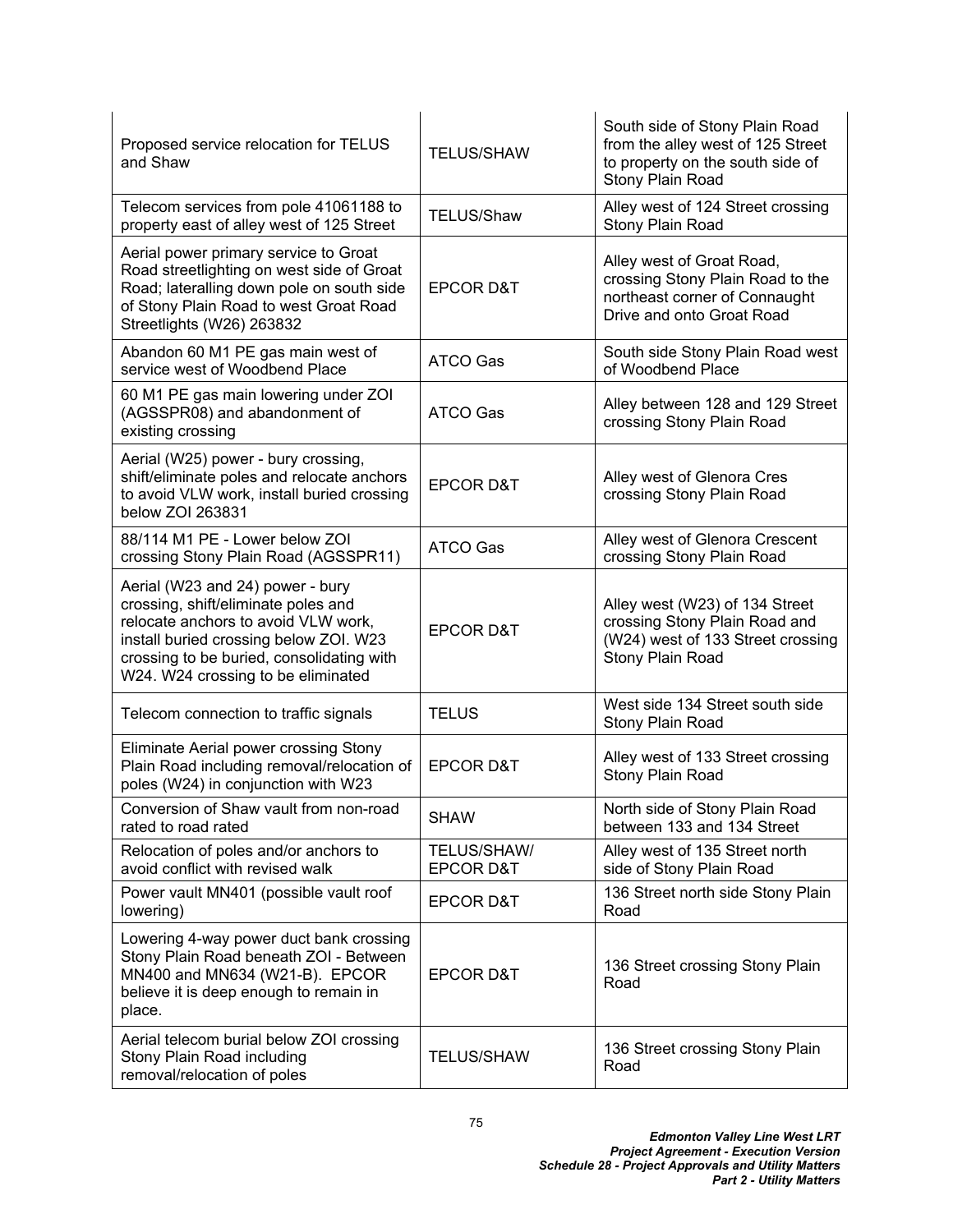| 9-way duct bank between MN400 and<br>MN401 (W21-A). EPCOR believe it is<br>deep enough to remain in place.                                                                                                                 | <b>EPCOR D&amp;T</b>        | North side Stony Plain Road<br>between 136 and alley west of<br>136 Street                                                                                                                                   |
|----------------------------------------------------------------------------------------------------------------------------------------------------------------------------------------------------------------------------|-----------------------------|--------------------------------------------------------------------------------------------------------------------------------------------------------------------------------------------------------------|
| Power vault MN400 (possible vault roof<br>lowering)                                                                                                                                                                        | <b>EPCOR D&amp;T</b>        | 136 Street north side Stony Plain<br>Road                                                                                                                                                                    |
| Abandon 150 CI and 20 COP watermain<br>crossing Stony Plain Road                                                                                                                                                           | <b>EPCOR Water</b>          | Crossing of Stony Plain Road at<br>alley east of 138 St.                                                                                                                                                     |
| Construct 200mm cased water main<br>crossing Stony Plain Road                                                                                                                                                              | <b>EPCOR Water</b>          | Alley west of 138 Street crossing<br>Stony Plain Road to alley south of<br>Stony Plain Road east of 139<br><b>Street</b>                                                                                     |
| Telecom connection to traffic signals                                                                                                                                                                                      | <b>TELUS</b>                | West side 138 Street south side<br>Stony Plain Road                                                                                                                                                          |
| 168 M1 ST and 168 M1 PE alignment and<br>elevation lowerings to cross Stony Plain<br>Road ZOI including abandonment of<br>existing crossing and service reinstallation<br>along with crossing on 142 Street<br>(AGSSPR12B) | ATCO Gas                    | Alley south east of Stony Plain<br>Road and 139 Street to the west<br>side of Stony Plain Road and 139<br>Street to 142 Street and on the<br>east side of 142 Street into alley<br>north of Stony Plain Road |
| 200mm PVC water main and H2480                                                                                                                                                                                             | <b>EPCOR Water</b>          | South of Stony Plain Road, in<br>alley east of 142 Street                                                                                                                                                    |
| Buried telecom conduit connection to<br>signals cabinet                                                                                                                                                                    | <b>TELUS</b>                | Southeast porkchop of the<br>intersection of Stony Plain Road<br>and 142 Street                                                                                                                              |
| Buried power and telecom connections to<br>signal cabinet                                                                                                                                                                  | <b>TELUS/ EPCOR D&amp;T</b> | West side 147 Street north of<br>Stony Plain Road                                                                                                                                                            |
| Buried power and telecom connections to<br>signal cabinet                                                                                                                                                                  | <b>TELUS/ EPCOR D&amp;T</b> | Southeast corner of 149 Street<br>and Stony Plain Road                                                                                                                                                       |
| Buried telecom connections to hand hole                                                                                                                                                                                    | <b>TELUS</b>                | Southwest corner of 153 Street<br>and Stony Plain Road                                                                                                                                                       |
| Buried power and telecom connections to<br>signal cabinet                                                                                                                                                                  | <b>TELUS/ EPCOR D&amp;T</b> | Northeast corner of 151 Street<br>and Stony Plain Road                                                                                                                                                       |
| Abandoned buried telecom conduits                                                                                                                                                                                          | <b>TELUS</b>                | West side 156 Street from north<br>of Stony Plain Road to the alley<br>south of Stony Plain Road                                                                                                             |
| Buried power and telecom connections to<br>signals                                                                                                                                                                         | <b>TELUS</b>                | Northwest corner of 156 Street<br>and 99 Avenue                                                                                                                                                              |
| Aerial telecom pole and anchors in<br>conflict with proposed alley                                                                                                                                                         | <b>TELUS/SHAW</b>           | Alley between 100A and 100<br>Avenue west of 156 Street                                                                                                                                                      |
| Aerial power pole and anchors in conflict<br>with proposed alley                                                                                                                                                           | <b>EPCOR D&amp;T</b>        | Alley between 100A and 100<br>Avenue west of 156 Street                                                                                                                                                      |
|                                                                                                                                                                                                                            |                             |                                                                                                                                                                                                              |
| 1-102mm buried telecom service to<br>northeast from vault V2838                                                                                                                                                            | <b>TELUS</b>                | Northeast corner of Meadowlark<br>Road and 90 Avenue                                                                                                                                                         |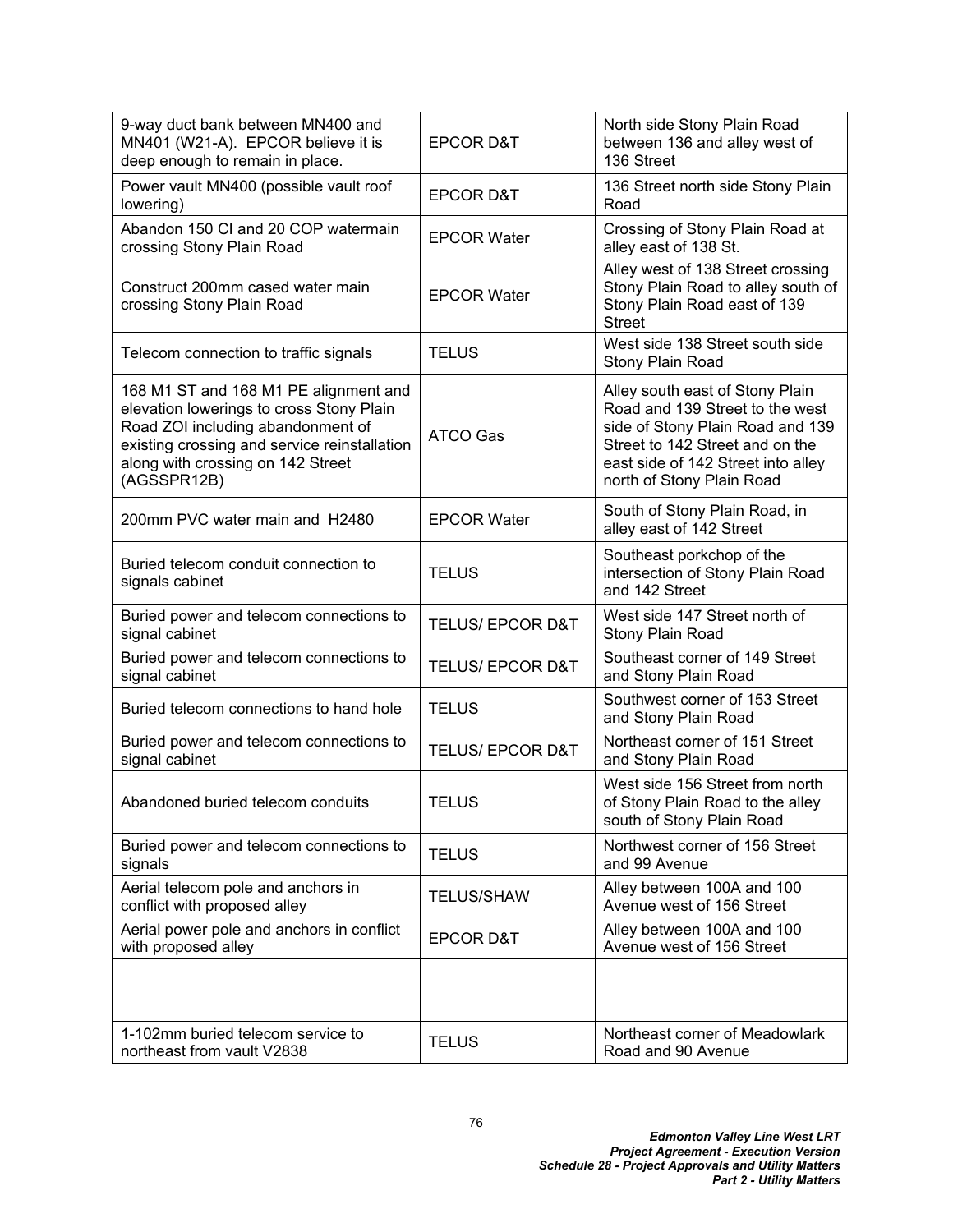| Case 750 hyprescon water main crossing<br>Meadowlark Road on 87 Avenue                                                                                                                                  | <b>EPCOR Water</b>         | north side of 87 Avenue crossing<br>the intersection with Meadowlark<br>Road                                                  |
|---------------------------------------------------------------------------------------------------------------------------------------------------------------------------------------------------------|----------------------------|-------------------------------------------------------------------------------------------------------------------------------|
| Hydrant H16680 relocation east beside<br>future bus stop                                                                                                                                                | <b>EPCOR Water</b>         | South side 87 Avenue between<br>159 Street and alley east of 159<br><b>Street</b>                                             |
| Install cased crossing of 200 PVC water<br>main crossing Meadowlark Road from<br>new 300 PVC watermain                                                                                                  | <b>EPCOR Water</b>         | South of 88A Avenue crossing<br><b>Meadowlark Road</b>                                                                        |
| Relocate 300 PVC water main west of the<br>ZOI including adding a cased crossing of<br>Meadowlark Road on the north side of 87<br>Avenue and reconnection to existing 250<br>PVC watermain on 87 Avenue | <b>EPCOR Water</b>         | Meadowlark Road south of 88A<br>Avenue and 87 Avenue                                                                          |
| Hydrant H5083 relocation                                                                                                                                                                                | <b>EPCOR Water</b>         | South side of 87 Avenue west of<br>161 Street                                                                                 |
| Hydrant H5081 relocation                                                                                                                                                                                | <b>EPCOR Water</b>         | South side of 87 Avenue east of<br>164 Street                                                                                 |
| Buried telecom connections to signals                                                                                                                                                                   | <b>TELUS</b>               | Alley west of 163 Street from alley<br>north of 87 Avenue to 87 Avenue                                                        |
| Buried telecom connections to signals                                                                                                                                                                   | <b>TELUS</b>               | West side 163 Street from alley<br>north of 87 Avenue to 87 Avenue                                                            |
| Hydrant at NW corner of intersection 163<br>Street and 87 Avenue                                                                                                                                        | <b>EPCOR Water</b>         | NW corner of intersection of 163<br>Street and 87 Avenue                                                                      |
| Hydrant H5082 relocation                                                                                                                                                                                | <b>EPCOR Water</b>         | South side of 87 Avenue at 163<br><b>Street</b>                                                                               |
| Buried 1-102mm HDPE conduit service                                                                                                                                                                     | <b>TELUS</b>               | North side 87 Avenue from alley<br>east of 165 Street to property on<br>northwest corner of 165 Street<br>and 87 Avenue       |
| Relocate 88 IP5 PE gas main into 87<br>Avenue and to reservice the Misericordia<br>Hospital                                                                                                             | <b>ATCO Gas</b>            | West side 165 Street in 87<br>Avenue and into new roadway<br>access to the Misericordia<br>Hospital to be build by Project Co |
| Buried power and telecom conduits from<br>pole 05144 in alley south of 165 Street for<br>the 165 Street 87 Avenue intersection                                                                          | <b>TELUS/EPCOR D&amp;T</b> | Alley south of 165 Street and<br>west of 165 Street crossing 87<br>Avenue                                                     |
| Hydrants H5581 and H5080                                                                                                                                                                                | <b>EPCOR Water</b>         | South and north side of 87<br>Avenue between the alley east of<br>165 Street and 165 Street                                   |
| Buried telecom and power connections to<br>signals                                                                                                                                                      | <b>TELUS/EPCOR D&amp;T</b> | Southwest corner of the<br>intersection of 170 Street and 87<br>Avenue                                                        |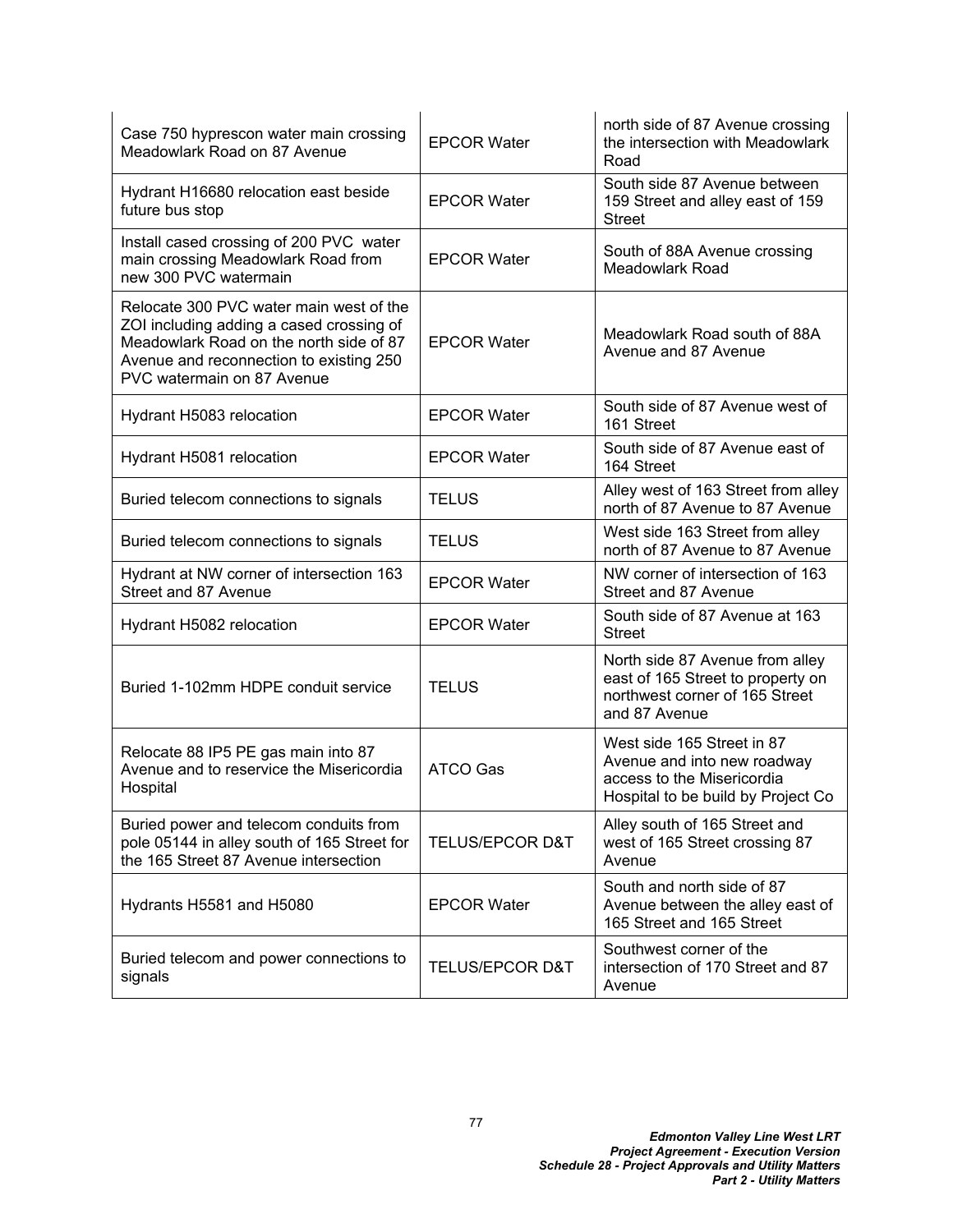| 60 M1 ST /42 M1 ST gas main and<br>services relocations (southside service<br>between 170 and 172 Street, multiple<br>southside services west of 172 Street to<br>174 Street, multiple southside services<br>between 175 and 176A Street G78229<br>with relocation of mains to the front of<br>houses from the rear) | ATCO Gas                           | South side 87 Avenue from west<br>side of 170 Street to west side of<br>178 Street                                                                      |
|----------------------------------------------------------------------------------------------------------------------------------------------------------------------------------------------------------------------------------------------------------------------------------------------------------------------|------------------------------------|---------------------------------------------------------------------------------------------------------------------------------------------------------|
| Shaw buried conduit south side 87<br>Avenue 170 Street and west including<br>vault conversion at 175 Street to road<br>worthy vault if conduits can be retained                                                                                                                                                      | <b>SHAW</b>                        | East side of 170 Street along the<br>south side of 87 Avenue to the<br>west side of 187 Street                                                          |
| Power conduits from west end of ULA<br>261178 to east end of ULA 260062-1<br>along the south side of 87 Avenue<br>including S7773                                                                                                                                                                                    | <b>EPCOR D&amp;T</b>               | Power on south side of 87<br>Avenue from west of 175 Street to<br>east of Steinhauer Trail                                                              |
| Power service to existing bus terminal                                                                                                                                                                                                                                                                               | <b>EPCOR D&amp;T</b>               | Conduit crossing 87 Avenue from<br>south side 87 Avenue to bus<br>terminal east of 175 Street                                                           |
|                                                                                                                                                                                                                                                                                                                      |                                    |                                                                                                                                                         |
| TELUS buried conduit crossing 87<br>Avenue Small Cell (ULA 183978)                                                                                                                                                                                                                                                   | <b>TELUS/EPCOR</b><br>Technologies | West of 172 Street crossing 87<br>Avenue                                                                                                                |
|                                                                                                                                                                                                                                                                                                                      |                                    |                                                                                                                                                         |
| TELUS buried conduit crossing 87<br>Avenue Small Cell (ULA 183978)                                                                                                                                                                                                                                                   | <b>TELUS/EPCOR</b><br>Technologies | South side of 87 Avenue from<br>east of 175 Street to west of 175<br><b>Street</b>                                                                      |
| 168 IP2 PE / 114 IP2 PE gas main<br>relocation (service to West Edmonton<br>Mall) from Regulating Station 188<br>including service to existing bus terminal                                                                                                                                                          | <b>ATCO Gas</b>                    | North side of 87 Avenue west of<br>Arrowhead Trail to west of 175<br>Street and the regulating station<br>No. 188                                       |
| Shaw buried crossing of 87 Avenue along<br>west side 178 Street                                                                                                                                                                                                                                                      | <b>SHAW</b>                        | West side of 178 Street crossing<br>87 Avenue to streetlight pole<br>14968 on the northeast corner of<br>178 Street and 87 Avenue                       |
| Power conduits crossing 87 Avenue west<br>of 178 Street including S7773                                                                                                                                                                                                                                              | <b>EPCOR D&amp;T</b>               | From switching cubicle in the<br>southwest corner of 87 Avenue<br>and 178 Street crossing 87<br>Avenue and running along the<br>west side of 178 Street |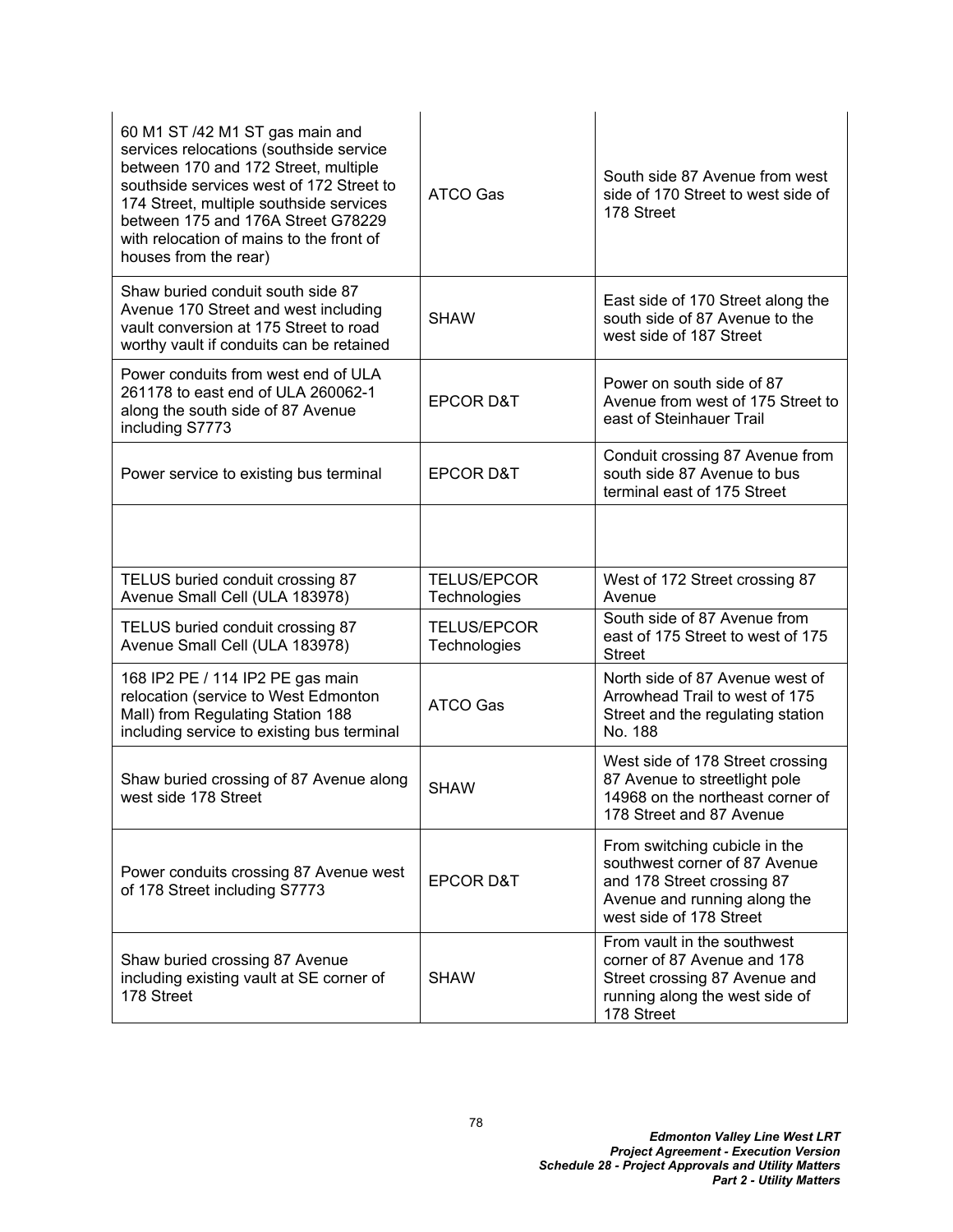| Conduit and connection for small cell<br>power feed installation ULA 183978<br>adjustment to accommodate curb line and<br>walk changes                                                                                                                            | <b>TELUS/EPCOR</b><br>Technologies | East side of 178 Street onto the<br>north side of 87 Avenue                                                                                                     |
|-------------------------------------------------------------------------------------------------------------------------------------------------------------------------------------------------------------------------------------------------------------------|------------------------------------|-----------------------------------------------------------------------------------------------------------------------------------------------------------------|
| 1050 CCP transmission water main<br>crossing (protection to be added based<br>upon retention of the main in operation.<br>Integrity analysis being initiated in 2020 to<br>confirm mitigation)                                                                    | <b>EPCOR Water</b>                 | Decoteau Trail crossing 87<br>Avenue                                                                                                                            |
| 60 M1 ST / 42 M1 ST north side of 87<br>Avenue and services relocation into 87A<br>Avenue including services to service the<br>from the properties to the north; including<br>connection to proposed new medium<br>pressure gas main along 87 Avenue<br>AGS87A05A | ATCO Gas                           | 87A Avenue Between 184 and<br>189 Street north side of 87<br>Avenue                                                                                             |
| 114 M1 PE gas main north side of 87<br>Avenue                                                                                                                                                                                                                     | <b>ATCO Gas</b>                    | North side of 87 Avenue north<br>into 189 Street                                                                                                                |
| Relocation of 168 M1 PE gas main to<br>connect with existing 42 M1 ST gas main<br>running along the north side of 87 Avenue<br>east of 188 Street (future connection for<br>relocation of north 87 Avenue services via<br>deferred item) AGS87A11A                | <b>ATCO Gas</b>                    | South side of 87 Avenue between<br>188 and 187 Street crossing to<br>north side 87 Avenue and public<br>utility lot south of 87A Avenue                         |
| Gas line                                                                                                                                                                                                                                                          | <b>ATCO Gas</b>                    | South of 87 Avenue between<br>Anthony Henday SE Ramp and<br>east TUC boundary                                                                                   |
| Aerial 72 kV transmission power<br>(WETUP)                                                                                                                                                                                                                        | <b>EPCOR D&amp;T</b>               | East side Anthony Henday TUC<br>crossing 87 Avenue                                                                                                              |
| 750 CCP transmission water main<br>crossing (protection to be added based<br>upon retention of the main in operation.<br>Integrity analysis being initiated in 2020 to<br>confirm mitigation)                                                                     | <b>EPCOR Water</b>                 | East side Anthony Henday TUC<br>crossing 87 Avenue                                                                                                              |
| New water for LFSF and abandonments<br>(work within TUC/Road Right of Way)                                                                                                                                                                                        | <b>EPCOR Water</b>                 | <b>LFSF</b>                                                                                                                                                     |
| G88 IP5 PE gas main relocation from 114<br>IP5 PE west of west TUC boundary on<br>Webber Green Drive to 88 IP5 PE line on<br>199 Street north of Webber Greens Drive<br>and abandonment along 199 Street north<br>of Webber Green Drive to south of LFSF          | ATCO Gas                           | Webber Greens Drive west of 199<br>Street to 199 Street and north;<br>Abandon from north side Webber<br>Greens Drive to south project limit<br>along 199 Street |
| Relocation of aerial distribution power to<br>eliminate ZOI and LFSF conflicts<br>including retention of connection in an<br>alignment to be negotiated with EPCOR<br>D&T (260205)                                                                                | <b>EPCOR D&amp;T</b>               | East side 199 Street from south<br>project limit to north project limit                                                                                         |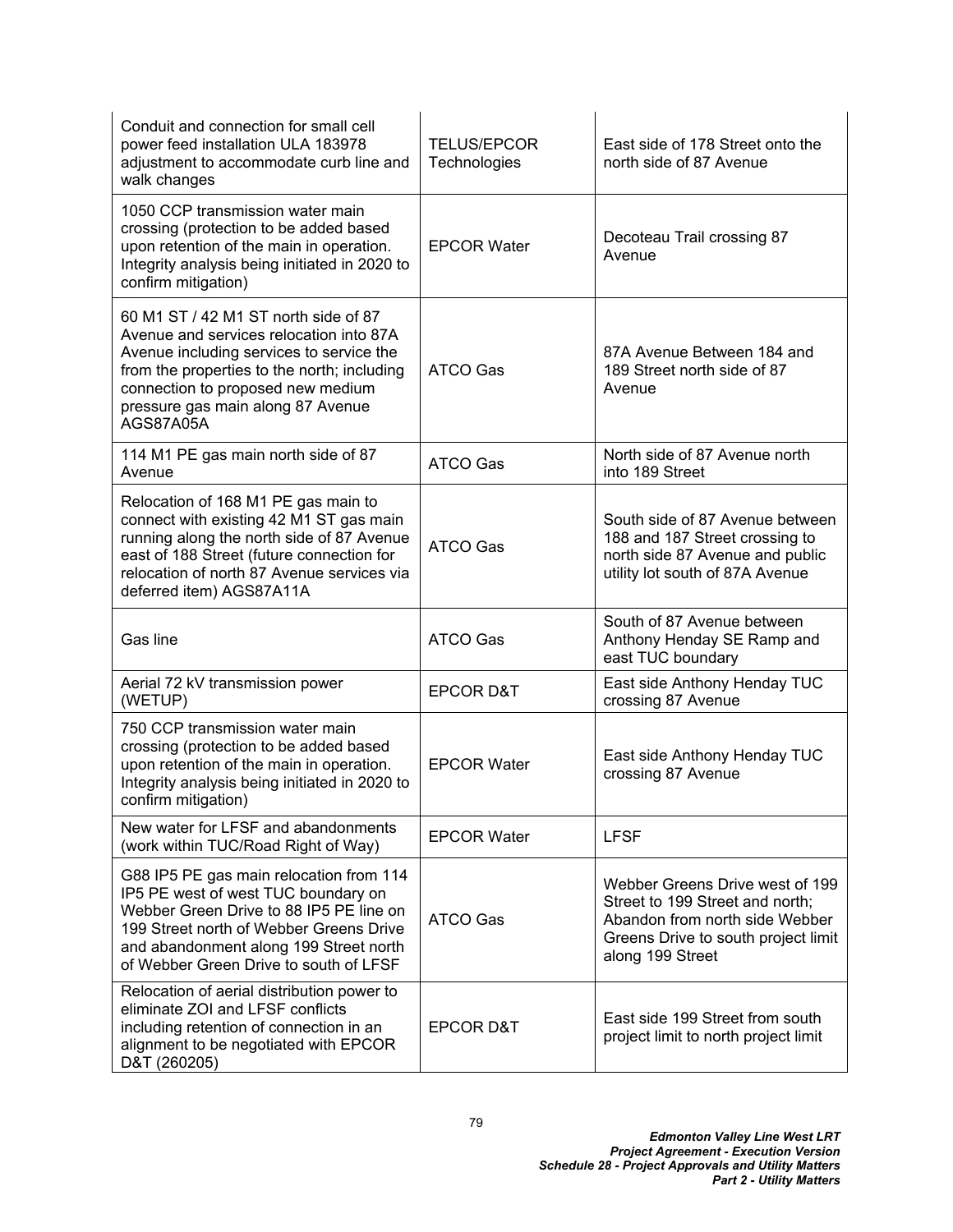## **APPENDIX 28-2D**

## **Pipeline Work**

| <b>Description</b>                  | <b>Pipeline Company</b>                                                                                       | Location         |
|-------------------------------------|---------------------------------------------------------------------------------------------------------------|------------------|
| <b>Pipeline Crossing</b>            | Trans-Mountain<br>Corporation                                                                                 | Gerry Wright OMF |
| <b>Pipeline Crossing</b>            | <b>ATCO Pipelines</b>                                                                                         | Gerry Wright OMF |
| <b>Pipeline Crossing</b>            | Pembina Pipeline                                                                                              | Gerry Wright OMF |
| <b>Pipeline Crossings</b>           | <b>Plains Midstream</b>                                                                                       | Gerry Wright OMF |
| Work in proximity to pipelines      | <b>ATCO Pipelines</b>                                                                                         | Gerry Wright OMF |
| Work in proximity to pipelines      | Keyera Pipelines                                                                                              | Gerry Wright OMF |
| <b>Abandoned Pipeline Crossings</b> | Legal Oil and Gas<br>administered by the<br>Alberta Energy<br>Regulator and Orphan<br><b>Well Association</b> | TUC              |
| <b>Pipeline Crossing</b>            | <b>ATCO Pipelines</b>                                                                                         | TUC              |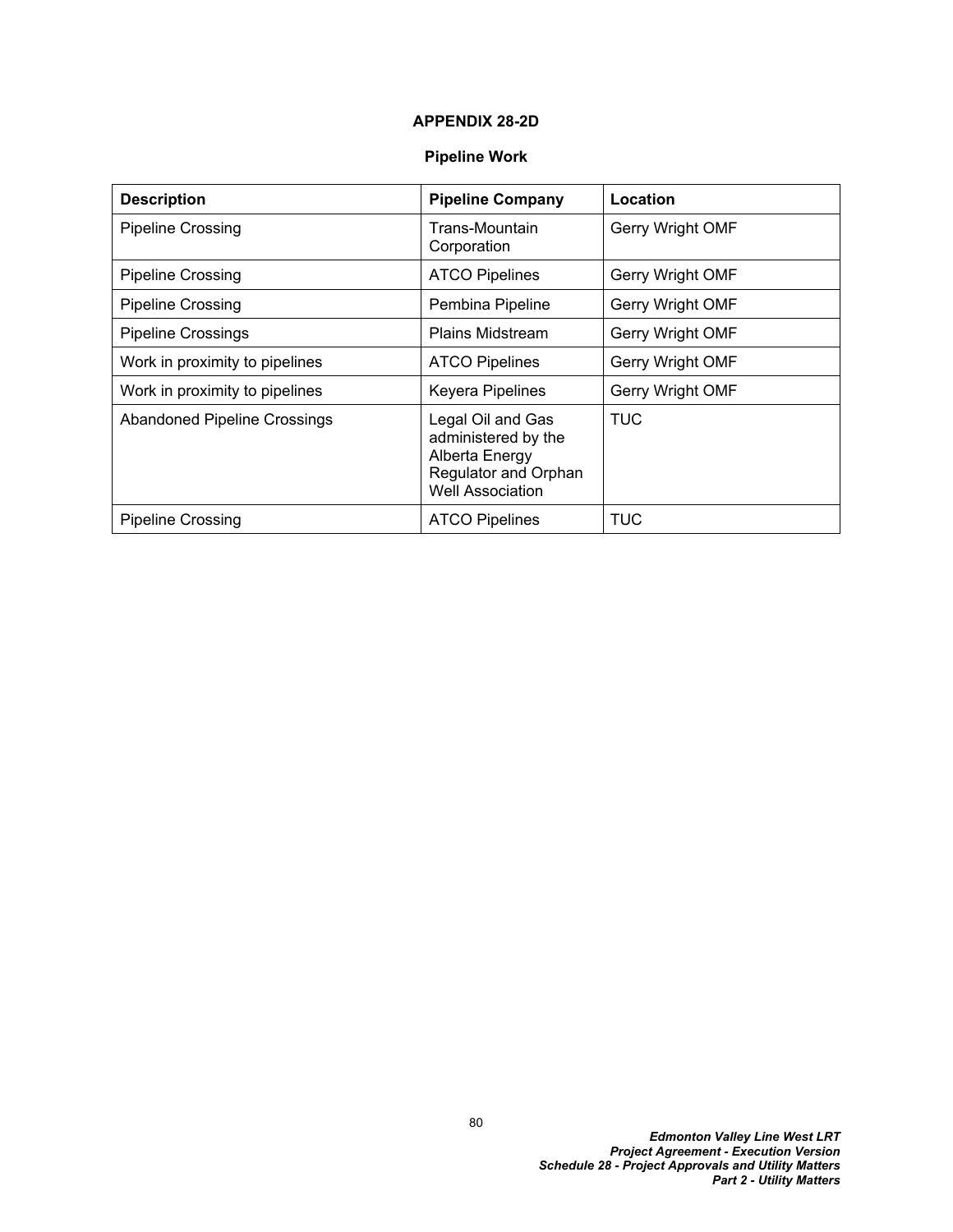### **APPENDIX 28-2E**

## **Existing Utility Agreements**

| <b>Utility Company</b>                                                    | <b>Date</b>                          | <b>Agreement</b>                                                     |
|---------------------------------------------------------------------------|--------------------------------------|----------------------------------------------------------------------|
| Zayo Canada Inc. (formerly MTS<br>Allstream                               | 15 March 2016<br>(21 September 2009) | <b>Rights of Way Consent and Access</b><br>Agreement                 |
| Telus Communications Inc.                                                 | 20 November 2012                     | <b>Rights of Way Consent and Access</b><br>Agreement                 |
| <b>Bell Canada</b>                                                        | 5 July, 2016                         | Municipal Access Agreement                                           |
| Rogers Communications Canada<br>Inc.                                      | January 22, 2019                     | Non-Standard Rights of Way Consent<br>and Access Agreement           |
| Shaw Cablesystems Ltd.                                                    | 11 September 2012                    | Rights of Way Consent and Access<br>Agreement                        |
| <b>EPCOR Distribution &amp; Transmission</b><br>Inc. (Distribution Power) | 1 January 2004                       | <b>Franchise Agreement</b>                                           |
| <b>EPCOR Distribution &amp; Transmission</b><br>Inc. (Transmission Power) | 22 November 2017                     | Rights of Way Consent and Access<br>Agreement                        |
| <b>ATCO Gas</b>                                                           | <b>Not Dated</b>                     | <b>Natural Gas Distribution System</b><br><b>Franchise Agreement</b> |
| <b>EPCOR Water Services Inc.</b>                                          | 1 January 2020                       | Water Services Franchise Agreement                                   |
| <b>EPCOR Water Services Inc.</b>                                          | 1 September 2017                     | Drainage Services Franchise<br>Agreement                             |
| Atco Pipelines Ltd.                                                       | <b>Not Dated</b>                     | <b>Natural Gas Distribution System</b><br>Franchise Agreement        |
| Pembina Pipeline Corporation                                              | 8 March 2006                         | <b>Master Crossing Agreement</b>                                     |
| Keyera Energy Ltd.                                                        | 7 July 1997                          | <b>Master Facility Crossing Agreement</b>                            |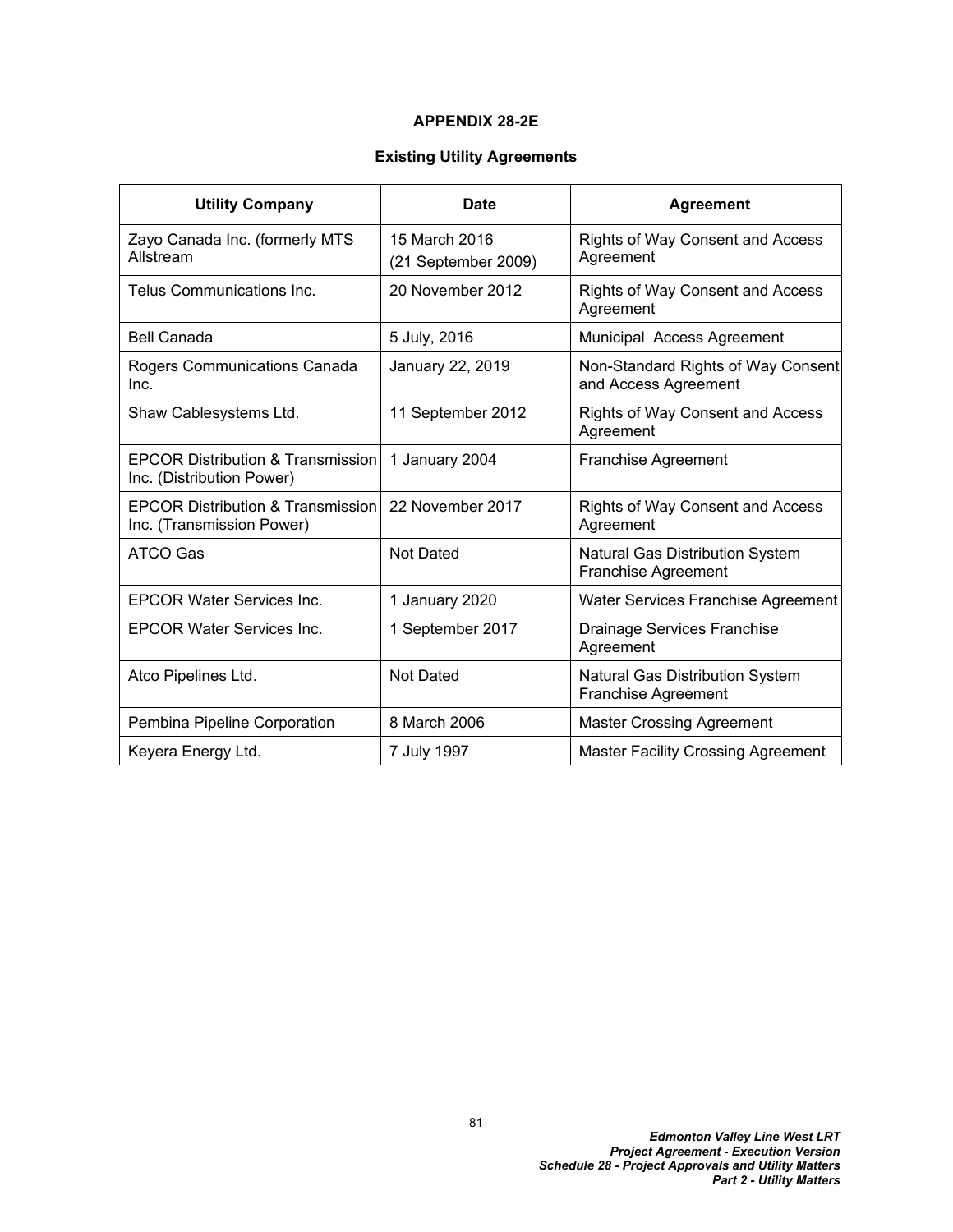## **APPENDIX 28-2F**

## **Utility Company Contact Particulars**

| Company                                                                              | Contact                                                            | <b>Address</b>                                                                                                    | <b>Phone Number / Email</b> |
|--------------------------------------------------------------------------------------|--------------------------------------------------------------------|-------------------------------------------------------------------------------------------------------------------|-----------------------------|
| <b>EPCOR D&amp;T</b><br>(Distribution)<br>(107 Street<br>East)                       | Manager,<br>Downtown<br>Engineering                                | <b>EPCOR Distribution &amp;</b><br>Transmission Inc.<br>12116-107 Street<br>Edmonton, AB<br>T5G 2S7               | mailto:                     |
| <b>EPCOR D&amp;T</b><br>(Distribution)<br>(West of 107<br>Street)                    | Manager,<br>Franchise<br>Engineering                               | <b>EPCOR Distribution &amp;</b><br>Transmission Inc.<br>12116-107 Street<br>Edmonton, AB<br><b>T5G 2S7</b>        |                             |
| <b>EPCOR D&amp;T</b><br>(Transmission /<br>Substations)                              | <b>Underground</b><br>Transmission<br>Engineer                     | <b>EPCOR Distribution &amp;</b><br>Transmission Inc.<br>12116-107 Street<br>Edmonton, AB<br><b>T5G 2S7</b>        |                             |
| <b>Bell Canada</b>                                                                   | <b>OSP</b> Engineering                                             | <b>Bell Canada</b><br>28th Floor, 10104-103<br>Avenue<br>Edmonton, AB<br><b>T5J 0H8</b>                           |                             |
| <b>ATCO Gas</b>                                                                      | Project Engineer,<br><b>Distribution</b><br>Improvements           | <b>ATCO Gas &amp; Pipelines</b><br>Ltd.<br>10035-105 Street<br>Edmonton, AB<br>T5J 2V6                            |                             |
| <b>ATCO Pipelines</b><br>(for the<br>purposes of<br>notifications and<br>agreements) | <b>Land Department</b><br>- Transmission<br>Pipelines              | <b>ATCO Pipelines</b><br>10035-105 Street<br>Edmonton, AB<br>T5J 2V6                                              |                             |
| Rogers<br>Communications                                                             | Fibre Planner,<br>Outside Plant<br>Engineering<br>Northern Alberta | Rogers Cable<br>Communication Inc.<br>10303 Jasper Avenue,<br><b>Suite 1950</b><br>Edmonton, AB<br><b>T5J 3N6</b> |                             |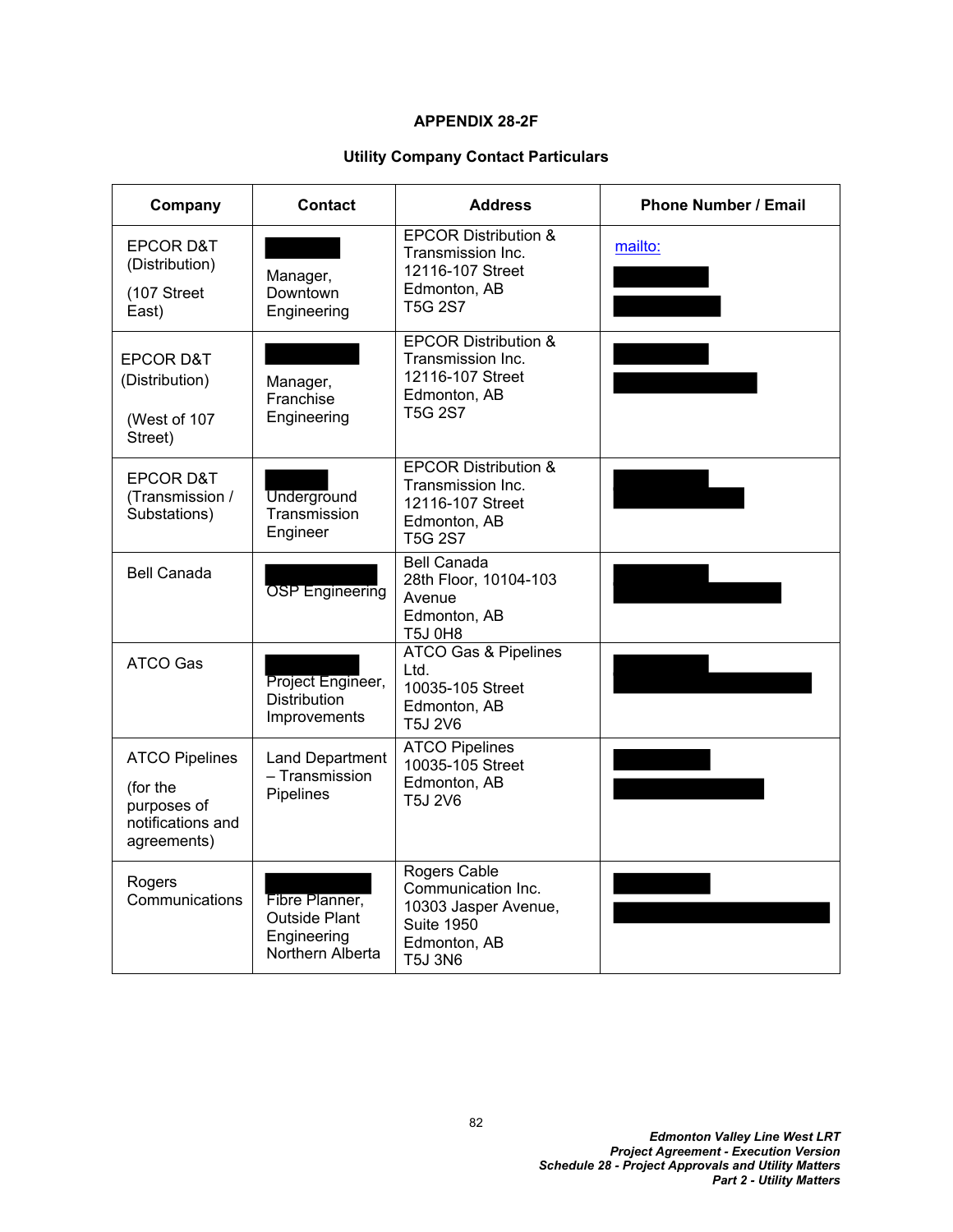| Company                                     | <b>Contact</b>                                                                 | <b>Address</b>                                                                                                                   | <b>Phone Number / Email</b> |
|---------------------------------------------|--------------------------------------------------------------------------------|----------------------------------------------------------------------------------------------------------------------------------|-----------------------------|
| <b>EPCOR Water</b><br>(Network<br>Services) | Manager<br><b>Distribution</b><br>Infrastructure                               | <b>EPCOR Water Services</b><br>Inc.<br>Rossdale Water Treatment<br>Plant<br>9469 Rossdale Road<br>Edmonton, AB<br><b>T5J 3B1</b> |                             |
| <b>EPCOR Water</b><br>(Drainage)            |                                                                                | <b>EPCOR Water Services</b><br>(Drainage), 14323 115<br>Avenue<br>Edmonton, AB<br><b>T5M 3B8</b>                                 |                             |
| <b>TELUS</b><br>(primary contact)           | <b>Access Network</b><br>Planner                                               | <b>TELUS Communications</b><br>Inc.<br>10th Floor, 10035-102<br>Avenue NW<br>Edmonton, AB<br><b>T5J 0E5</b>                      |                             |
| <b>TELUS</b><br>(primary contact)           | Senior Design<br>Specialist                                                    | <b>TELUS Communications</b><br>Inc.<br>10th Floor, 10035-102<br>Avenue NW<br>Edmonton, AB<br><b>T5J 0E5</b>                      |                             |
| <b>TELUS</b><br>(small cell)                | Project Manager,<br>Mobile<br><b>Broadband</b><br><b>Network</b><br>Deployment | <b>TELUS Communications</b><br>Inc.<br>11404 60 Avenue NW<br>Edmonton, AB<br><b>T5J 0E5</b>                                      |                             |
| Zayo                                        | <b>OSP PM AB</b><br>North/SKNetwork<br>Planner                                 | Zayo Group<br>10250-101 Street, Suite<br>400<br>Edmonton, AB<br>T5J 3P4                                                          |                             |
| Shaw                                        | Planner III                                                                    | <b>Shaw Communications</b><br>Inc.<br>10450-178 Street<br>Edmonton, AB<br><b>T5S 1S2</b>                                         |                             |

# **PIPELINES**

| Company                       | <b>Contact</b> | <b>Address</b>                                                | <b>Phone Number / Email</b> |
|-------------------------------|----------------|---------------------------------------------------------------|-----------------------------|
| Trans Mountain<br>Canada Inc. |                | <b>Trans Mountain</b><br>Corporation<br>Building B, Suite 276 |                             |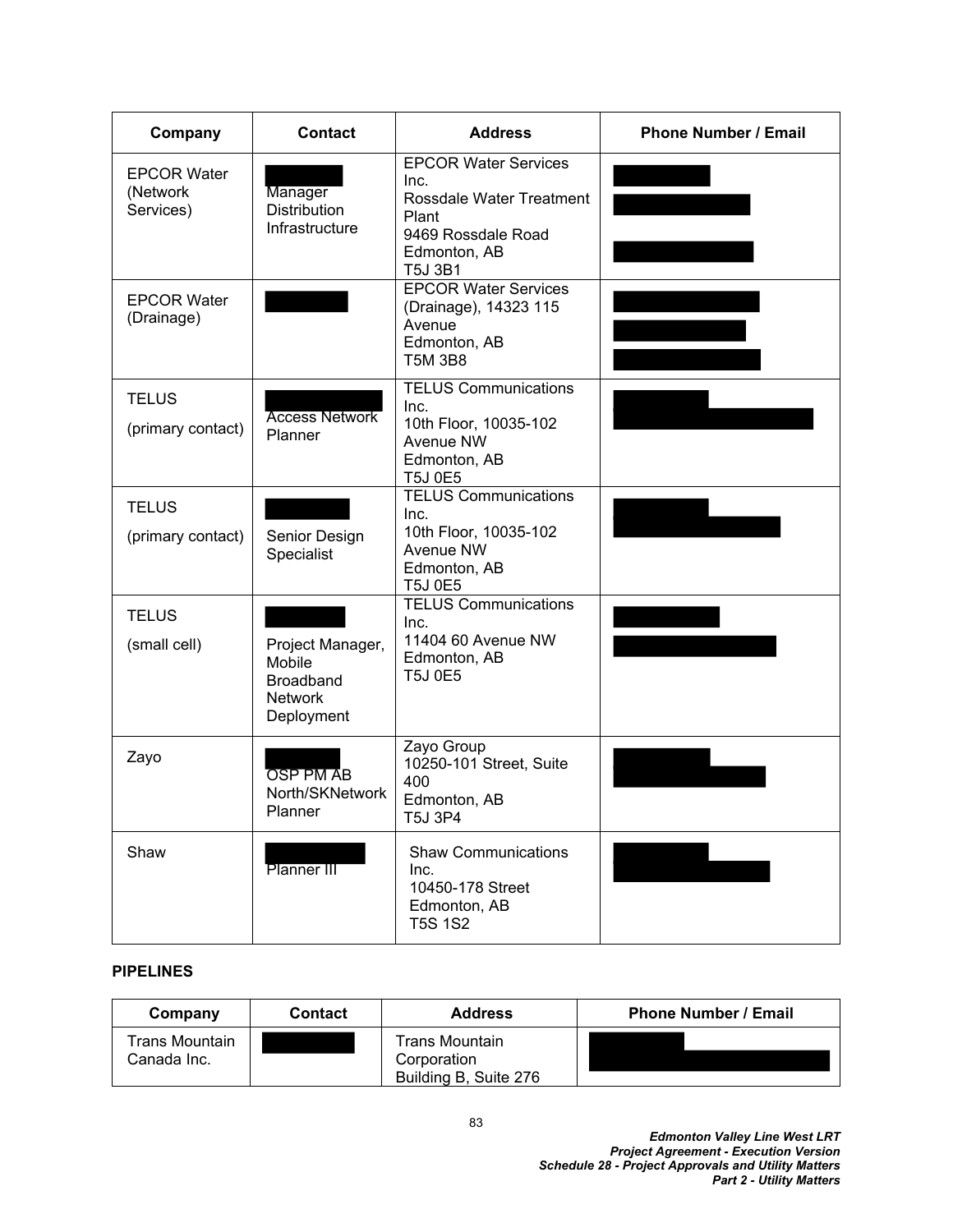| Company                    | <b>Contact</b>                                              | <b>Address</b>                                                                                                                             | <b>Phone Number / Email</b> |
|----------------------------|-------------------------------------------------------------|--------------------------------------------------------------------------------------------------------------------------------------------|-----------------------------|
|                            |                                                             | Sherwood Park, AB<br><b>T8H 2W7</b>                                                                                                        |                             |
| Keyera                     |                                                             | Keyera Energy<br>1680-102 Avenue<br>Edmonton, AB<br>T6P 1V7                                                                                |                             |
| Pembina<br>Pipeline        | Engineer, TSU<br>Integrity<br>Projects                      | Pembina Pipeline Corp<br>56 Liberty Road<br>Sherwood Park, AB<br>T8H 2J6                                                                   |                             |
| <b>ATCO Pipelines</b>      | Senior<br>Engineer                                          | ATCO Gas & Pipelines<br>Inc.<br>7210-42 Street<br>Edmonton, AB<br>T6B 3H1                                                                  |                             |
| <b>Plains</b><br>Midstream | Director,<br>Expansion<br>Projects<br>Expansion<br>Projects | <b>Plains Midstream</b><br>Canada<br>Suite 1400, 607 8 Ave<br>S.W.Unit 120, 2833<br><b>Broadmoor Blvd</b><br>Calgary, AB<br><b>T2P 0A7</b> |                             |

## **CITY OF EDMONTON COMMUNICATIONS INFRASTRUCTURE**

| <b>Branch</b>                         | <b>Contact</b>                    | <b>Address</b>                                                                                                                                                                      | <b>Phone Number / Email</b> |
|---------------------------------------|-----------------------------------|-------------------------------------------------------------------------------------------------------------------------------------------------------------------------------------|-----------------------------|
| City of Edmonton<br>Fibre Optic Cable | <b>Network</b><br><b>Services</b> | City of Edmonton<br>Network Services - OCT<br>Branch, Corporate and<br><b>Financial Services</b><br>12th Floor, Century Place<br>9803 102a Avenue<br>Edmonton, AB<br><b>T5J 3A3</b> |                             |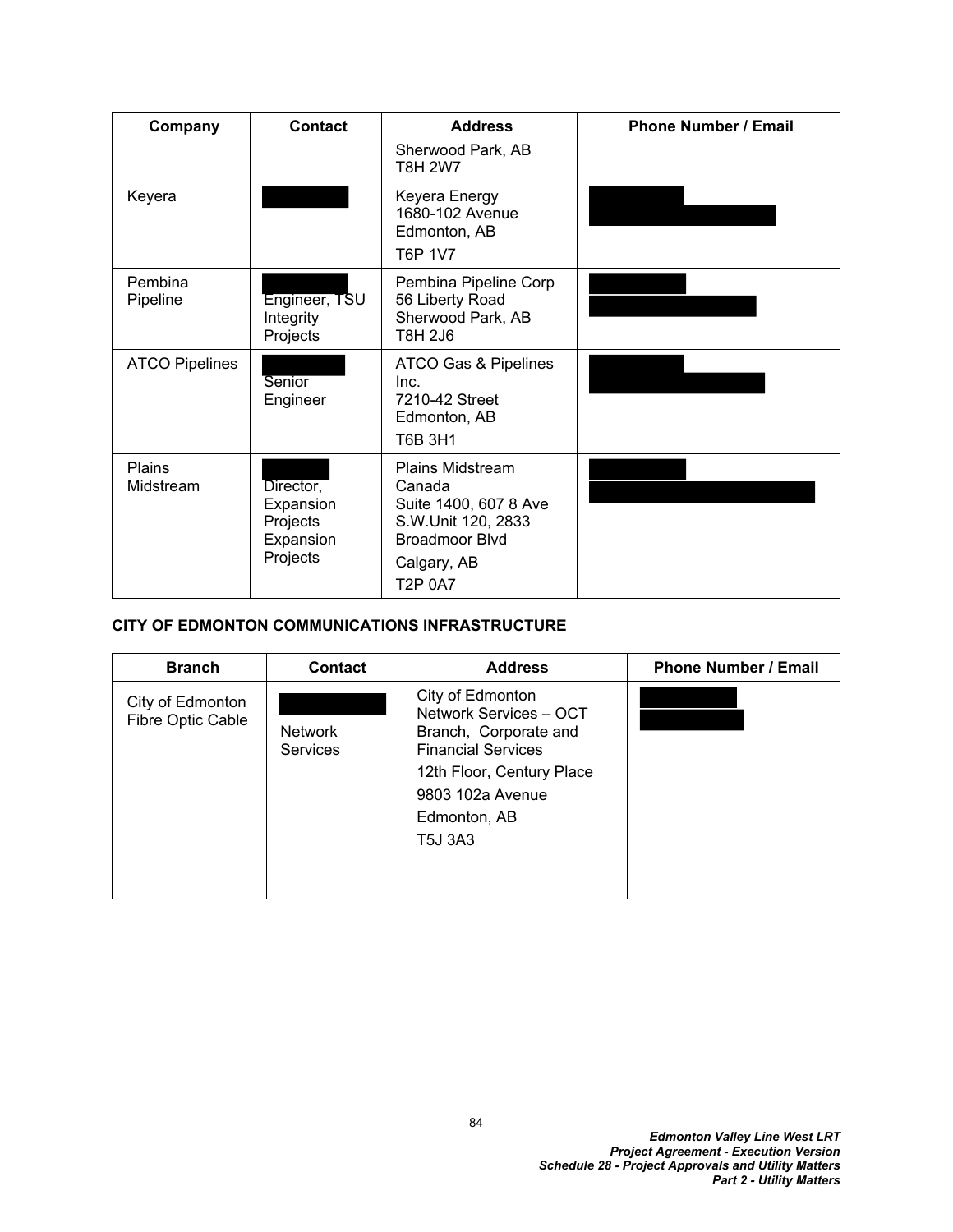#### **APPENDIX 28-2G**

#### **Utility Line Assignment (ULA) Data and Processes**

#### **1. APPLICATION**

#### **1.1 Background**

- A. As the owner of the road right of way within the City of Edmonton, the City determines where Utility Infrastructure is placed and has developed the ULA permit system to administrate installation requests. No utility installation work shall be undertaken without a valid ULA permit having been issued pursuant to Bylaw 12846, Regulation of Work and Equipment Installation on City Lands. ULA applications are processed online through a web-based application process. A link to the City's website relating to ULA permits is https://www.edmonton.ca/business economy/utility-lineassignment-permit.aspx.
- B. Drawing standards for ULA permit submissions are available at the City's website at https://www.edmonton.ca/business\_economy/documents/PDF/Drawing\_Standards\_for\_ULA\_Per mit\_submissions.pdf.
- C. Each applicant shall submit a separate application for its installation. In the case of joint installations that involve Utility Infrastructure to be operated by another Utility Company, each Utility Company shall submit an application.
- D. Non-permanent investigation work, such as daylighting, does not require a ULA permit.
- E. ULA permit applications must be reviewed by each department and agency within the City and by all Utility Companies with Utility Infrastructure that could reasonably be affected. A ULA permit is valid for one calendar year, unless otherwise specified. Where work under a ULA permit has not occurred within or extends beyond the permit expiry date, the applicant shall reapply for a new ULA permit. No work shall be performed under an expired permit.
- F. A valid ULA permit, confirming design, construction method and approximate schedule is a precondition to applying for an OSCAM permit for Infrastructure installations or maintenance within the City's road right of way.
- G. The placement of any Utility Infrastructure within the City's road right of way shall be designed to minimize conflicts with future infrastructure.

#### **1.2 Process Overview**

- A. The City unit that administers the ULA permit system is the Right-of-Way Management Group. This group collects applications, distributes them to potentially affected City departments, agencies, and Utility Companies for review and feedback.
- B. Each affected Utility Company will have access to information from its and other Utility Company application requests. Project Co shall be supplied with ULA application information from Utility Companies and the City.
- C. Project Co shall designate a ULA representative and an alternative and shall make these contacts known to the Right-of-Way Management Group, LRT Expansion and Renewal, and other interested parties, as needed. Any changes to these individuals shall be communicated to LRT Expansion and Renewal, and to the Right-of-Way Management Group. Each of the representative and alternative must possess demonstrated technical competency to hold these positions.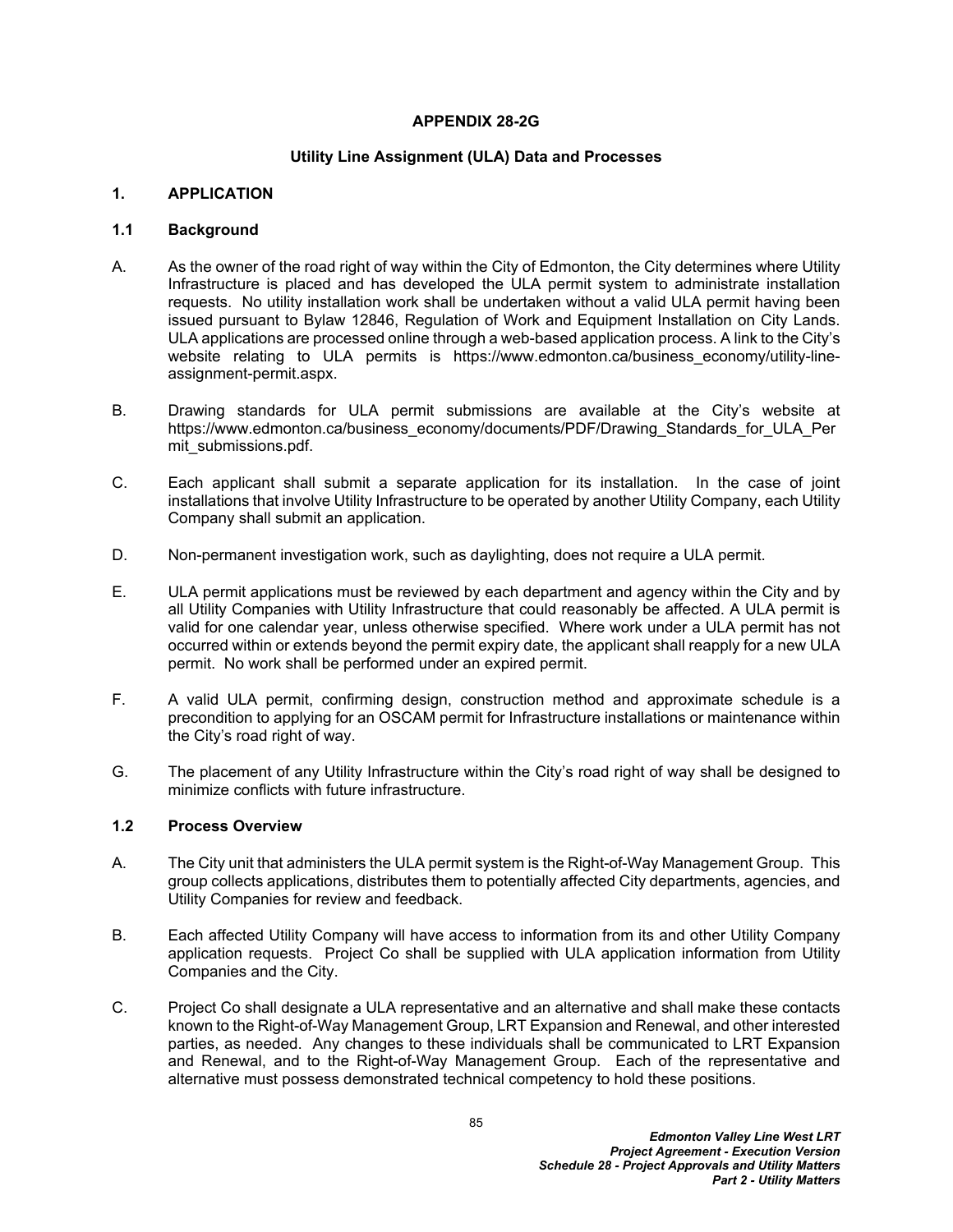- D. Project Co shall obtain from the City a copy of each ULA submission submitted by others within and adjacent to the Lands, as appropriate. Project Co will be responsible to:
	- 1. Review the submission and, within the required time for doing so, provide formal comments to the Right-of-Way Management Group, the LRT Expansion and Renewal contact, or other contact as agreed by Project Co and the City, on a similar basis as required of Utility Companies supplying written responses;
	- 2. Circulate the design to the relevant Utility Companies as it relates to Project Work, coordinate and collate the Utility Companies' responses in a manner and on a basis consistent with a pre-ULA circulation, supply the collated responses to Right-of-Way Management; and
	- 3. Coordinate as necessary to resolve any issues noted throughout the foregoing process.

### **1.3 Prior Coordination (Pre-ULA process)**

- A. Prior to submission of a ULA application by Project Co, coordination with Utility Companies shall have been performed. The ULA system is not the process through which expected coordination and Utility Conflict resolutions are achieved. Accordingly, advance dialogue with Utility Companies must precede formal ULA applications. The recommended pre-ULA process that Project Co shall perform is:
	- Potential Utility Conflict location identification and investigation;
	- Potential Utility Conflict notification to affected Utility Companies and the Design Team of conflicts and causation;
	- Project Co development and circulation of a recommended mitigation concept to the Design Team and subsequent discussion with the affected Utility Companies;
	- Perform and share additional field investigations to confirm the Utility Conflict and mitigation concept where appropriate;
	- Discuss suitability of the mitigation concept with each Utility Company to eliminate objections or incorporate any improvements;
	- Continue the process of design development, submission, circulation, response collection, and coordination until a mutually acceptable design is developed; and
	- When mutual agreement to the pre-ULA process has been attained, recommend or proceed with formal ULA application.

#### **1.4 ULA Application Process**

- A. Applications are to be submitted electronically via the City's accelerated on-line utility coordination and ULA permit application tool.
- B. An application has a 2 week review period for a full distribution.
- C. A rush application has a 1 week review period and a reduced distribution list. These are restricted to resubmission of a previously circulated application or suspended permit reapplication; see Section 1.8 [Permit Suspension] of this Appendix 28-2G.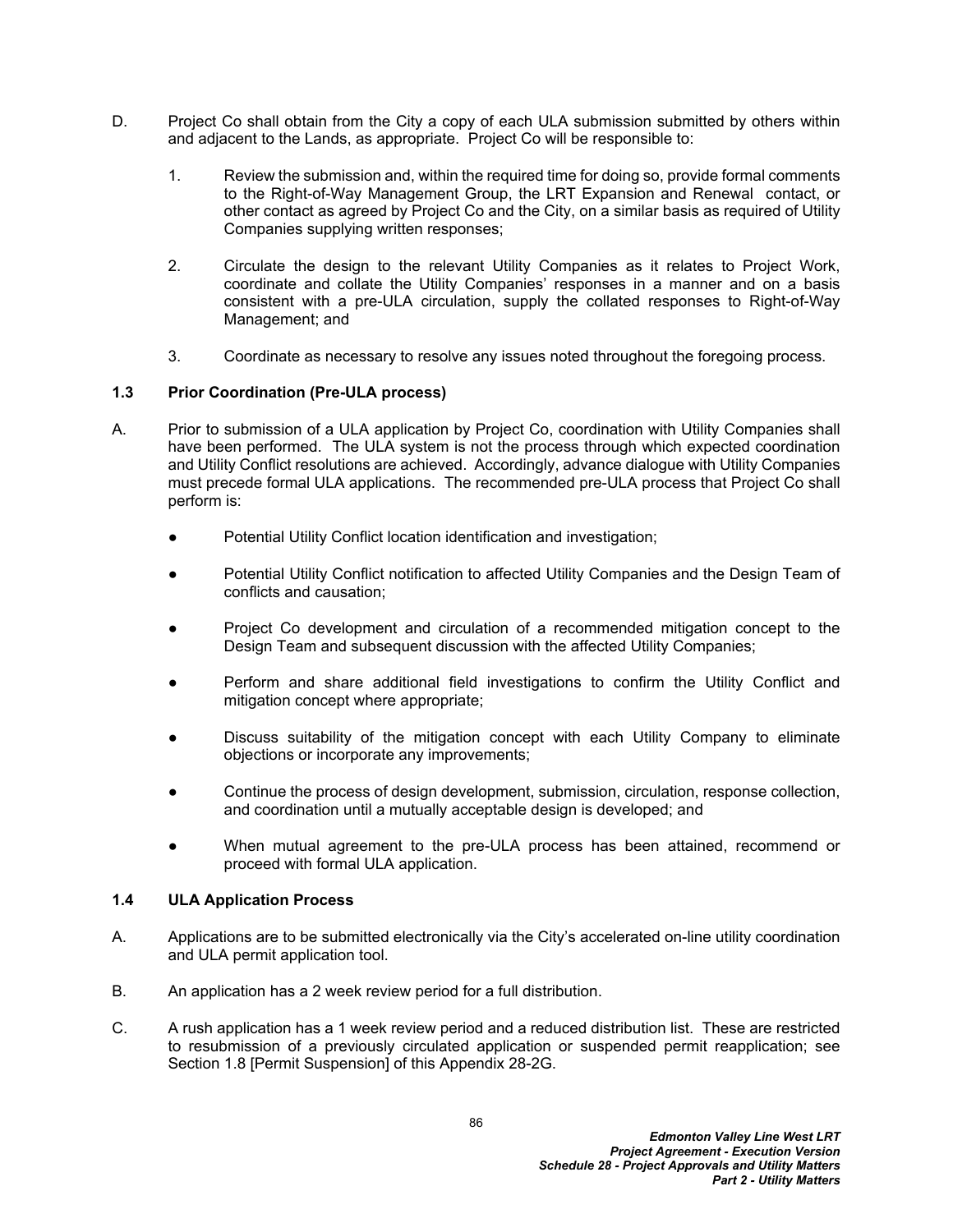- D. Applications are processed in the order they are received. Distribution of the application may be delayed based upon the volume of applications made as well as other such factors leading to a delay in obtaining a collated response to the application. The review period will begin at the earlier of the distribution date, or one week following the submission date should a high volume of applications delay distribution.
- E. Incomplete information may result in return and refusal to process the application.

### **1.5 ULA Responses**

- A. Responses to applications are mandatory within the applicable review period.
- B. Acceptable responses are limited to:
	- 1. Approved with no conditions;
	- 2. Denied with reasons stated; or
	- 3. Approved with conditions.

Conditions contained within an application response must be clear, based upon application of a standard industry practice and capable of being satisfied without creating other conflicts.

- C. If a response is not provided within the applicable review period, a reminder to respond will be transmitted by the Right-of-Way Management Group to those who have not yet provided a response. There will be one reminder distributed. The late submission period shall run for a maximum of one week from the end of the application review period.
- D. If outstanding responses remain at the end of the late submission period, the City will evaluate from responses received and the anticipated applicability of missing responses to determine whether a permit is granted. A maximum of one week will be allowed to complete this administrative review and issue a permit response.

### **1.6 Application Denial**

- A. Any respondent, including the City, may deny an application upon valid grounds. The registration of a valid denial response shall officially void the application. The Right-of-Way Management Group will notify the applicant that the application has been denied, including reasons therefor.
- B. The applicant will be required to resolve the issues leading to the denial with the responder or responders who objected to the application, outside of the ULA application process, prior to reapplication. As no permit was ever granted, the standard two week application review period may apply to any reapplication made under these circumstances.
- C. Should reasonable efforts not yield a mutually agreeable solution, the applicant may request the City to mediate an agreement. In this case the applicant shall, in addition to provision of all pertinent data in which to facilitate a thorough review of the details to the City, identify within its new application the presence of an existing objection; stating the following:
	- 1. description of the objection;
	- 2. name of the dissenting company;
	- 3. contact information for the representative of the company dissenting to the work.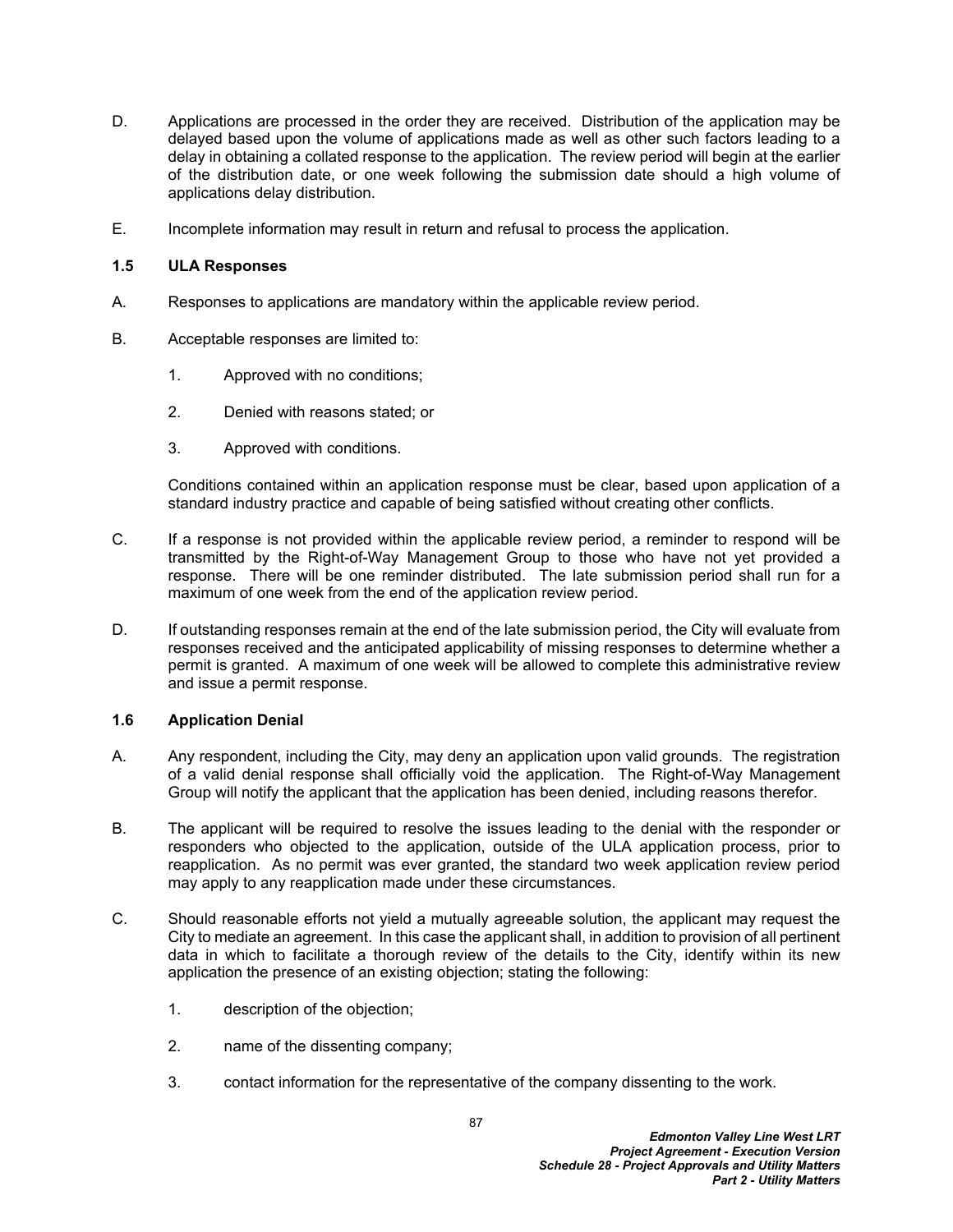### **1.7 Application Acceptance**

- A. Approval of an application will be through issuance of a Utility Line Assignment Permit document by the Right-of-Way Management Group, containing the official permit number and issuance date.
- B. Where there are missing responses but no denials contained in received responses, the City may, at its sole discretion, grant a ULA permit without all responses having been received.
- C. A valid ULA permit number is required prior to application for an OSCAM permit and shall be supplied on the OSCAM application.
- D. All conditions identified by ULA application respondents are contained within the permit document, and shall be adhered to by the applicant in completing their work. Where satisfaction of one condition infringes upon another the permit shall be deemed automatically suspended; see Section 1.8 [Permit Suspension] of this Appendix 28-2G. The applicant shall directly notify the affected parties to establish a mutually satisfactory solution, develop and submit a Rush application demonstrating compliance with all conditions.

#### **1.8 Permit Suspension**

- A. Presence of any of the following conditions shall automatically place the ULA permit into suspension:
	- 1. Where an installation varies from approved design by greater than the following horizontal and vertical deviations:
		- (i) Horizontal: 0.15m
		- (ii) Vertical: 0.25m
- B. Deviation from an item within the application, including but not limited to:
	- (i) Installation methodology (example: directional push to open cut)
	- (ii) Substitution of materials
	- (iii) Addition of previously unidentified installations
- C. Where a permit is suspended the applicant shall stop construction.
- D. Work may only resume once a permit is removed from suspension. To remove a permit from suspension requires successful processing of a Rush application or written authorization by Utility Company and/or Pipeline Company representatives with authority to grant the proposed change via a document developed and administered by Project Co.

#### **1.9 Permit Revocation**

- A. The City may revoke a permit due to:
	- 1. Repeated noncompliance with permit conditions;
	- 2. Unsafe work;
	- 3. Notification by the applicant that the work will no longer be undertaken.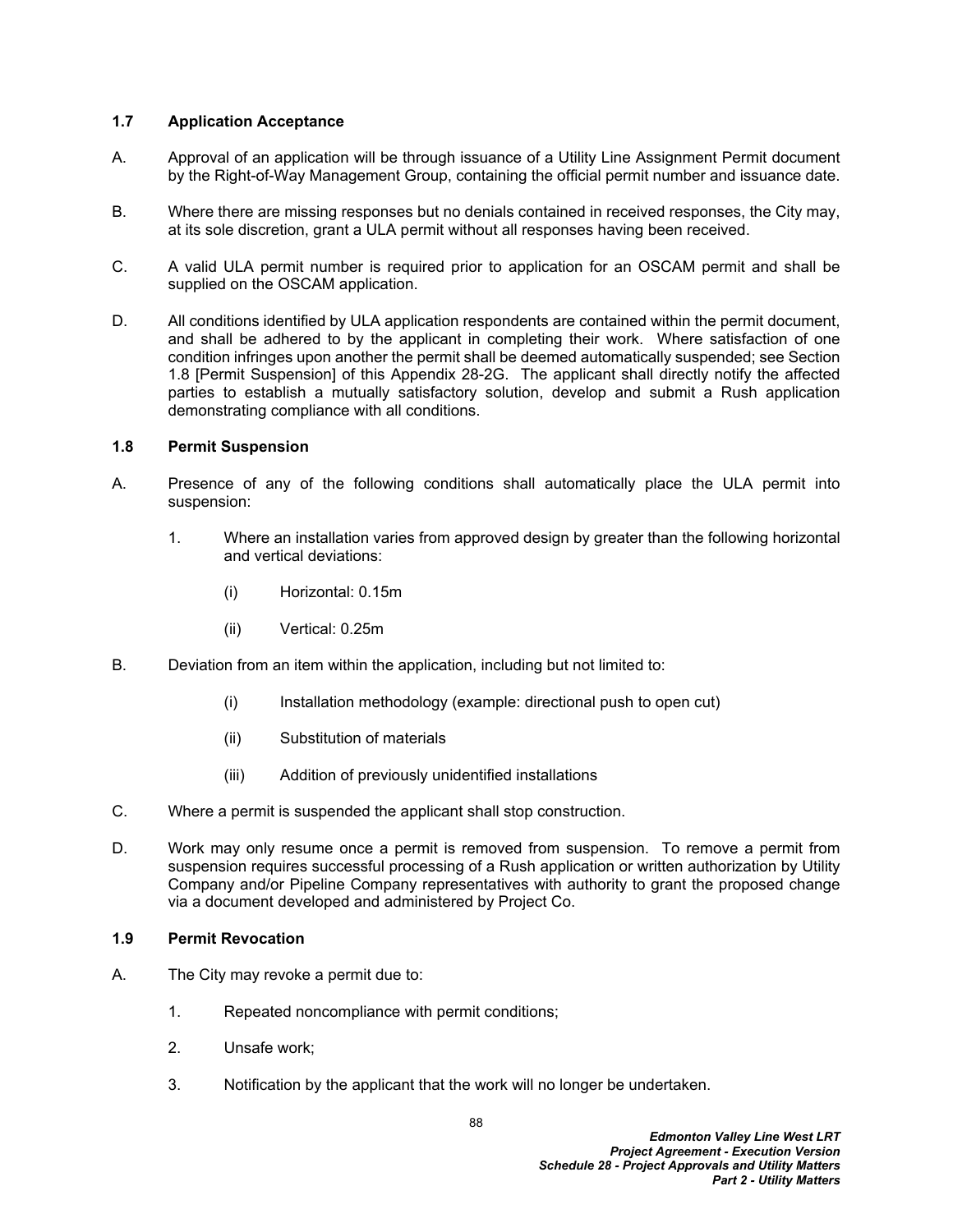### **2. DRAWING STANDARDS FOR ULA PERMIT SUBMISSION**

### **2.1 General**

A. ULA drawing submissions shall be clear, concise, and legible design, produced in color at a size relevant to the overall project. Multiple pages may be required for legibility. Applications are received on-line and attachments shall be in pdf format with CAD drawings available upon request. Information on the Drawing standards for ULA Permit Submissions can be found on the City's website

https://www.edmonton.ca/business\_economy/documents/PDF/Drawing\_Standards\_for\_ULA\_Per mit\_submissions.pdf.

## **3. COMPLETED INSTALLATION RECORDS**

### **3.1 General**

- A. An as-built record of the Infrastructure installation shall be supplied to the Right-of-Way Management Group. The as-built data should be reflected on updated Project Co CAD base files and electronically submitted to the City no later than two months following completion of the installation.
- B. The as-built record shall contain an accurate representation of the actual location of the installation (horizontal and vertical), size and orientation, connections, and appurtenances. Horizontal information should contain centerline alignment along with representative installation widths. Each alteration in horizontal and vertical alignment, orientation, materials should be included in the records.
- C. In accordance with CSA-S250-11 the level of accuracy of as-built record information shall be a minimum of Level 2; +/- 100mm in the x, y and z coordinates. The quality level of data shall be level A for any section of open cut installation and level B for other installations.
- D. As-built drawings shall be supplied in accordance with existing City cadastral practices.
- E. The respective Utility Company shall retain responsibility for electronically submitting design information for incorporation into the cadastral GeoEdmonton system. Where Project Co has been the designer and constructor of that Utility Infrastructure, Project Co shall submit this information to the respective Utility Owner no later than two months following completion of the installation and/or no later than two months following abandonment of a facility has been completed.

As-built records for the following works shall be submitted to the respective City departments, agencies or Utility Companies, as applicable:

- Drainage works to EPCOR Drainage
- Streetlights and Signals to the City of Edmonton Signals and Streetlights
- Telecom to TELUS, SHAW, Rogers, Bell, the City of Edmonton
- Gas to ATCO Gas
- Water to EPCOR Water
- Electrical power to EPCOR Distribution and Transmission